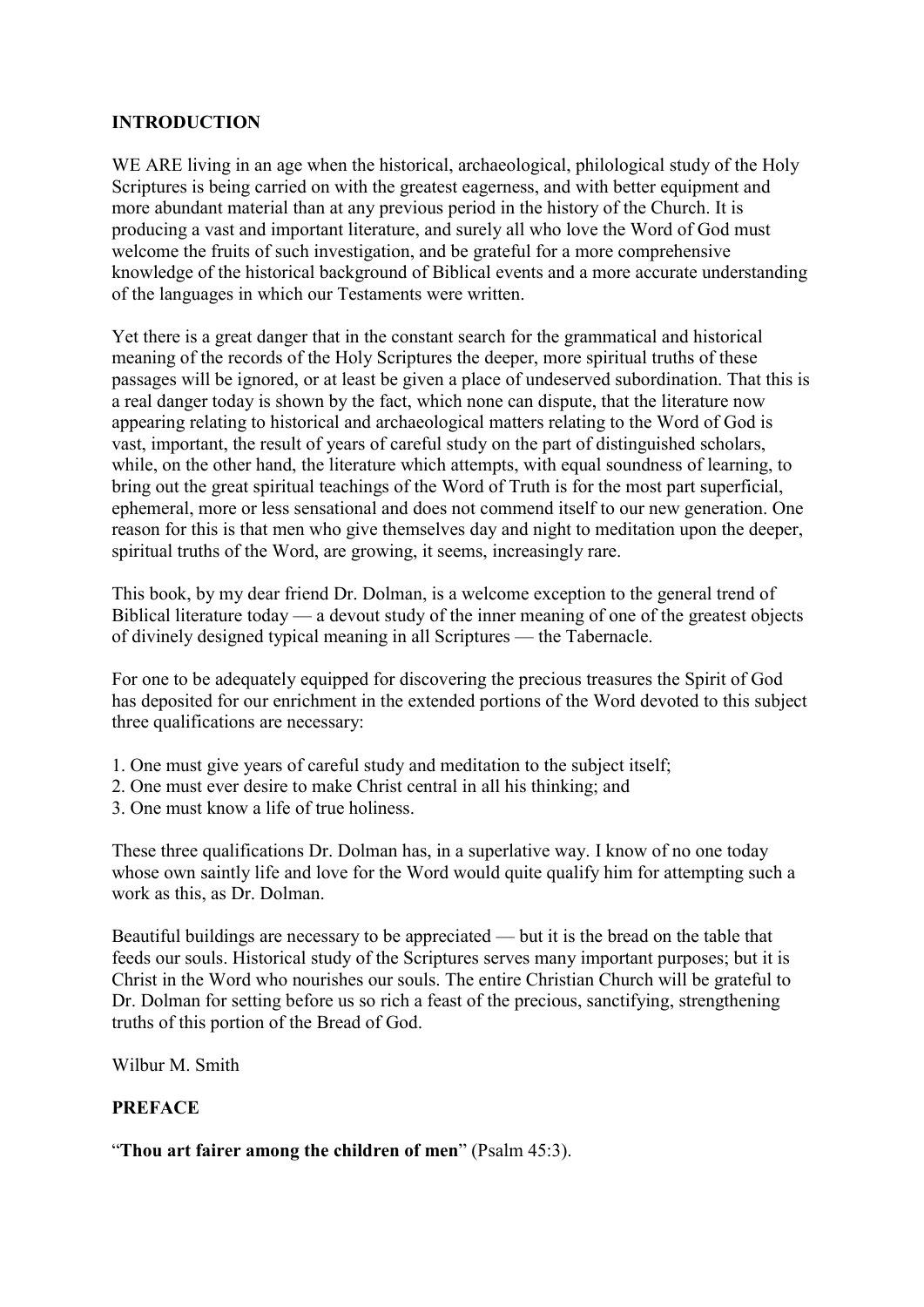FOR MANY years it has been my privilege to teach Jewish young men the way of salvation. Naturally I began by showing them Christ in the Old Testament, how our heavenly Father began to teach His young children in object lessons and how their Messiah was foreshadowed in type and prophecy.

Modern Theology has no room for the study of types. I found that my Bible readings on the tabernacle, a type of Christ and His Church, were greatly blessed to many of God's children in different parts of the States.

The pleasant, quiet time I spent in the hospitable home of my friends, Dr. W. Newell and his kind sister, gave me a welcome opportunity to study once more the teaching of the tabernacle and to write my notes down in book form.

The above words came fresh in my mind in writing. They were often used by my beloved father, when he led his children to the throne of grace in family worship. If they find an echo in the hearts of the readers I shall be deeply thankful.

The Jewish form of worship is well worthy of the study of Christian theologians. It is not the object of this book. It contains only simple heart-to-heart talks to God's children about our precious Redeemer and how we can follow and serve Him best in our daily lives.

I am deeply grateful to my friend Dr. Wilbur M. Smith in giving me his valuable time in carefully perusing the manuscript and commending it in his introduction.

May Paul's prayer (Galatians 5:19) that Christ be formed in us be heard so that we may not be ashamed at His coming!

Dirk H. Dolman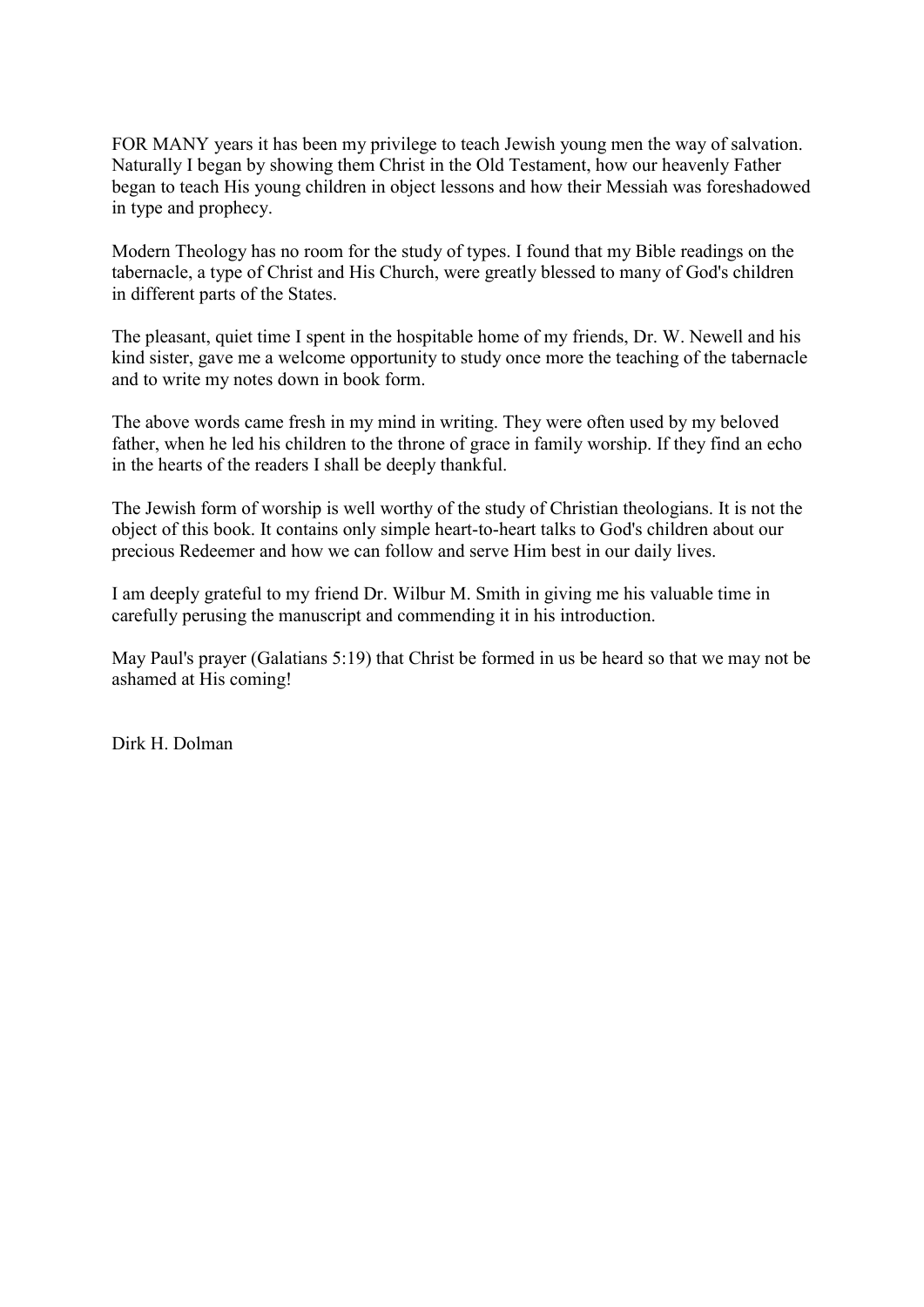by

D. H. Dolman, M. A., D. D.

With an Introduction by Wilbur M. Smith

Copyright @ 1954

### **CHAPTER ONE**

### **HANGINGS OF FINE TWINED LINEN**

"**Thou shalt make the court of the tabernacle: for the south side there shall be hangings for the court of fine twined linen of an hundred cubits long. And the twenty pillars and their twenty sockets shall be of brass; the hooks of the pillars and their fillets shall be of silver. And likewise for the north side in length there shall be hangings of an hundred cubits long, and his twenty pillars and their twenty sockets of brass; the hooks of the pillars and their fillets of silver. And for the breadth of the court on the west side shall be hangings of fifty cubits: their pillars ten, and their sockets ten. And the breadth of the court on the east side eastward shall be fifty cubits. The hangings of one side of the gate shall be fifteen cubits: their pillars three, and their sockets three. And on the other side shall be hangings fifteen cubits: their pillars three and their sockets three**" (Exodus 27:9-15).

### "**WHAT must I do to be saved?**" (Acts 16:30)

The jailer's question was no new one. From the very beginning it has risen from hearts which were burdened by their sins. Sin separates from God. There is a wide gulf between sinful man and a holy God. How can this broken communion be restored? Throughout the ages the cry of the soul convicted of sin has been: "**What must I do to be saved?**"

The answer can only be the one Paul gave to the jailer — not by doing, but by believing.

### "**Believe on the Lord Jesus Christ and thou shalt be saved**."

The tabernacle was intended to show the believing Israelite the way to restored communion, the way into the sanctuary, the way to the throne, and the way to the Father's heart. There is only one way. Our Lord says: "**I am the way, the truth, and the life: no man cometh unto the Father, but by me**" (John 14:6). It is clear, therefore, that when we study together the tabernacle, our blessed Lord is the subject of our studies. The tabernacle, its vessels and implements, all speak to us, of the Lord Jesus.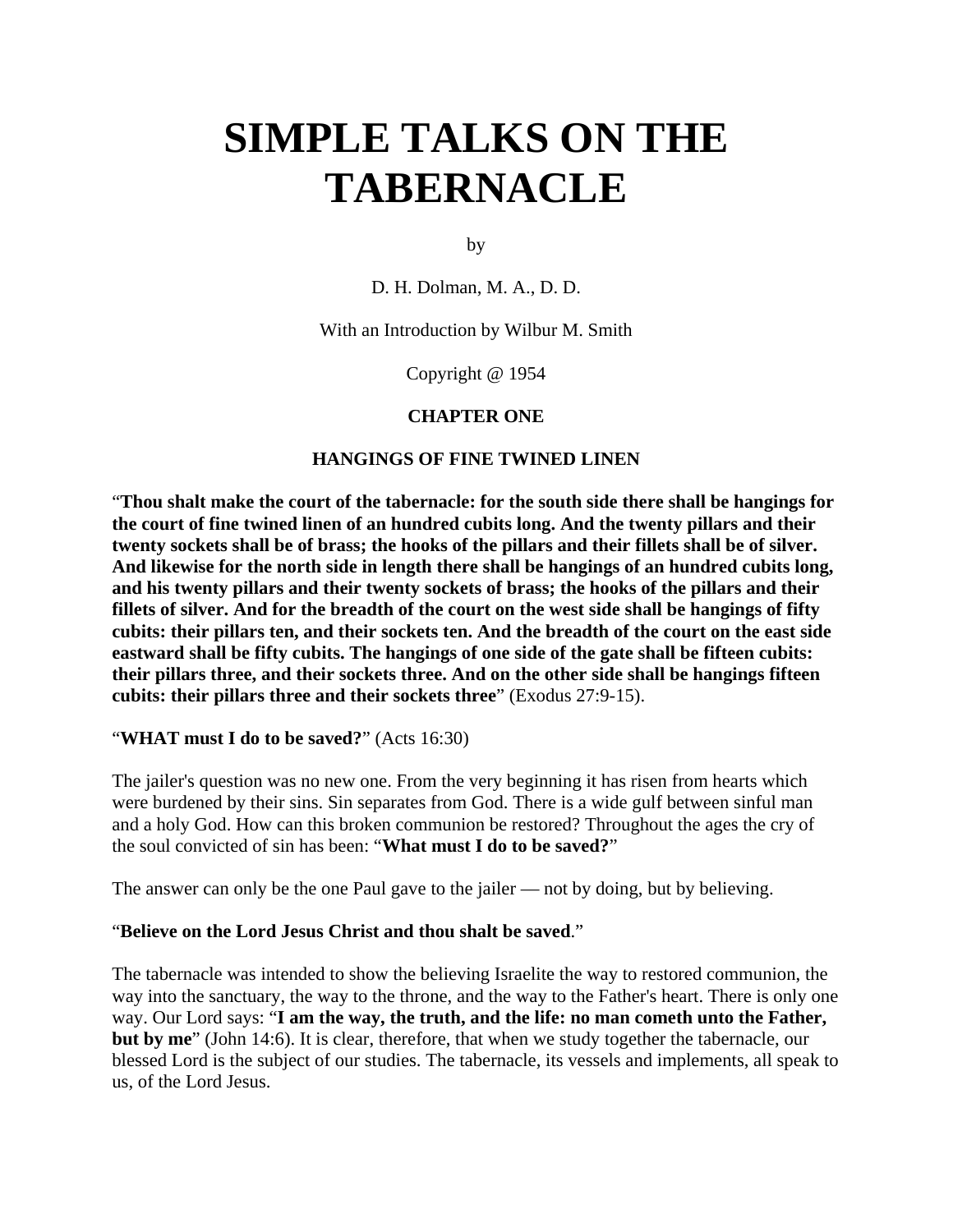But again, there is a close union between our Lord and His Church — I mean those who by regeneration have become members of His body. He is the head; we are the members of His body. Head and body belong together; you cannot separate them. If you do, life would be extinct. It is clear, therefore, that tabernacle and Israel belong together, and it follows that the tabernacle is not only a type of Christ, but also a type of His body, the Church, whose head is Christ.

Paul's greatest desire was to know Christ and the power of His resurrection. May this be the deepest longing of our hearts as we reverently study the tabernacle as a type of Christ and what He wants His followers to be.

## "**Let them make me a sanctuary; that** *I may dwell* **among them**" (Exodus 25:8).

What a wonderful condescension; how the hearts of the people must have thrilled with joy!

Not only should God's presence go with them, but He actually promised to dwell amongst them. The tabernacle was to be made according to the pattern Moses had seen in the mount, unto the most minute details.

The tabernacle had to be placed in a court which was to be separated from the desert by curtains, hanging from pillars, and to be entered by a wide gate.

The court was to be an hundred cubits long and fifty broad. The cubit is the length of the forearm; and most Bible students agree that the average length of the forearm is eighteen inches, which would make the length of the court fifty yards and its breadth twenty-five yards.

The boundary wall consisted of fine twined linen hangings, suspended from sixty pillars placed at a distance of two and a half yards from each other; twenty standing on the south, twenty on the north, ten on the west, and ten on the east, from whose four central pillars hung the hanging for the gate of the court: of blue, purple, and scarlet, and fine twined linen.

The material of the pillars is not mentioned; most probably it was acacia wood, and wholly or partly overlaid with brass. The sockets, the bases of the pillars were of brass. Their capitals were overlaid with silver, also the rods or crossbeams extending from pillar to pillar all the way around. Near the top of every pillar were two silver hooks to which the ends of two cords were attached, the other ends being attached to brass pins, which were fixed in the ground to keep the pillars steady and erect.

Looking at those sixty pillars, resting in sockets of brass standing as sentinels guarding the tabernacle, capped with silver, and joined together by silver rods; and the dazzling white curtains, three facts are suggested for our meditation:

- 1. The curtains are of fine twined linen.
- 2. The pillars rest in brass sockets.
- 3. The rods, hooks and capitals are of silver.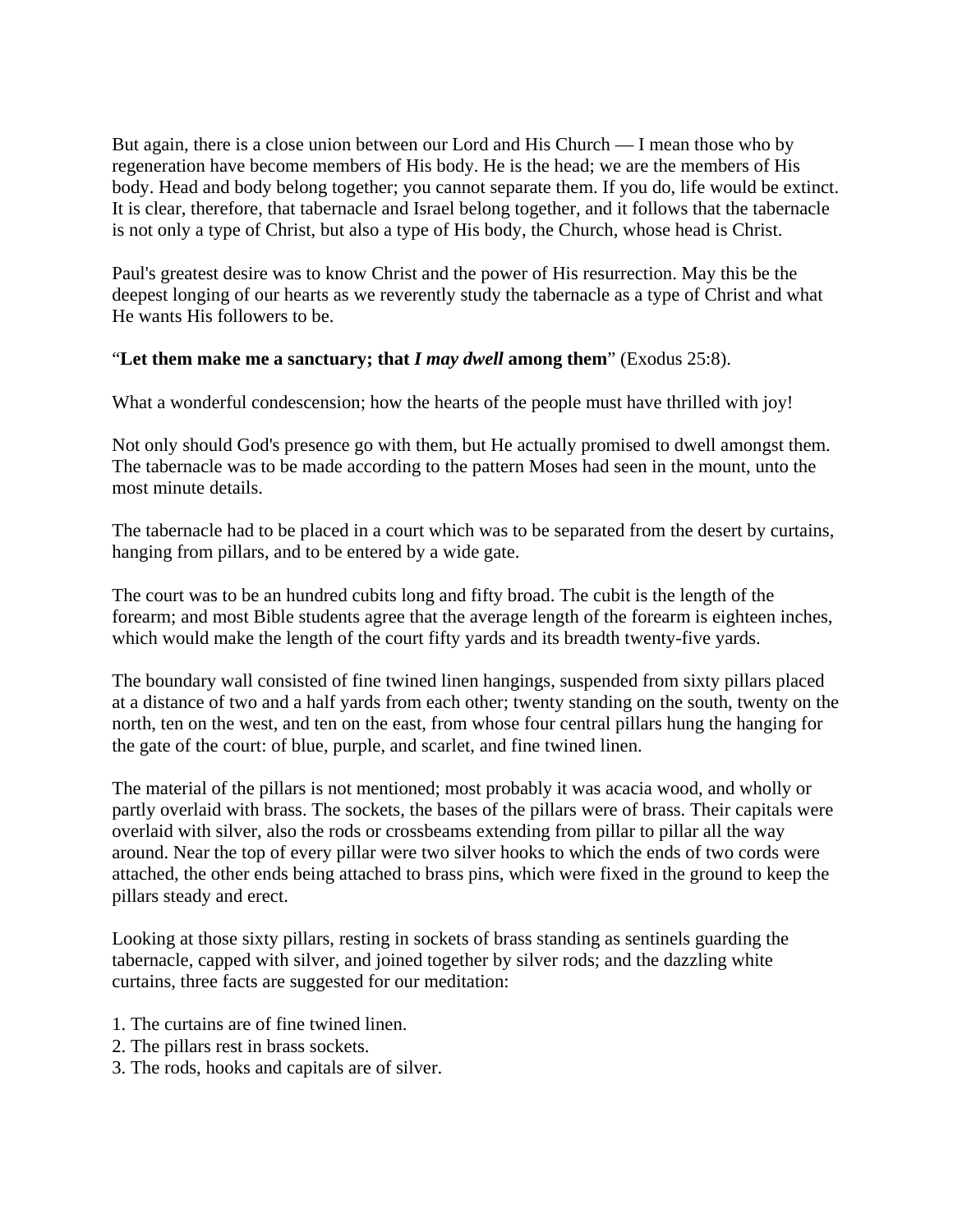## **I. The hangings for the court shall he of fine twined linen** (Exodus 27:9).

What is the message, O curtain, which you have for our age? If the curtain should answer it would say:

"My whiteness and purity is only a faint type of the spotless purity and holiness of the Saviour."

If there had been only one spot on His stainless robe; if He had stumbled only in one temptation, He could never have been my Redeemer to redeem me from the burden of my sins. Only a lamb without blemish could be offered as sacrifice on the Passover.

There are teachers that teach sinless perfection. Our Lord Jesus is the only human being that ever lived on this earth without sin.

In Cambridge is a statue of Lord Byron, the great poet. If you look at the statue from a certain angle you see his noble face, the high forehead of a deep thinker with his rare imagination. If you look at it from a different point, you see a man mentally afflicted, incapable of noble thought, a declared enemy of the holy God. If a great artist would express your personality in marble, would your friends say: "What a pity that along with so much goodness there was so much sinfulness"?

Nobody would say this of our Lord. From whatever side you contemplate His deeds or words; no one would be able to detect a fault in His character. He is the only one who could say to His foes:

## "**Which of you convinceth me of sin?**" (John 8:46).

He only could respond to our need. "**For such an high priest became us, who is holy, harmless, undefiled, separate from sinners, and made higher than the heavens**" (Hebrews 7:26).

Pilate, you were His judge; of what crime did you convict Him? And ashamed the answer comes:

## "**I find no fault in him**."

Judas, you betrayed Him; was the fair white linen tarnished? In despair the traitor answers:

### "**I have sinned in that I have betrayed the innocent blood**" (Matthew 27:4).

Centurion, you could watch Him in the darkest hour of suffering; you were there when others turned their faces from Him; did He utter bitter recriminations against His enemies, His murderers? You witnessed His last moments; people say: "People do not wear a mask in their last moments." Centurion, what is your judgment on the crucified One? And he spoke:

## "**Truly this was the Son of God**" (Matthew 27:54).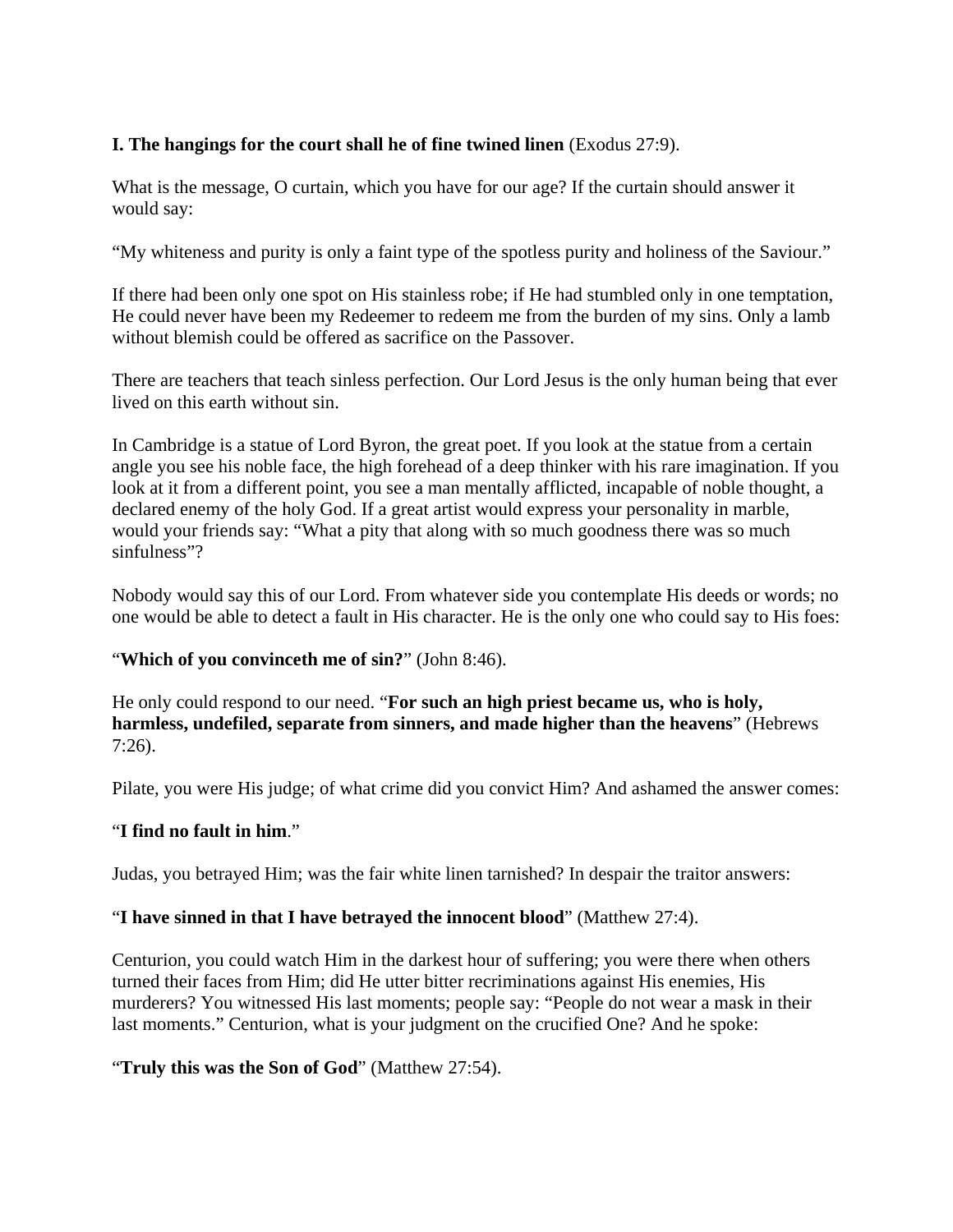Peter, you once were His disciple; you lived with Him for three years. It is said: "You only get to know a person when you live with him." You have seen Him weary after a long day's work, longing for rest. It was impossible for Him to be hidden.

- People thronged to bring Him their sick. Peter, have you ever seen Him impatient?
- He was misunderstood by His nearest kin, disappointed in His chosen disciples.
- Peter, you denied Him thrice. Tell us, did you observe spots on the fine linen?

The hand of the old man is slightly trembling when he is writing to the strangers scattered through Pontus and Galatia. Would you like to know why he lays down his pen, why there is a tear in his eyes? Read what he has just written:

"**Who did no sin, neither was guile found in his mouth: who, when he was reviled, reviled not again; when he suffered, he threatened not, but committed himself to him that judgeth righteously: who his own self bare our sins in his own body on the tree, that we, being dead to sins, should live unto righteousness: by whose stripes ye were healed**" (I Peter 2:22-4).

Through whose stripes I am healed!

Reader, I want you to look thoughtfully at that fine white linen. I want you to kneel at the foot of that rugged cross. Look at your Saviour dying for you on that cross. Remember, there is life in a look at the crucified one; and as you look up at Him, the holy Son of God, who died in your stead, softly repeat the words of that simple children's hymn:

> There was no other good enough To pay the price of sin; He only could unlock the gate Of heaven and let us in.

The tabernacle, its vessels, its court, is not only a type of Christ, but should also be a type of Christ's followers — as the head, so the members. As He walked, so ought we to walk.

The natural man has no white garment. We have all sinned and come short of the glory of God.

### "**We are all as an unclean thing, and all our righteousnesses are as filthy rags**" (Isaiah 64:6).

Is it possible for me to become fine twined linen? Thanks be to God, it is. The righteousness of God, the white garment, comes "**by faith of Jesus Christ unto all and upon all them that believe: for there is no difference**" (Romans 3:22).

We began this chapter with the old question: "**What must I do to be saved?**" The answer is: "**Believe on the Lord Jesus Christ**." Accept His finished work for you. He died for you; He is our righteousness. "**This is his name whereby he shall be called, The Lord our Righteousness**" (Jeremiah 23:6).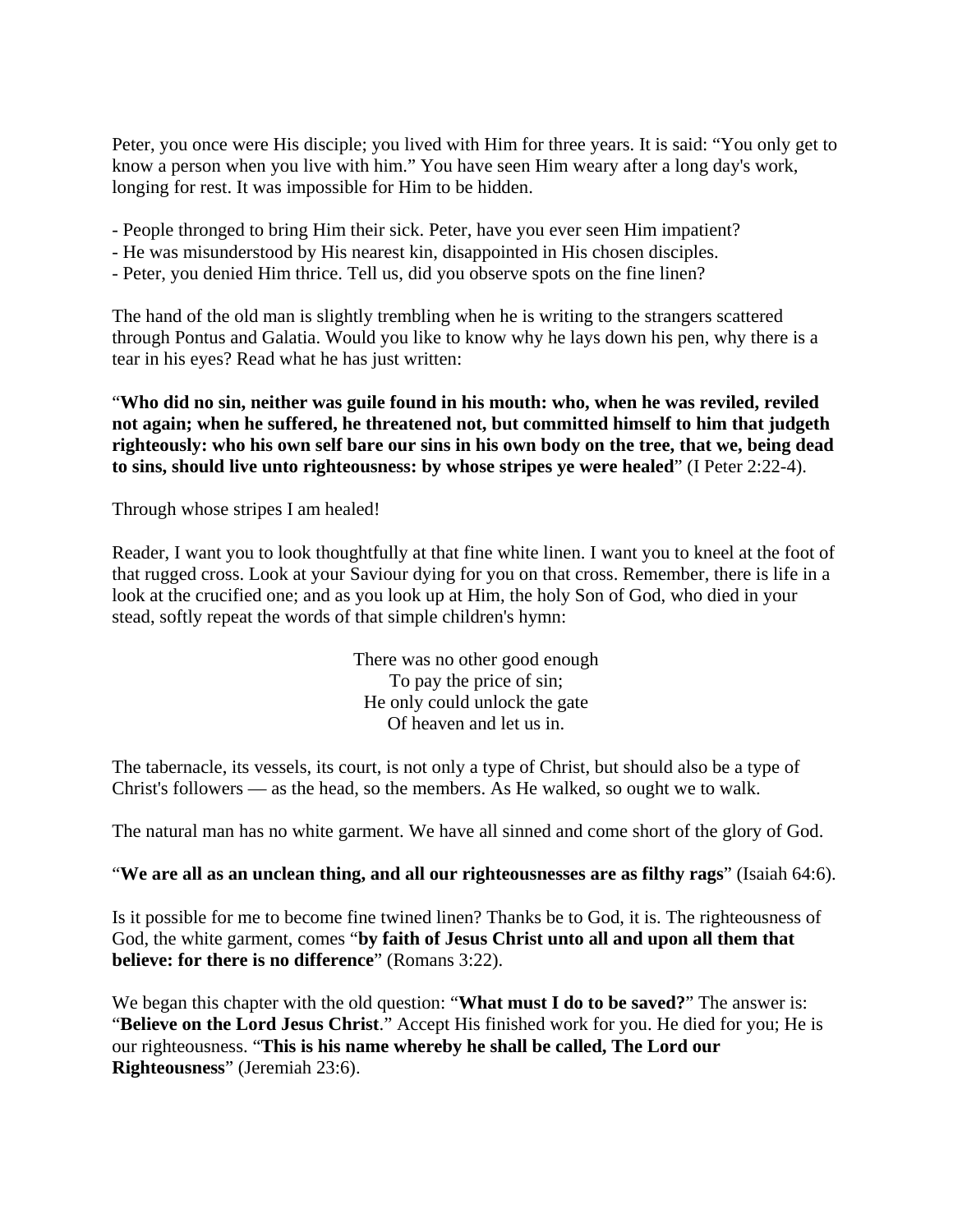"**Now Joshua was clothed with filthy garments, and stood before the angel. And he answered and spake unto those that stood before him, saying, Take away the filthy garments from him. And unto him he said, Behold, I have caused thine iniquity to pass from thee, and I will clothe thee with change of garments**" (Zechariah 3:3, 4).

Repeated actions become habits. Habits grow into character. The Lord can change your character. He has done it for thousands; He can do it for you. By looking unto Jesus, your character gets changed (II Corinthians 3:18); and He not only gives you the white garment, but He is able to keep it clean for you (Jude, verse 24).

He that hath the seven spirits of God, and the seven stars, promised the overcomers in Sardis that they shall be clothed in white raiment (Revelation 3:5). The bride shall "**be arrayed in fine linen, clean and white: for the fine linen is the righteousness of saints**" (Revelation 19:8).

The righteousness of the saints rests on God's righteousness.

## **II. The sixty pillars of the court were resting in sockets of brass**.

The altar of burnt-offering was overlaid with brass; it was called the brazen altar. Before the priests could enter the sanctuary their hands and feet had to be cleansed in the *laver of brass*.

## *Brass was the characteristic metal used outside the tabernacle, gold inside*.

In a study of the different passages in the Old Testament in which the word copper is used, we see that its symbolic meaning is strength and power: applied to God it declares His unchanging character, the impossibility to escape His righteous judgment, the security of being under His protection.

### *Brass is the symbol of God's Righteousness and Power*.

## "**As sin hath reigned unto death, even so might grace reign through righteousness unto eternal life by Jesus Christ our Lord**" (Romans 5:21).

Grace is on the throne, but its foundation is the righteousness of God.

"Rest on God's grace and mercy only," said a minister to his dying elder. In broken words the answer came, "I have a surer resting place still — Father's eternal justice and righteousness."

### **III. The rods, the hooks and capitals of the pillars were of silver**.

This silver was part of the redemption, money: the half-shekel which every Israelite of twenty years and beyond, as a ransom for his soul, had to offer in the sanctuary. He could not join the host of Israel without having paid the ransom money; neither can we be Christ's soldiers, if we have not been redeemed by Jesus Christ.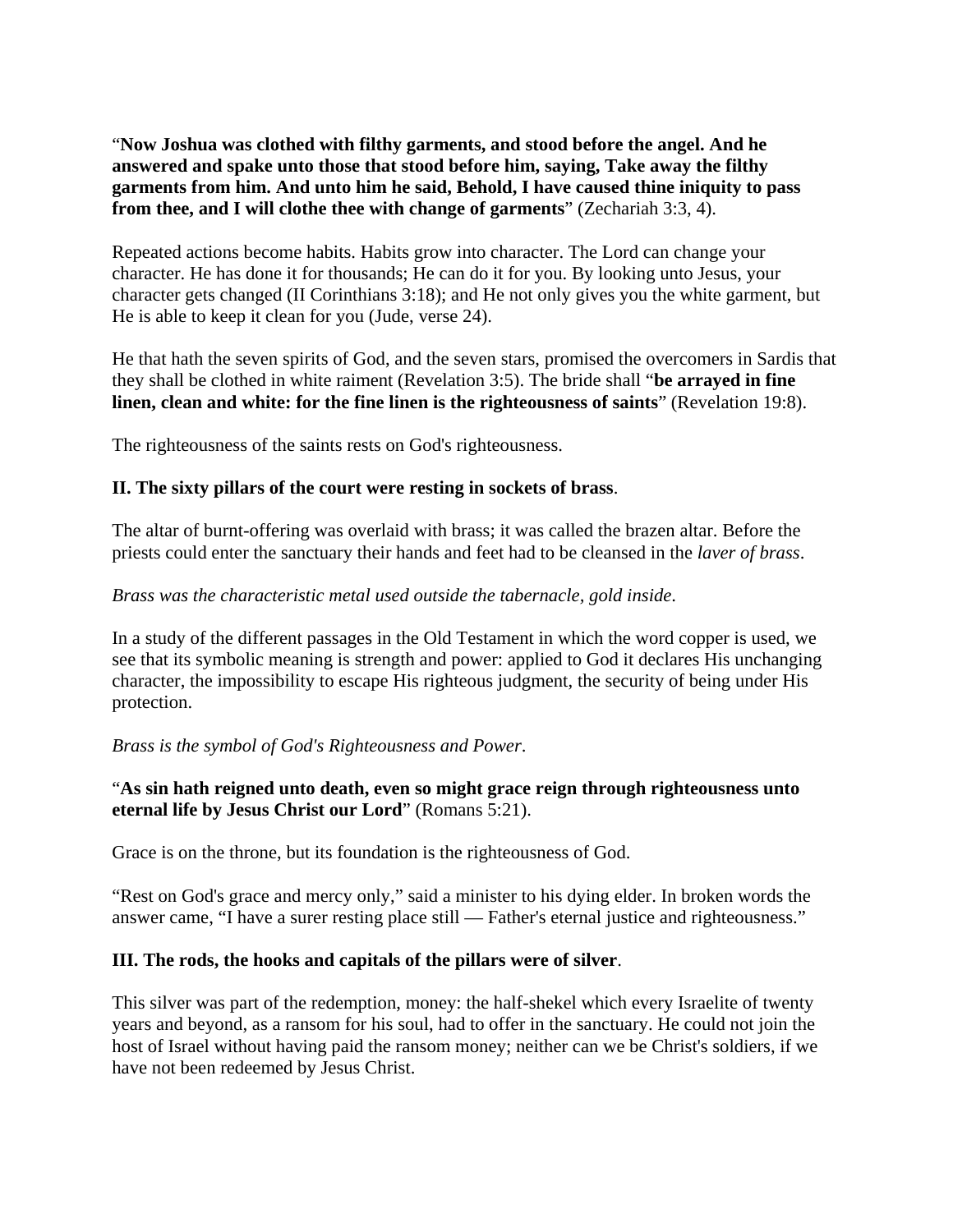Peter says: "**Ye know that ye were not redeemed with corruptible things, as silver and gold** . . . **but with the precious blood of Christ, as of a lamb without blemish and without spot**" (I Peter 1:18, 19).

I am well aware that modern theology looks down despisingly on what they call "*blood theology*," but the Bible teaches that redemption through the precious blood of Christ is the only way for a sinner to become reconciled with God. Like a red current it runs all the way through the Bible. God promised it in Paradise to fallen man, it spoke through Abel's sacrifice, from Noah's altar, in the lamb that God provided instead of Isaac, in the Passover lamb and God's promise that the angel of death would pass the house where there was blood on the lintel and side-posts.

We follow that red current in the story of Rahab, in the sacrifices on the brazen altar in Psalms and Prophets. Isaiah points to that lamb that was brought to the slaughter that was wounded for our transgressions and bruised for our iniquities (Isaiah 53:5, 7).

We open the New Testament and Christ's forerunner, John the Baptist, pointing his disciples to the Lord, says: "**Behold the lamb of God, which taketh away the sin of the world**."

Study the teaching of the apostles. They had only one theme: "**Jesus Christ, who died for our sins and rose again for our justification**."

I have been a minister of the gospel now for fifty years. I was crossing the ocean in a big liner and had preached in the morning. As we were going down for dinner a steward called and asked me to go to the hospital as a sick man wanted to see me.

In a few words he told me his story. He had lost his wife six months ago; he had an inward complaint and felt it was fatal. He made up his mind to say good-bye to a married daughter in New York. Up until Friday he had done all his duties. On Saturday he went to the surgeon and was examined. It was too late for an operation. He knew he was going to die.

I ask you, could you suggest any other message of comfort than the one I could bring that dying man? I told him of the Saviour who loved him more than any friend, who had borne the punishment of his sins in his stead; that he had nothing to do but accept the pardon, and that the same Saviour was waiting for him and had prepared a home for him.

In simple faith he put his trust in the Saviour. He asked me to give him Holy Communion, and an hour after he went peacefully home to his Saviour. I know no other comfort for a dying soul.

**~ end of chapter 1 ~** 

**http://www.baptistbiblebelievers.com/**

**\*\*\***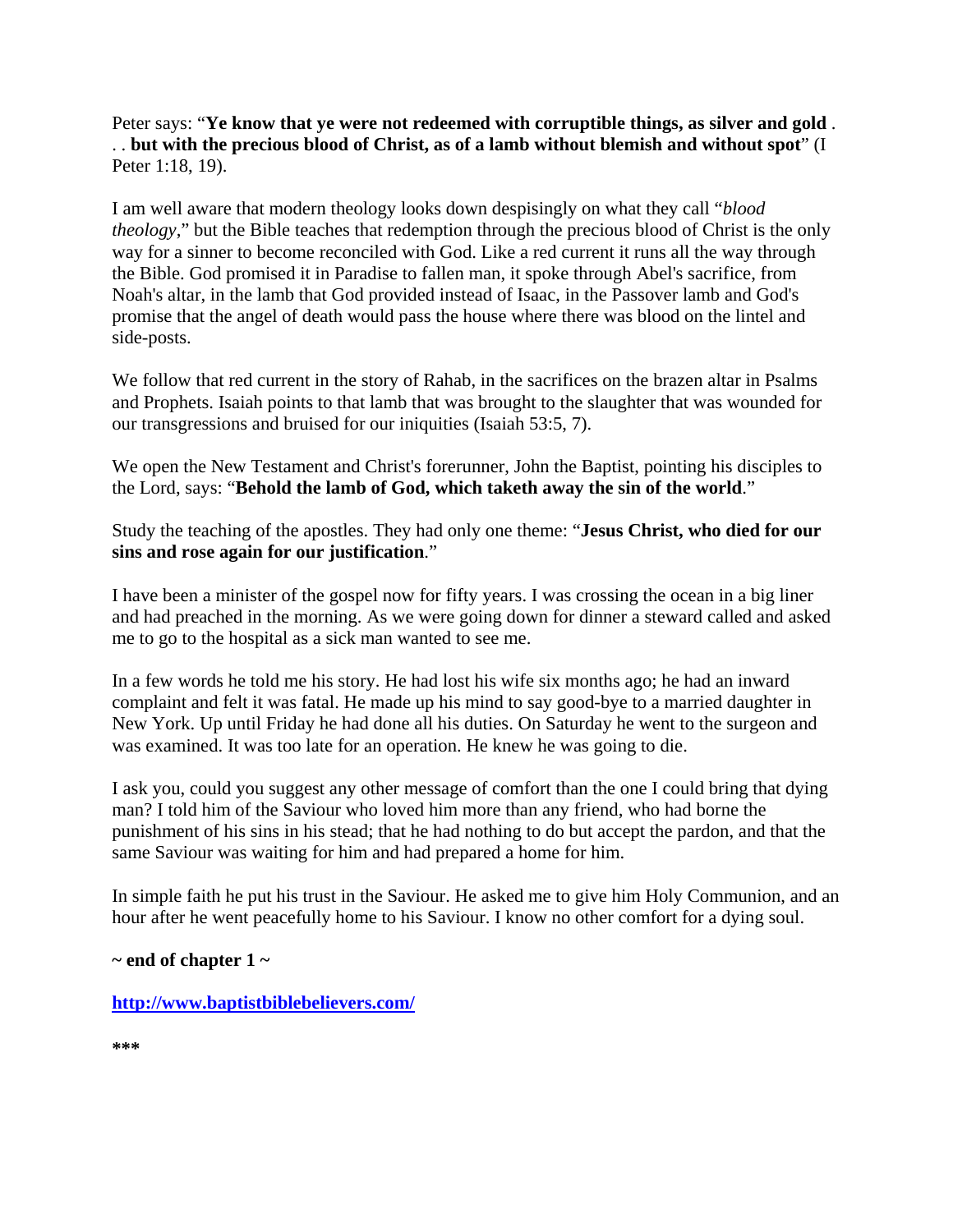by

D. H. Dolman, M. A., D. D.

Copyright @ 1954

## **CHAPTER TWO**

## **A PILLAR IN THE TEMPLE OF MY GOD**

"**And the pillars round about the court shall be filleted with silver; their hooks shall be of silver, and the sockets of brass**" (Exodus 27:17).

A WORD for ministers and church members.

As we have seen already, the curtains of the court of fine twined linen were suspended by silver hooks to the sixty pillars, of which twenty were for the north and south side, and ten for the east and west side.

In his letter to Timothy, the apostle says that the house of God, the church of the living God, is the pillar and ground of the truth. Our blessed Lord said: "**I am the truth**." The calling of the church is to manifest that truth to the world. Woe, when the church or its members should become unfaithful to its trust. "**If the light that is in thee be darkness, how great is that darkness!**" (Matthew 6:23).

The world does not realize what it owes to Gods children. If there had been ten righteous in Sodom and Gomorrah, the Lord would have spared those cities for their sake. God made Potiphar's house to prosper because of Joseph and made him a blessing to Egypt. The little captive girl brought again sunshine in the home of Naaman. How often unconverted children only realize the value of praying parents when the Lord has taken them away.

Every living member of the Church should be a pillar where the Lord has placed him. A pillar helps to support the building. Our Lord is not only our sin-bearer, but He longs to become also our burden-bearer.

### "**Casting all your cares upon him, for he careth for you**."

But if you are His follower, He expects you also to become a burden-bearer.

"**Bear ye one another's burdens, and so fulfil the law of Christ**" (Galatians 6:2).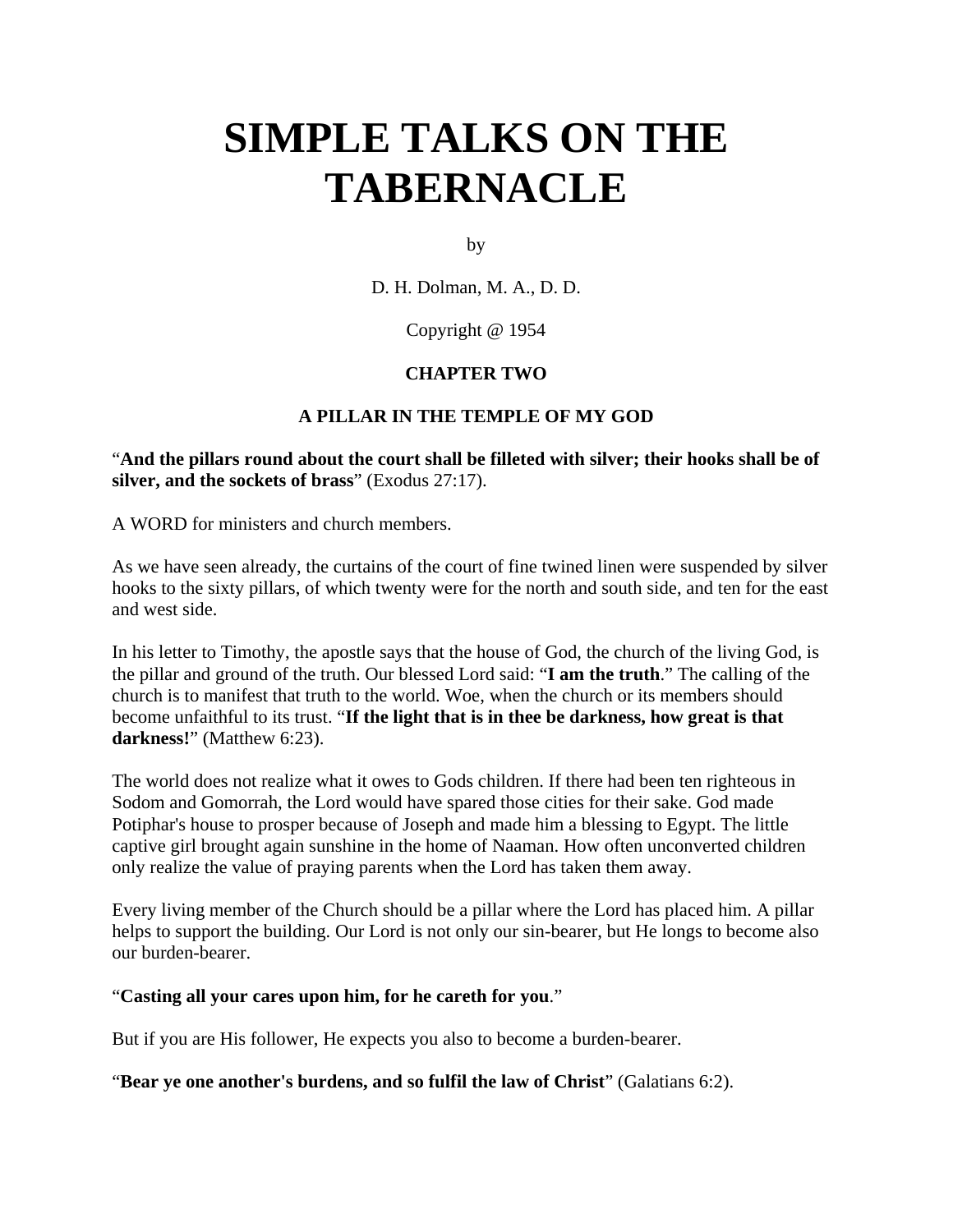Will you pardon me if I ask you if you are a pillar? James, John and Peter were (Galatians 2:9). Are you a burden-bearer in your church? Can others come to you with their troubles and be sure of a sympathetic hearing? I am quite sure Joses of Cyprus was a burden-bearer. The apostles gave him a new name; they called him Barnabas, the man who knew how to comfort others.

Forgive me, are you a burden or a burden-bearer in your family, in the office, or factory?

You say you are not gifted, you are shy, you have only one talent. I think that is the case with the majority of us. There are few talented people and, therefore, most work is done by the one-talent folks.

You know the Lord loves you; that is part of your talent. Use it by showing love to somebody else. The world is hungry for love. The Lord has given you His peace; that is part of your talent. Become a peace-maker. Pour oil on the troubled waters. The Lord has given you the joy of the Holy Ghost — part of your talent. Give a smile. It makes people happy. Give a smile and a handshake to a stranger; you will become a pillar in your church.

Are you a minister? I do not mean a prime-minister, but a minister in your church. A minister is a servant - a foot washer. I must confess I love the designation, Pastor — A pastor, is a shepherd. Our Lord was the real Shepherd; we are under-shepherds.

Paul was not only the greatest missionary, but he had the heart of a pastor. How he prayed for his converts; how great was his longing that Christ should be formed in them!

Paul was a burden-bearer — the burden of all the churches was upon him.

What a compassionate heart he had — the weak members of the body were his special concern. At no price was he a stumbling-block in their path. What are you doing with the weakness, with the failures of others? Do you bring them to the sanctuary or into the camp to add other sins to them?

May the Lord give you a priestly heart to leave the failures and sins of others in the sanctuary and not to spread them abroad.

A class-leader told Wesley that God had given him one special talent: he had sharp eyes to detect the failures of his members. Wesley was silent a moment and then said, "Brother, I do not think the Lord would mind your burying that talent." A burden or burden-bearer — which are you?

Are you a pillar in the house of God? Of course I cannot tell whether you are a pillar or not. God knows; you know. In order to become a pillar you will have to become an overcomer and have victory in your daily life.

"**Him that overcometh will I make a pillar in the temple of my God, and he shall no more go out**" (Revelation 3:12).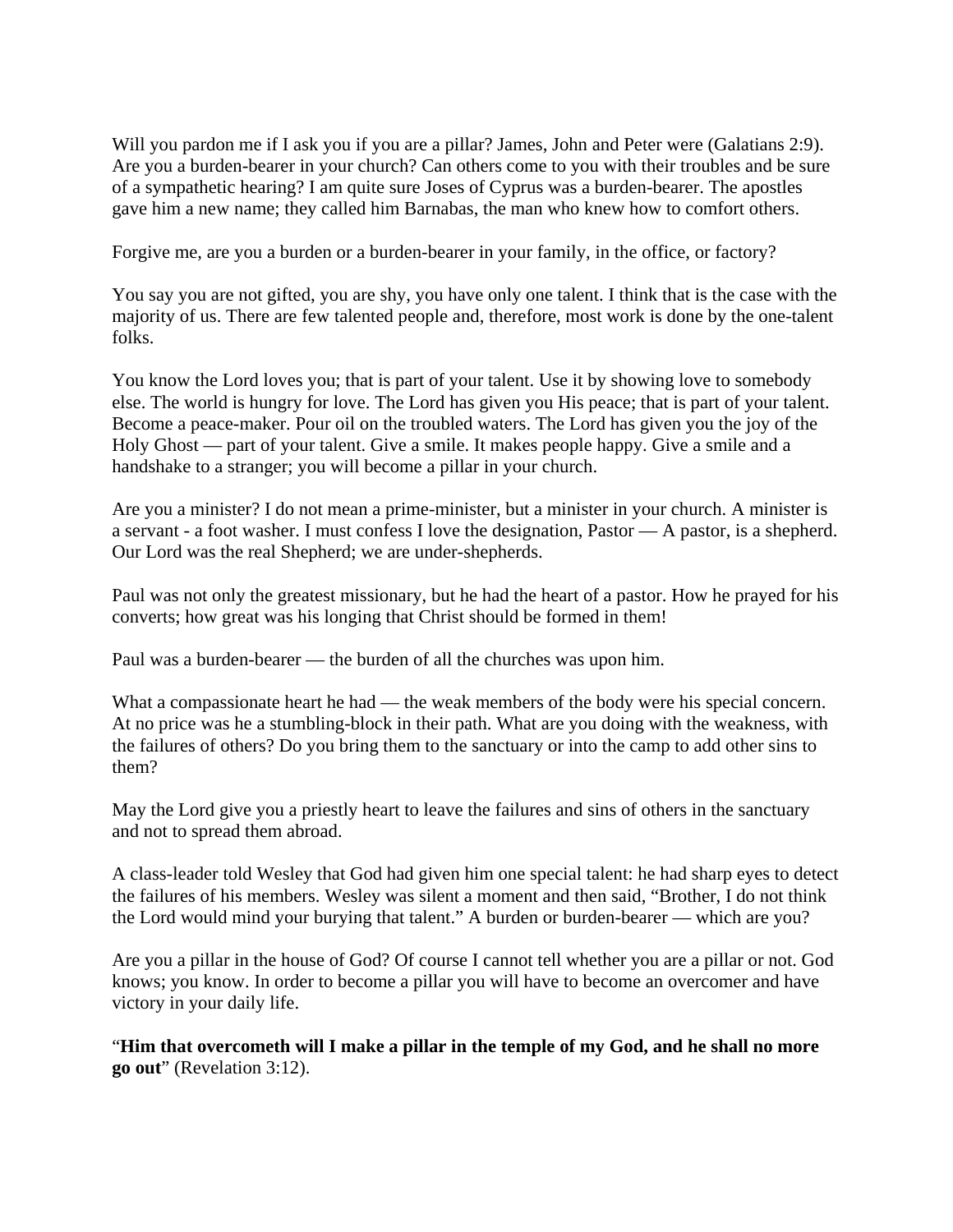We do not know for certain out of what material the pillars were made; we only know that the sockets were of brass and that their capitals were of silver. Some commentators hold that they were of acacia wood, others that they were at least partly overlaid with silver. To me this seems to be immaterial, for our God can make something out of poor material.

Jacob was certainly poor material to make a saint out of, but in God's school he became an Israel. The firmness and strength of the pillars lies not in themselves but in the brass sockets. If you long to become a pillar you have to learn: I am good for nothing. "**Apart from me ye can do nothing**" (John 15:5), and the second lesson: "**I can do all things through Christ which strengtheneth me**" (Philippians 4:13).

Why do pillars need brass sockets? Because in their own strength they could not bear the curtains of fine twined linen.

## "**Go ye into all the world and preach the gospel to every creature**."

But, Lord, do you not expect too much from us? How can we carry out such a tremendous undertaking? We poor fishermen, who never left our native country?

"**All power is given unto me** . . . **Go ye**." Wherever you go I will go with you; "**all power is given unto me**."

Does your church present more difficulties than any other? Pillar of acacia wood, do not forget your brass socket. Be stronger but not in your own strength. "**Be strong in the Lord and in the power of his might**" (Ephesians 6:10).

May I be allowed to make a very obvious remark? The capital of the pillar must be overlaid with silver. How can you show others the way of salvation if you have not entered the narrow gate yourself? — poor pillar that has no brass socket; poor church that has an unconverted pastor! "**I believe, and therefore have I spoken**" (II Corinthians 4:13). "**Ye shall be my witnesses**."

That is all the Lord requires of us. A witness can only give testimony of what he has seen and heard — what he has personally experienced. Paul said: "**I am not ashamed of the gospel of Christ, for it is the power of God**" (Romans 1; 16). He had experienced that power in his own heart before he witnessed to others, and, therefore, there was power in his preaching.

When the capital is covered with silver, when the foundation is a socket of brass, when the heart is burning in love for Jesus and souls, when he have been endued with power from on high, the inevitable result is: "**We cannot but speak the things we have seen and heard**" (Acts 4:20).

### **~ end of chapter 2 ~**

### **http://www.baptistbiblebelievers.com/**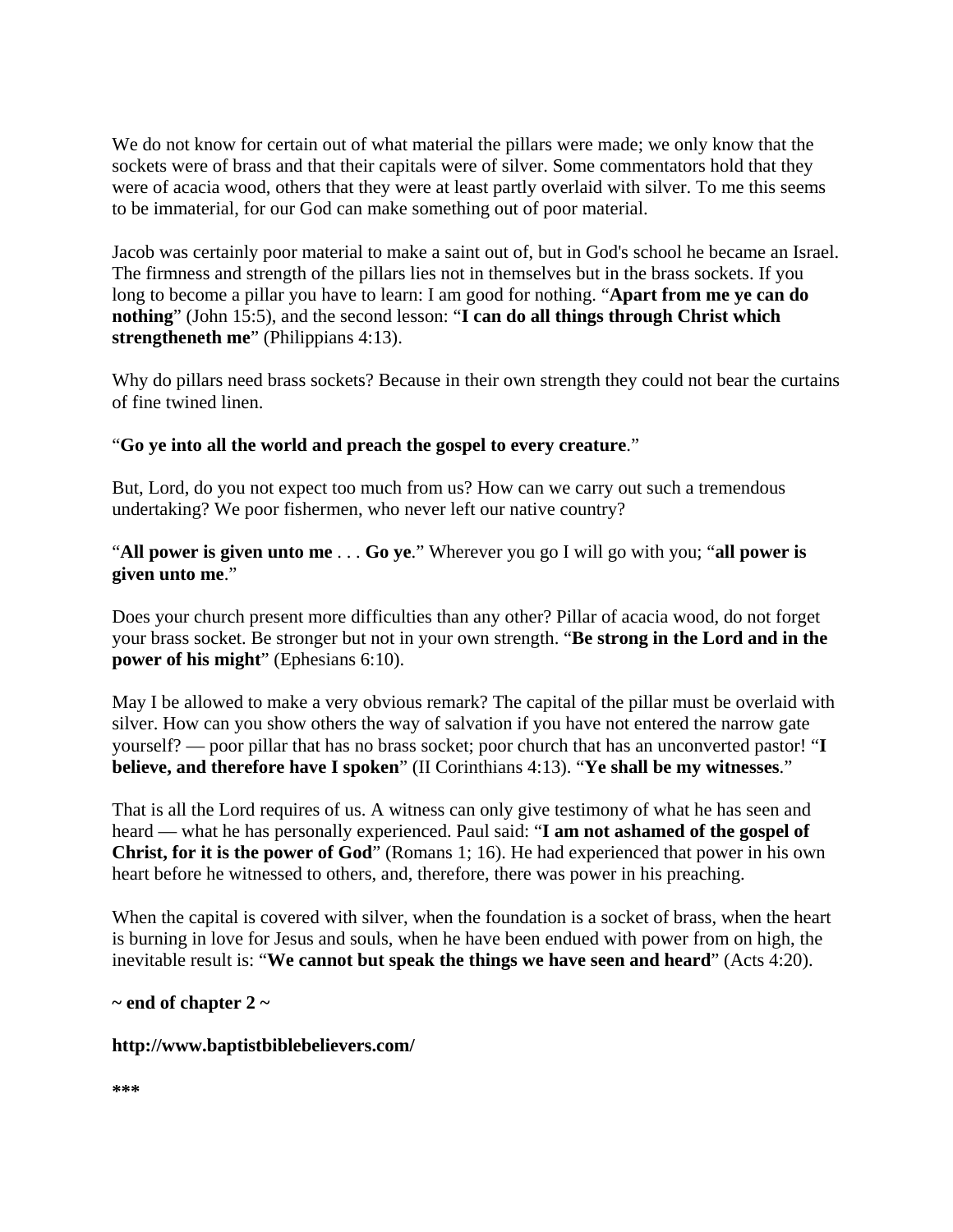by

D. H. Dolman, M. A., D. D.

Copyright @ 1954

### **CHAPTER THREE**

## **THE GATE OF THE COURT**

### "**And the hanging for the gate of the court was needlework, of blue, and purple, and scarlet, and fine twined linen**" (Exodus 38:18).

WHEN we begin the study of the tabernacle in Exodus 25, we notice that the Holy Spirit does not start with the Gate of the Court, but leads us into the Holy of Holies, where the ark and the mercy seat were and from there into the Holy Place with the table of shew-bread, the candlestick, and the altar of incense, to the Court with the laver and altar of burnt-offering, to the Gate of the Court.

Salvation does not start with man, but with God. Throughout the Bible the emphasis is on God, not on man in the way of salvation, "**He brought me up out of the horrible pit and miry clay**" (Psalm 40:2). The starting point is the loving heart of our Heavenly Father. Not that we loved Him first, but He loved us and loves with an everlasting love. "*God-seekers*" is a word often used in modern sermons.

## The Bible says: "**The Lord looked down from heaven upon the children of men, to see if there were any that did understand, and seek God. They are all gone aside, they are all together become filthy: there is none that doeth good, no, not one**" (Psalm 14:2, 3).

We do not seek God; it is God with His great father-heart, who with infinite love and patience is seeking the soul of man. Our blessed Lord left His heavenly home to come down on this earth to seek and save that which was lost.

> Oh, the love that sought me, Oh, the blood that bought me, Wondrous grace that brought me to the fold.

We have been thinking of the white hangings of the court suspended from sixty pillars fixed in sockets of brass and capped with silver.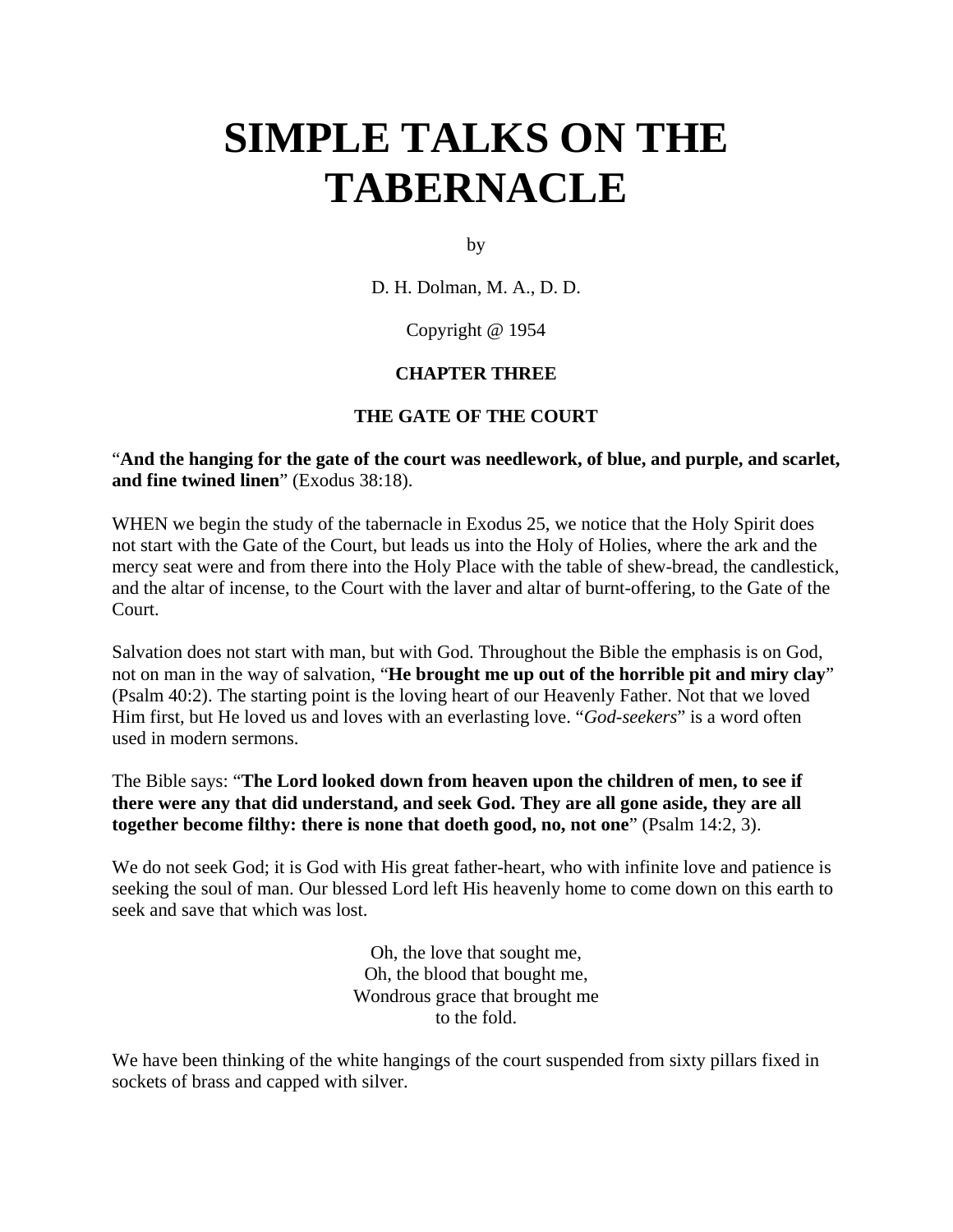Did they bar the way into the sanctuary?

The heavenly architect provided a gate thirty feet in length and seven and a half feet in the height and breadth. The curtain which was suspended from four pillars was of blue, purple, scarlet and fine linen.

Those who study numbers in Scripture will point out to us the prominence of the numbers found in the dimensions of the gate, the length being four times the width and the height, the four colors of the curtains, the life of Christ given us in the four gospels; and that four is in Scripture a symbol of life as five is of grace, seven of perfection and three of resurrection.

Without going deeper into this interesting study, we shall all agree that the gate of the court is a beautiful symbol of Him who is the resurrection and the life, and who has said: "**I am the door: by me if any man enter in, he shall be saved**" (John 10:9).

Blue, purple, scarlet and white were the four colors used in the embroidery of the beautiful gate — all four pointing to the Saviour.

### Blue is the color of heaven.

Our Lord's home was heaven. He told Nicodemus that the Son of man came down from heaven; a heavenly host sang at His birth. He was the bread that came down from heaven; and when we read the gospels, we see how often His thoughts were in His heavenly home. Christ lived heaven on earth. People have asked me what heaven is like, what God is like. I can only answer: If you want to know what God is like, read the gospels; study the Lord Jesus Christ in His words and deeds, and you will know what God is. Christ says: "**He that has seen me has seen the Father**." Paul says our conversation is in heaven. We lead a heavenly life on earth. Can you say that? The Israelites had to wear a ribband of blue on the fringe of their garments (Numbers 15:38). It showed them as heavenly, doing God's will on earth as it is done in heaven. Do your family and your companions notice your blue ribband?

Purple is a sign of His royally, of His majesty. When Pilate asked the Lord: "**Art thou a king then?**" the Lord's answer was: "**Thou sayest that I am a king**" (John 18:37).

When Christ came on earth. He emptied Himself of His glory. Only to a few it was given to see the purple. The blind beggar in Jericho had seen the purple when he cried for help to the Son of David. The Canaanite woman did; with her great faith she saw in Him her royal master. John did: "We **beheld his glory, the glory as of the only begotten of the Father, full of grace and truth**" (John 1:14).

The day will come, it may be soon, "**that at the name of Jesus every knee should bow** . . . **and that every tongue should confess that Jesus Christ is Lord, to the glory of God the Father**" (Philippians 2:10, 11).

How often have you prayed "**Thy kingdom come**"?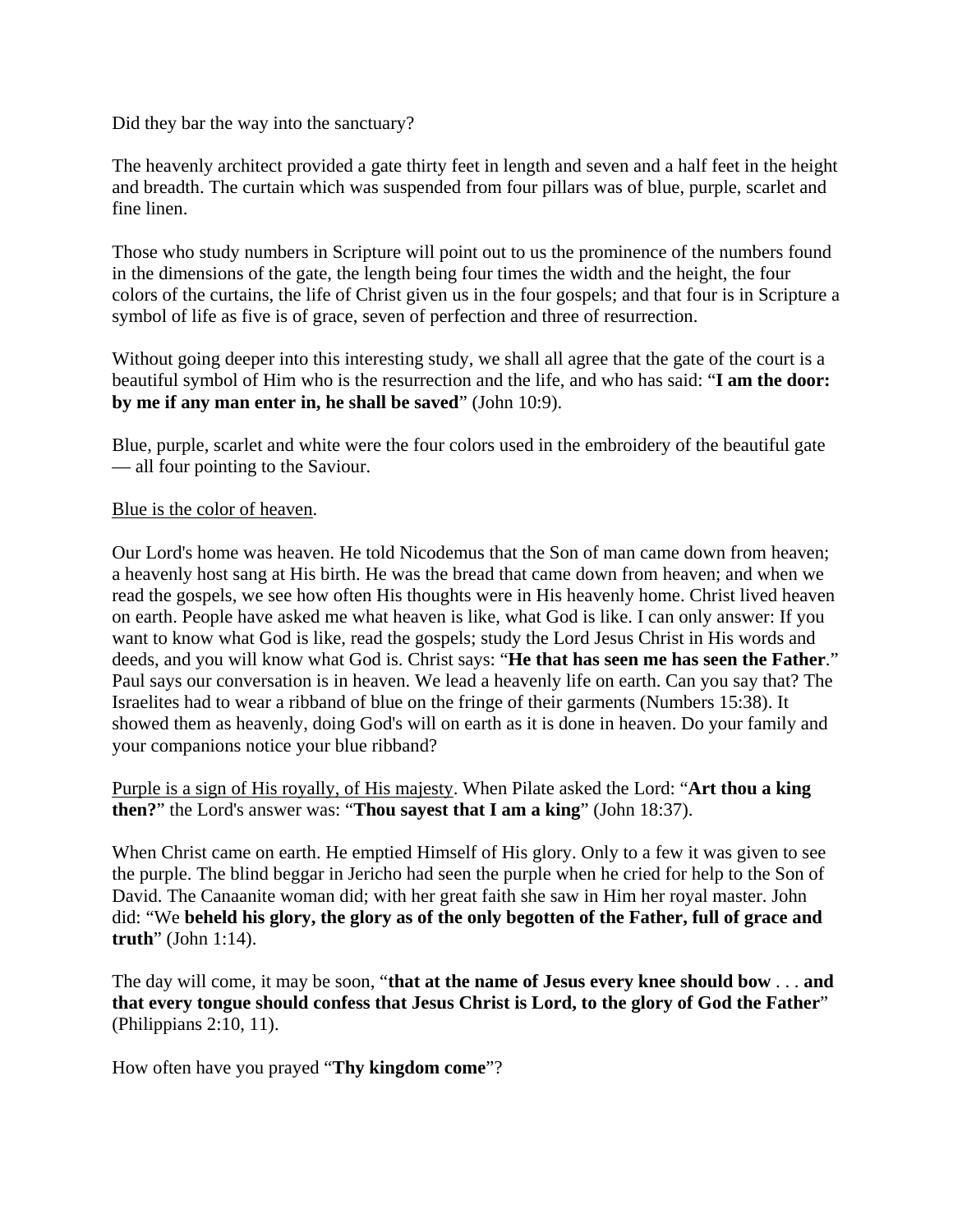Have you made obeisance to the man in purple? Have you acknowledged Christ as your absolute King? Mary felt for the man in purple when she said, "**Rabboni**," my master.

Scarlet is the translation of two Hebrew words. In Psalm 22:6 "*to laath*" has been translated worm, "**I am a worm, and no man; a reproach of men, and despised of the people**." The other word "*shahl*" is found in Isaiah 1:18, "**Though your sins be as scarlet, they shall be as white as snow**."

Scarlet, a deep red, points to the sufferings of our Saviour. "**He was clothed with a vesture dipped in blood: and his name is called The Word of God**" (Revelation 19:13).

The fine white linen shows the stainless purity of His human character. "**Who did no sin, neither was guile found in his mouth: who, when he was reviled, reviled not again; when he suffered, he threatened not; but committed himself to him that judgeth righteously**" (I Peter 2:22, 23).

Blue, purple, scarlet and white, the four colors of the gate of the court, a symbol of our Lord. He is the man from heaven, the King of kings, the man of sorrows and acquainted with grief, the Son of man, the Son of God, the man Christ Jesus

"**In him**," says John, "**was life; and the life was the light of men**" (John 1:4).

In the four gospels:

- Matthew shows Him as the King foretold by the prophets;
- Mark, as the Servant of Jehovah going about doing good;
- Luke, as the Son of man seeking the lost;
- John, as the Son of God, the only begotten of the Father.

I close this chapter with some lines from my Bible: May my last thought in the evening, my first thought in the morning, be of:

> A dying Saviour's love, A risen Saviour's power, An ascended Saviour's grace, A coming Saviour's glory.

**~ end of chapter 3 ~** 

**http://www.baptistbiblebelievers.com/** 

**\*\*\***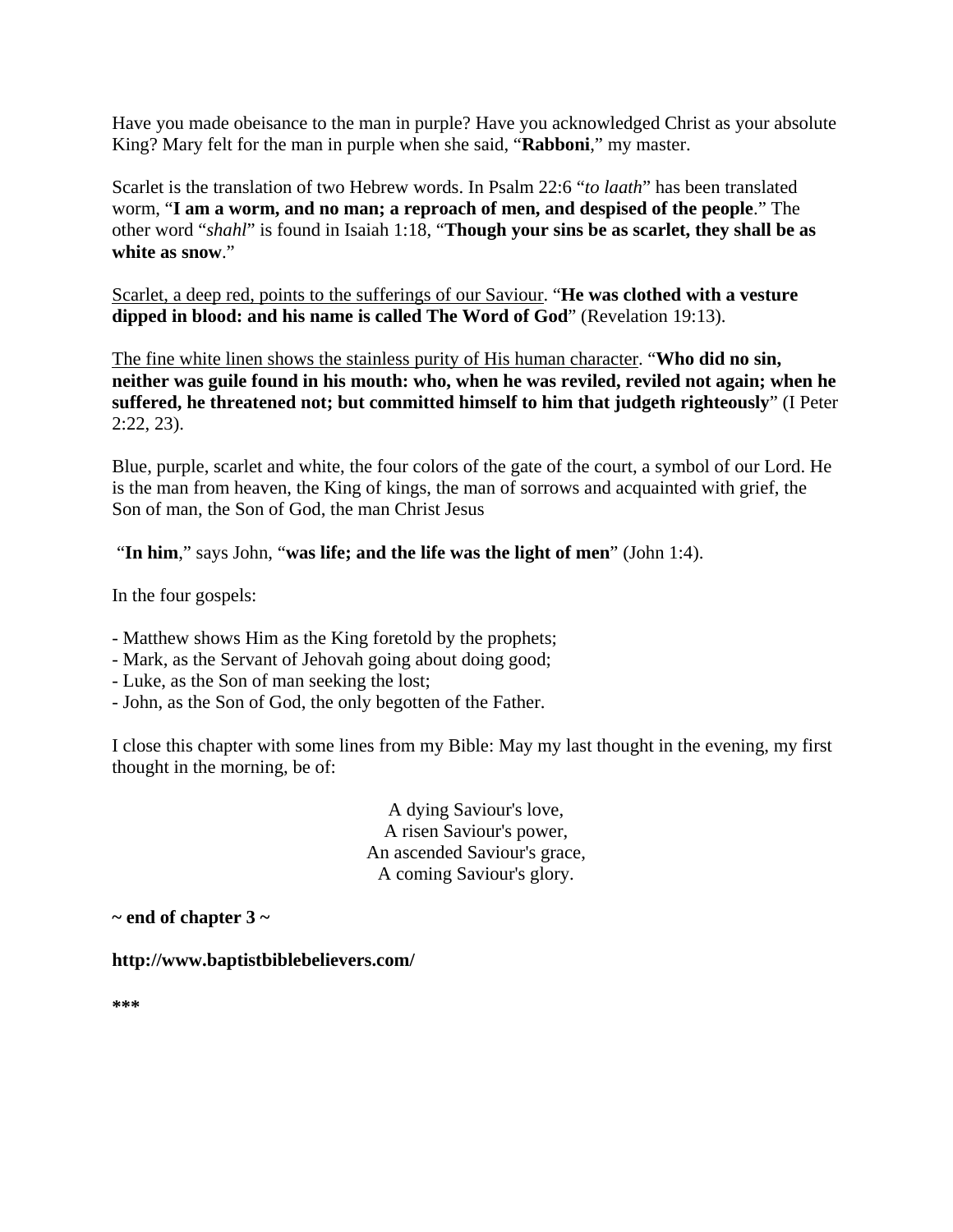by

D. H. Dolman, M. A., D. D.

### Copyright @ 1954

## **CHAPTER FOUR**

### **SALVATION ONLY IN CHRIST**

"**This is the stone which was set at nought of you builders, which is become the head of the corner. Neither is there salvation in any other: for there is none other name under heaven given among men, whereby we must be saved**" (Acts 4:11, 12).

THE gate of the court, the outer vail of the tabernacle, the inner vail before the Holy of holies, were all three in a straight line. All three had the same colors in their embroidery: blue, purple, scarlet and white; and all three are types of the same Saviour.

- You need Him, to enter the court as a lost sinner, to seek God's forgiveness through the blood of Christ;

- You need him when you enter the sanctuary to serve your Lord;

- You need him in order to have fellowship with your Father which seeth in secret.

Whether in the court or in the Holy Place or in the Holiest of all you are accepted "**in the beloved**."

There is only one gate to the court, one door to the tabernacle, one vail to the Holiest of all.

There is only one way for a sinner to become reconciled with God. Jesus said: "**I am the way, the truth, and the life: no man cometh unto the Father, but by me**" (John 14; 6).

It is true we may reach the court in very different ways. The Holy Spirit does not treat us all alike after one pattern; neither does He want to make us all alike.

Some fortunate ones are in early childhood led by mother's hand to the gate of the court; they hardly remember the time that they were not in the court. Others wandered away into a far country and it was a thorny path that led them to the gate. The change was so great that they can easily tell you the day and hour when they went through the gate of the court. It is not important when and how you arrived at the gate, but that you have passed through it at all. It needed an earthquake for the jailer to open his heart to the Lord. The Holy Spirit opened Lydia's heart as a tender rosebud unfolds its petals.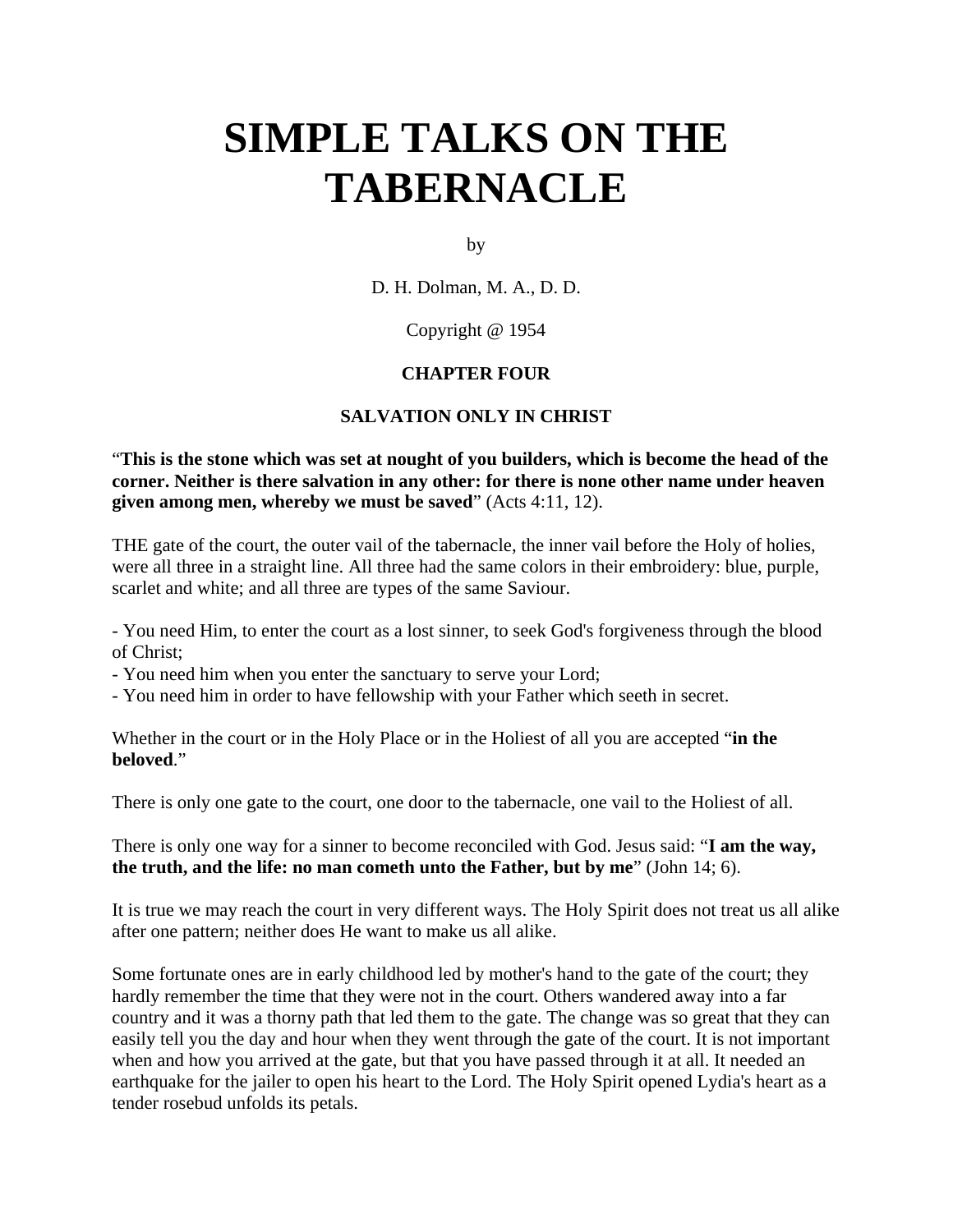Only one way. Jesus is the way. Many have in vain tried to slip under the curtains. "**Not by works of righteousness which we have done, but according to his mercy he saved us, by the washing of regeneration, and renewing of the Holy Ghost**" (Titus 3:5).

People still ask with the young ruler: "**What must I do to be saved?**"

## The answer is, "**Believe on the Lord Jesus**."

Trust His finished work and thou shalt be saved. Dr. Torrey, as an experienced soul-winner, answered a man who told him that however hard he tried he could not find peace, "Friend, there is only a difference of two letters between your religion and mine, but they make all the difference in the world. You belong to the 'do religion'; I belong to the 'done religion.'"

### Jesus said, "**It is finished**."

Jesus is the way, not the church. Your baptism will not bring you to heaven, neither will the Lord's Supper, however highly I esteem these two ordinances. You may be a church member, a faithful attendant at church. But the church cannot save you.

It is not sufficient that you can give me a clear description of the gate. You may have clear, Scriptural ideas about the way of salvation, or if you wish, of the way of sanctification. Your knowledge will not save you; on the contrary, it will make your condemnation all the more severe if you do not act up to it. If I am saved, it is not my knowledge that has saved me, but a person, and that person is our Lord Jesus.

You yourself must enter the gate; nobody can enter for you in your stead.

Jesus can "**save to the uttermost all that come unto God by him**" (Hebrews 7:25), but you must come.

Your good father, your saintly mother, your beloved child cannot enter the gate for you.

Salvation is a personal matter; you cannot be saved by proxy. Jesus said: "**I am the living bread which came down from heaven: if any man eat of this bread, he shall live for ever**" (John 6:51). "**If any man thirst, let him come unto me, and drink**" (John 7:37).

No one can eat or drink for you; you must do this yourself. The Lord bids you come to Him; He invites you to come; you must accept the invitation.

I pray that the Lord may use these meditations for the edifying of God's people, but also for the salvation of precious souls. Will you pause a moment? Just lay down the book; ask yourself the question: Have I come? Have I entered the gate? Am I saved? Have I accepted the invitation? Christ has suffered in your stead; He has borne your sins on His cross. He has won you your pardon. You must accept it, otherwise the atonement will not avail you.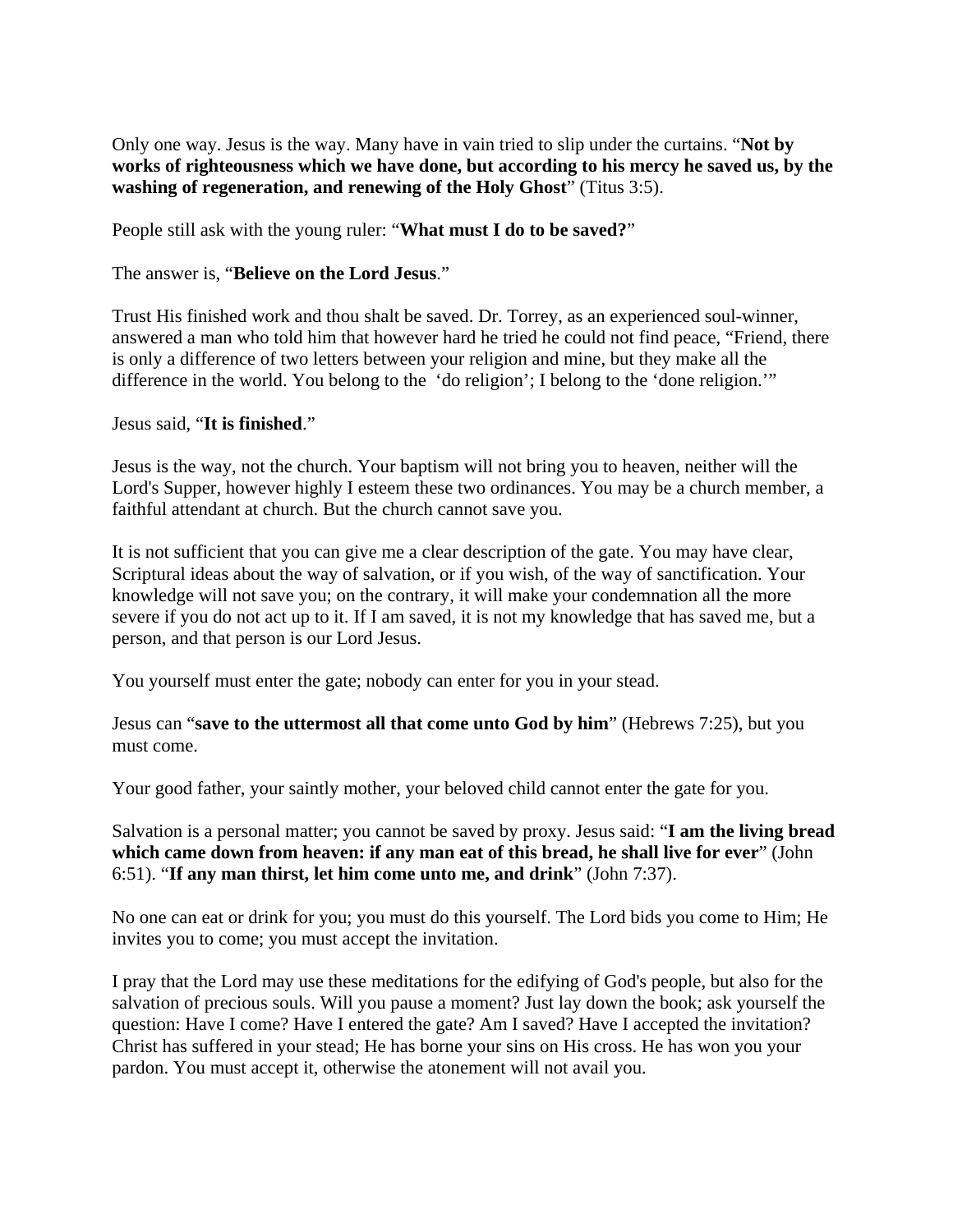Dr. Richardson tells us of a prisoner sentenced to death. Many people had interceded for him. Only a few days before the execution a messenger from the Home Office arrived with the pardon. The governor went into the death cell and told the prisoner that a reprieve had come. The man said he had finished with life; he did not want a pardon. The governor informed the Home Secretary and asked if they were to carry on with the preparations for the execution. The answer came: "A pardon that is not accepted is only a scrap of paper."

Jesus is the door and the door is still open.

A widow was living on a small pension with her daughter in the country. She had never told her child the misery of her married life; that her husband, a teacher, had died of drink. The child grew up, a fine girl carefully trained by a loving mother; she had never tasted a drop of drink.

At a birthday party she was offered a glass of wine. She refused; they teased her. At last she took the glass and swallowed it in a gulp. She became a secret drinker. One day she disappeared and in vain the mother tried to trace her. Rumor reached the village that she was seen on the streets of the city. The mother kept praying for her erring child. It was certainly the Holy Spirit who suggested to her to have her picture printed. Beneath it she wrote herself: "Mother loves you still, come home."

One evening the girl entered a refuge home of the Salvation Army. A group of girls stood around the picture. The girl came nearer and recognized her mother's face, her mother's writing. With a loud cry she fell on the floor. The little Salvation Army captain (God bless the Salvation Army) had her laid on her bed. When the others were gone and all was quiet, she took the girl to her heart. The girl sobbed out her story, and the good woman told her of her Saviour's love, who loved her even more than her mother, and who would help her to become again her mother's sunshine. Did she believe what mother said? Would she go back to mother? I do not know what she wrote to mother, what the good captain wrote, but the angels read it and rejoiced over it. The girl had gone through the gate of the court. Have you?

Some days afterwards, late in the- evening, the people of the village had all gone to bed. Only in mother's cottage still burned a light. Softly she tried the door — it was not locked. There stood mother with open arms. I do not know what they spoke; the Lord knows. Upstairs was her little room, the little bed, the white sheets and curtains, forget-me-nots on the table. Mother put the tired child to bed, prayed with her, smiled at her, blessed her. And as the girl, resting on mother's shoulder, asked, "Mother, do you not lock the door at night?" the mother answered, "Darling, ever since you left, the door has been open. I have always been waiting for you to come home." An open door, a waiting Saviour.

Have you come home? Will you not come home now? The door is open. Jesus says: "**Come unto me, all ye that labour and are heavy laden, and I will give you rest**" (Matthew 11:28). "**Him that cometh to me I will in no wise cast out**" (John 6:37).

**~ end of chapter 4 ~** 

**http://www.baptistbiblebelievers.com/**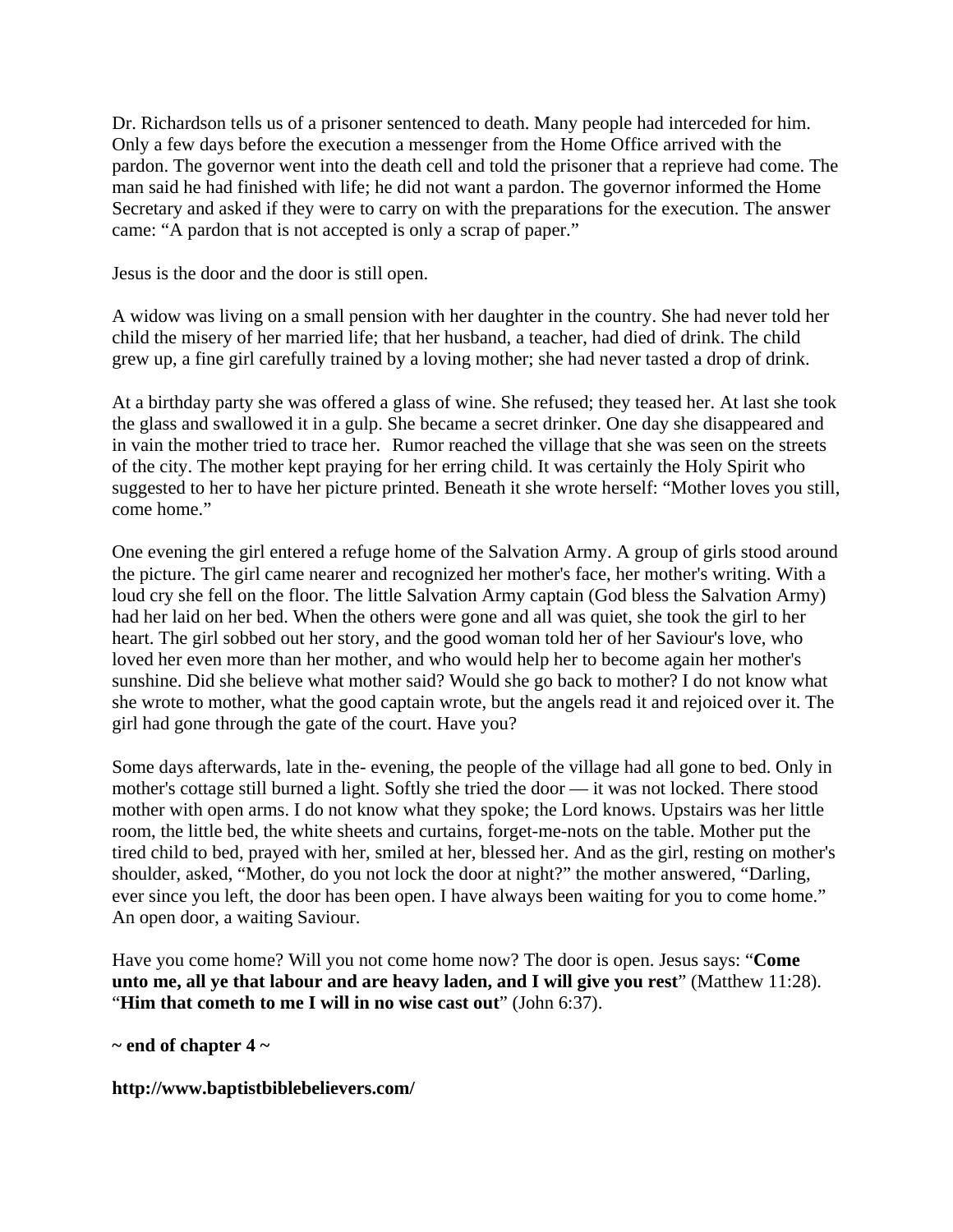by

D. H. Dolman, M. A., D. D.

## Copyright @ 1954

### **CHAPTER FIVE**

### **THE BRAZEN ALTAR, A TYPE OF OUR LORD**

"**And thou shalt make an altar of acacia wood, five cubits long, and five cubits broad; the altar shall be foursquare: and the height thereof shall be three cubits. And thou shalt make the horns of it upon the four corners thereof: his horns shall be of the same: and thou shalt overlay it with brass. And thou shalt make staves for the altar, staves of acacia wood, and overlay them with brass. Hollow with boards shalt thou make it: as it was shewed thee in the mount, so shall they make it**" (Exodus 27:1, 2, 6, 8).

WE have entered the gate of the court. The desert is behind us. We stand within the holy precincts. The question naturally arises: Why did God command this holy place, His dwelling place amidst the people, to be in three, separate divisions:

- 1. The court;
- 2. The sanctuary;
- 3. The Holiest of all.

Five hundred years the children of Israel had dwelt in Egypt, strangers in a strange land. Their numbers had greatly increased. A king ascended the throne that did not know Joseph and did not know how much Egypt owed those strangers. He feared their numbers. They might ally themselves to his enemies and dispossess him as he had done his predecessor. He determined to exterminate those undesirable aliens. He did not succeed. No one will — Israel is God's covenanted people.

A wonderful future is still awaiting them. God led them out of the house of bondage with His mighty arm.

They were now in the desert on the way to Canaan. The Lord wanted to reveal Himself to His people. This revelation necessarily had to be progressive. They were like little children. Israel had not passed unscathed through Egypt; they had much to learn and to unlearn. They were in the kindergarten stage. They did not learn quickly, but the teacher was patient. He gave them object-lessons and taught them through pictures.

The tabernacle with its furniture, and the different sacrifices were a wonderful object lesson.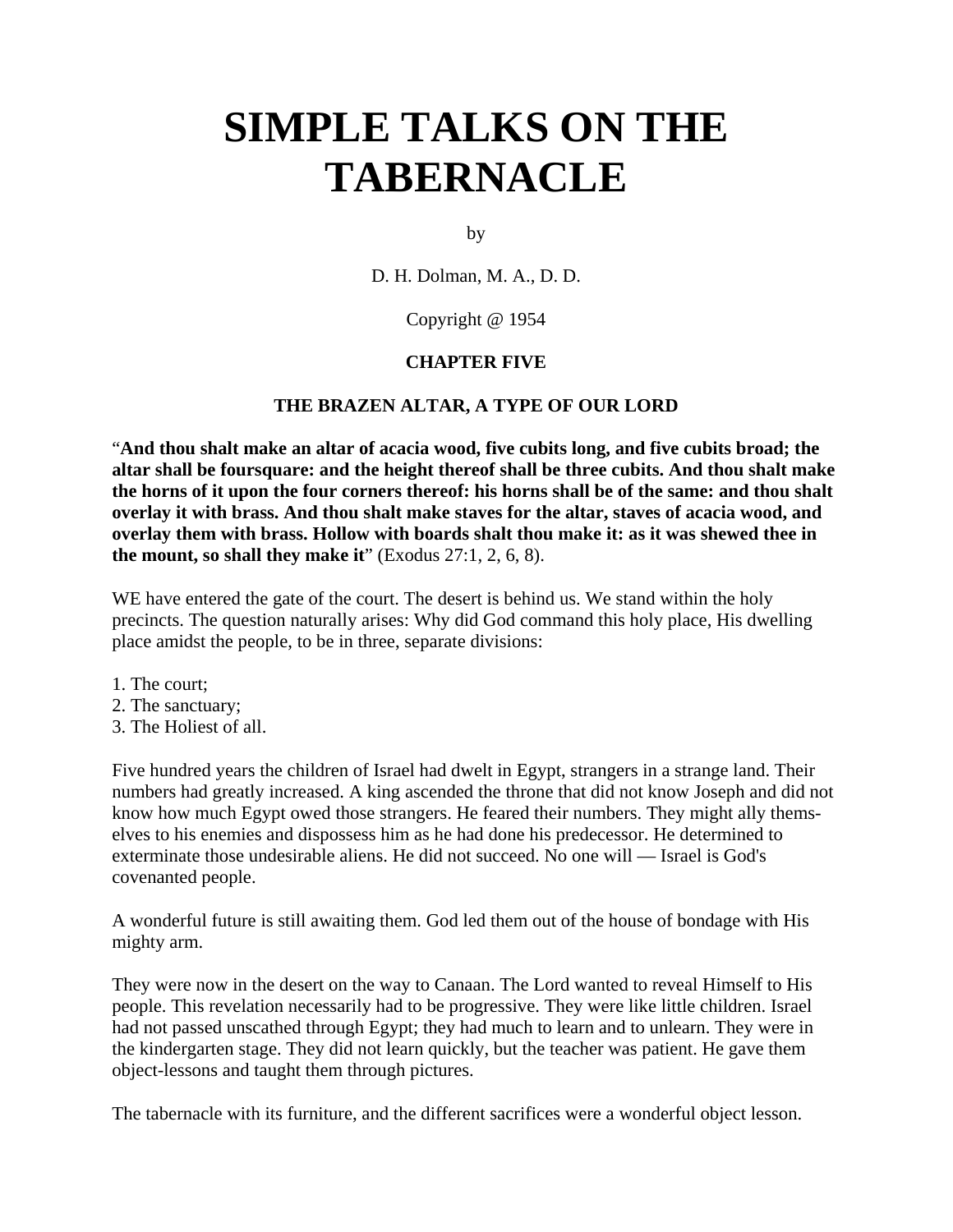They showed them sin and its dire consequences, but also a way of reconciliation between a holy God and His sinful people. Jesus Christ is the way; and the tabernacle, its court, sanctuary, and Holy place, its furniture and offerings, should show the Israelites the way of salvation and point to Christ, the wisdom of God who has been "**made unto us wisdom and righteousness and sanctification and redemption**" (I Corinthians 1:30).

The court is the place where the prodigal finds his way back to Father's house, where lost sinners become obedient and cleansed children of God. In the court we are covered with the precious blood of Christ, the lamb without spot. The court is the first grade in Father's school. With grateful hearts the little ones learn to spell the word *reconciliation*. No one can come to God who has not passed through the court. Our Lord is the living way to Father's heart. The Lord God sent Adam forth out of Eden and placed at the East of the garden Cherubims with a flaming sword. The sword of divine justice pierced our Saviour's heart and through His heart goes the living way to the heart of our Father in heaven.

The sanctuary could be entered only by priests. Our Lord has made us "**kings and priests unto God and His. Father**" (Revelation 1:6). "**We are an holy priesthood to offer up spiritual sacrifices, acceptable to God by Jesus Christ**" (I Peter 2:5).

The Bible teaches the universal priesthood of all believers — saved to serve.

"**That he would grant unto us, that we being delivered out of the hand of our enemies might serve him without fear**" (Luke 1:74). Only those who at the brazen altar have been delivered from the burden of their sins and have been cleansed at the laver can render God acceptable service.

One of the reasons why God in such a remarkable way blessed Dr. R. A. Torrey's missionary tour around the world was that he always insisted on new converts starting at once to win others for Christ — saved to serve.

The Holy of holies could only be entered once a year by the high priest on the day of atonement, and that not without blood. When Christ died for us, the veil of the temple was rent in twain. It was a type of the human body of Christ. Now a new and living way is opened and all God's children may have free access and uninterrupted communion with their Father in heaven (Hebrews 10:20).

The brazen altar would at once draw the attention of a worshipper when he entered the gate. It was called the brazen altar to distinguish it from the golden altar of incense in the Holy Place. Copper was the metal mostly used in the court, gold in the inner sanctuary. It was also called "**the table of the Lord**" (Malachi 1:12).

The burnt-offering which the Levites offered on it was called "**the bread of the Lord**" (Leviticus 21:6). Every offering had first to be brought to the altar of burnt-offering.

It was of greater dimensions than any other furniture of the tabernacle; it was the center of worship. To show its pre-eminence, we find that in Exodus 29:44 it was simply called the altar.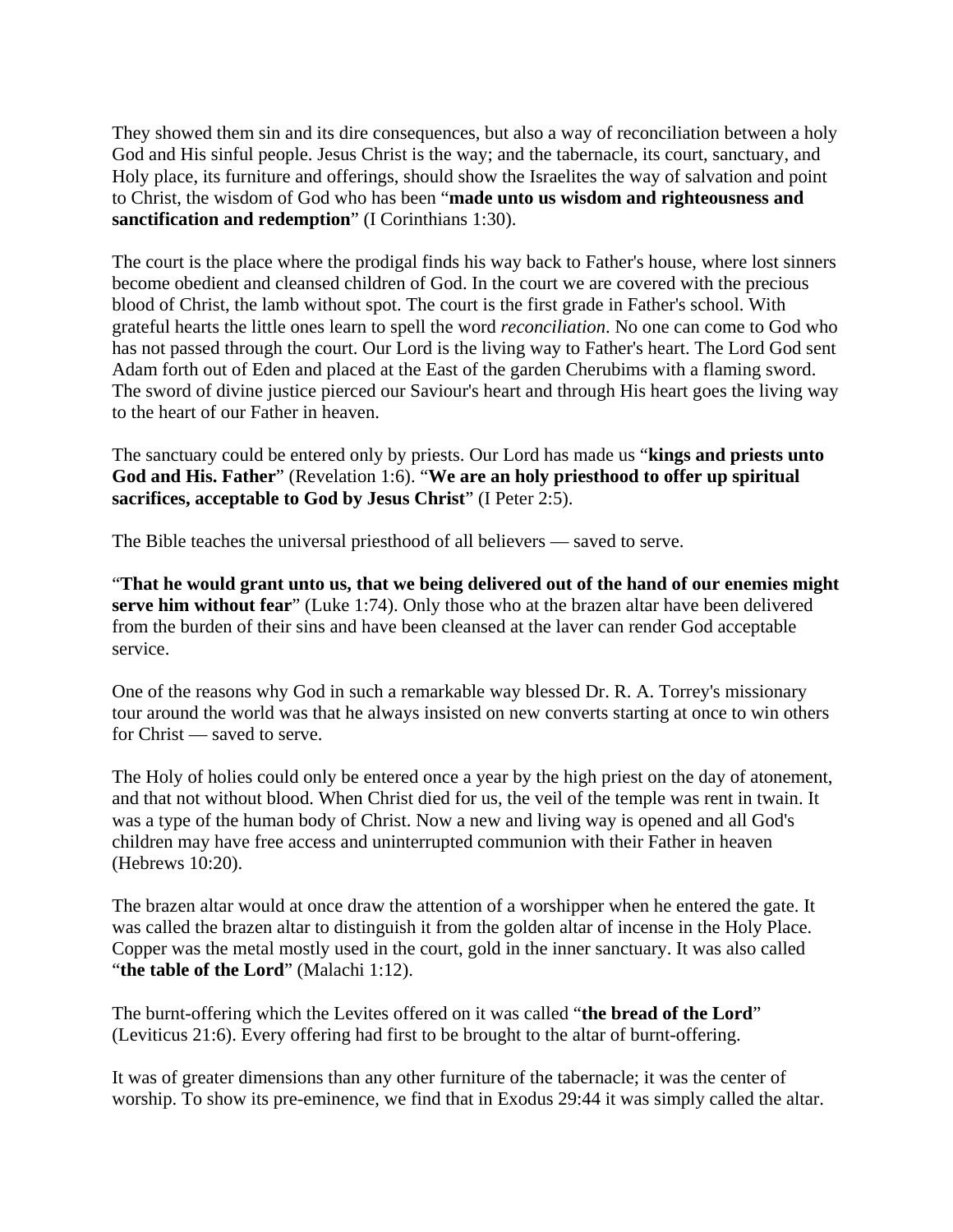Let us make a mental picture of the altar. I have already mentioned that it was larger than any other vessel in the tabernacle; they could indeed all find room in it. The altar was made of acacia wood. This might at first surprise us, as a constant fire had to be maintained in it. We, therefore, read that it was overlaid with brass or copper — acacia wood overlaid with copper.

It was foursquare, nine feet in length and nine feet in breadth. It was five feet high. Around the altar at the top was a compass, a border or rim similar to the crown of gold around the altar of incense. There was a grate of network brass. Commentators have differed in placing this grate. I take it to be the lower part of the altar, going halfway up with a ledge which served as a shelf for the priest to stand on when he was arranging the sacrifice — two and a half feet from the ground, easily reached by a gentle slope of earth.

We notice that at each of the four corners was a horn made of acacia wood overlaid with brass, and that there were staves for the altar made of acacia wood covered with brass, going through four brazen rings attached to the four corners. We also notice that the ashpans, shovels, basins, fleshhooks and firepans were all made of brass.

Finally we shall not forget that the altar was hollow, without floor resting on the earth, and made of different plates joined together. As it was shown to Moses on the mount, so it had to be made.

As we are able now to have a clear conception of the altar and have noticed the important points, let us pray that the Holy Spirit may help us to see the significance of each point, always bearing in mind that the altar is a type given us by God of His blessed Son.

Paul's greatest longing was to know Christ; he was ready to surrender all for the excellency of the knowledge of Christ.

The altar had to be made of acacia wood and overlaid with brass — not the wood without the brass; not the brass without the wood.

The shittim tree or acacia tree grew in the desert. The bush Moses saw in the wilderness might well have been a wild acacia tree. Its wood was white and durable. Higher critics might express it unlikely that an altar on which the fire should not go out should be made of wood. God said: "**Thou shalt make an altar of acacia wood**."

Acacia wood is a symbol of Christ's humanity, His human nature; the brass with which it was overlaid, the righteous divine judgment of sin. Need I point out that Christ had a divine hatred of sin? How His sensitive nature must have suffered as He saw the havoc sin had wrought in men! He knew the thoughts of men and had no need to be told. He saw the evil that proceeded out of a corrupt heart. He knew that the Holy God could not let sin go by unpunished.

Christ is perfect man and perfect God. Well might we ask with the virgin: "**How shall this thing be?**" We cannot explain the incarnation. It is a mystery, God manifested in the flesh.

From the earliest ages the Church has taught us in her creeds, "Who for us men and for our salvation came down from heaven, and was incarnate by the Holy Ghost of the Virgin Mary and was made man."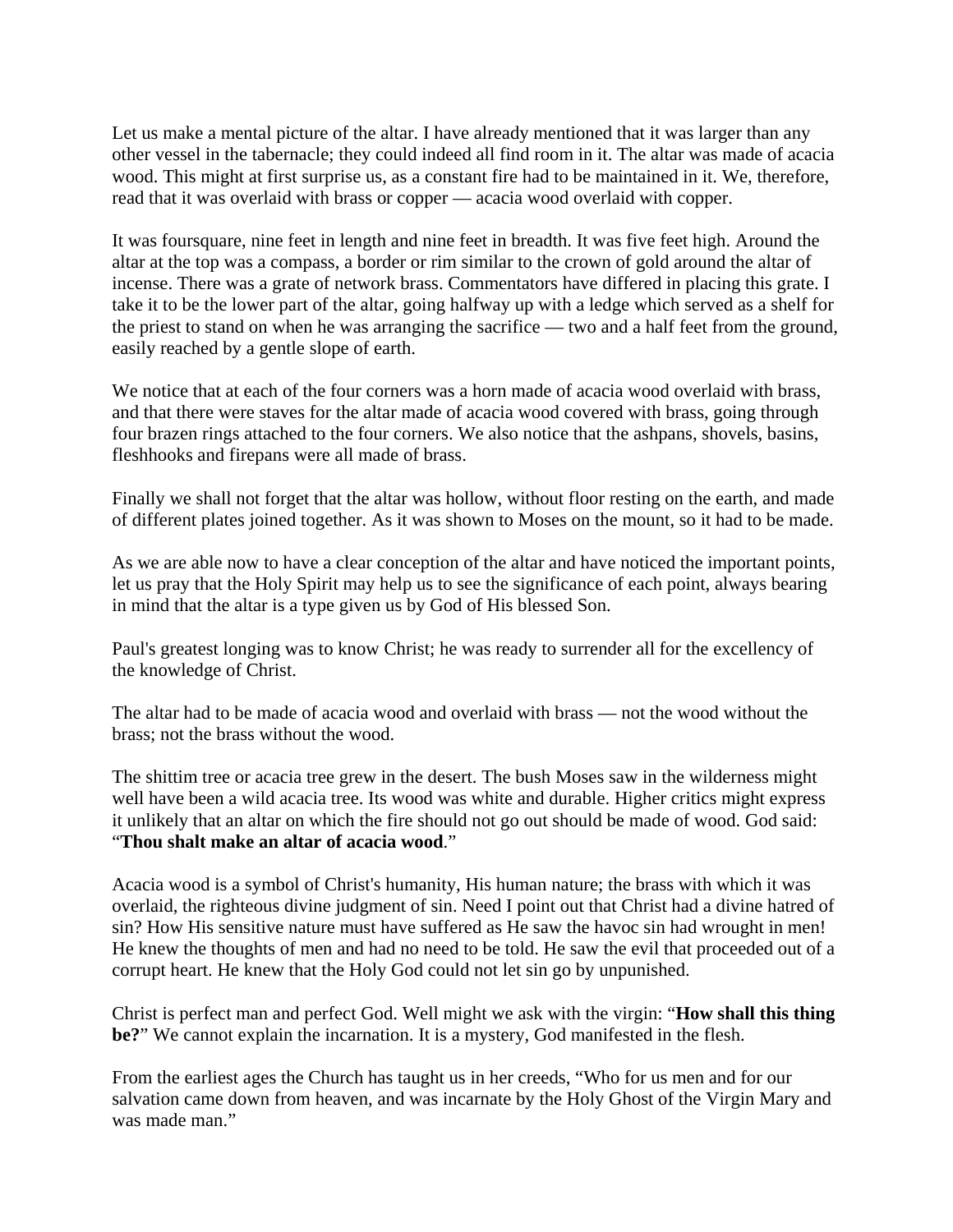It is one of the main pillars of our faith. "**The soul that sinneth it shall die**."

Either the lamb at the Passover had to die or the firstborn. If Christ had to bear our sins, He had to die for us. And not only had He to take upon Himself our human nature, but that human nature had to be spotless and undefiled, a lamb without spot or blemish. Who knew no sin, God made sin for us (II Corinthians 5:21).

The incarnation is a pillar of our faith.

Not that in the incarnation Christ took fallen man into union with Himself; the incarnation without Christ's death and resurrection could not have reconciled us with God, but His divine nature gave that sacrifice its infinite value; a full, sufficient sacrifice and oblation for the sins of the whole world.

Our heavenly Father in His infinite love had foreseen the fall of the human race and even before the foundation of the world had provided the means of reconciliation.

In Eden He pointed out to our fallen parents that evil should not be victorious, that the woman's seed should bruise Satan's head. Need I point out that this expression, "woman's seed." occurs only once in the Bible and points out the wonderful birth of the Redeemer? Does it not find its explanation in the word God spake through the prophet Isaiah: "**Behold, a virgin shall conceive, and bear a son, and shall call his name Immanue**l" (Isaiah 7:14).

God so loved the world and you, that He sent His Son; but listen, that Son was willing to come, and loved you enough to die for you. How I pray that the Holy Spirit may use this chapter to make Christ precious to you! Christ was not a martyr! No Roman governor could have forced Him on that cross. He was a willing victim. He said: "**Therefore doth my Father love me, because I lay down my life, that I might take it again. No man taketh it from me, but I lay it down of myself**" (John 10:17, 18).

Brazen altar, thou art a symbol of Christ and His infinite love for fallen men, His supreme sacrifice. Thou art to me also, a symbol of His rugged cross. May I often in quiet meditation kneel at its foot, and may it be my heart's prayer:

> Lord Jesus, make Thyself to me A living bright reality, More vivid to faith's vision keen Than anything on earth can be.

"**Thou shalt overlay it with brass**" — a brazen altar. Brass everywhere in the court: a symbol of divine justice — not human justice that may err, that may be influenced by outward circumstances, and has not always had its eyes bandaged. Divine justice does not err:

"**The Lord will not hold him guiltless that taketh his name in vain**" (Exodus 20:7). It is a divine decree: "**The soul that sinneth, it shall die**" (Ezekiel 18:4). "**The wages of sin is death**" (Romans 6:23).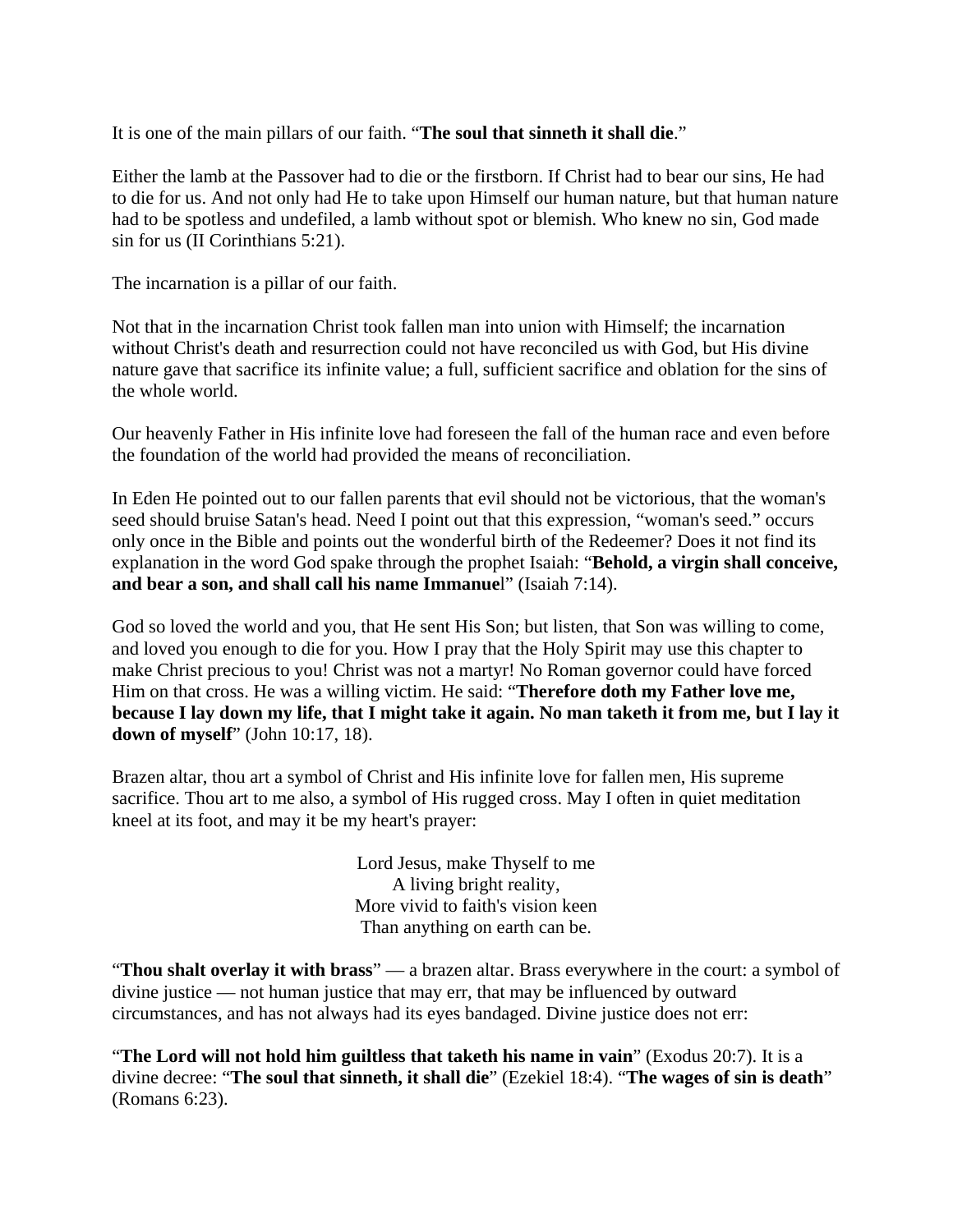God sent His Son. Do you realize what that meant for God the Father? Do you think if there had been any other way for the human race to be reconciled with God; would He not have chosen it? The altar was overlaid with brass — divine justice. Christ was the Altar, divine justice personified. His greatest wish was to do Father's will, to see His Father glorified. Listen to what Christ says: "**The Lord God hath opened mine ear, and I was not rebellious, neither turned away back. I gave my back to the smiters, and my cheeks to them that plucked off the hair: I hid not my face from shame and spitting**" (Isaiah 50:5, 6).

Read those words again and again, and tell me would Christ have chosen that way if there had been any other possibility to satisfy the eternal principles of divine justice, and to lift up to Father's heart His fallen children? No, friends, there was no other way. Christ took our place. "**The Lord hath laid on him the iniquity of us all. He was wounded for my transgressions, he was bruised for my iniquities: the chastisement of my peace was upon him, and with his stripes I am healed**" (Isaiah 53:5, 6). Only an altar of acacia, overlaid with brass: only a man partaking of flesh and blood, a perfect man, a sinless man, could suffer in our stead and die; only a man could be the last Adam. "**There is one God, and one mediator between God and men, the man Christ Jesus**" (II Timothy 2:5).

**~ end of chapter 5 ~** 

**http://www.baptistbiblebelievers.com/** 

**\*\*\***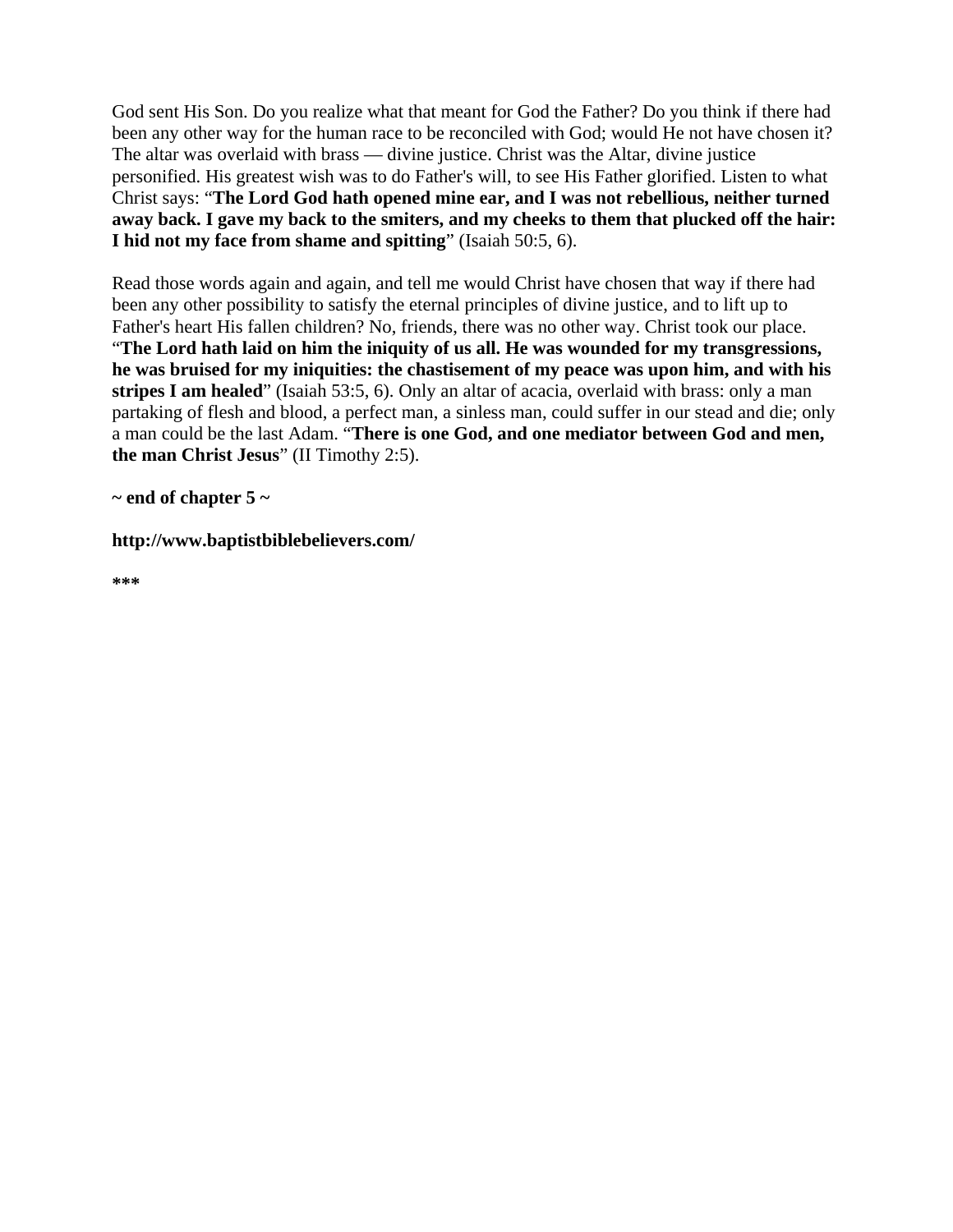by

D. H. Dolman, M. A., D. D.

Copyright @ 1954

## **CHAPTER SIX**

### **THE ALTAR OF BURNT-OFFERING AND THE SIN-OFFERING**

"**He shall bring the bullock unto the door of the tabernacle of the congregation before the Lord; and shall lay his hand upon the bullock's head, and the priest shall kill the bullock before the Lord. Even the whole bullock shall he carry forth without the camp unto a clean place, where the ashes are poured out, and burn him on the wood with fire: where the ashes are poured out shall he be burnt**" (Leviticus 4:4,12).

THE Altar of Burnt-offering is a type of our blessed Lord. It is also a symbol of the cross. Christ was the altar, but also the lamb that was slain on the altar.

Let us approach once more in holy reverence. It was foursquare. He was the only perfect man that ever lived. Study the balance in His character, His humility, His majesty, washing His disciples' feet, the servant of all; meeting majestically the band who had come to take Him. "**Whom seek ye?**" Awestruck, they fell to the ground. Burning with indignation at the hypocrisy of Pharisee and Sadducee, He tenderly dismissed a woman taken in adultery.

Read the Gospels; follow the Lord as He went through the land. Did you ever find Him in a hurry, or unwilling when interrupted? He had put His times in Father's hand (Psalm. 31:5) and, therefore could abide Father's hour, always living in harmony with Father's will.

The altar had four sides and each side tells us of a special gracious gift we receive out of His hands:

### *1. The forgiveness of sins*.

This is the good news which one side of the altar brings us. However stained with sin a soul may be, the blood shed can cleanse him.

"**Come now, and let us reason together, saith the Lord: though your sins be as scarlet, they shall be as white as snow**" (Isaiah 1:18).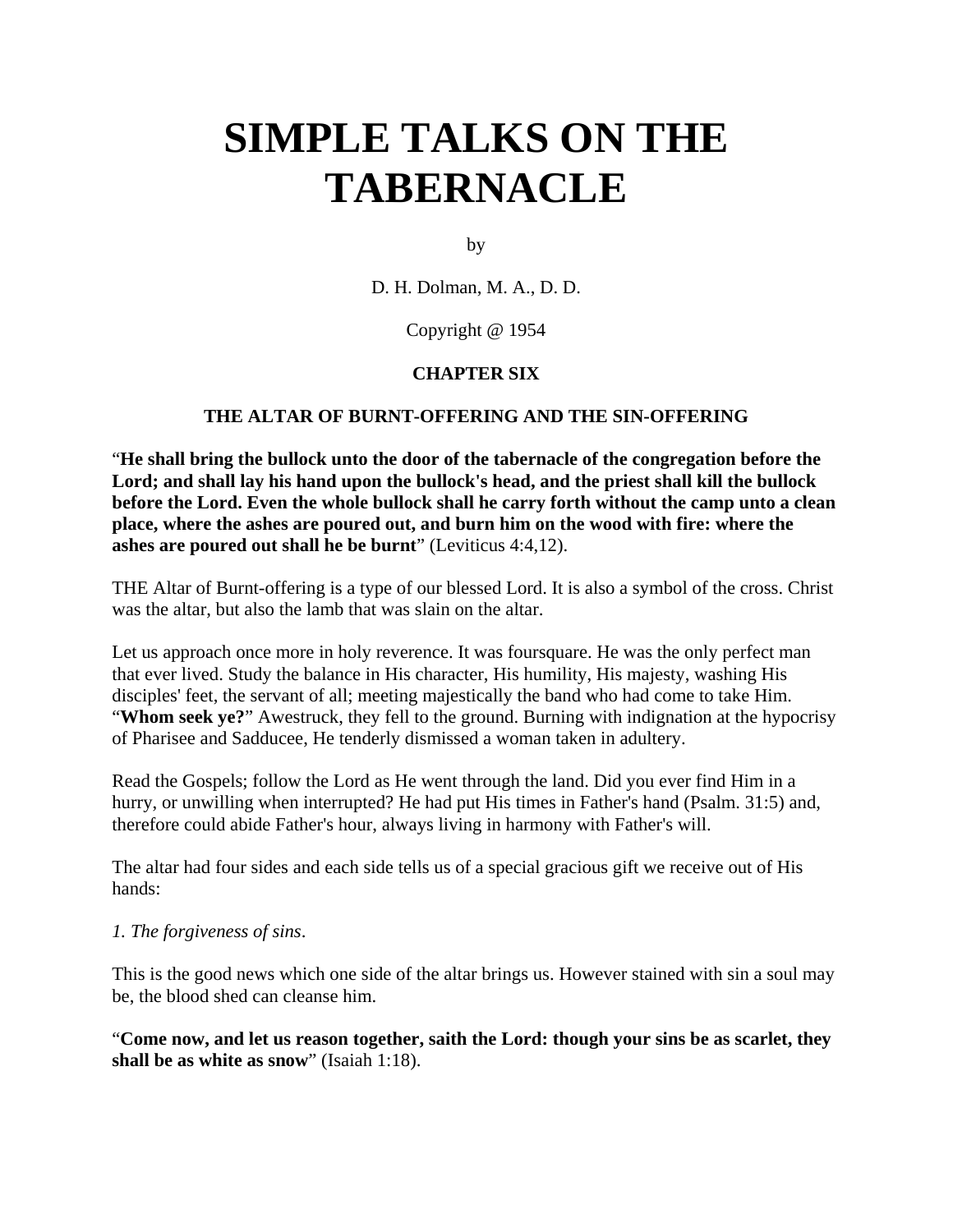### *2. Substitution, another side promises us*.

How precious for a sin-burdened soul!

## "**All we like sheep have gone astray;** . . . **the Lord hath laid on him the iniquity of us all**" (Isaiah 53:6).

If He has taken the burden from my shoulders, I need not feel the weight any more. This teaches the second side of the altar.

### *3. Reconciling the Father and the sinner through the Son is found at the brazen altar*.

Our great High Priest takes the hand of the repenting sinner and with the other He touches Father's hand. "**For there is one God, and one mediator between God and men, the man Christ Jesus**" (I Timothy 2:5).

He can save to the uttermost them that come through Him to God (Hebrews 7:25). That is the third side of the altar.

*4. Deliverance from the bondage of sin* you may find at the altar, when you are willing to become a burnt-offering yourself, and lay on the altar, being made conformable to His death, reckoning yourselves to be dead unto sin, but alive unto God through Jesus Christ our Lord (Romans 6:11).

The cross will not only cover our sins, but it will cover us. If the cross covers me, it is a matter of course that it covers my sins; and we find in the brazen altar a saving, a freeing, a keeping power. This is the fourth side of the altar.

"**And thou shalt make the horns of it upon the four corners thereof**" (Exodus 27:2).

The horns of a mighty stag are his ornament; they may serve as defence and protection. They speak to us of might and strength.

"**He shall give strength unto his king, and exalt the horn** (the power) **of his anointed**" (I Samuel 2:10).

"**The horn of Moab is cut off**" (his power is broken) (Jeremiah 48:25).

"**For thou art the glory of their strength: and in thy favour our horn shall be exalted**" (our power increased) (Psalm. 89:17).

These passages will suffice to show us that the four horns of the altar point out the powerful value of Christ's sacrifice; and as they point to all four directions, it seems as if they want to tell us: "**Look unto me, and be ye saved, all the ends of the earth: for I am God, and there is none else**" (Isaiah 45:22).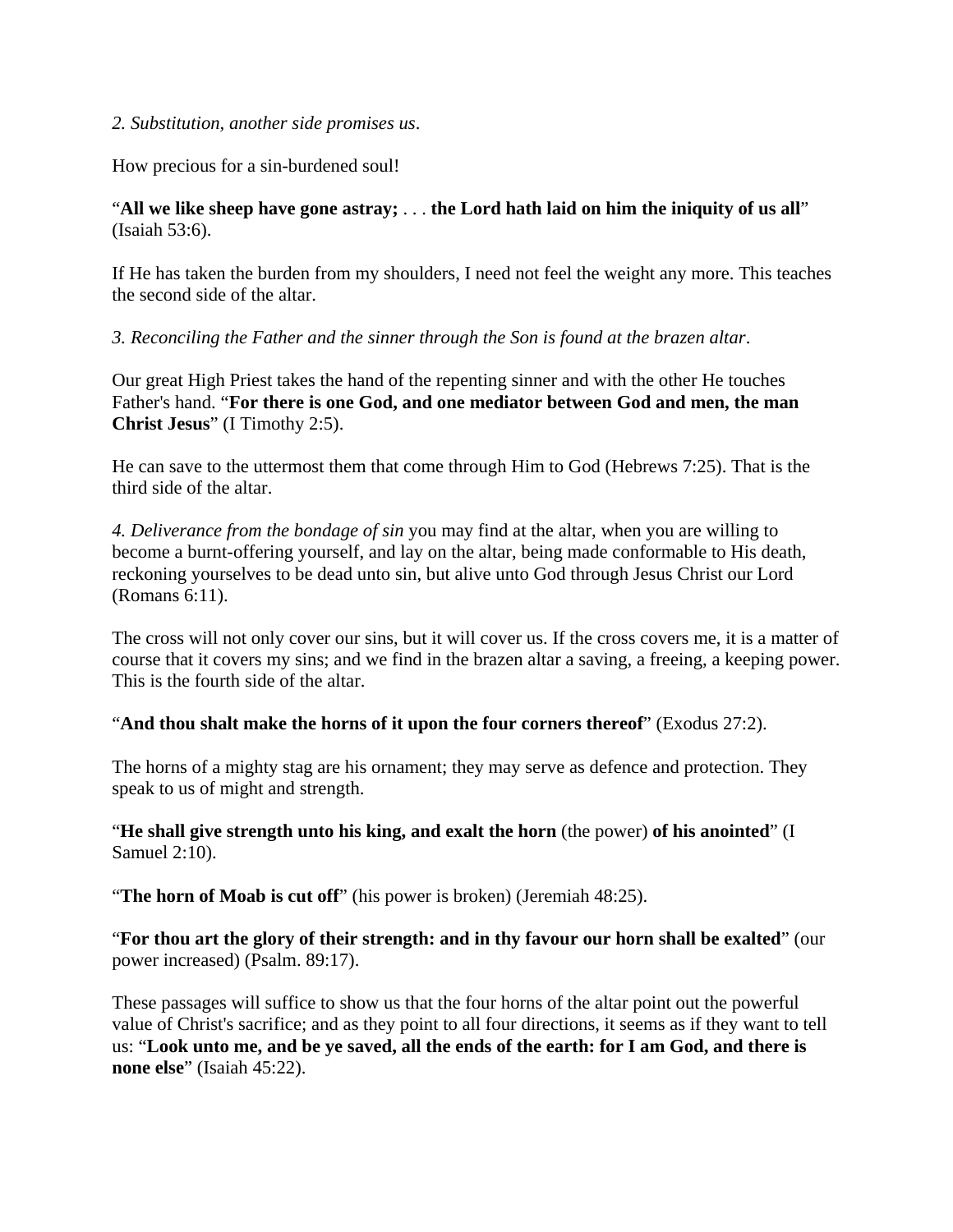Adonijah fled for protection to the corners of the altar. He had plotted to seize the kingdom out of the hands of his aged father and to be acclaimed king instead of Solomon. Clasping the horns of the altar, he was safe from his brother's wrath. Solomon allowed him to go to his own house (I Kings 1:50-53).

How often have I, as a student, looked at the heavy knocker of Durham's cathedral. Whatever the crime of the fugitive, when he raised that knocker, claiming the right of asylum, he was safe within the sacred precincts.

## "**He that dwelleth in the secret place of the most High shall abide under the shadow of the Almighty**" (Psalm. 91:1).

But how could the horns of the altar afford protection? Do you not see that they were sprinkled with blood? Death had already been there; the sword of justice had done its work. It was the blood, and the blood only, that gave the horns their protective power. All the sacrifices had to be brought to the altar of burnt-offering. There God met the sinner.

There were two kinds of offerings: the sweet-savour offerings (the burnt-offerings), and the meal-offering (the peace-offering). These typify Christ in His perfect, sinless life, living for His Father and Father's glory. The sweet-savour offerings were prompted by the love and gratitude of the worshipper.

The non-sweet-savour offerings were the trespass-offering and the sin-offering. The trespassoffering partook in some ways of the nature of the sin-offering; it lays weight rather upon the harm done by sin than on the guilt incurred. The trespassing might be due to ignorance, but whatever harm was done to others had to be made good. As evidence of the reality of the sorrow, the harm had to be confessed, and restoration should be made.

Zacchaeus proved the reality of his conversion by restoring fourfold the money which he had obtained by false accusations. I do not think many people doubted the genuineness of his conversion. It is most desirable that, when dealing with enquirers, they should be urged to seek forgiveness and make restoration wherever they have wronged others, as well as seeking forgiveness of God. This is not always an easy thing to do, and the devil may suggest many reasons not to do so, but obedience in this respect gives hope for growth and future life.

When we now meditate together on the sin-offering, we are depending especially on the teaching of the Holy Spirit, for our subject will really be Christ and the sinner: the sinner in his need; the Saviour in His fullness and love. Christ glorified the Father, the Holy Spirit glorifies Christ; may we glorify the Holy Spirit in listening to Him, that Christ may become more precious to us than ever before.

There were three grades of sin-offerings, depending on the culprit: whether he was a priest, an official, or a private person. Sin does not only injure the sinner himself, but others in the third and fourth generation. The innocent suffer with the guilty. We all know this; we have seen it.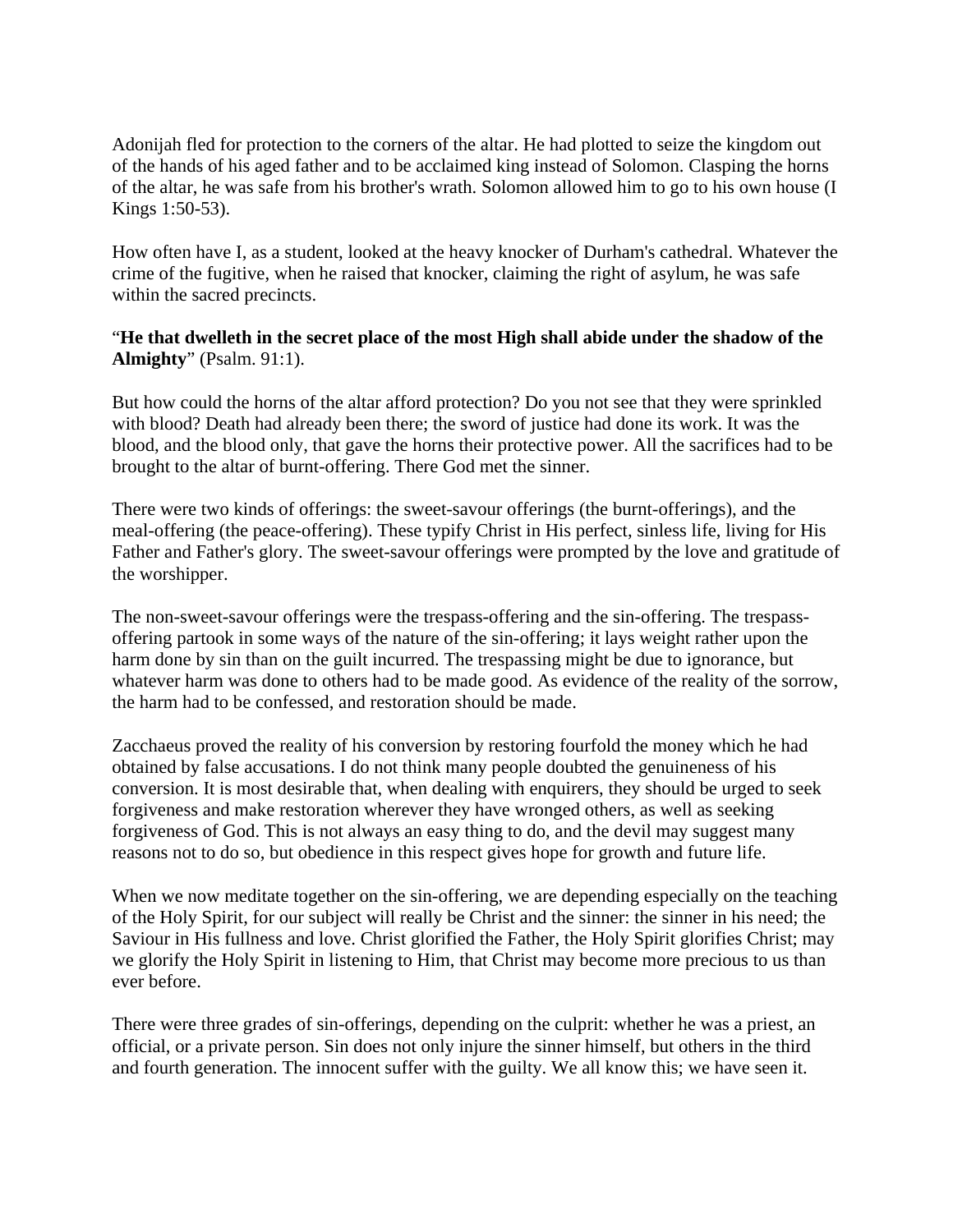Sin is not a weakness; sin is a hateful thing. Like a stone thrown into the water, so sin spreads in ever-widening circles. God puts the priest first. Sin in God's children is worse than sin of the unconverted. The sin of Achan caused Israel to be defeated. It may keep relatives from making a decision for the Lord. People in authority have great influence. Happy is the state whose leaders seek guidance from God. To the third group belonged the ordinary people.

- A bullock without blemish as offering for the priest;
- A kid of the goats, a male without blemish for an official;
- A kid of the goats, a lamb, a female without blemish for the common people.

May you and I feel our Lord present as I point out what God required in the sin-offering.

The sinner himself, had in each case to bring himself the offering to the altar. He had to press his hand hard, to lean upon the sin-offering. Listen, I want to speak softly. You have to slay the sinoffering. The priest shall take the blood and put it with his finger on the horns of the altar. The fat of the animal the priest shall burn on the altar. The whole animal shall be carried without the camp and burnt on the wood with fire in a clean place where the ashes are poured out.

Do you see that man with bowed head slowly passing the numerous tents of his tribe going towards the gate of the court? He is leading a little lamb without blemish; he is bringing a sinoffering.

The Holy Spirit has convicted him of sin, sin against God and his fellow-men. Men did not know it. God knows. His conscience does not give him rest. Even when he lies down, his sin follows him. He arises; he chooses the lamb for an offering.

### *1. He shall bring a bullock unto the door*.

No servant, no friend, neither parent nor child can go for you. It matters not whether you are priest or ruler, this must be a personal transaction between you and God, a talk under four eyes with the Saviour.

The woman at the well had such a talk with the Saviour. It was the first step to a life of useful service.

Paul had it on the way to Damascus. He discovered that all he had been so proud of was of no value in the sight of God. His good works were nothing but splendid sins. All the credit had to be transferred to the debit side. He became spiritually bankrupt.

Reader, if you have had no Damascus hour yet in your life, will you now go to the brazen altar?

Looking up into those loving, yet searching eyes of your Saviour, pray:

"**Search me, O God, and know my heart: try me and know my thoughts: and see if there be any wicked way in me, and lead me in the way everlasting**" (Psalm. 139:23,24).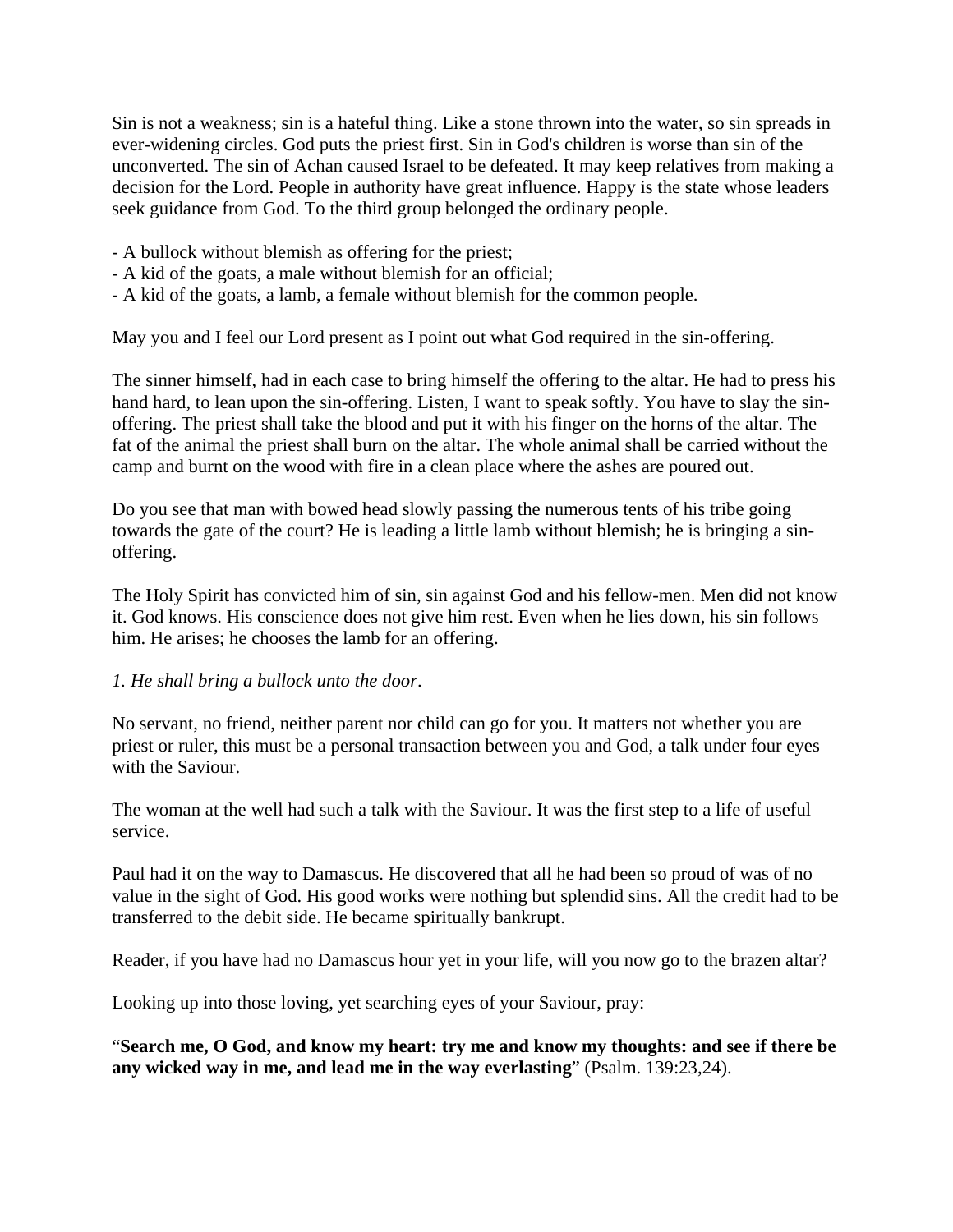## *2. He shall lay his hand upon the sacrifice*.

Have you done this? It is the next act. You are burdened by your sins, do what the Lord tells you. It is so simple. Never mind whether you have any feeling about it; do what you are told. Lay your hand upon the lamb, press hard, lean hard. When you do this, something will happen. God will take your sins and lay them on Jesus, he said so: "**The Lord hath laid on him the iniquity of us all**" (Isaiah 53:6 a).

Bunyan's burden rolled from his back. Does the burden of your sin still weigh you down? No, it is gone. How do you know? God said so. "**The priest shall make atonement for him and his sins shall be forgiven him**." Four times in Leviticus 4 God repeats this statement!

There is even more. Look at the lamb!

Do you see any spot, any blemish in it? Listen, dear soul, what I am going to tell you seems almost too good to be true. The blamelessness of the lamb now becomes the repentant sinner's blamelessness.

## "**Blessed is the man unto whom the Lord imputeth not iniquity**" (Psalm. 32:2).

Blessed indeed, but God according to the riches of His grace does far more. Abraham's faith was imputed to him as righteousness. God's righteousness is Christ. He imputes Christ to us. Does the Bible tell us what imputation means?

Look at that run-away slave. His punishment might be death. He is standing before his master. Philemon has a letter in his hand, a letter from his friend, Paul. He looks at the slave who has wronged him. The stern look makes way to a smile. What did he read?

"**Receive him as myself**," reckon to him my merit. "**If he has wronged you, I will repay it**."

That is what imputation, means. God looks on you, on me, *in the beloved*.

*3. He shall slay the offering*.

I would fain have spared you this. It seems too terrible. No longer is it the Roman soldiers who crucified the Lord.

I slew Him.

I pierced His hands and His feet. It is I that crucified Him. My sins brought Him on that cross. He paid the penalty; He bore the punishment for my sins. He died for me. Come with me to Golgotha. Look at your Saviour, bleeding for you on that rugged cross. Let me come close to you. I want to whisper something in your ear. Let me say it softly. It came from those parched lips: "**Greater love hath no man than this, that a man lay down his life for his friends. Ye are my friends, if ye do whatsoever I command you**" (John 15:13, 14).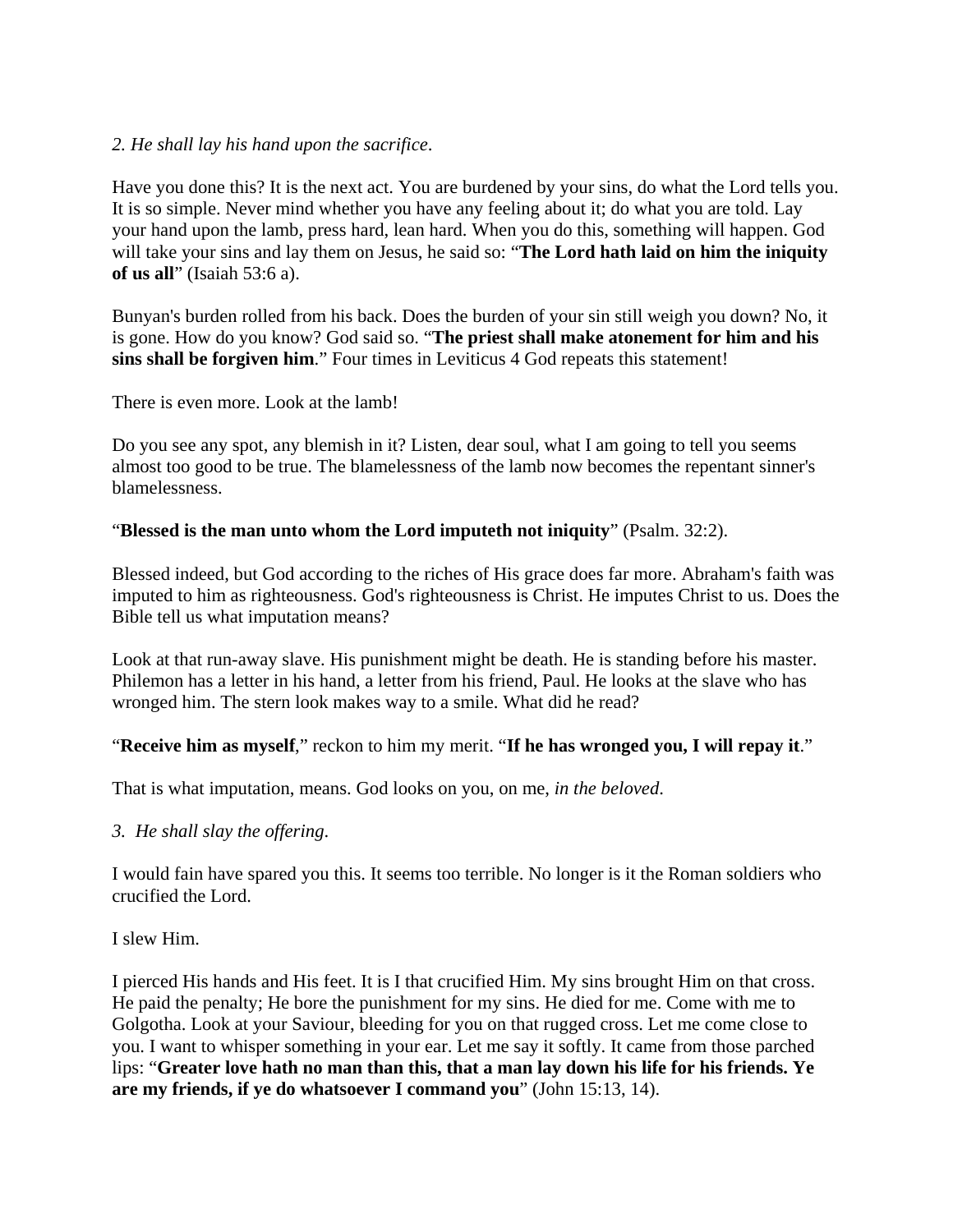Sir Arthur Simpson, a child of God, an eminent surgeon, who in 1845 discovered the use of chloroform, writes in his autobiography:

"I was a boy of twelve. When we boys came out of school I saw a sight I have never forgotten: a man was tied to a cab. His back was bare. As he was dragged through the streets the scourge fell on his back, blow after blow. His back was bleeding. What had he clone? He had taken a parcel from a mail coach. It was the last time that a man was openly punished for that crime. Did anybody stop that cab and offer to take his stripes? — nobody. Jesus did for me; with His stripes I am healed. Some years afterward, coming from college, I saw another sight. A man was led out of prison. On the market was a scaffold; he was to be publicly hanged. What had he done? He had stolen a sheep. It was the last time anybody was publicly hanged. Did anybody offer to take his place? — nobody. Christ took my punishment and died for me. '**He was wounded for our transgressions, he was bruised for our iniquities: the chastisement of our peace was upon him; and with his stripes we are healed**' (Isaiah 53:5)."

## *The fat of the animal the priest shall burn on the altar*.

The sin-offering was not to be sacrificed on the brazen altar. It had to be burned outside the camp, but its fat was to be offered on the altar. There was in the sin-offering, too, a sweetsmelling savour.

How often I have read Isaiah 53 on Good Friday. I often halted at the tenth verse. "**It pleased the**  Lord to bruise him." Need I tell you that although Christ bore the punishment of our sin, the taint of sin never touched Him. He was the Holy Son of God also on the cross.

### "**The cup which my Father has given me shall I not drink it?**"

That loving obedience to His Father's will, the consciousness that during those dark hours of suffering He was pleasing His Father; that His Father loved Him, because of His laying down His life: this was the ray of light in the awful gloom hanging over that cross. The Father suffered with the Son, but the filial obedience of His beloved Son pleased Father's heart.

### *The whole bullock he shall carry forth without the camp*.

I cannot exhaust the meaning of this chapter. May the Holy Spirit lead you through it. I only quote Scripture. "**And they took Jesus and led him away. And he bearing his cross went forth into a place called the place of a skull, which is called in Hebrew Golgotha**" (John 19:16, 17).

"**Wherefore Jesus also, that he might sanctify the people with his own blood, suffered without the gate. Let us go forth therefore unto him without the camp, bearing his reproach**" (Hebrews 13:12, 13).

"**That I may know him, and the power of his resurrection, and the fellowship of his sufferings, being made conformable unto his death**" (Philippians 3:10).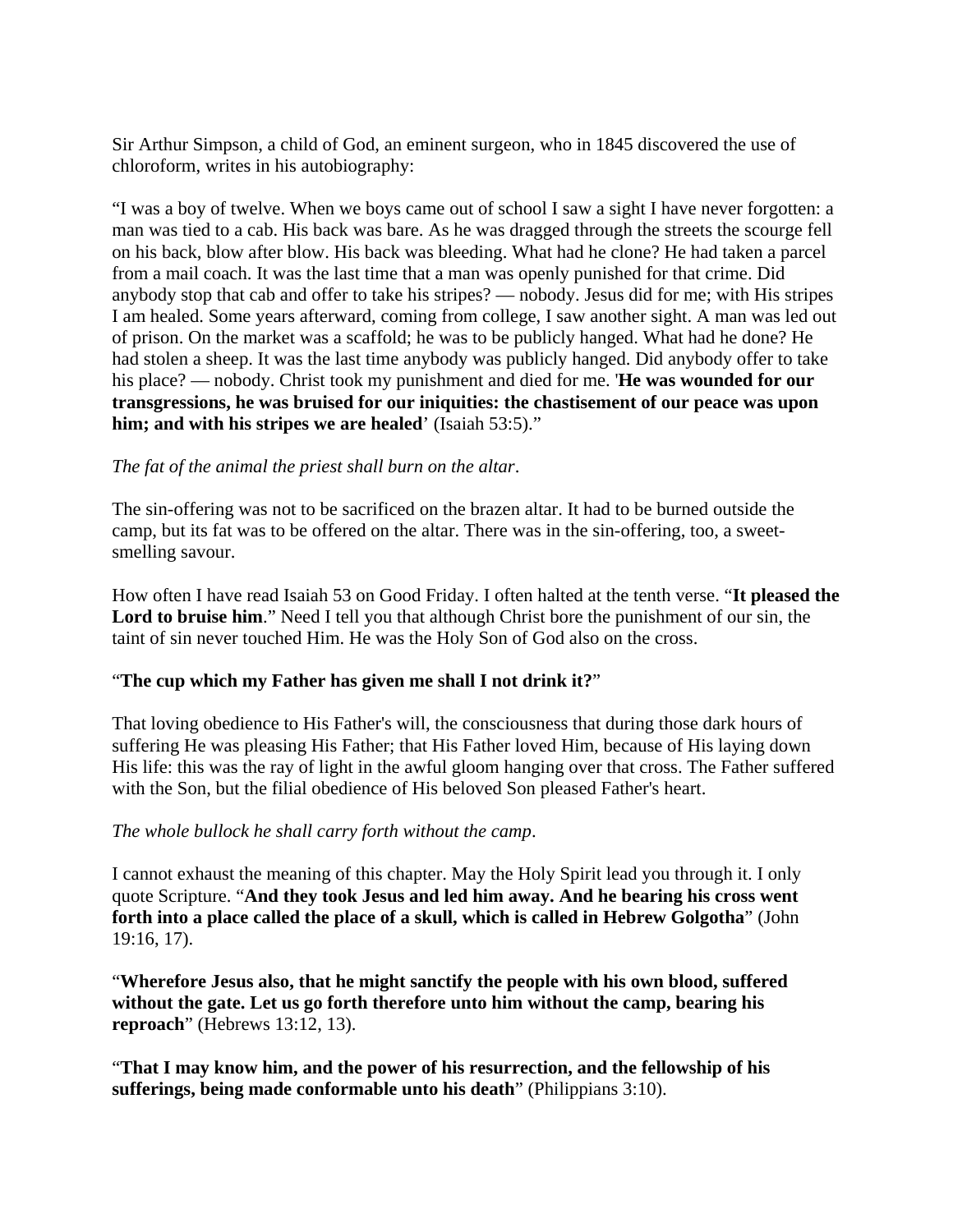Do you see that heap of ashes? — the whole offering burnt to ashes. Christ was not conquered. He remained conqueror. His greatest victory was won when nailed to the cross. He cried with a loud voice, "**It is finished**" (John 19:30). He suffered and was buried, and the third day he rose again according to the Scriptures, Christ's resurrection, the Gibraltar of our faith, the proof that Father had accepted the sin-offering on the brazen altar.

## "**There is therefore now no condemnation to them which are in Christ Jesus**" (Romans 8:1).

Christ paid the penalty; no longer does the law has a hold on us.

I take you to a churchyard in the country in Holland. A very simple gravestone with only four words inscribed on it: "*He died for me*." It was the time that Napoleon the First ruled over Holland. Constant levies were held. Napoleon needed soldiers, and a father of a large family was recruited. A friend offered to go in his stead, and he came back severely wounded and died at home. Gratitude put those words on the gravestone. Two years afterward a French officer again recruited for the war with Russia. Again the same man was taken. He replied to the military commission, "I am dead." He took the officer to the grave of his friend — "*He died for me*."

The new theology has no longer room for the atonement, and doubts its morality, and stutters at what they like to call "the blood theology."

I can only answer, atonement is taught all through the Bible. The Holy Spirit teaches us that it is the only way for men to become reconciled with God.

I believe there is far more in the atonement than the human mind can conceive. I cannot explain it. When I finish with the following illustration, I do not wish to state that it clears away all the difficulties. Of the atonement, even the greatest theologians have to say: "**We know in part, and we prophesy in part. But when that which is perfect is come, then that which is in part shall be done away**" (I Corinthians 13:9, 10).

An eastern legend tells us of a young prince who had just ascended the throne. During his minority, for many years, the government had been in the hands of his mother. She was proud and loved to rule; it was not easy for her to put the reins in the hands of her son.

There was a hostile party plotting a revolution. Strange to say, some of the most important decisions of the cabinet, state secrets leaked out and came into the hands of the enemy. When this happened a second time, the king issued an edict that whoever the guilty person might be should be openly scourged in the market place. Investigations were made, traces led to the royal palace, and it was found that the old queen was the guilty person. This became known. The people said, "The king will not have his own mother punished, there is one law for the rich and another for the poor."

A public dais was raised on the market place. The judges and nobles had taken their seats, people had come from far and near to witness the trial. At twelve o'clock the gates of the palace were opened; the king appeared and leaning heavily on his arm the trembling woman.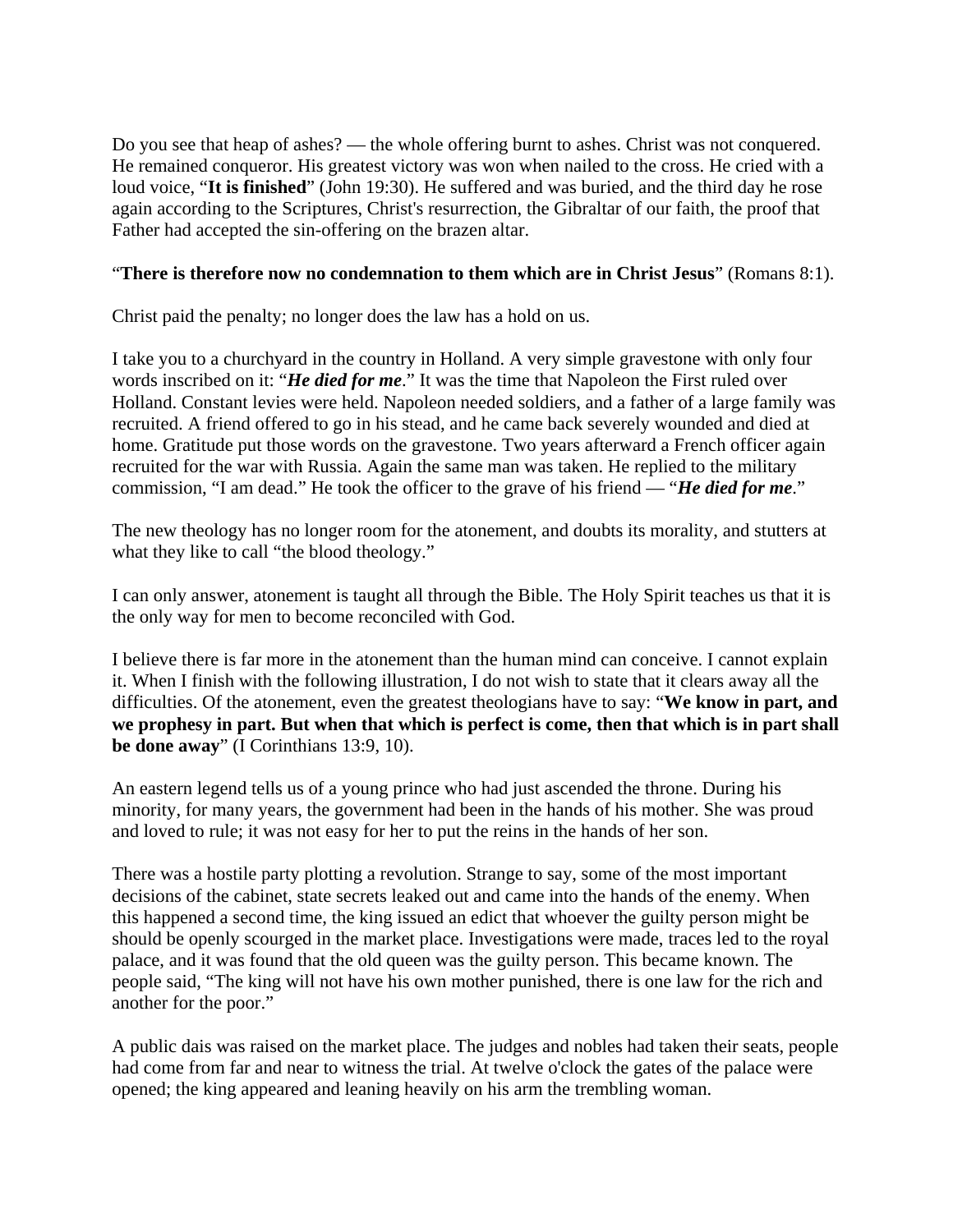The court opened, witnesses were heard and in profound silence the verdict was given: "Guilty."

Already an officer had laid his hand on the shoulder of the guilty woman to lead her to the whipping post. Then the young king sprang from his throne, he bared his back, and blow upon blow fell upon it, till with bleeding back he was carried into the palace.

Was it right?

The principle of equal justice was more firmly established for the good of the kingdom than ever before. No one could say, "There is one law for the rich, another for the poor." Nor did the king ask any of his nobles to bear the punishment instead of his mother. He took it himself.

"**God was in Christ, reconciling the world to himself**" (II Corinthians 5:19).

"**Mercy and truth are met together; righteousness and peace have kissed each other**" (Psalm. 85:10).

"**If we confess our sins, he is faithful and just to forgive us our sins, and to cleanse us from all unrighteousness**" (I John 1:9).

**~ end of chapter 6 ~** 

**http://www.baptistbiblebelievers.com/** 

**\*\*\***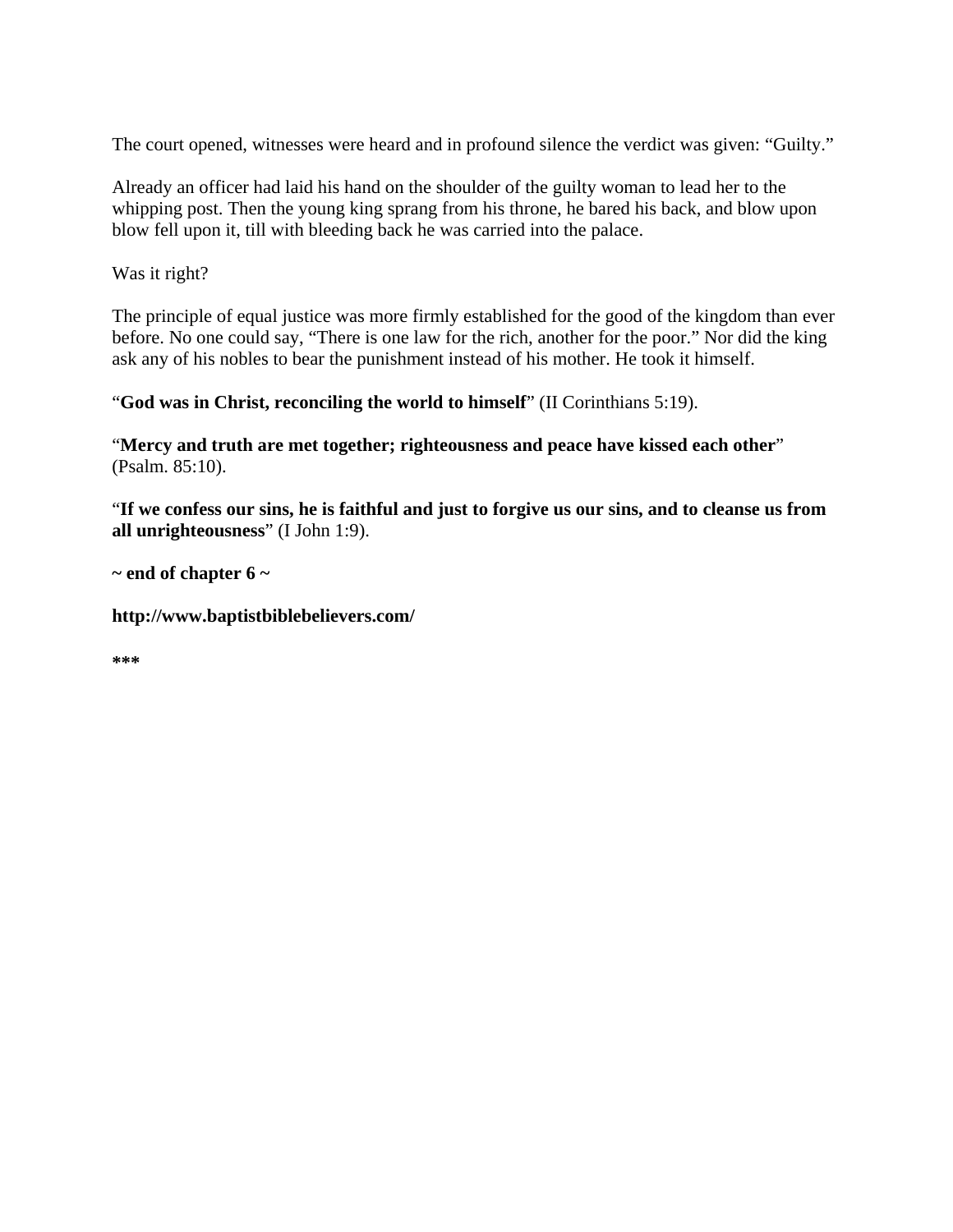by

D. H. Dolman, M. A., D. D.

### Copyright @ 1954

### **CHAPTER SEVEN**

### **THE BURNT-OFFERING AND FULL SURRENDER**

"**If his offering be a burnt-sacrifice of the herd, let him offer a male without blemish: he shall offer it of his own voluntary will at the door of the tabernacle of the congregation before the Lord. And he shall put his hand upon the head of the burnt-offering; and it shall be accepted for him to make atonement for him. And he shall kill the bullock before the Lord**" (Leviticus 1:3, 4, 5).

WE have meditated together on the sin-offering: Christ bearing our sins on the cross, suffering in our stead the punishment due to our sins, and reconciling us with God.

In the sin-offering the man-ward aspect is most prominent.

The burnt-offering typifies the God-ward aspect of Christ's life, a type of Christ in consecration. "**Then said I, Lo, I come to do thy will**." Christ told us that the purpose of His coming on the earth was to do God's will. He was the only man that ever lived on earth who never for a single moment swerved from putting God first in His life, to accomplish God's will.

When the disciples urged the Lord to eat, He told them that His meat was to do the will of His Father who had sent Him and to finish His work (John 4:34). When His brothers urged Him to go up to Jerusalem to the feast, He told them His hour had not come yet.

He could abide Father's time. He could say, "**I seek not mine own will, but the will of the Father which hath sent me**" (John 5:30). At the close of His life, Christ could say, "**I have finished the work which thou gavest me to do**" (John 17:4). "**I have glorified thee on the earth**." It was a life wholly depending on His Father. "**The Son can do nothing of himself, but what he seeth the Father do**" (John 5:19).

Christ was the burnt-offering.

Not only when as our substitute He bore sins on the cross was He that, but also during His whole life in His whole-hearted surrender to the will of His Father, leaving us an example, that we should follow in His steps (I Peter 1:21).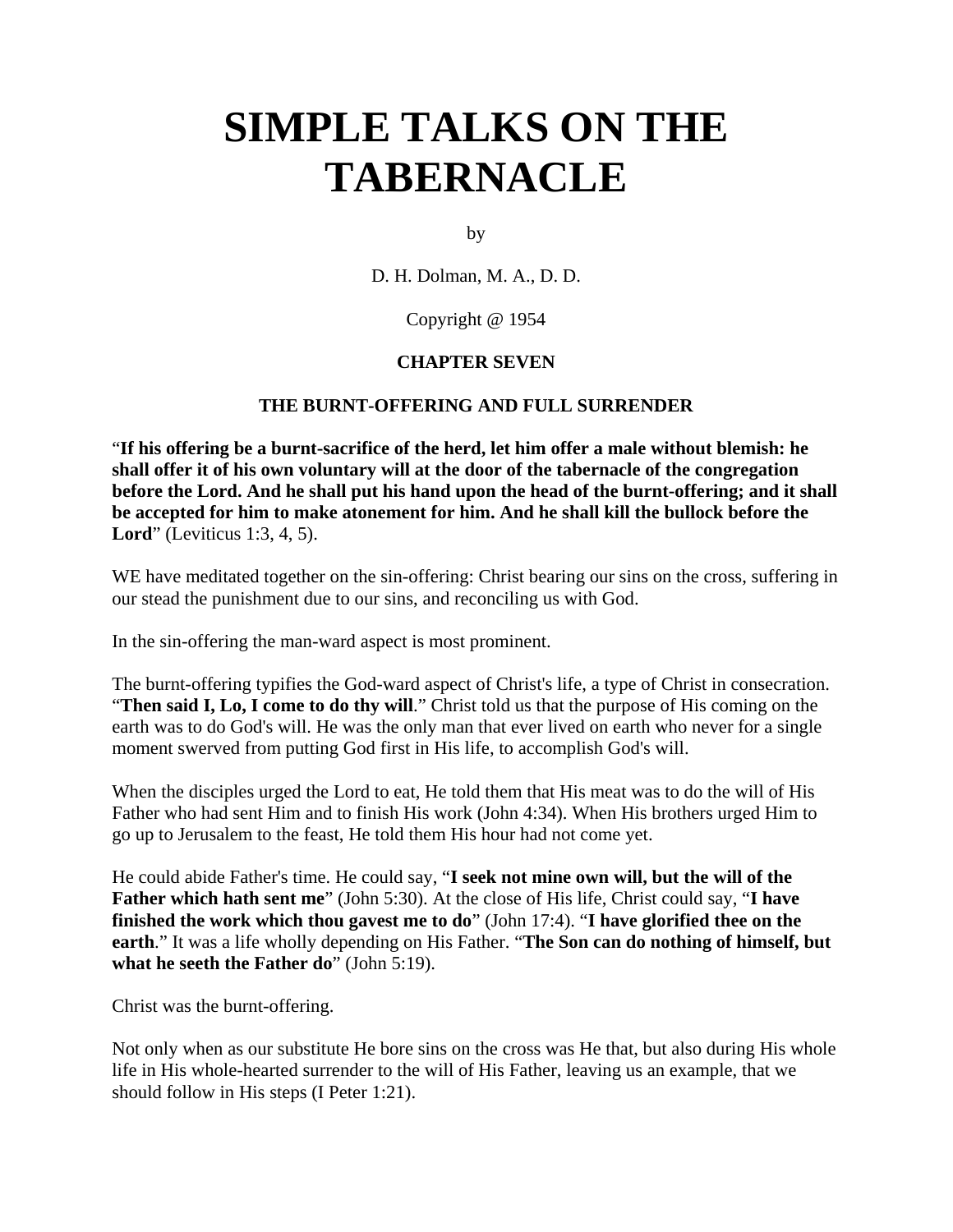Every fact in the life of our Saviour should become a factor in our lives.

- He was born that we might be born again;
- He died on the cross that our self-life might be crucified with Him;
- He rose the third day that we should rise in the newness of life with Him;
- He ascended into heaven that we might sit with Him in heavenly places.
- He became a burnt-offering that each of His followers should become a burnt-offering.

## "**I beseech you therefore, brethren, by the mercies of God, that ye present your bodies a living sacrifice, holy, acceptable unto God, which is your reasonable service**" (Romans 12:1).

Let us take our stand at the brazen altar, being conscious of the Master's presence and His words sinking deep into our hearts:

### "So much I did for thee, What doest thou for me?"

### 1. *Your burnt-offering must be of your own free voluntary will*.

The Lord repeatedly emphasizes this. He will stand at the door of your heart knocking, but He will never cross the threshold unless you open to Him the door. He wants no compulsory service.

I once received a blank piece of paper with only the signature underneath. Some weeks before I had been speaking with the writer and urged her to a full surrender. She felt doubtful, fearing the Lord would ask something which was beyond her strength.

In an accompanying letter she wrote, "I want the Lord to fill in where He wants me to go and what He wants me to do."

The Lord had made her willing. Do not be afraid to follow her example and to put yourself unreservedly in His hands. He is no hard task-master. He is your best friend; He loves you. He knows better than you what is good for you. When your child would come to you and with the warm affection of a child's heart would tell you, "Mother, I do not want to grieve you again. I will gladly do whatever you tell me," would you test her and put her to the most disagreeable task you can think of? I tell you, I should give her the best day she ever had in her life.

Are you still hesitating? You are thinking of something which has become a habit to you; not exactly a sin, but a weight, something that hinders your growth, your fruitfulness; hinders your giving a joyful testimony to others. The Holy Spirit may perhaps often have put His hand on it, perhaps He is doing so now.

F. B. Meyer once taught us a helpful prayer. He told us of something he had not surrendered, something in his life in which he did not let the Lord share, a room which he had kept locked. He said, "I felt unhappy about it. I then prayed, O Lord, make me willing to become willing!" He did.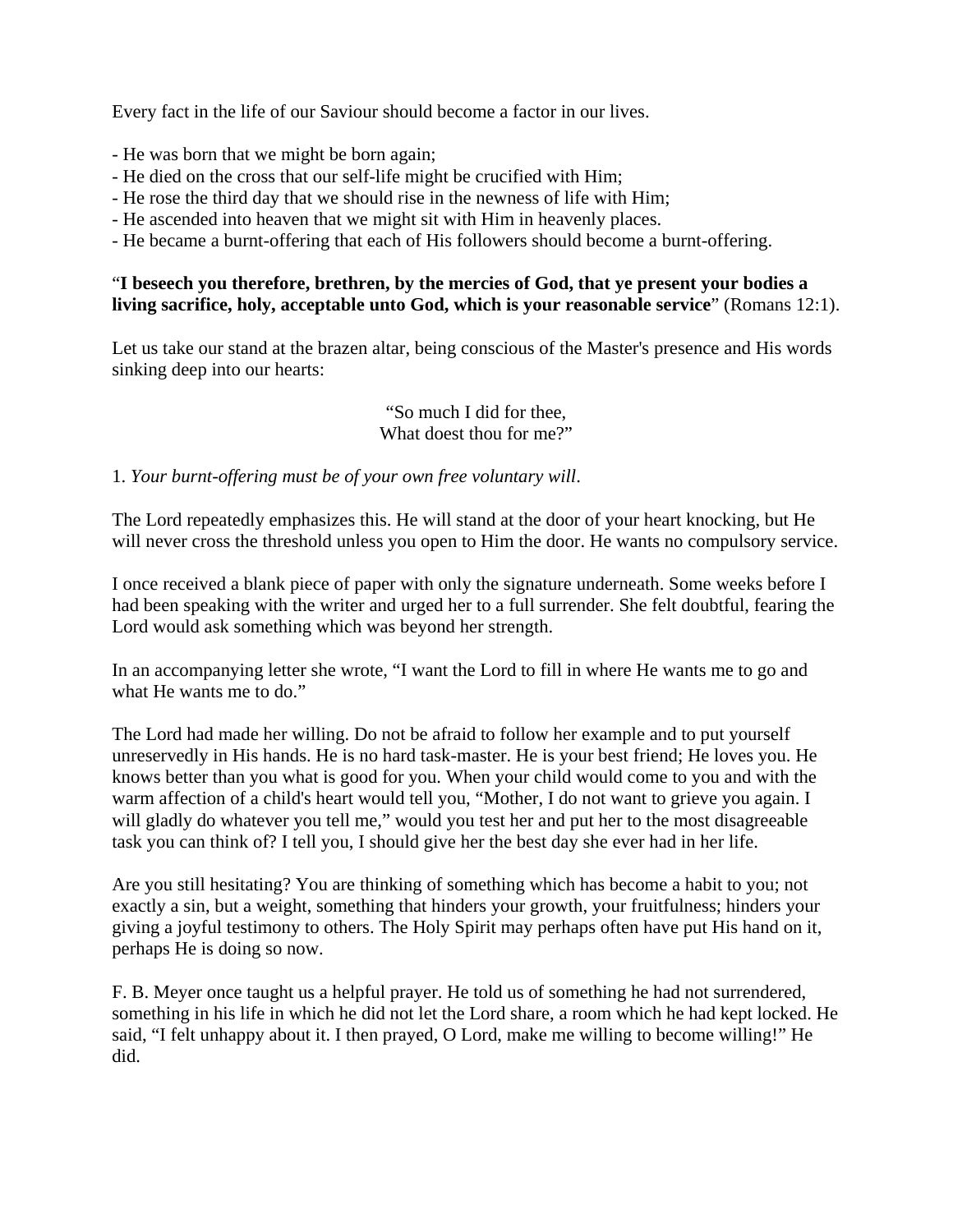### 2. *Your burnt-offering must be without blemish*.

Christ's was. He was a lamb without blemish. But you say,

"My offering can never be like that." Listen, Christ by making a perfect burnt-offering covers the imperfections in mine and yours.

We were reading this morning in our family worship Matthew 23:19: "**Whether is greater, the gift, or the altar that sanctifieth the gift?**" — Christ or your burnt-offering? Take courage. Christ said to His Father in the prayer of intercession (John 17:19):

"**For their sakes I sanctify myself, that they also might be sanctified through the truth**."

"**Both he that sanctifieth and they who are sanctified are all of one: for which cause he is not ashamed to call them brethren**" (Hebrews 2:11).

3. *Your burnt-offering must be a WHOLE burnt-offering*.

It is the only offering that had to be burnt altogether. Nothing of it was taken by the priest, it belonged all to God. The Holy Spirit puts two photographs side by side. Evidently He wants us to compare them. Acts 5 begins with, "*but*," which shows that it is connected with the preceding verses.

Joses of Cyprus had a piece of ground, a field. He wanted to have something in the Holy City that belonged to him. He was no longer an alien. But the need of the church was great, so he sold his beloved field and laid the money at the apostle's feet.

Ananias and Sapphira had an estate. They kept back part of the price; they brought a certain part. They lied to the Holy Spirit; they lost their testimony.

I do not know whether they were converted. I trust they were. If so they came to Christ with a lie on their lips. I suppose the church in Jerusalem had a treasurer who entered the gifts in his ledger. No doubt he considered Ananias was the larger giver. It might have been entered in three or four ciphers. Our Lord reckons differently.

He sat against the treasury. He always does. He said the widow who gave her two mites had cast in more than the others. Our Lord looks not at what we give, but what we keep back. The widow gave all she had.

Our Lord looks not at your checkbook, but at your bank-book.

Why do so many missionary societies have a want of funds? Why is there so little spiritual life in many churches? There is a lack of surrender. Barnabas brought a burnt-offering; Ananias did not. The lamb had to die. It is only through the gate of death that we enter into the full life. Die unto self, live unto Christ.

"**Except a grain of wheat fall into the ground and die, it abideth alone: but if it die, it bringeth forth much fruit**" (John 12:24).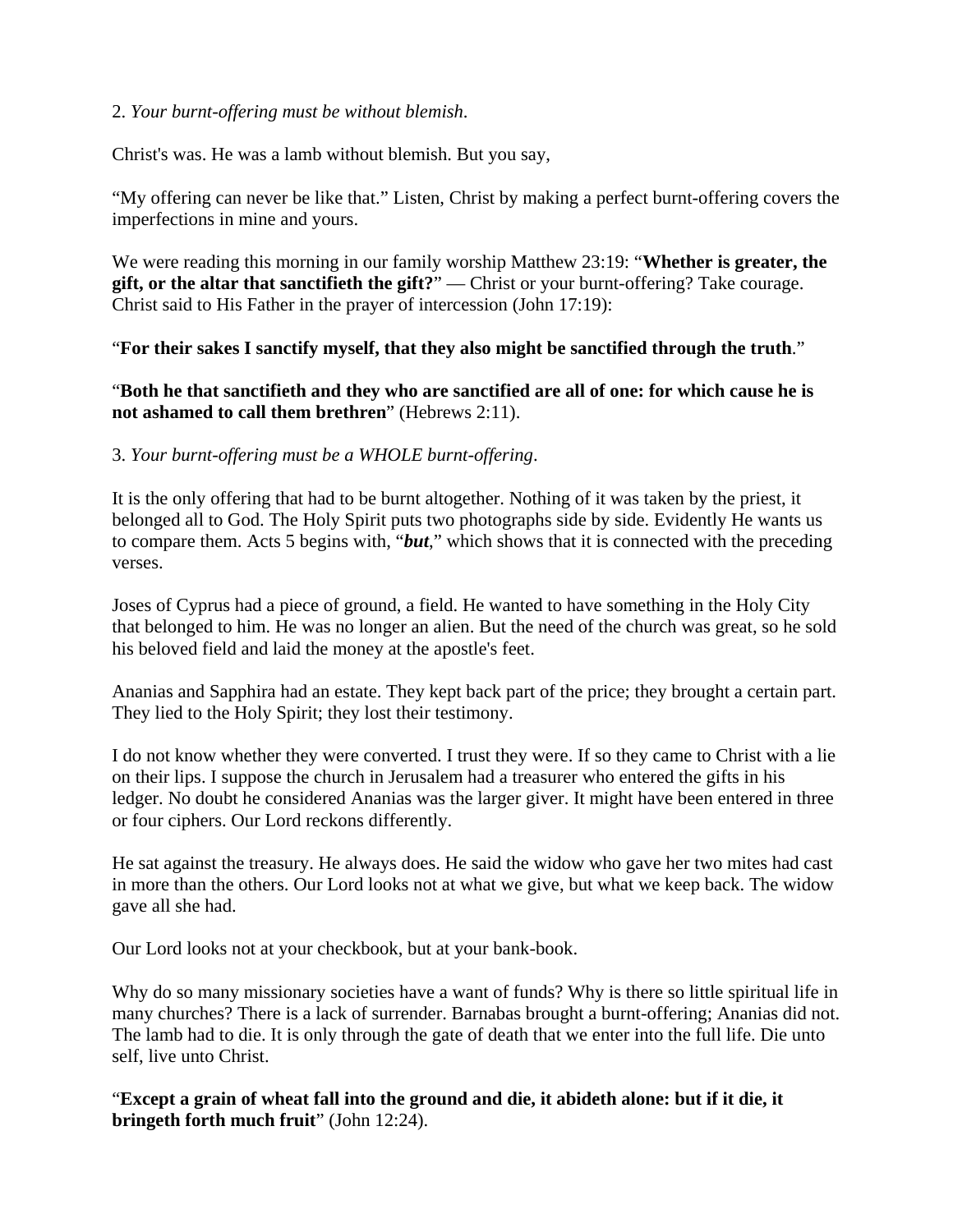Do you want to bear much fruit? You must die to self. The cross covers your sins, but it does more; it also wants to cover your old self-life.

S. D. Gordon, a dear friend of mine, said in one of his books: "If self is on the throne, Christ is on the cross. When the self-life is on the cross, Christ is on the throne."

> Dying with Jesus, by death reckoned mine; Living with Jesus, a new life divine; Looking to Jesus till glory doth shine, Moment by moment, O Lord, I am Thine.

## "**I am crucified with Christ: nevertheless I live; yet not I, but Christ liveth in me: and the life which I now live in the flesh I live by the faith of the Son of God, who loved me, and gave himself for me**" (Galatians 2:20).

Christ gave Himself for you. Should you not give yourself to Him? Everything for everything! He gave all for you. Will you give all to Him? Remember: surrender, consecration does not convey ownership. You are His already; you are bought with a price. Will you keep back part of the price? Are you willing to become a burnt-offering?

> Have Thine own way, Lord! Have Thine own way, Thou art the potter; I am the clay.

I was a young clergyman. In a little village lived a clergyman's widow. She had two sons at college. Both were converted. There was much spiritual life in the college, and missionary interest.

John, the eldest, felt called to the mission field, to the west coast of Africa. It was at that time called the white man's grave. When he came home, he asked the old vicar to ask his mother if she would let him go. The old clergyman hardly liked to do it; he thought there were others who might go instead.

He went to the home. The old lady in her neat widow's cap came into the little drawing-room. He told her John's wish.

"John is a good boy," he said, "he will not go if you do not give your consent."

What was her answer? "Sir, before John was born, my dear husband and I gave him to the Lord and prayed the Lord might I use him."

John went. He was only there nine months. He had not mastered the language yet, but his life was a living testimony. Then came a cable to Salisbury Square, the office of the Church Missionary Society, that God had called His young servant home.

Next Christmas, Willy told the old vicar that he had heard the call from the mission field.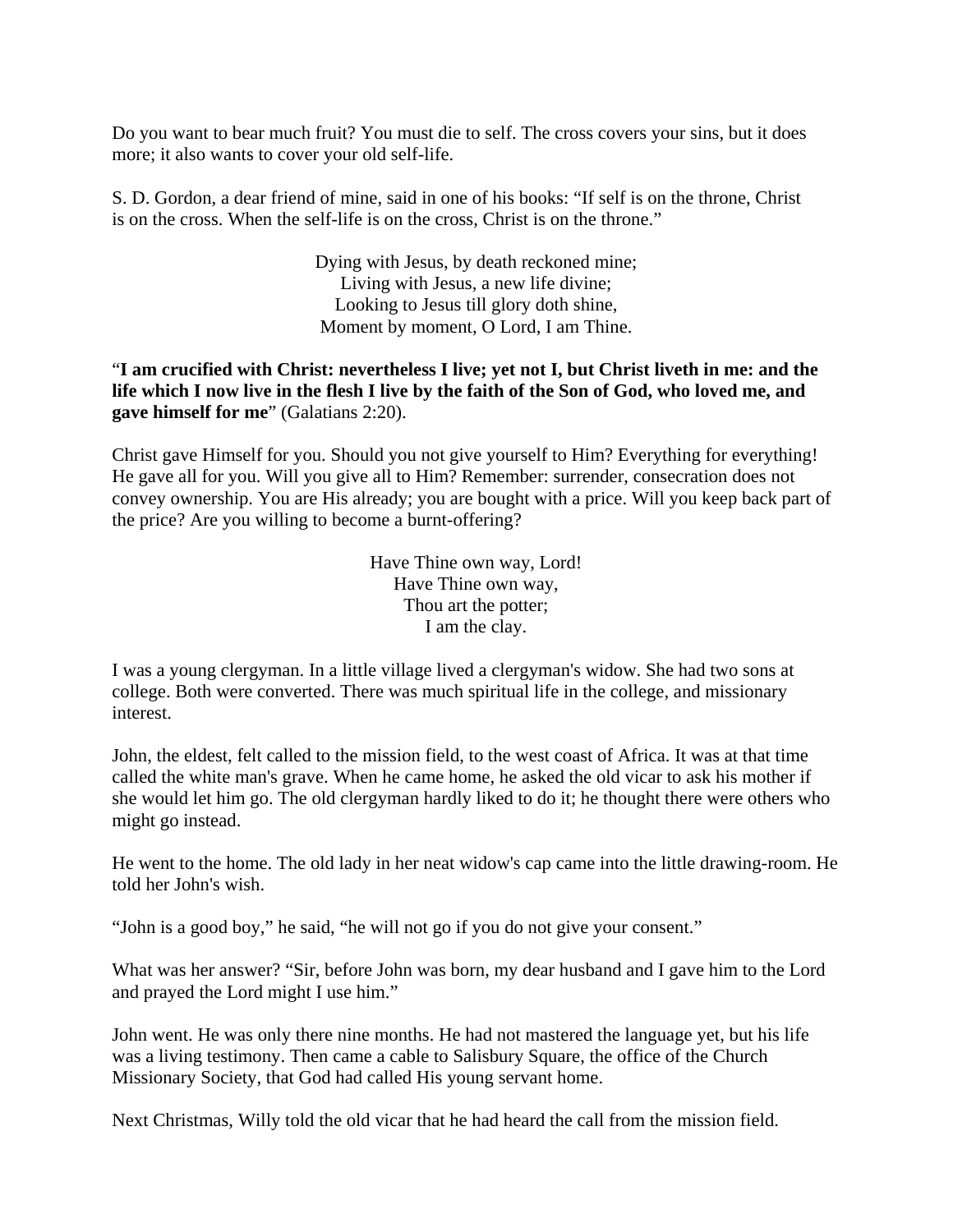He wanted to be his brother's substitute. This time the old vicar shook his head most energetically. Yet he went and told the mother and again said, "Willy is a fine boy, he will never go if you want to keep him."

The mother was a moment silent, and then with tears in her eyes and smiling through the tears, she repeated:

> Were the whole realm of nature mine, That were a present far too small; Love so amazing, so divine, Demands my life, my soul, my all!

That mother was a burnt-offering. Are you? She kept nothing back. She laid her all upon the altar, and the altar sanctified the gift.

That mother was a whole burnt-offering. Like another widow, she cast into the treasury all she had (Mark 12:14). Our Lord still sits over against the treasury and beholds what we give and what we hold back. Is our best too good for Him, who gave all for us?

> Laid on Thine altar, O my Lord divine, Accept this gift today for Jesus' sake. I have no jewels to adorn Thy shrine Nor any world-famed sacrifice to make; But here I bring within my trembling hand This will of mine — a thing that seemeth small, And Thou alone, O Lord, canst understand How, when I yield Thee this, I yield Thee all.

> Take it, O Father, ere my courage fail, And merge it so in Thine, that e'en If in some desperate hour, my cries prevail And Thou give back my gift, it may have been So changed, so purified, so fair have grown, So one with Thee, so filled with peace divine, I may not know or feel it as my own But, giving back my will, may find it Thine.

— Selected

**~ end of chapter 7 ~** 

### **http://www.baptistbiblebelievers.com/**

**\*\*\***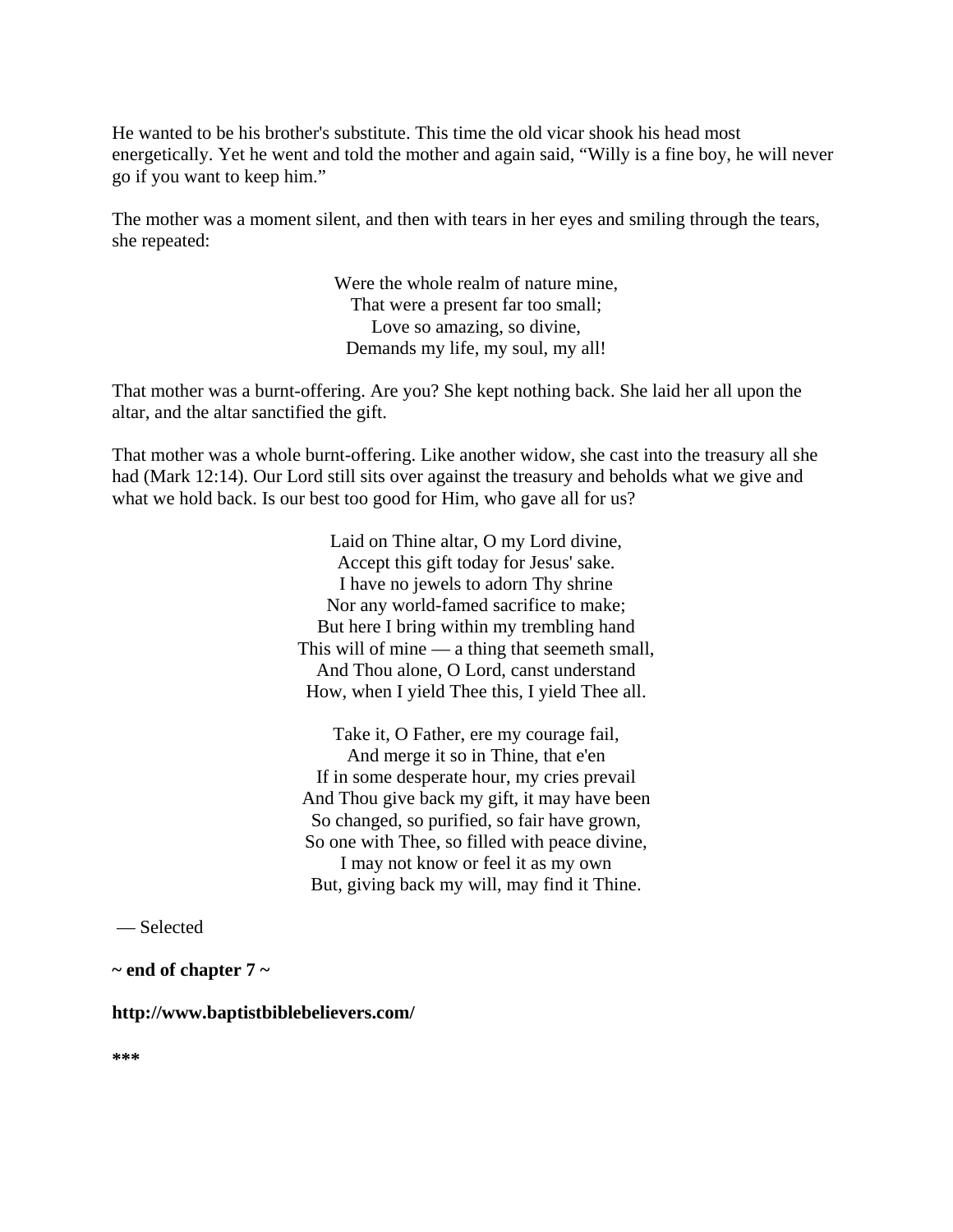by

D. H. Dolman, M. A., D. D.

Copyright @ 1954

### **CHAPTER EIGHT**

### **THE FIRE WHICH MUST EVER BE BURNING**

"**And the fire upon the altar shall be burning in it; it shall not be put out: and the priest shall burn wood on it every morning, and lay the burnt-offering in order upon it; and he shall burn thereon the fat of the peace-offerings. The fire shall ever be burning upon the altar; it shall never go out**" (Leviticus 6:12, 13).

As a boy I was brought up in a little country-town in Holland. It was about twenty miles from the nearest railway-station. When I was about twelve a most important event happened in our town. A councilor more energetic than others suggested the town should be connected with the nearest railway-station by a little local train. There was much opposition. The farmers were afraid their horses would shy when such a clamping monster met them on the road. At last, after many deliberations, to the great joy of us boys, he carried his proposal.

We boys could hardly await the time when the rails would be laid and the first train would leave the little station. I still remember how the important persons of the town took their seats in the car drawn by a little steam engine. The first few months it was most interesting to travel by it. There was something of adventure in the journey. You could never be quite sure when you would arrive at your destination.

One morning it was stopping on the market-place at 11:30, just when the boys were coming out of school. The young machinist could not make it budge. Of course, we boys were interested and ready to proffer suggestions. One, more daring than the rest, suggested, "Perhaps there is no water in the boiler."

The machinist, exasperated, threw his wooden shoe at him and said, "Water enough, but it does not boil."

The statement has clung to me throughout my ministry. Water enough; we have plenty of organizations in our churches. Ministers able to organize are eagerly sought. We are overorganized.

The difficulty is the fire does not burn, the fire of the Holy Ghost.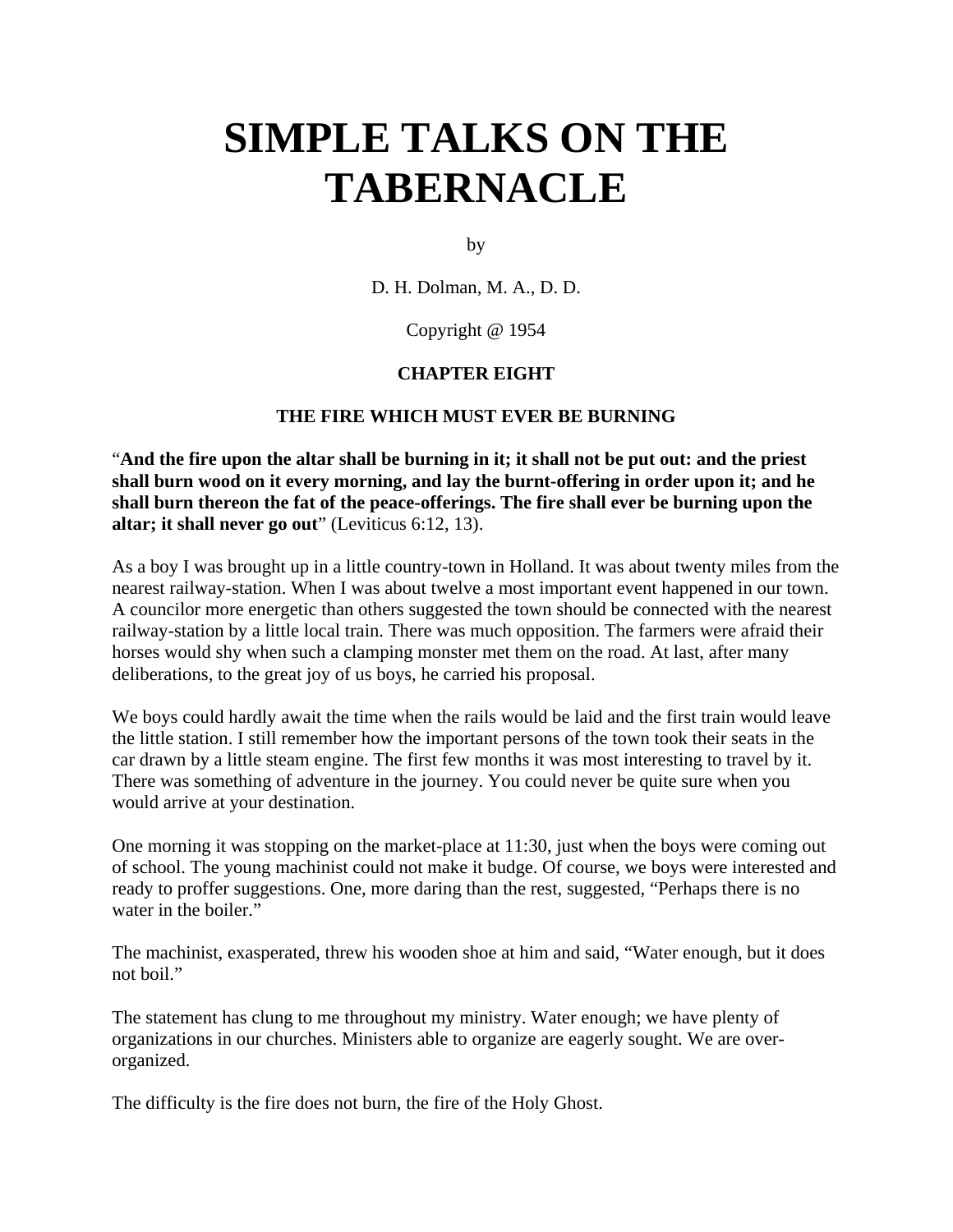We once crossed by the Canadian and Pacific to Montreal. In the distance we saw some icebergs — it is a beautiful sight. The captain, however, did not seem to like them. He made a large detour.

I have been in churches where I felt inclined to put on an overcoat; the atmosphere was so frigid. I have also at times met Christians who reminded me of icebergs. When the risen Lord joined the two disciples on the way to Emmaus and opened to them the Scriptures, their hearts began to burn. "**Did not our heart burn within us while he talked with us by the way?**" (Luke 24:32).

The Lord does not like lukewarm hearts. What we need in our churches and on the mission field is Christians with a burning heart.

Sister Eve of Friedenshort had a motto on the wall of her room:

"Blessed are the burning ones, For they will conquer the world For Jesus Christ."

The burnt-offering has been slain, its blood is sprinkled on the altar, its fat burnt on the altar:

- A type of the perfect sinlessness of our Lord even when He was bearing the load of our sins on the cross,

- A type of His perfect obedience and harmony with the will of His heavenly Father throughout His life.

He was the only man who could say: "**I do always those things that please him**" (John 8:29). He did so during His agony in those dark hours on the cross. The fat offered on the altar — in His life as in His death — Christ was "**an odour of a sweet smell, a sacrifice acceptable, wellpleasing to God**."

We now leave the altar and court. A solemn procession carries forth the offering "**without the camp into a clean place, where the ashes are poured out, and burn him on the wood with fire**" (Leviticus 4:12).

Let us watch that burning in silence. I do not wish to add any words of my own.

"**They took Jesus, and led him away. And he bearing his cross went forth into a place called the place of a skull, which is called in the Hebrew Golgotha: where they crucified him**" (John 19:16-18).

"**The bodies of those beasts, whose blood is brought into the sanctuary by the high priest for sin, are burned without the camp. Wherefore Jesus also, that he might sanctify the people with his own blood, suffered without the gate. Let us go forth therefore unto him without the camp, bearing his reproach**" (Hebrews 13:11-13).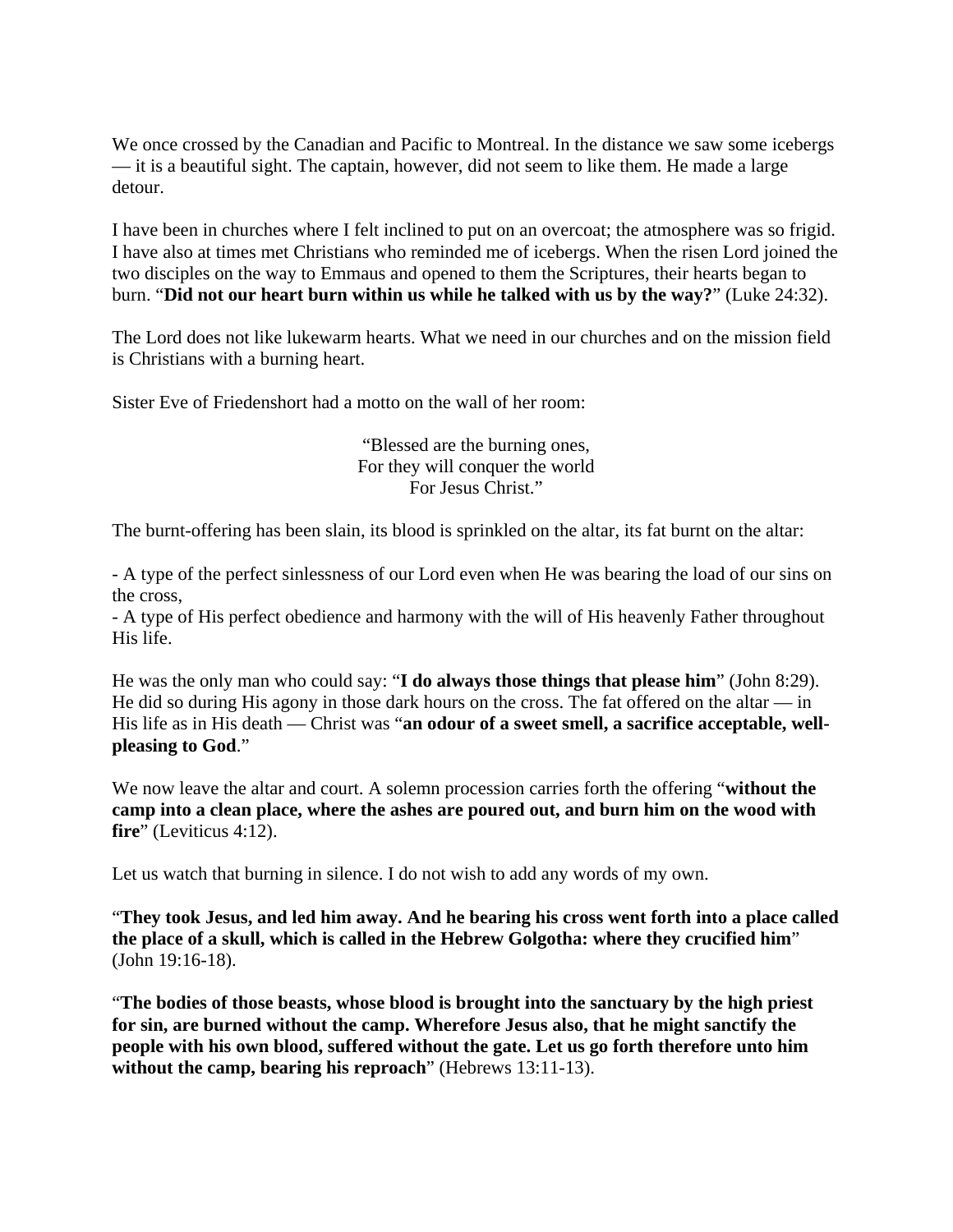*Without the camp — sanctification and separation go together*.

#### "**Be ye not conformed to this world: but be ye transformed**."

- Not *con*, but *trans*.
- In the world, but not of the world.
- The ship in the water, but not the water in the ship.

#### *The fire shall not go out*.

That fire was not lit by human hands. It could not.

## "**The fire came out from before the Lord, and consumed upon the altar the burnt offering and the fat: which when all the people saw, they shouted and fell on their faces**" (Leviticus 9:24).

The word "**Evangelist**" is an honoured word; it is Scriptural. A real revival is not man-made; the fire must come from heaven.

## The Baptist said: "**I indeed baptize you with water unto repentance, but he that cometh after me is mightier than I, whose shoes I am not worthy to bear: HE shall baptize you with the Holy Ghost, and with fire**."

The fullness of the Holy Spirit, a baptism with fire — that is what you and I need. Without it, it is impossible to do efficient service.

Andrew Murray wrote in 1895: "It is the will of God that every child of God should be filled with the Holy Spirit. Without this fullness no child of God can either live or work according to Father's ideals."

Let us stand and watch the fire as it burns to ashes the burnt-offering. We shall find that the fire cleanses, fire transforms, fire spreads.

#### 1. *Fire cleanses*.

Gods summons to Israel when they returned from the Babylonian captivity was: "**Be ye clean, that bear the vessels of the Lord**" (Isaiah 52:11).

His servants should have clean hands. David prayed: "**Create in me a clean heart, and renew a right spirit within me**" (Psalm. 51:10).

Fire will reveal the nature of our life's work. The great day, when God's children shall stand before the judgment seat of Christ, when He comes and brings His rewards with Him, shall declare the nature of our life's work, what sort it is, "**whether it be gold, silver, precious stones, or wood, hay, stubble**."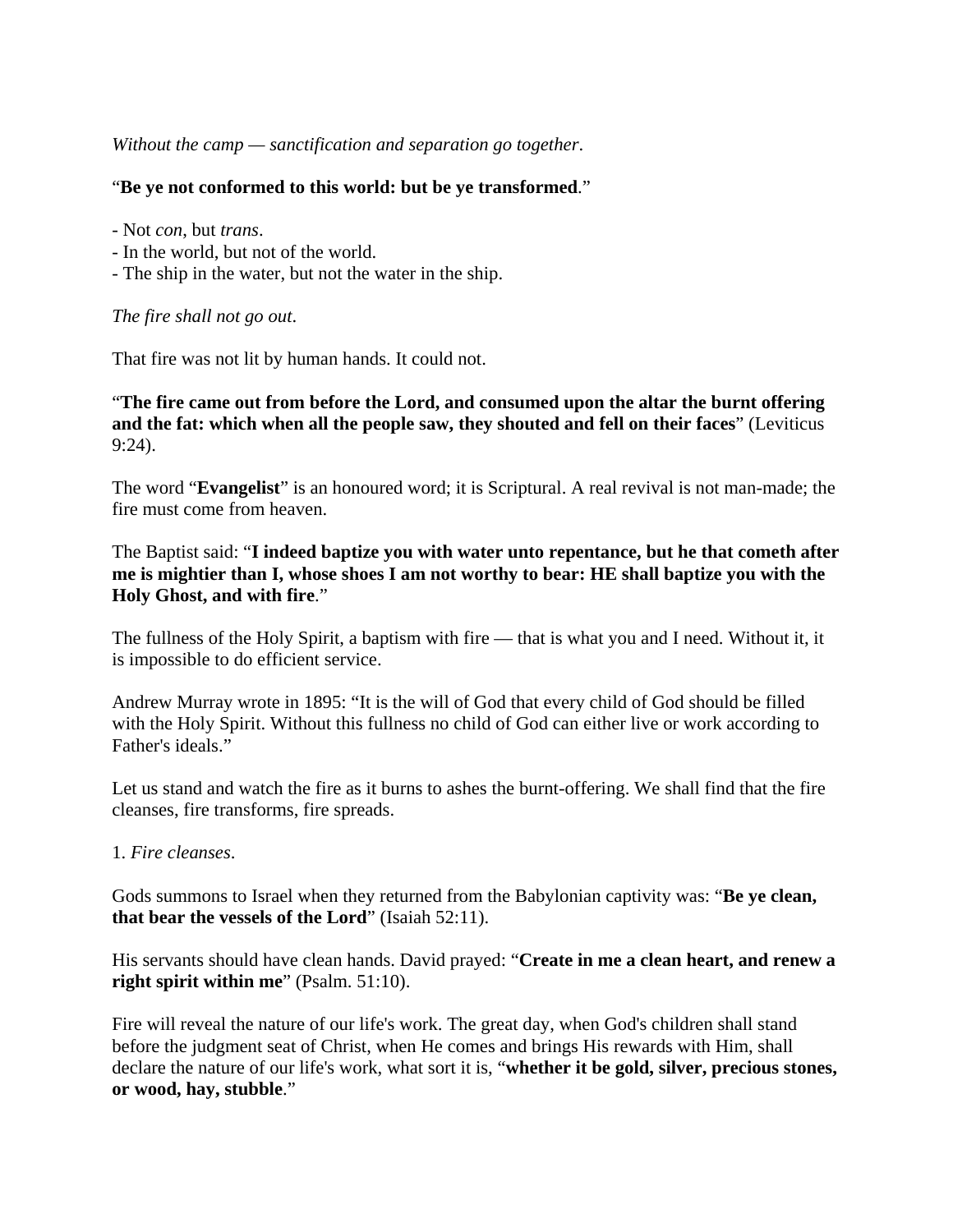Many a house that looks so grand to us will turn out after all to be hay and stubble. Only that which is done from love to the Master, to His Honor, not ours, will have abiding value (I Corinthians 3:12-15). Brother minister, let us watch the fire burning the offering! Let it warn you and me.

2. *Fire transfigures*.

## "**He shall sit as a refiner and purifier of silver: and he shall purify the sons of Levi** . . . **then shall the offering of Judah and Jerusalem be pleasant unto the Lord**" (Malachi 3:3, 4).

Do not shun the refining fire. Are you in the refining fire just now? Brother, do not fear it, rather thank God for it. It shows at least that you are silver and that God thinks you are capable of rendering better service for Him after you have passed through the fire. That is the reason why He takes so much pains with you.

Your heavenly Father, who loves you with an everlasting love, is Himself the refiner.

- He sits and watches the fire.
- He takes care that the fire is not too hot.
- He will not leave you too long in the fire.

Silversmiths speak of the silver look. As soon as the scum, the murmuring, the self-seeking has gone; as soon as His face is reflected in the silver, He Himself will take you out of the fire, a vessel meet for the Master's use.

When we cease looking at ourselves, when we are willing to raise the veil covering our face, when with open face we behold His glory, then we shall reflect it and be changed from character to character by the Holy Spirit (II Corinthians 3:18). Then too will others, even our antagonists, take notice that we have been in the school of Jesus. Yes, the fire transfigures.

"**If any man** [whatever his past, by whatever sins he is enthralled, if he be the greatest sinner in the town] **be in Christ, he is a new creature: old things are passed away; behold, all things are become new**" (II Corinthians 5:17).

3. *Fire spreads*.

It is the nature of fire. Do you not long for the fire to spread? Do you not wish for a revival, sinners to be saved, saints built up in the faith before the Lord comes?

As we watch the fire consuming the offering, let me teach you a prayer: "Lord, give us a revival and begin with me."

Have you ever asked yourselves what was the cause that Christianity spread so quickly in so short a time, that in less than thirty years after Christ's death the good news was spread all over the then known world?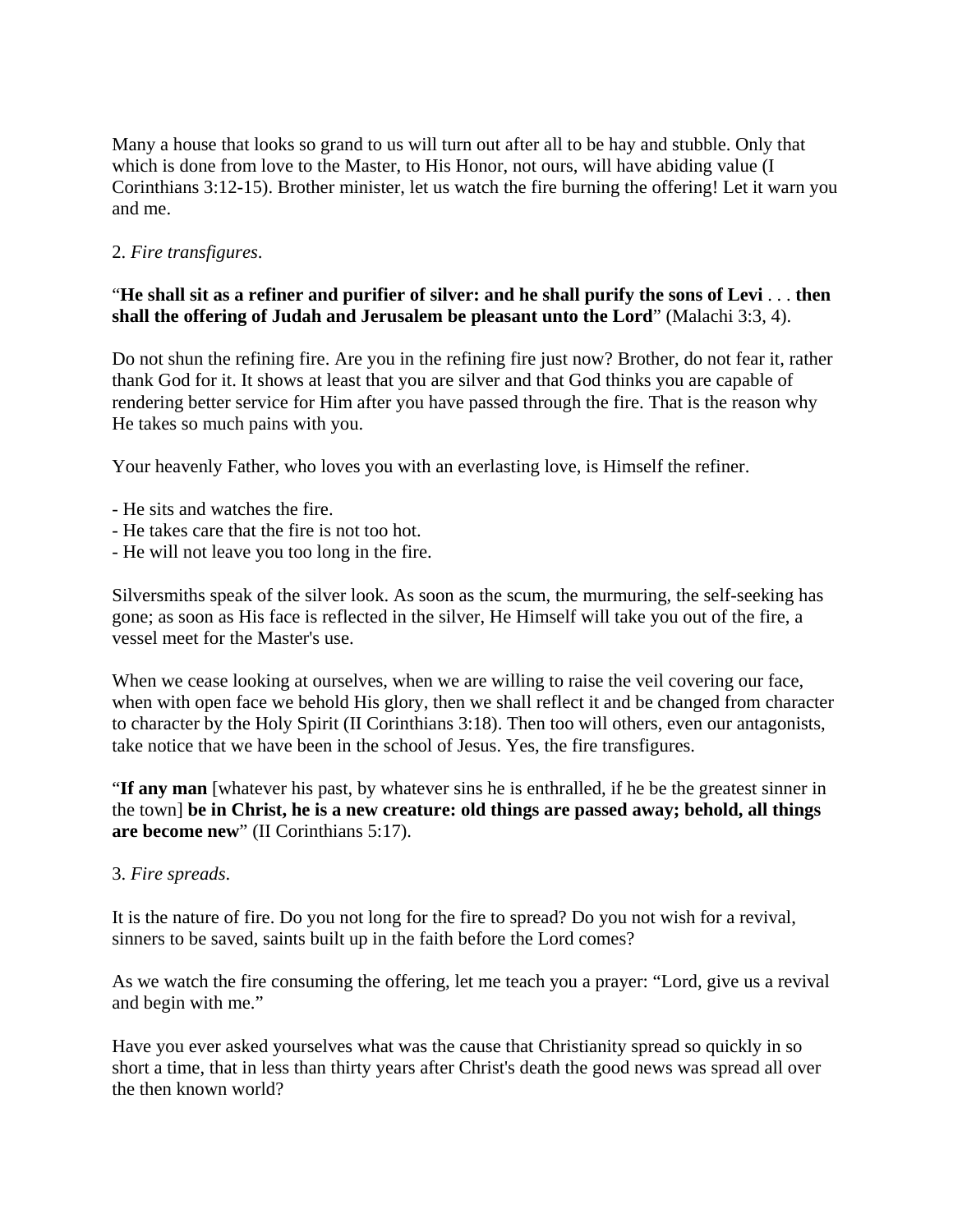Study the Acts of the Apostles or if you like the Acts of the Holy Ghost. Again and again we read: "**They were all filled with the Holy Ghost**."

The Holy Spirit glorifies Jesus. He does not speak of Himself; He speaks of Jesus. He keeps reminding us of Jesus and His words. The heart becomes so full of Jesus that even when threatened to keep silent, the apostles said: "**We cannot but speak the things which we have seen and heard**" (Acts. 4:20).

## *Fire spreads*.

# "**Believers were the more added to the Lord, multitudes both of men and women**" (Acts 5:14).

Brother minister, would you not long for the Holy Spirit to give this testimony to your town? Think of it, multitudes and not only women, but men also. The good news itself, but also the messengers who brought it, must have exercised a great attractive power.

Yes, you say, but that was in the early church.

Quite right, but is not the same Holy Spirit able and willing to endue with the same power men and women willing to yield themselves entirely to His control?

## *Fire spreads*.

The early church knew what persecution was. It cost something to follow Christ out of the camp, to hear His reproach. Saul made havoc of the church, throwing men and women into prison. They were forced to leave Jerusalem, their birthplace. I mean the place of their new birth.

You say, "What a pity!"

## Oh, no. "**They that were scattered abroad went everywhere preaching the gospel**" (Acts 8:3, 4).

You say, "Yes, but they were apostles."

You are wrong there. They were simple every-day folk. The apostles remained in Jerusalem. The reason: every member of the church was a missionary; they were all filled with the Holy Ghost. They had a burning heart. They were fire-flames, and fire spreads.

Dear friends, I am loath to leave the brazen altar and to pass on to the other vessels of the tabernacle.

The Lord has been speaking to me at that altar. I hope He has to you. Before passing on, let me give you some simple rules about keeping up a good fire.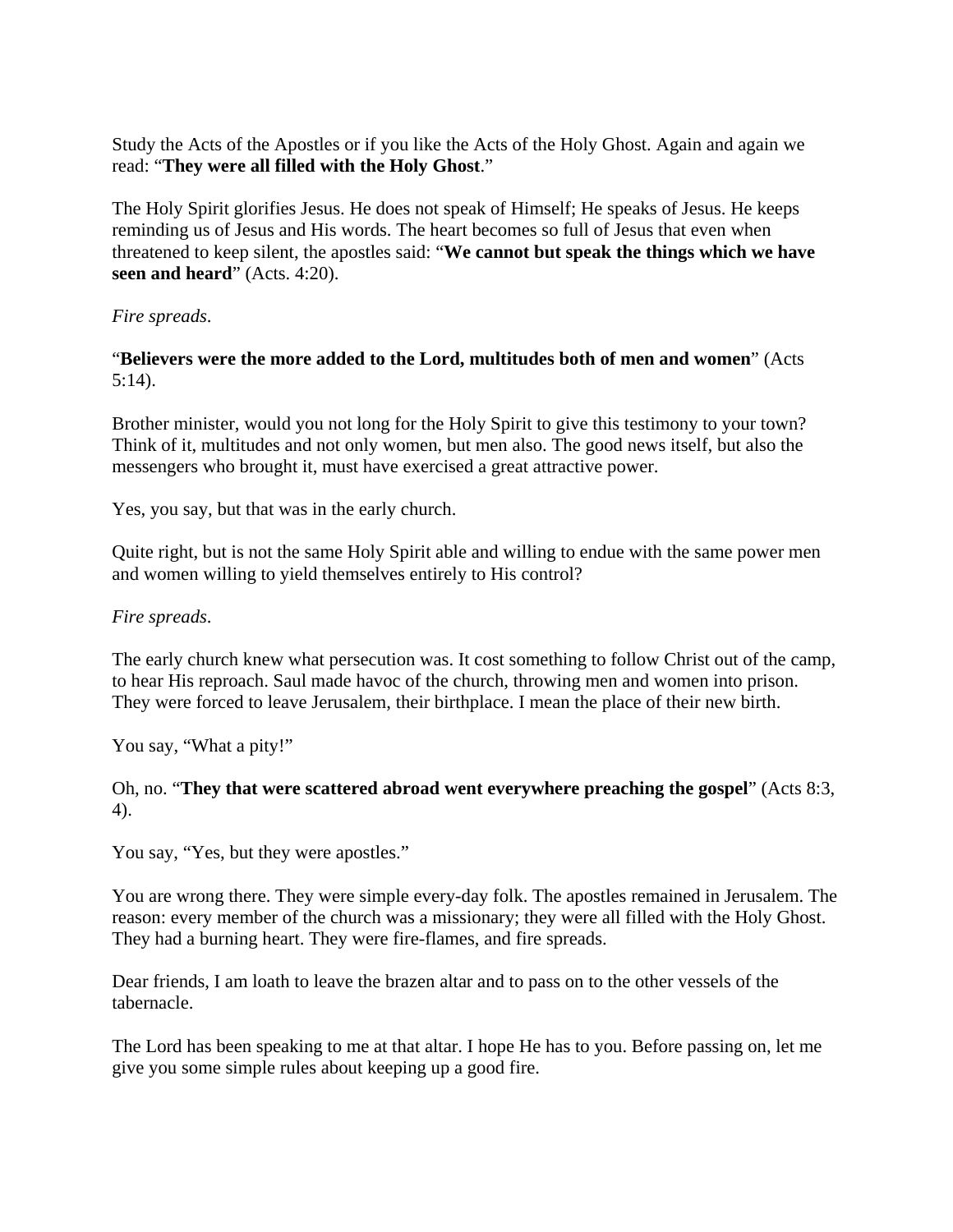#### *The fire shall not go out*.

I do not know how your fire burns, whether it gives good heat. You know. The apostle warned a young preacher, who was his dearly beloved son and his fellow-servant in Jesus Christ, to "**stir up the gift of God, which is in thee by the putting on of** [Paul's] **hands**" (II Timothy 1:6).

The word "**stir up**" is significant, to put new life into the fire. It seemed to burn rather low; the flame had died down. Power was lacking; it needed reviving. Reader, what about your fire? Take up the ashes which the fire has consumed with the burnt-offering on the altar. This is the first rule to get a good fire. Ashes keep down the flame. You will never get a bright fire where there is accumulation of ashes.

Note that these ashes were the result of the burning of the burnt-offering.

You have preached a powerful sermon. God has blessed it. There were decisions made for Christ. You have been speaking at a conference. God's children have had a new vision of Christ and of a victory in daily life, of the fullness of the Holy Spirit. "Non nobis, non nobis." All the praise and the glory be His. Brother, beware of the ashes. After every service I have to ask my beloved Master to cover with His precious blood whatever there was done or spoken in the flesh and not in the Spirit.

Remove the ashes. I held a series of gospel meetings. The pastor and many of God's children had been praying for showers of blessing. Much prayer, and yet showers did not come, only single drops. One evening in my address, I was led to quote the Lord's words (Matthew 5:23), "**Therefore if thou bring thy gift to the altar and there remembereth that thy brother hath ought against thee; leave there thy gift before the altar, and go thy way; first be reconciled to thy brother, and then come and offer thy gift**."

In the middle of the address one of the elders rose from his place and went into the vestry. I wondered if I had said something which had upset him. The elders there are supposed to be sermon-tasters. My consternation grew considerably after a little time when a second elder left and went into the vestry. After a short time they came back and took their seats again with beaming faces. That evening the clouds broke, and up till the close we had continuous blessing.

Why did those elders leave the church? For a considerable time they had a grudge against each other; avoiding each other, and did not speak to each other. In the vestry they confessed their faults to God and to each other, and with a relieved heart they shook hands. The ashes had been removed and the flames went high.

May I ask you tenderly, have any ashes been accumulating with you? Would you like to be the cause that hindered the Holy Spirit of pouring His blessing on your church?

May the Lord show us the ashes and make us willing to obey our Lord and to make right where we have wronged somebody in word or deed. When the ashes are removed, the fire will burn.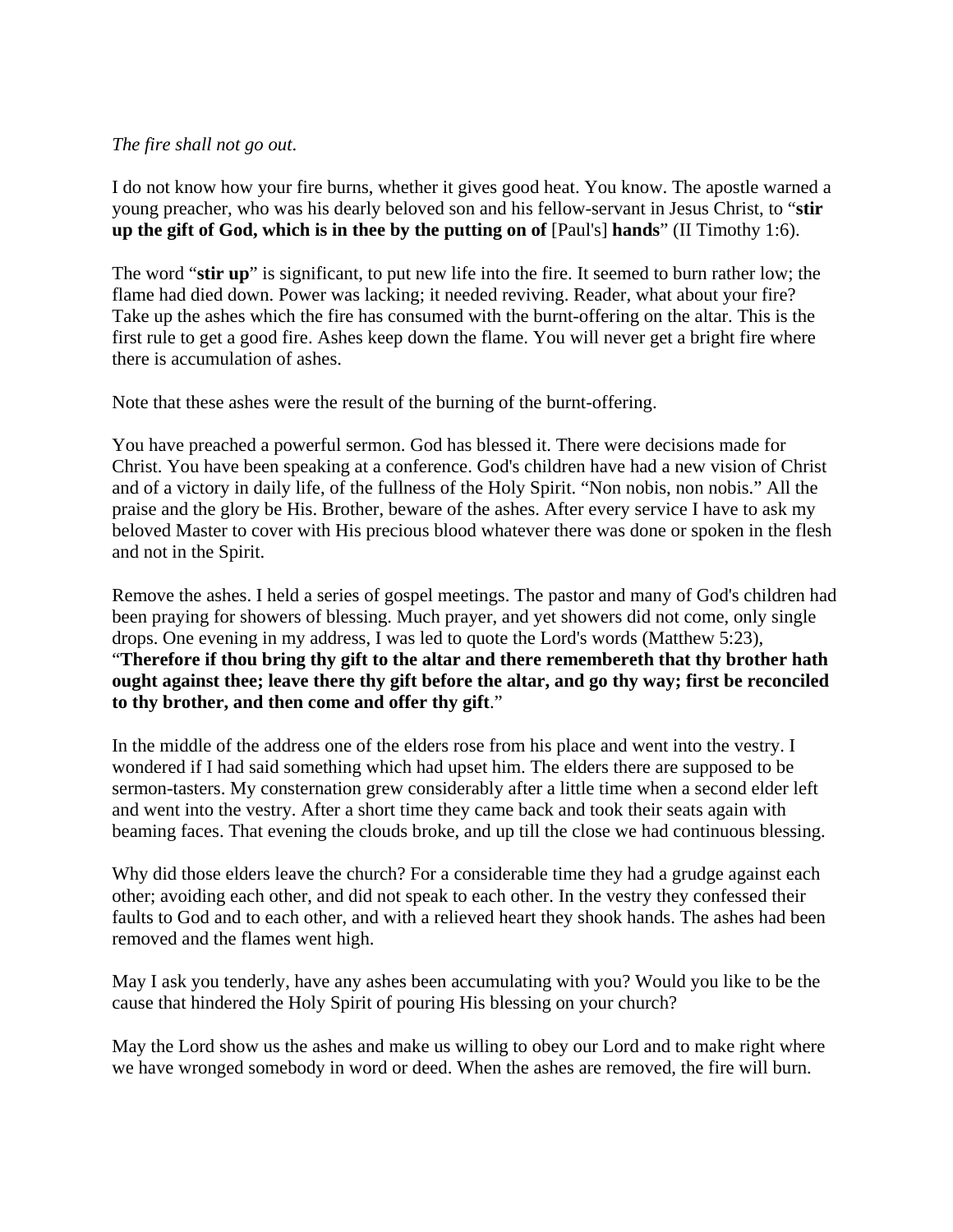#### *And the priest shall burn wood upon the altar every morning*.

This second rule seems also self-evident. How can a fire burn if there is no fuel put on it? The fuel you and I need is the daily reading of God's Word for our own souls. I do not refer here to systematic study of the Bible. Every minister would, I take it, devote part of his morning to this. Neither do I refer here to your family-prayers. I take it you have a family altar and read daily with your children the Word of God. I praise the Lord that in my parents' home no meal was taken without the reading of God's Word. My parents believed this to be according to Scripture. "**Every creature of God is good, and nothing to be refused, if it be received with thanksgiving: for it is sanctified by the Word of God and prayer**" (I Timothy 4:4, 5).

Wood on your own fire, food for your own soul — with the Bible in the closet.

- When you pray, you speak to Father.

- When you read, Father speaks to you.

The danger with us preachers is — at least with me — that so often when I read of a striking passage in God's Word I am thinking how to use it in the next sermon or Bible-reading. I must first be fed before I can feed others. Oh, how I do want daily food myself.

## *Wood in the morning*.

It is a general rule in most houses, I take it, to lay the fire in the morning. Wood is fine fuel. I have had occasion to observe that in Florida. Will you forgive my adding that paper is not? There are some fine daily papers, some with thirty-two pages and even more, but if you devote your morning hour to studying the daily paper till you have come to the advertisements, instead of going to the reading of God's Word, you will find that your fire will gradually die down.

#### *Wood in the morning*.

Give the first part of your day to God and fellowship with Him. Speak to Him, but give Him also an opportunity to speak to you. Take fresh wood each day. The Gibeonites brought stale bread; let your bread be fresh. Even in reading our Bibles we are liable to get in a groove.

I once heard Dr. Griffith Thomas giving excellent advice to his students in Oxford. He said, "Use at least two Bibles, one of which you underline every word that has become valuable to you; but when you go into your closet, take a Bible in which you make no marking or underlining so that the Holy Spirit can open up to you a fresh passage each day." Excellent advice I found it.

## *He shall burn thereon the fat of the peace-offering*.

Of course, fat will make the fire burn. We have so much to thank God for.

I had a dear friend, now in glory, who, when he met somebody in the early morning, his regular question was: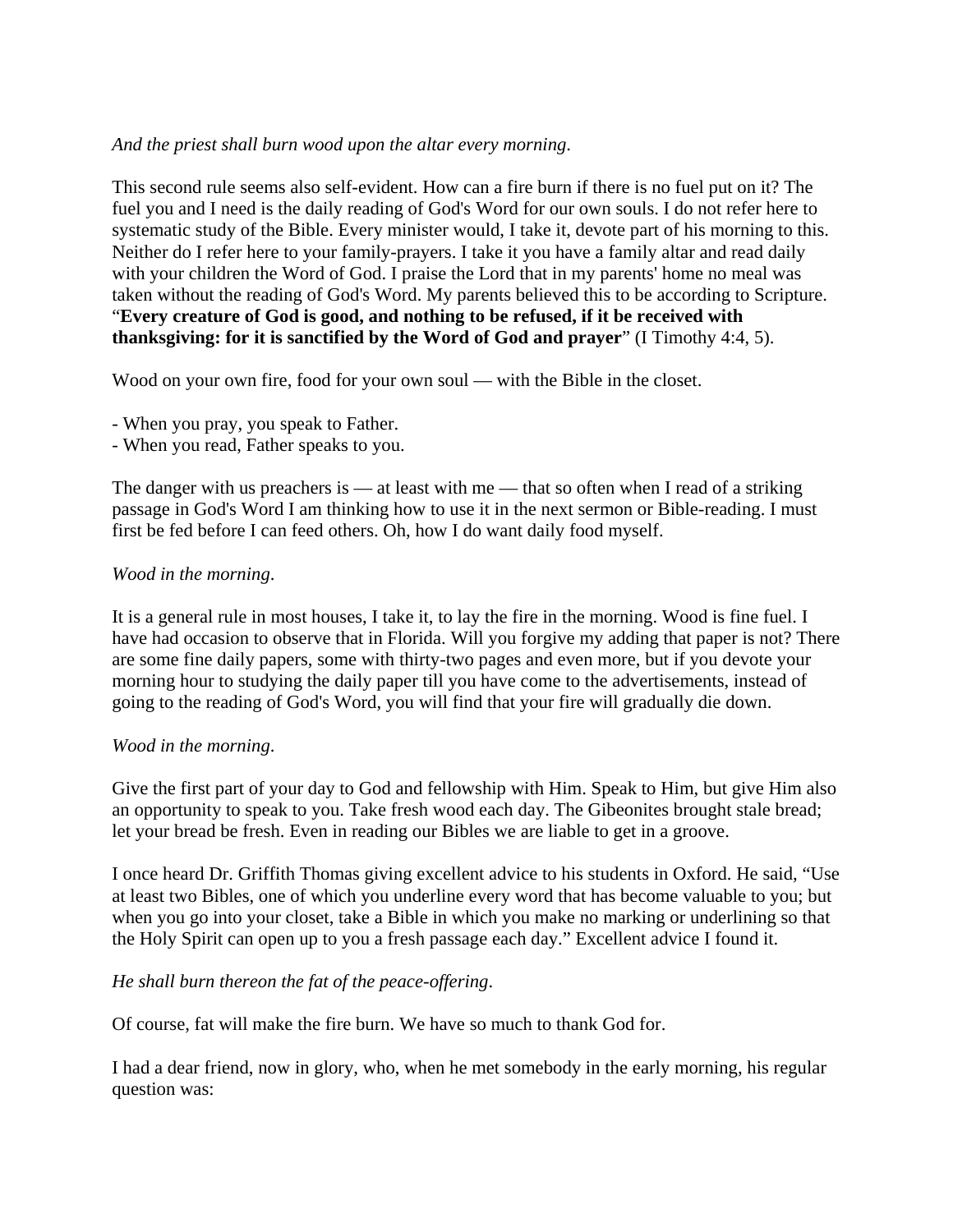"Have you something to thank God for?"

## "**Bless the Lord, O my soul, and forget not all his benefits**."

When at a Bible conference the hymn was suggested:

"Count you many blessings, Name them one by one, And it will surprise you What the Lord has done."

A dear friend of mine now in glory, Dr. White, said if he had to do that somebody would have to make him a present of an adding machine.

May the Lord give you and me a grateful spirit.

"We beseech thee, give us that due sense of all thy mercies, that our hearts may be unfeignedly thankful, and that we show forth thy praise, not only with our lips, but in our lives; by giving up ourselves to thy service, and by walking before thee in holiness and righteousness all our day; through Jesus Christ our Lord to whom with thee and the Holy Ghost be all honour and glory, world without end, Amen."

#### **~ end of chapter 8 ~**

**http://www.baptistbiblebelievers.com/**

**\*\*\***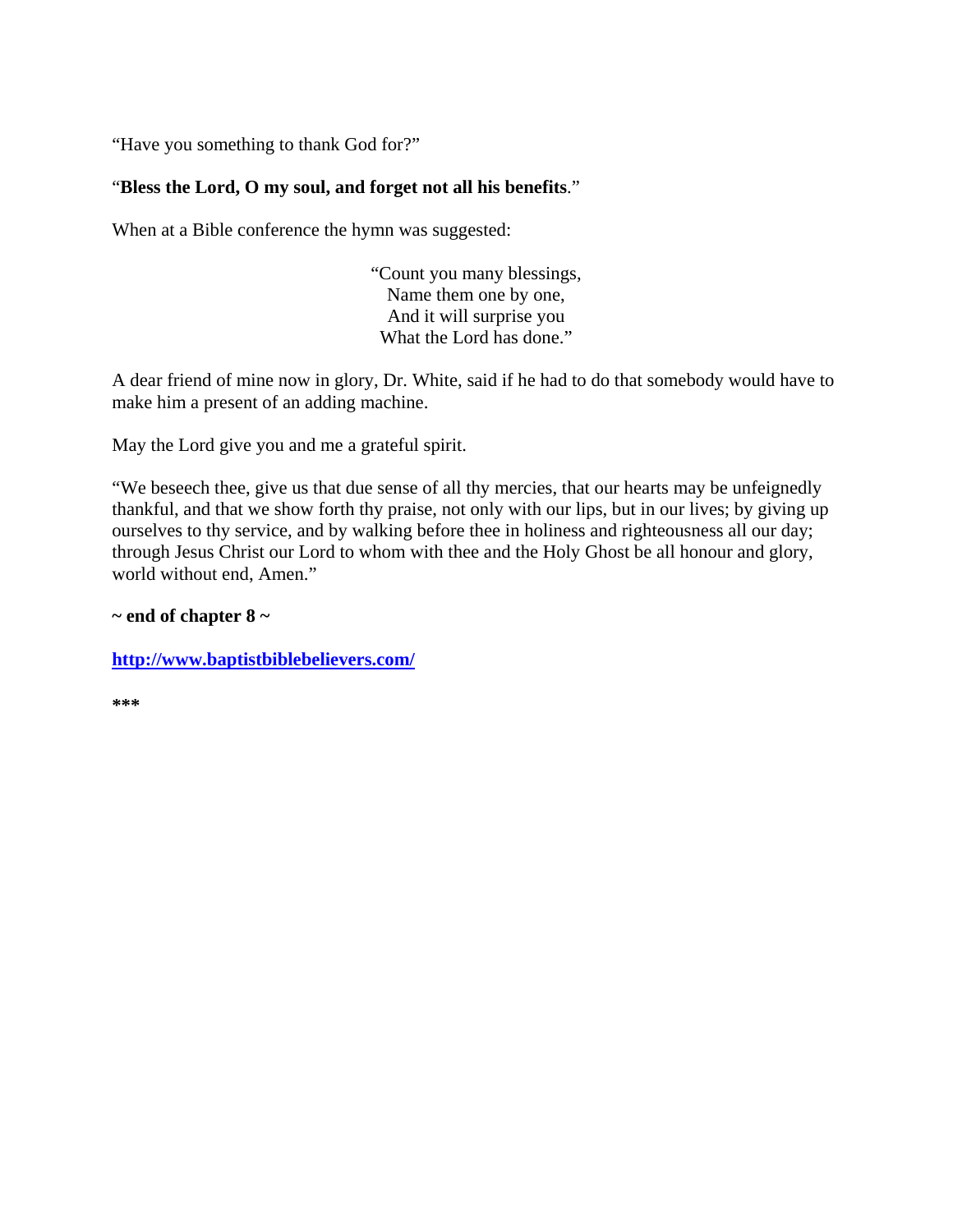# **SIMPLE TALKS ON THE TABERNACLE**

by

D. H. Dolman, M. A., D. D.

Copyright @ 1954

#### **CHAPTER NINE**

#### **THE LAVER OF BRASS AND CLEANSING**

"**And the Lord spake unto Moses, saying, Thou shalt also make a laver of brass, to wash withal: and thou shalt put it between the tabernacle of the congregation and the altar, and thou shalt put water therein. For Aaron and his sons shall wash their hands and their feet thereat: When they go into the tabernacle of the congregation, that they die not**" (Exodus 30:17-20).

EVERY morning our little twins had a fresh pinafore. As mother knew her twins, she told them to be careful and not, dirty themselves.

It is remarkable what an attraction dirt has for children. When it had been raining during the night and there were plenty of little water pools, how they loved to jump about in them. It did not take long before one of them fell — the fresh apron, hands and face all dirty.

The little sinner goes repenting to mother and asks her not to be angry. She kisses away the tears; mothers know how to do that. He knows he is forgiven. And then he has to go about with dirty hands and face and dirty pinafore? Oh, no. She not only forgives, she washes face and hands and puts a fresh pinafore on. Is that all?

There is something better than a clean pinafore. If only I could have given my boys a disposition to hate dirt and dislike jumping in pools they would have avoided a good deal of their troubles.

We are big children of our heavenly Father. "Father Himself loves you," the Lord Jesus said (John 16:27).

At the brazen altar He has taken away my many rags (Isaiah 64:6). and "**hath clothed me with the garments of salvation, he hath covered me with the robe of righteousness**" (Isaiah 61:10).

Father too would like to see His children always clean.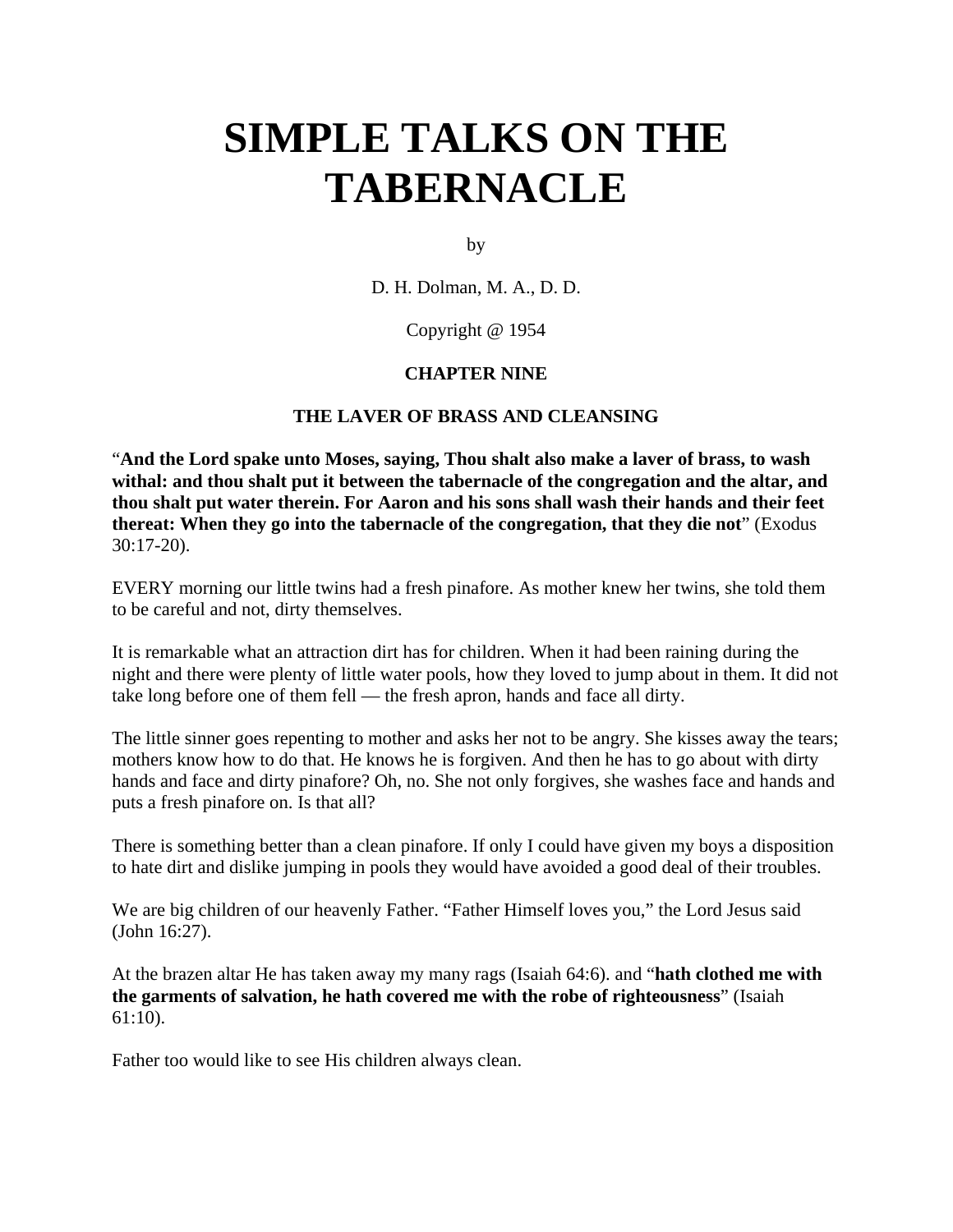"**Let thy garments be always white; and let thy head lack no ointment**" (Ecclesiastes 9:8).

At the brazen altar we received a new nature. "**Being born again, not of corruptible seed, but of incorruptible, by the word of God, which liveth and abideth for ever**" (I Peter 1:23).

Our old nature loves dirt; our new nature detests it. There is a constant struggle between the two; which of them shall be the master. Too often our old nature has the victory. They are Christians, but carnal Christians, babes in Christ.

Of course, this is not Father's intention. He likes His children to grow in stature.

## "**He sent his son that we might have life and have it more abundantly**."

## **Unfortunately many of God's children never go farther than the brazen altar**.

God commanded Moses to build a laver of brass. It was to stand midway between the altar and the door of the tabernacle. God provided the means for cleansing from the defilement of sin. In it the priest was to wash his hands and feet before he was allowed to serve God in the sanctuary.

Certainly he washed completely his whole body before entering the court, but passing from the altar his feet had come in contact with the earth, and whatever touches the earth becomes soiled. No priest was allowed to enter the sanctuary with unclean feet or hands. If he did, he was put to death.

The Babylonian captivity had come to an end. The Lord had redeemed His people. He did not want them to remain in Babylon even though it would be possible to amass large fortunes by the world's trade. This was not God's thought for His people:

## "**Depart ye, depart ye, go ye out from thence, touch no unclean thing; go ye out of the midst of her; be ye clean, that bear the vessels of the Lord**" (Isaiah 52:11).

In God's plan justification should be followed by sanctification. Altar and laver are inseparable companions. At the brazen altar by the blood our guilt is cancelled, at the laver the defilement of sin is washed away.

- "**Without shedding of blood there is no remission**" (Hebrews 9:22).

- "**Without holiness no man shall see the Lord**" (Hebrews 12:14).

Sin is trespassing, going where you are not allowed to go. It is transgression, stepping over the right path, iniquity, unjust dealing with God, as well as a disease spreading its germs every where, it is uncleanness; it is dirt.

If you come in contact with dirt, you become dirty. Our Father not only forgives, but He also cleanses. One of the most precious words in the Bible is I John 1:9. It shows us the only way for a child of God, mentioned in God's Word, to be restored to communion.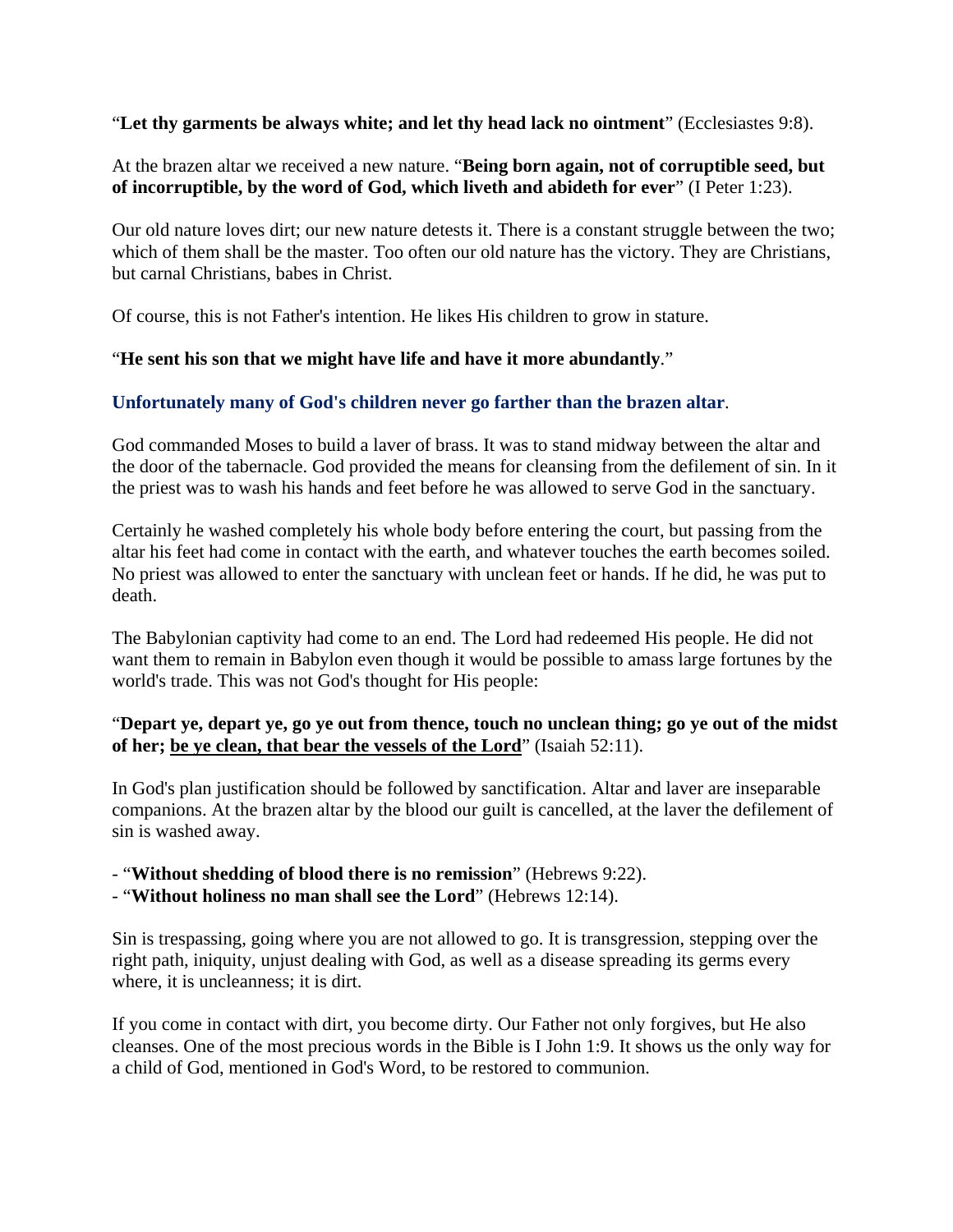#### "**If we confess our sins, he is faithful and just to forgive us our sins, and to cleanse us from all unrighteousness**."

God promises not only forgiveness, but also cleansing. He provides not the brazen altar only, but also the laver.

"**But if we walk in the light, as he is in the light, we have fellowship one with another, and the blood of Jesus Christ his Son cleanseth us from all sin**" (I John 1:7).

**Cleansing through the blood is not the same as forgiveness through the blood. Forgiveness comprehends the whole load of our sins, sins in our past, sins in the present, even sins we are still going to do in the future. They are all covered by the blood. The Lord be praised for the brazen altar.**

*Cleansing through the blood refers to the individual sin*.

God forgives sins; He cleanses from sin, from every sin.

The Holy Spirit is associated with the cleansing. "**But ye are washed, but ye are sanctified, but ye are justified in the name of the Lord Jesus, and by the Spirit of our God**" (I Corinthians 6:11).

God the Holy Ghost, who sanctifieth me and all the elect people of God, cleanseth from every sin. If you wish to be cleansed, you must pray the Holy Spirit to show you every single sin in His light. The Holy Spirit will answer your prayer; He will find the right time and the right opportunity to deal with it.

There is certainly a condition. We must walk (be living) in the light, not in the light of your assembly, not in the light of a brother to whom you look up, but in His light. Ask the Lord what He thinks, not only of your actions or words, but about the motive or disposition which is behind it. It is not the manifestation of the sin, not the symptoms of the disease, but the sin itself, the sinful disposition which is important.

#### John says: **If we walk in the light, as He is in the light**."

God is continuously in the light. He is "**the Father of lights, with whom is no variableness, neither shadow of turning**" (James 1:17).

If you long to experience the cleansing power of the blood, you cannot live one week in the light and the next week in darkness. If you do, you may have the forgiving power of the blood, never its cleansing power: "There is a fountain filled with blood, drawn from Immanuel's veins."

The Lord be praised that we may go to that fountain and find forgiveness, but we should not stop there. The forgiveness of the sin should be followed by the cleansing, otherwise we might perhaps have to come next week and ask forgiveness again for committing the same sin. When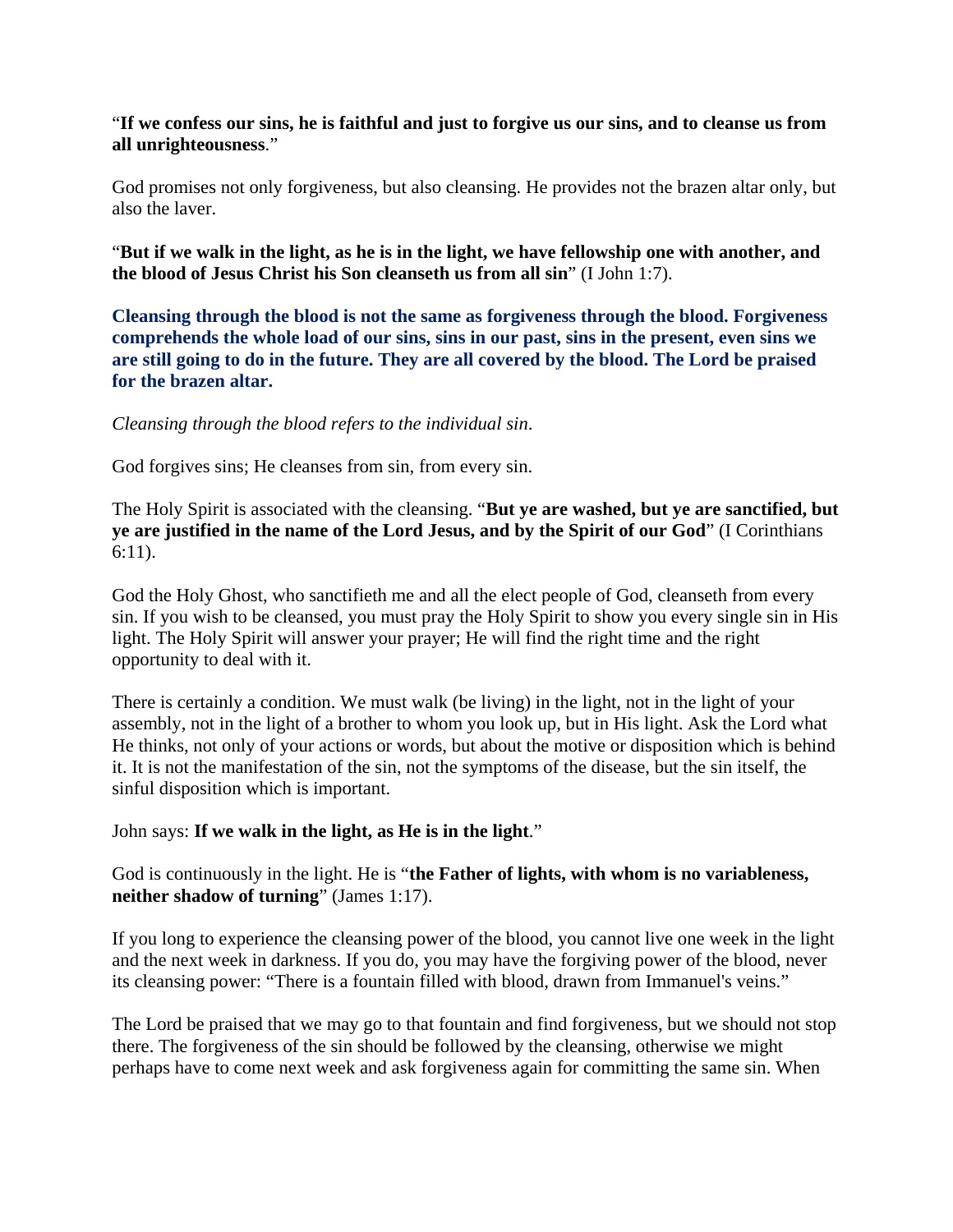you have seen that sin in His light and what it means for God and for you, you will not be satisfied with forgiveness, but you will pass on to the laver of brass.

## *Cleansing from every sin*.

Is this possible? It is through the cleansing by the blood. Notice John does not say through Jesus' blood, but through the blood of Jesus Christ, His Son. There is power, wonderful power in the blood of the Lamb. This is what He wants you to feel. The blood which cleanses us from every sin is the blood of Jesus Christ, the Son of God.

As we stand with folded hands at the laver of brass, may I pray with you a prayer that the church has prayed for many centuries: "Almighty God, unto whom all hearts be open, all desires known, and from whom no secrets are hid; cleanse the thoughts of our hearts by the inspiration of thy Holy Spirit, that we may perfectly love thee, and worthily magnify thy holy Name; through Jesus Christ our Lord. Amen."

## **~ end of chapter 9 ~**

#### **http://www.baptistbiblebelievers.com/**

**\*\*\***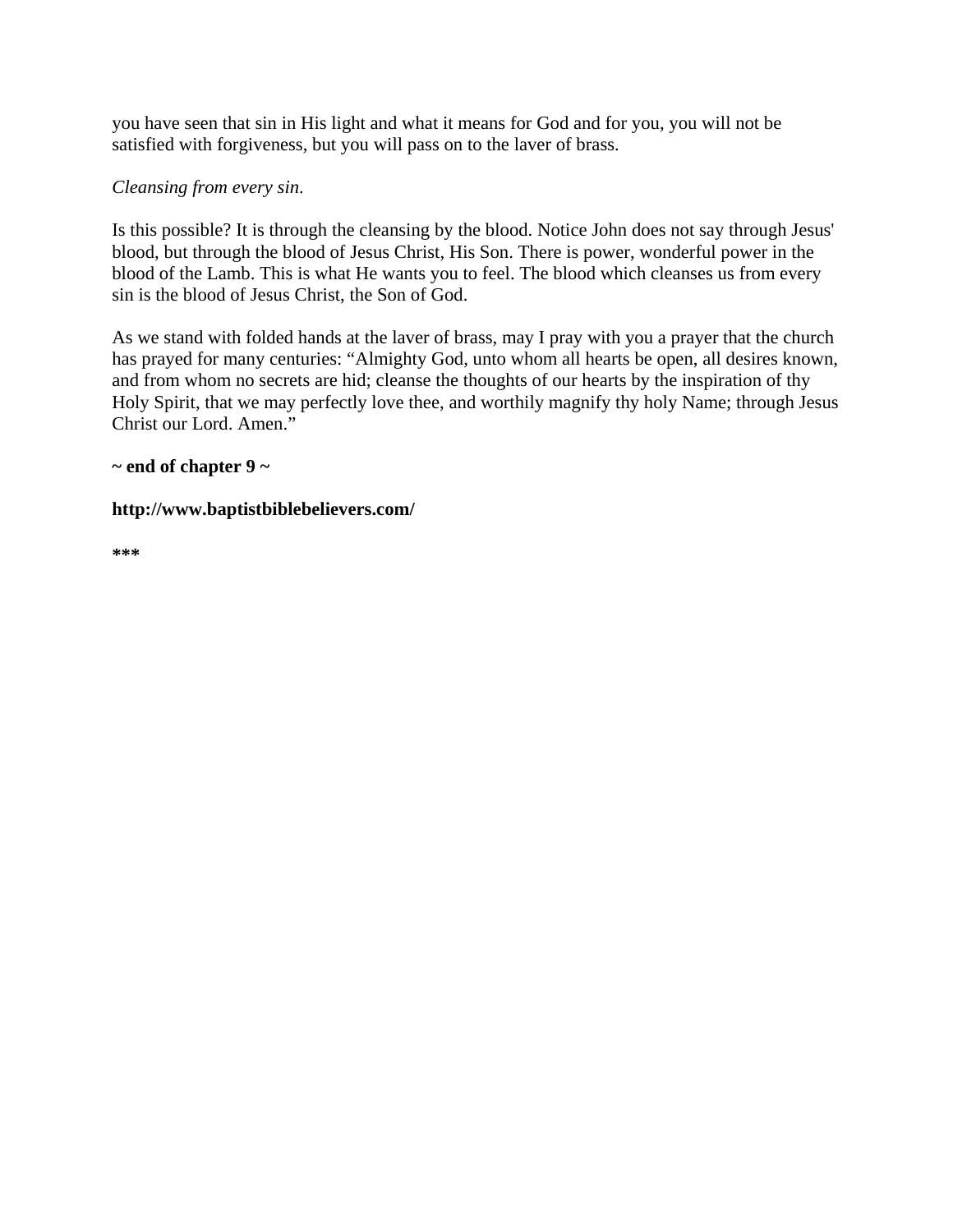# **SIMPLE TALKS ON THE TABERNACLE**

by

D. H. Dolman, M. A., D. D.

Copyright @ 1954

## **CHAPTER TEN**

## **THE LAVER OF BRASS AND THE LOOKING-GLASS**

"**And he made the laver of brass, and the foot of it of brass of the looking-glasses of the women assembling, which assembled at the door of the tabernacle of the congregation**" (Exodus 38:8).

I AM not surprised that many good women had assembled at the door of the tabernacle. They generally form the majority in our congregations now. I am glad though that the Holy Spirit draws our attention to it in the Old Testament.

The world does not recognize what it owes good women.

- Women were the last at the cross and the first at the grave.

- It was a woman who, through her joyful testimony of the Lord, had living water to give and drew a whole town to the feet of the Saviour.

- It was a woman who, more than any of the apostles, showed a deep understanding for the Lord's mission, and to whom the Lord gave that desirable praise: "**She has done what she could**."

No, I am not surprised that they were attracted to the door of the congregation.

And, of course, they wanted their share in offering their gifts to God. And again, I am not surprised. Women are more liberal than men any day. They like giving. I cannot help smiling when their thoughts fastened on looking-glasses. They had been given them by the Egyptian women. They were wonderful specimens of Egyptian handicraft. They were of brass and were highly polished — quite equals of the best modern mirrors.

God had said the laver had to be made of brass; it seemed natural to them that they should bring the only brass in their possession, their looking-glasses.

Many years ago my wife and I visited the famous palace of Sanssouci at Versailles. We paused a little in the private royal apartments and thought of the sad fate of the weak king, Louis XVI, and his beautiful wife.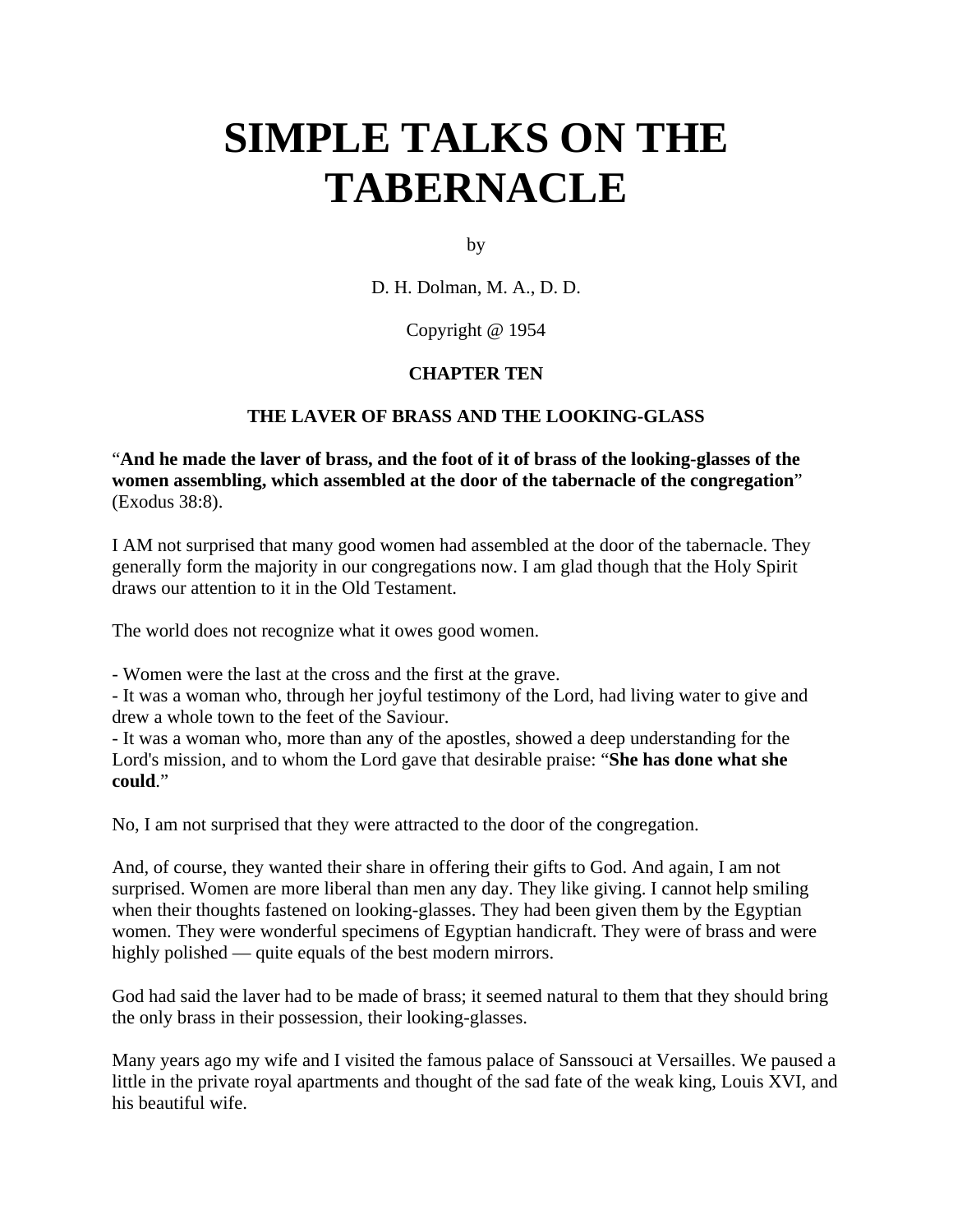The guide led us into the hall of mirrors. All the walls were covered with the most costly mirrors. With a smile the guide pointed out to us a large looking-glass in the corner. If you looked at it from one side you could hardly recognize yourself. All the little spots and wrinkles you never had noticed were magnified. In fact, you hardly saw anything but spots and failures. It was rather discouraging.

To comfort us, he had us look at the other side. We saw ourselves in the best possible light; the spots and failures had disappeared. We were rather gratified. He told us Marie Antoinette liked to spend some time in the hall of mirrors. At which side of the mirror she preferred to look he did not know.

It seems that many of God's children have a mirror room and like to look at their own picture from the best side.

They know many others who do less for the Lord and give less for the Lord's work than they. They are ready to give themselves a good testimonial. It is remarkable how little perspective some of God's children have. They have a different standard for themselves than for their brothers and sisters in Christ. They put them in the bad corner of the mirror room and see their failings with a magnifying glass. They see the mote in the brother's eye, but not the beam in their own.

What a harm a spirit of criticism does in our gatherings; what a harm we do to ourselves and others.

It is like cancer and wormwood. It keeps back conversions; it hinders our own growth; it grieves our loving Saviour who had such a keen eye for the good in others and who has warned us:

## "**Judge not that ye be not judged. With what measure ye mete, it shall be measured to you again**" (Matthew 7:1, 2).

Remember, we are prone to see those failures in others which we have ourselves. They look heinous in others; we excuse them in ourselves.

David may have had many excuses for his sinful deed with Bathsheba, but when Nathan showed him its heinousness in another, he was ready with the judgment.

## "**As the Lord liveth, the man that hath done this thing shall surely die**" (II Samuel 12:5).

There is a danger in looking glasses. I am glad the good women put theirs in the clever hands of Bezaleel to make out of them a laver of brass.

Aaron and his sons shall wash their hands and their feet thereat. The laver is for God's children, not for the unconverted. Water cannot regenerate anybody. The laver is not for sins before conversion, but for sin after conversion.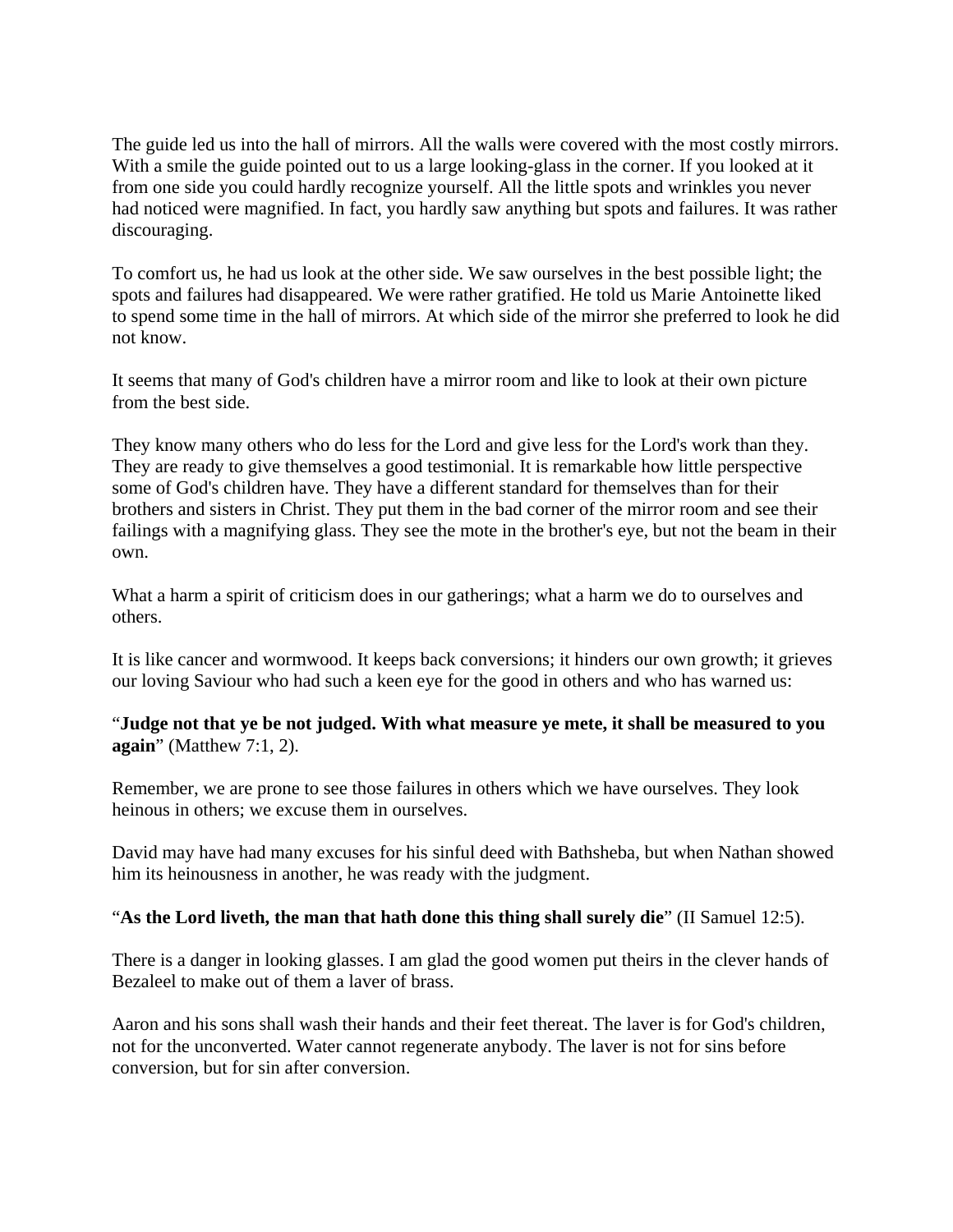Sins of His own hurt the Saviour far more than sins of the worldly.

If your children wrong you, that hurts you far more than if a stranger does it. One of the most pathetic verses in the Bible is, "**He came unto his own, and his own received him not**."

## "**And one shall say unto him: What are these wounds in thine hand? Then he shall answer: Those with which I was wounded in the house of my friends**" (Zechariah 13:6).

Those are the wounds that sting, that break the heart. Peter hurt the Lord more than the servant of the high priest, that smote His face.

Sin is a hateful thing; it is evidence of black ingratitude.

You know the story of the noble lady who threw herself at Cromwell's feet and begged him to spare her husband's life. The answer of the man with the iron heart was, "A man, a man; a word, a word. When the vesper clock from the tower strikes six, your husband's head shall fall."

The scaffold was erected in the market place. Soldiers led the prisoner to the scaffold. His head was on the, block. The executioner stood with drawn sword awaiting the stroke of the clock. The sun was going down blood-red. The people were waiting in dead silence. The clock did not strike.

"An oracle, an oracle," the crowd cried. "Spare his life!"

The officer and the soldiers went to the tower. The verger was tolling, pulling hard; frightened sweat was on his forehead. The officer mounted the steps to the steeple.

There the brave woman with both hands was clinging to the clapper as it was striking the bell.

She fell down in a swoon, the flesh torn from the crushed hands. She had saved her husband's life. The iron man said, "A man, a man; a word, a word. The clock did not strike, her husband's life is spared."

I want to ask you a question. When that husband was sitting at his dinner-table, looking at those crushed hands on the opposite side, could ever a harsh word against her pass his lips? As we stand at the laver! Let us ask our Lord to cleanse us not only from sin but from the love of sin.

Your Saviour did more for you than that noble woman did for her husband.

Let us not play with sin. Eve did: she looked, she saw, she ate and she gave. Those are the four steps downwards. It is not the first look. You often cannot help it. It is the second, the third look. Psychology will tell you that the moment comes when you are no longer able to resist.

Eve had eaten the apple long before it touched her lips. Many a servant of the Lord has in a weak moment spoiled a life of useful service, but the fall had begun long before. He had been playing with sin.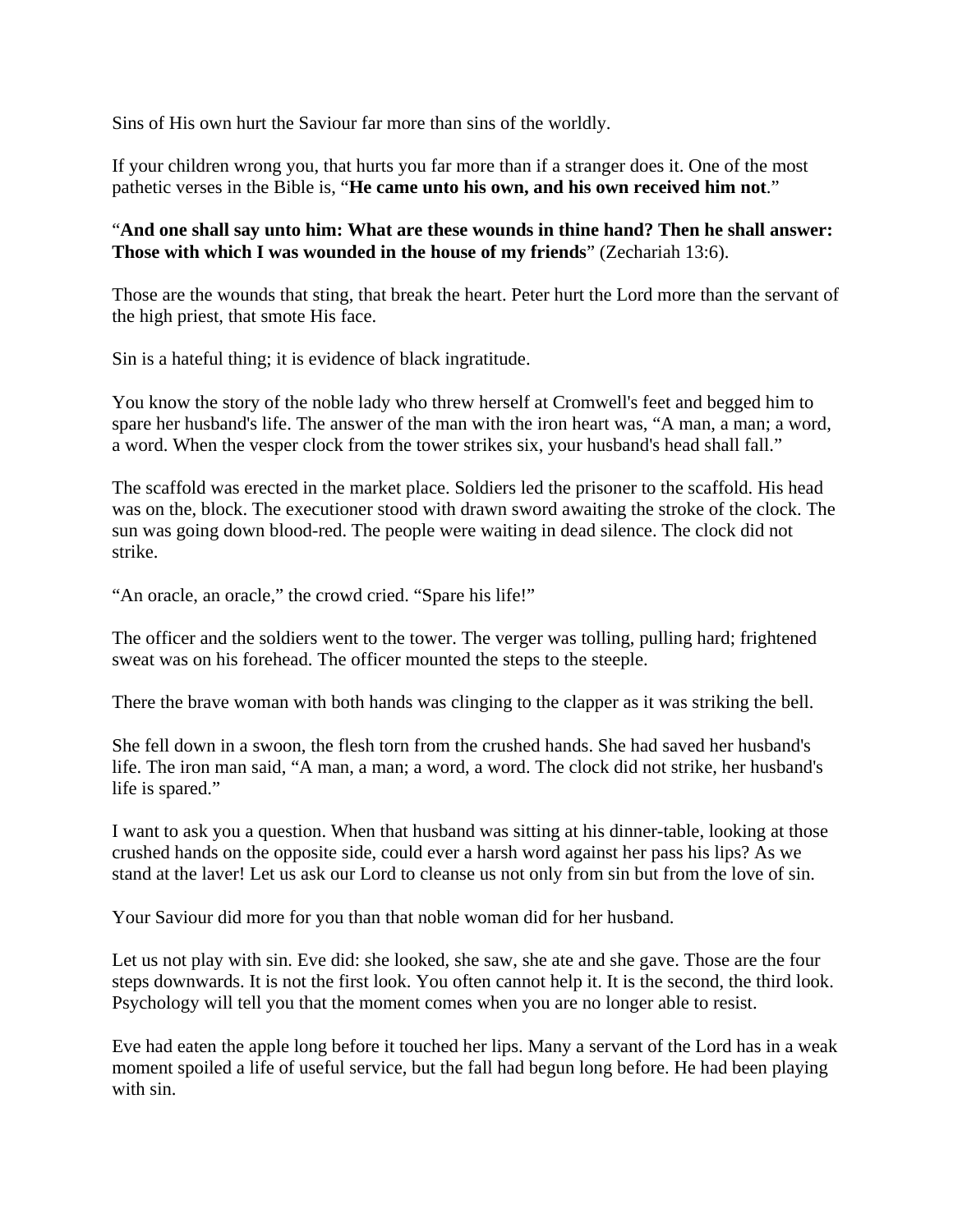Job made a covenant with his eyes. Will you do it too? (Job 31:1).

When the heart is full of Jesus, and realizes what Christ has suffered for him, then there is not room for the love of sin. When your surrender to Christ is not entire, when you do not surrender to Him your whole life, remember, what you keep back does not belong to you, it belongs to Satan.

Drummond spoke of the propelling force of a new affection. He meant love to Christ drives out the love to sin. At the laver we learn that love to sin, however hidden it may be in our hearts, is already uncleanness.

*The Lord expects His children to have clean hands*.

"**Who shall ascend into the hill of the Lord? He that hath clean hands, and a pure heart**" (Psalm. 24:3, 4).

You cannot serve the Lord with unclean hands. If your hands are unclean, wash them at once; do not wait till the evening. When the Holy Spirit convicts you of having sinned, go immediately to the Lord and confess your sin. Ask Him to cleanse you. If you put it off, you will lose your joy, you will neglect the study of the Word, you will be backsliding.

In nine cases out of ten, backsliding begins with the neglect of the Word. Your prayer life will suffer, you will be no longer keen to win others for the Lord.

Dr. Torrey used to counsel new converts to keep short accounts with the Lord. It was good advice. Only with clean hands and clean feet you can have fellowship with the Lord in the sanctuary.

## "**Draw nigh to God, and he will draw nigh to you. Cleanse your hands, ye sinners; and purify your hearts, ye double-minded**" (James 4: 8).

I want you to make a mental picture: it is the upper room, Christ being with His disciples His last evening on earth. He is going to eat the Passover with them. He knew that the hour had come that He should depart to the Father. He knew, too, that the way to Father would go over Gethsemane, Pilate's Praetorium, and Golgotha. He knew it all.

I want you to watch the Lord as He goes from one to another taking the towel and stooping to wash His disciples' feet. Do you follow Him? Do you know who the man is before whom He is stooping now? It is Peter.

He objects.

The Lord tells him that unless He washes his feet, he had no part with him. Do you long to bring others to Christ?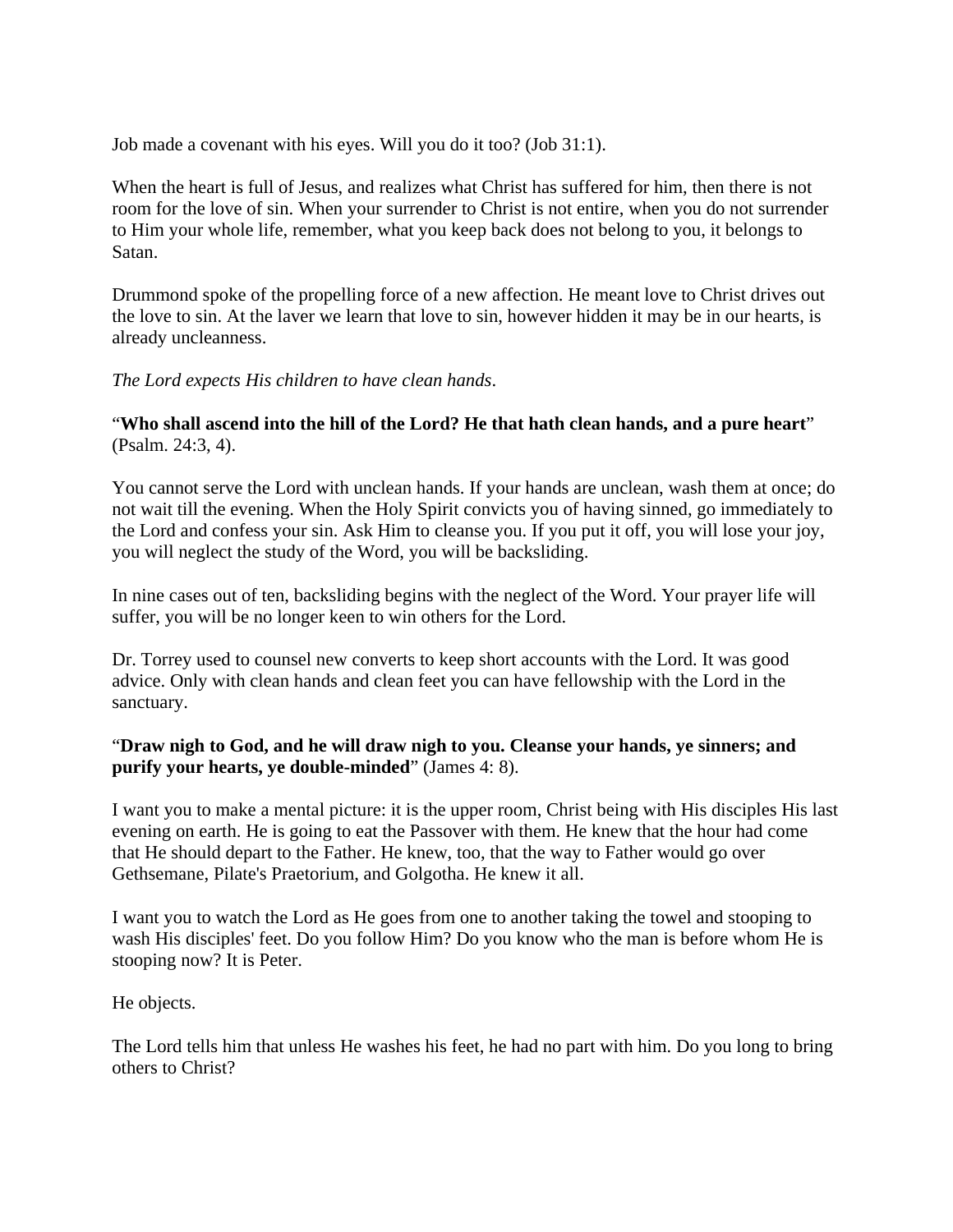#### *Clean feet, clean hands, a pure heart*.

The Lord knew the human heart. He knew what proceeded out of the heart. What about the hidden motives of our actions? Jesus said, "**I seek not my own glory**." Does not "self" protrude in our service for the Master?

A pure heart seeks only the glory of Jesus.

What about your thought-life? That is a secret between you and God. No one else knows of it. Do you ever make mental pictures which you would not like your mother to see? Do not say that there is no harm in thoughts. Psychopathology will tell you that the effect of sinful thoughts may be more injurious than sinful deeds.

Ezekiel had a sad vision of profanation of the temple. He tells us of the seventy ancients and of their chambers of imagery. Every form of creeping things and abominable beasts, and all the idols of the house of Israel were portrayed upon the wall round about (Ezekiel 8:10).

Our Lord knew the thoughts of the scribes (Matthew 9:4), but He also knows ours: "**The Lord knoweth the thoughts of man, that they are vanity**" (Psalm. 94:11).

**The heart, Evan Hopkins says, is the central region of our being where three things are focused: the thoughts, the desires, and the will. Everyone is constantly thinking and desiring and willing; and the nature and current of his thoughts, the character and aim of his desires, as well as the attitude and direction of his will, determine the state of his heart. The man who by God's grace is regenerated has received a new nature and cannot become unregenerate though he may degenerate. But his heart may change from day to day**.

Today the Lord's beatitude may belong to him — "**Blessed are the pure in heart**"; tomorrow he may relapse into sin and lose that blessing. Now it is our privilege and our duty to be cleansed in thought and in desire, to be brought in a condition of loyalty in will and purpose, and to be kept in this state of conformity to Christ, moment by moment. "**Faithful is he who hath called us, who also will do it**."

And the heart which the Lord cleanses He also fills.

We have paused a long time before the laver. For many it has been a solemn hour. We have seen that hands and feet are unclean; that some sin had obtained a power over us because we secretly loved it; that we often have sought our own honour and sought praise of men, instead of waiting for the "**Well done**" from the lips of the Master.

With the leper we had to cry: "**Unclean and unclean**."

We cannot clean ourselves; we could not convert ourselves — we have tried it. And we cannot sanctify ourselves — we have tried that too. But what we cannot do, God the Holy Spirit is waiting to do for us.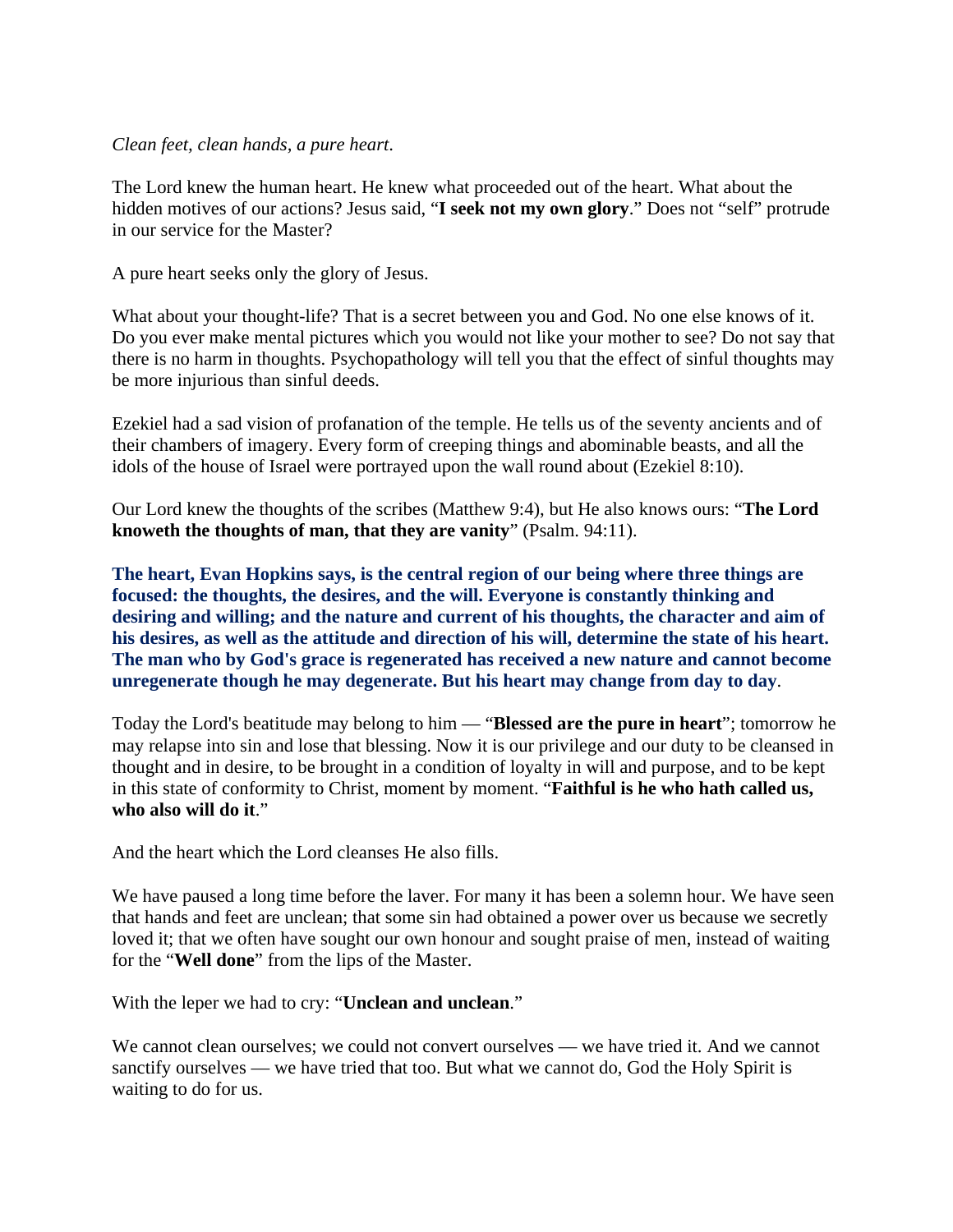#### "**Thou shalt put water therein**" (Exodus 40:7).

The laver itself cannot cleanse us. It is the water that cleanses. God gave water for cleansing, the blood for forgiveness.

"**According to his mercy he saved us, by the washing of regeneration, and renewing of the Holy Ghost**" (Titus 3:5).

"**Christ loved the church, and gave himself for it; that he might sanctify and cleanse it with the washing of water by the word**" (Ephesians 5:25, 26).

Our Lord prays, "**Sanctify them through thy truth: thy word is truth**" (John 17:17).

It will be clear to the reader that the cleansing water is a symbol of the Word, of the living Word, the risen Saviour in the Word. Purposely I have let the Word speak in these talks. I hope that the readers will meditate on the words I have quoted. There is more power in the Word than in any human explanation.

I said above, the water is for cleansing, the blood for forgiveness. I do not want you to infer from this that two fountains have been given us: one for forgiveness, the other for cleansing. Water and blood in God's Word are closely joined together. The unclean person was cleansed by the sprinkling with running water, but in the water were the ashes of the red heifer (Numbers 19:17).

Of our blessed Lord, John said: "**This is he that came by water and blood, even Jesus Christ; not by water only, but by water and blood. And it is the Spirit that beareth witness, because the Spirit is truth**" (I John 5:6).

"**One of the soldiers with a spear pierced his side, and forthwith came there out blood and water**" (John 19:34).

*We cannot cleanse ourselves, but God can*.

He promised it to Israel after He had taken them from among the nations and brought them back into their own land. What the Lord promised to Israel, He also promises to them who by faith are the children of Abraham. If you have given up the hope of ever becoming clean, take hold of the promise:

"**I will sprinkle clean water upon you, and ye shall be clean: from all your filthiness, and from all your idols, will I cleanse you. A new heart also will I give you, and a new spirit will I put within you: and I will take away the stony heart out of your flesh, and I will give you an heart of flesh. And I will put my spirit within you, and I will cause you to walk in my statutes, and ye shall keep my judgments, and do them**" (Ezekiel 36:25-27).

I need not add a word nor detract a word. I believe that God means what He says.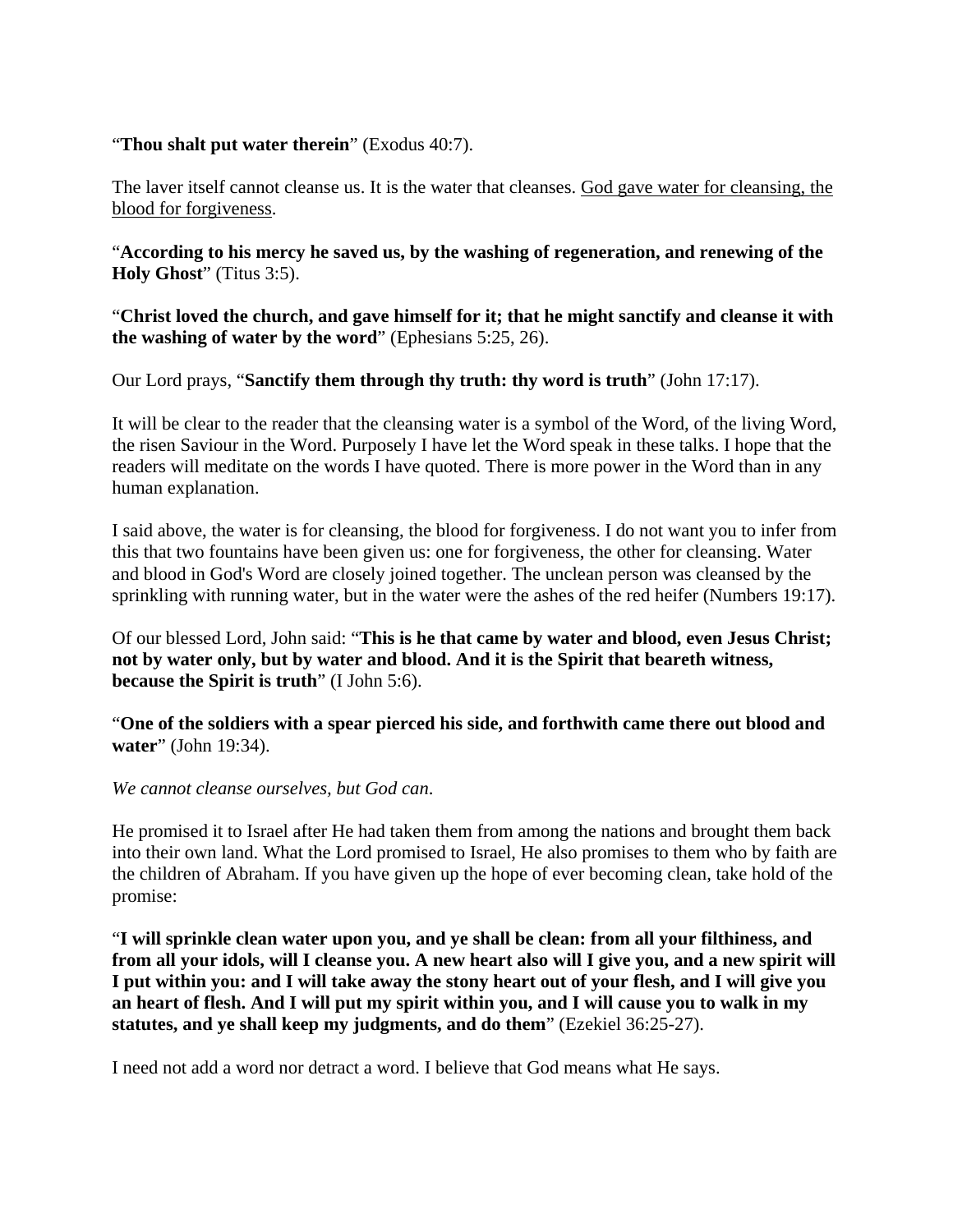We like to see something and to feel something. God says nothing about feeling. We walk by faith, not by sight. He does not say anything about what you have to do; it is all about what He is going to do. The Lord said: "**I will give**."

Cleansing and Sanctification is a gift as well as Salvation. A gift must be given; a gift must be accepted; a gift must be used. It is faith that takes the divine hand which offers the gift. "**And God, which knoweth the hearts, bare them witness, giving them** (that means us Gentiles, we that were afar off) **the Holy Ghost, even as he did unto us; and put no difference between us and them, purifying their hearts BY FAITH**" (Acts 15:8, 9).

*The life of a Christian is a walk of faith*.

## "**As ye have received Christ Jesus the Lord, so walk ye in him**" (Colossians 2:6).

- By faith we accepted our Lord as our Saviour, who bore the punishment of our sin;

- By faith we accept Him as our Cleanser through water and blood.

How the process of cleansing is taking place, I cannot tell you because it is an inward process. Trust the Lord Jesus for your cleansing and trust Him for keeping you clean; and He is able and willing to do so when you abide in Him, when you can say with Paul:

## "**I live, yet not I but Christ liveth in me**."

Christ in us the hope of glory and of cleansing. It is all in Christ, nothing apart from Him.

Let me make this clear through an illustration.

I well remember the time when there was no gas, no electricity. I am going to tell you something which is an impossibility. Here is a room pitch dark; you cannot feel your way in it. (I was going to say you feel the darkness). Now I am coming with a brightly burning lamp into your dark room. I put so much light into the room that the room is now full of light and remains light. It does not require the lamp any more.

Now let us use the same illustration once more, but this time there is nothing impossible about it: the darkness in the room signifies sin in our hearts, the lamp our sanctification. What the lamp is for the room, the Lord is for the heart of the believer.

By the light of his presence sin is kept without the sphere of our consciousness.

Cleanness is not something we have in ourselves, it depends on the indwelling of Christ in the heart. As long as Christ reigns in my heart, the power of sin is broken.

Shall I feel sad because I have nothing in me apart from my Lord?

On the contrary, I rejoice that I have to depend altogether on Him and have to lean hard. A simple sentence has helped me greatly.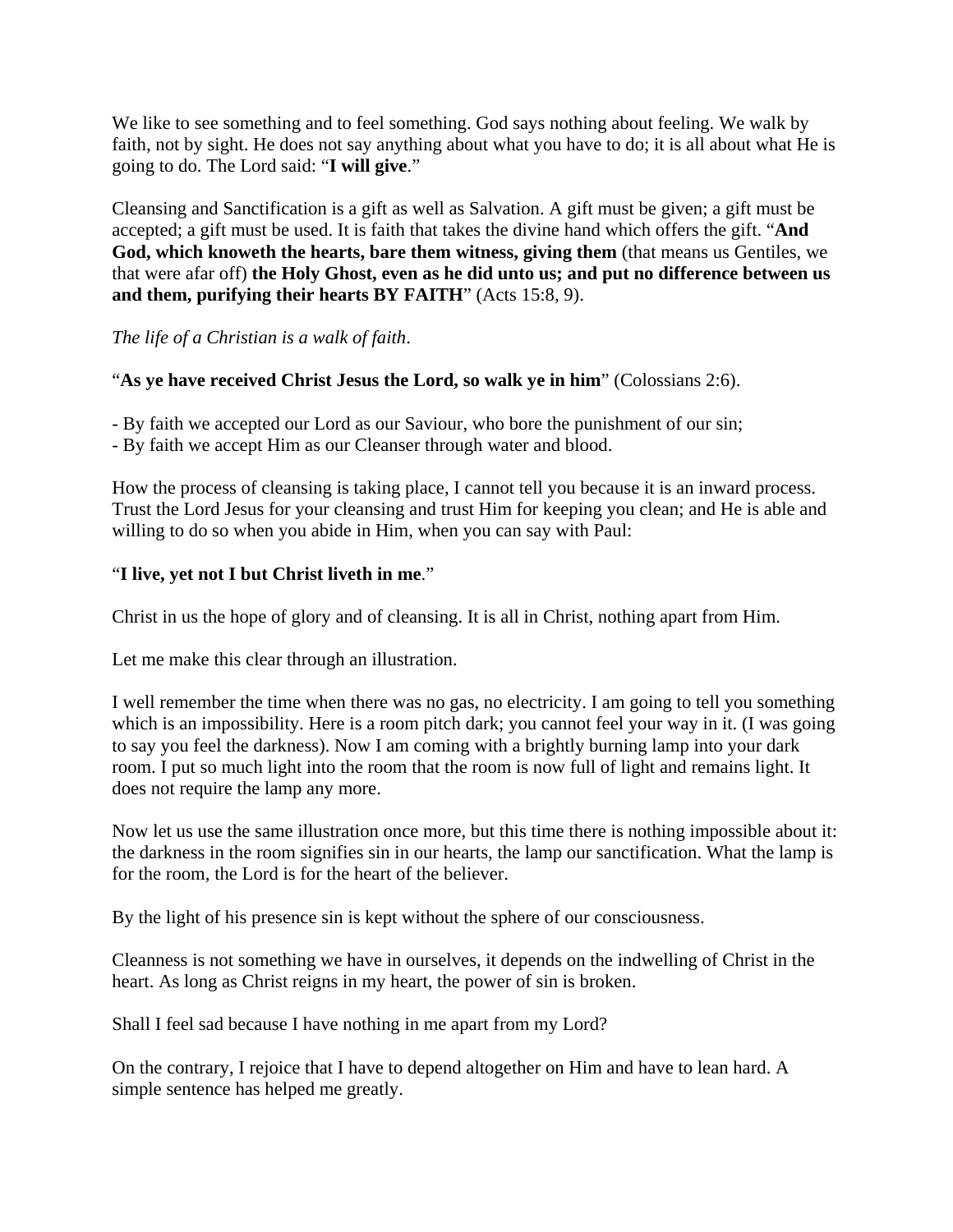- Jesus is stronger than the devil. Do you also believe that?
- Jesus is stronger than temptation. Do you believe that too?
- Jesus is stronger than my old nature. Do you really believe this?

The laver is the only vessel of the tabernacle of which no dimensions are given in the Bible.

There is no limit to the cleansing and keeping power of the Lord Jesus Christ.

"**Now unto him that is able to keep you from falling, and to present you faultless before the presence of his glory with exceeding joy, to the only wise God our Saviour, be glory and majesty, dominion and power, both now and ever. Amen**" (Jude 24-25).

**~ end of chapter 10 ~** 

**http://www.baptistbiblebelievers.com/** 

**\*\*\***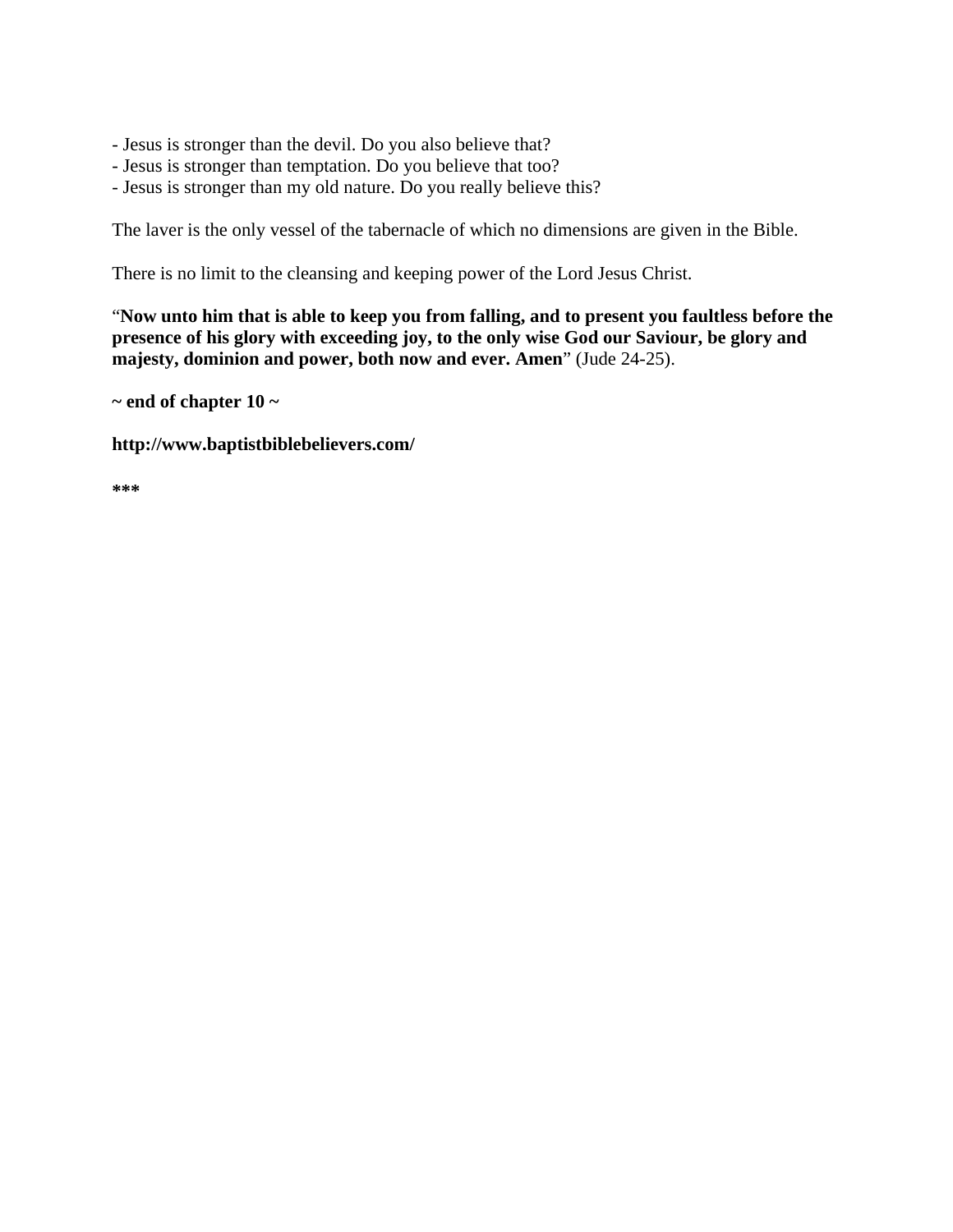# **SIMPLE TALKS ON THE TABERNACLE**

by

D. H. Dolman, M. A., D. D.

#### Copyright @ 1954

#### **CHAPTER ELEVEN**

#### **GOLD-GILDED BOARDS ON SILVER SOCKETS**

"**And thou shalt make boards for the tabernacle of acacia wood standing up. Two tenons shall there be in one board, set in order one against another: thus shalt thou make for all the boards of the tabernacle. And thou shalt make forty sockets of silver under the twenty boards; two sockets under one board for his two tenons. And thou shalt make bars of acacia wood; five for the boards of the one side of the tabernacle. And five bars for the boards of the other side. And the middle bar in the midst of the boards shall reach from end to end. And thou shalt overlay the boards with gold, and make their rings of gold for places for the bars: and thou shalt overlay the bars with gold**" (Exodus 26:15, 17,19, 26-29).

THE brazen altar and the ark stood at the two extremes of the court. We notice that in Exodus 25-30, the section devoted to the description of the tabernacle, God begins with the ark. Fallen man could not meet God at the ark, but God could meet men at the brazen altar.

In the incarnation God came to man in Christ; by the cross man is brought near to God. In incarnation, love, divine love, and truth was manifested in human form and God was manifested in the flesh, and John says: "**We beheld his glory (the glory as of the only begotten of the Father), full of grace and truth**," but atonement was won, through the blood through Christ's death and passion. "**By his own blood Christ entered in once into the holy place, having obtained eternal redemption for us**" (Hebrews 9:12).

Not without blood. Man may object to the word, but it was the only way by which Christ could consecrate a new and living way to the heart of our Father. Thanks be to God, the vail is rent and we have free access to the throne of grace.

We have seen in a previous chapter that the length of the court was fifty yards and its breadth twenty-five yards. The length of the tabernacle was fifteen yards and the breadth five yards.

The tabernacle was designed by God Himself, and Moses had to make it according to the pattern he saw in the mount. The Holy Spirit shows us in Hebrews 9 that the tabernacle shadows forth the great truth that the way into the Holiest is open, and that in Christ we have our place in the Holiest of holies. The tabernacle is a type of the true one.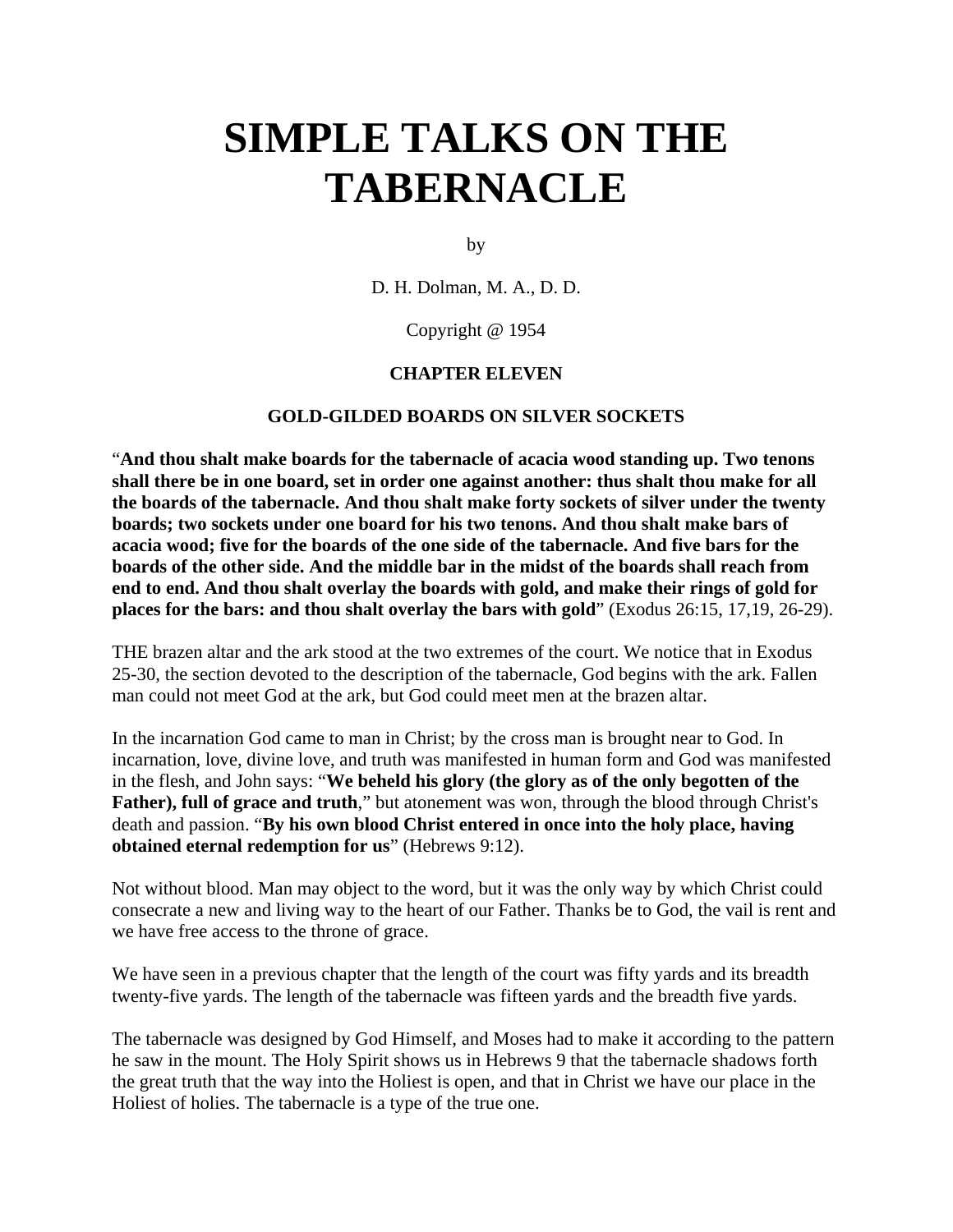The Epistle to the Hebrews shows us that it must needs be of a temporary character. It was intended for wilderness use and had to be movable. As long as His people dwelt in tents. God was satisfied to have his habitation in a tent.

God Himself had called by name His servants whom He had honored to carry out His plans; and when God calls us in His service, He is responsible for our equipment. And so we find that they had been filled "**with the Spirit of God, in wisdom, in understanding, and in knowledge, and in all manner of workmanship**" (Exodus 31:3).

**It may perhaps strike some of my readers that the fullness of the Holy Spirit was given them not for preaching nor teaching, but for all manner of workmanship. If we would only recognize that, the fullness of the Holy Spirit will help us in whatever work the Lord has entrusted to us; and He will not only help us in doing better work, but make us better men and women**.

The readers will like to know the names of those two honored servants God Himself had chosen for this holy work. I feel sure God had been training them in their youth. Somehow I think that like brother Lawrence they practiced the presence of God.

Their names are significant. Bezaleel was the man who lived in the shadow of God. Where Bezaleel was, God was. Aholiab was the man who was at home in Father's tent. I do not wonder God could use Bezaleel and Aholiab.

Before we commence the study of the tabernacle, let us a moment fold our hands. "O Lord, give me the consciousness of Thy presence wherever I am, whatever I do, whatever I say, through Jesus Christ my Lord. Amen."

Let us make a mental picture of the tabernacle. It would be the size of a small hall, fifteen yards long, and five yards wide. It was a collapsible tent, four curtains not resting as the tents we are familiar with on a pole, but on a framework of wood. This consisted of forty-eight boards all made of the same material, acacia wood, and overlaid with gold: twenty boards on the south and north sides, six on the west side and two additional ones for the corners. Each board had two tenons fastened into solid blocks of silver to keep them standing firmly upright. The sockets were each sixteen inches long, weighing each about an hundredweight and each pair dovetailed together — a silver foundation.

Besides this, to hold the twenty boards together there were five bars: two bars at the top, each going half-way along each side, and in the same way two bars at the bottom; the middle bar going from one end to the other of the sanctuary. These bars were also of acacia wood, overlaid with gold.

These bars were fastened to the boards by staples of gold both at the foot and the top. Having now a clear picture of the framework of the tabernacle — the boards, the sockets, and bars — let us pray the Holy Spirit to show us their spiritual meaning.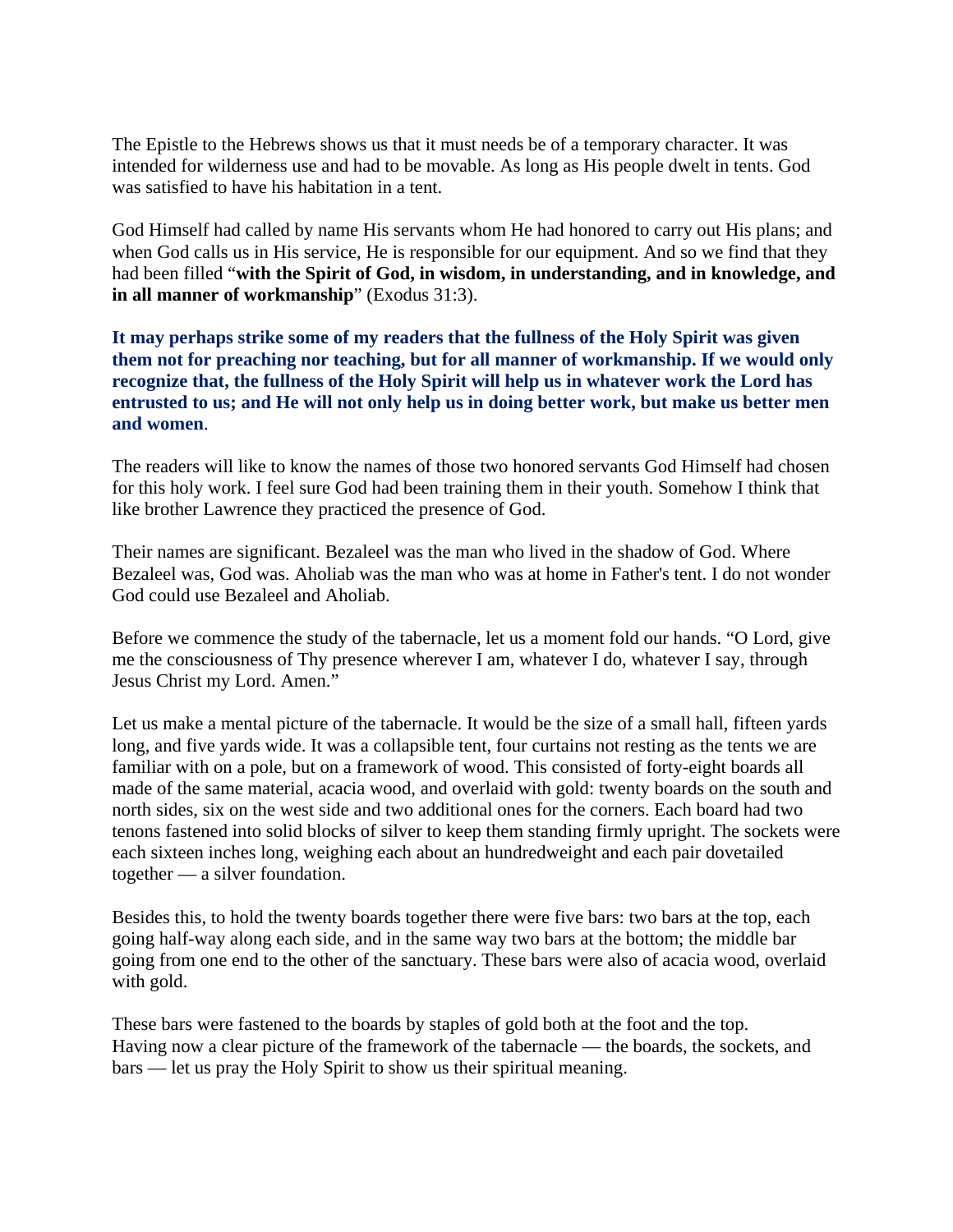Why do I ask you to pray with me? I believe we are treading on holy ground. We shall have to meditate on our Lord.

- I believe that the tabernacle is a symbol of Christ in His twofold nature: human and divine.
- I believe that God was in Christ reconciling the world to Himself.
- I believe also that Christ is the embodiment of the love of the Triune God to a fallen race.

I pray that the tabernacle may teach me more of the length and breadth, the depth and height of that love which passeth all understanding.

If the tabernacle is a symbol of Christ, it should also be a type of the church of Christ and its individual members.

"**We are no more strangers and foreigners, but we are built upon the foundation of the apostles and the prophets, Jesus Christ himself being the chief corner stone; in whom all the building fitly framed together groweth unto an holy temple in the Lord**" (Ephesians 2:19-21).

The apostle says to each individual member: "**Do you not know that ye are the sanctuary of God and that the Holy Spirit has made his home within you?**" (I Corinthians 3:16).

The framework of gilded board shows, therefore, the *Ecclesia*, the called-out one, the Church of Christ, as she is in Christ. We cannot separate the body from the head, which is Christ.

> The Church's one foundation Is Jesus Christ her Lord; She is His new creation By water and the Word;

From heaven He came and sought her, To be His holy bride; With His own blood he bought her, And for her life He died.

> Elect from every nation Yet one o'er all the earth, Her charter of salvation One Lord, one faith, one birth;

One holy name she blesses, Partakes one holy food, And to one hope she presses, With every grace endued.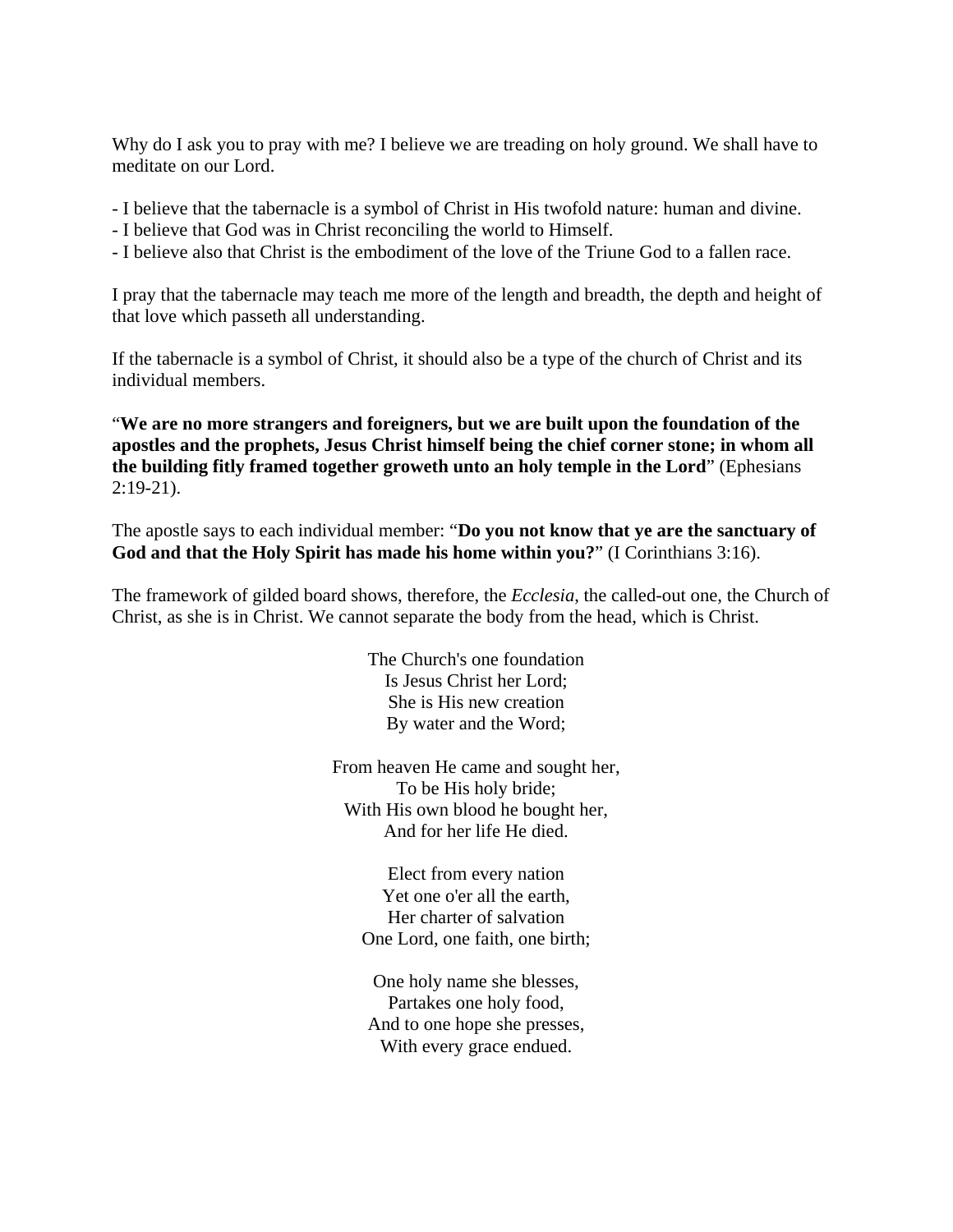## "**In him dwelleth all the fulness of the Godhead bodily**" (Colossians 2:9).

Human wisdom will never be able to understand this, the mystery of the holy Incarnation. Let us worship with the shepherds at that lowly manger in the stable at Bethlehem the babe conceived of the Holy Ghost, born of the virgin Mary.

The boards of the tabernacle, acacia wood, overlaid with gold, speak to us of the twofold nature of our Lord, the human and divine.

- The acacia wood speaks of His humanity,
- The gold of His divinity.

#### "**The wages of sin is death**."

If Christ were to be our substitute and bear the penalty of our sins, He must needs have a human nature. Since children are all alike sharers in perishable human nature, He Himself also, in the same way, took on Him a share of it (Hebrews 2:14).

May I point out to you that the words "*to be sharers*" and "*to take a share*" are two different words in Greek.

Christ's manhood was spotless; He became in the likeness of sinful flesh, but He was without sin in the flesh — a mediator between God and man.

The Son in whom the Father was well pleased, who did Father's will always and sought Father's glory — perfect man, perfect God. Friends, He is the only one whom I want to hold my hand when I walk through the valley of the shadow of death.

Death came by sin (Romans 6:23), but He never sinned and no guile was found in his mouth. Being truly human, He was capable of death; being perfect and sinless, death had no hold on Him. His was a voluntary death: "**I lay it down of myself. I have power to lay it down and take it up again**." Of His own freewill He died for you and me.

And yet acacia wood too. "**We have not a high priest which cannot he touched with the feeling of our infirmities**." He can feel for you when you have been for years on a sick-bed. He knows how it feels when you have a headache, and even when you should be without a roof over your head.

#### Remember, "**the Son of man had not where to lay his head**."

- He could be weary and hungry;

- He could weep at the grave of His friend Lazarus, and rejoice with the young couple at the wedding of Cana.

- He can be touched.

Does that not bring Him very near to you?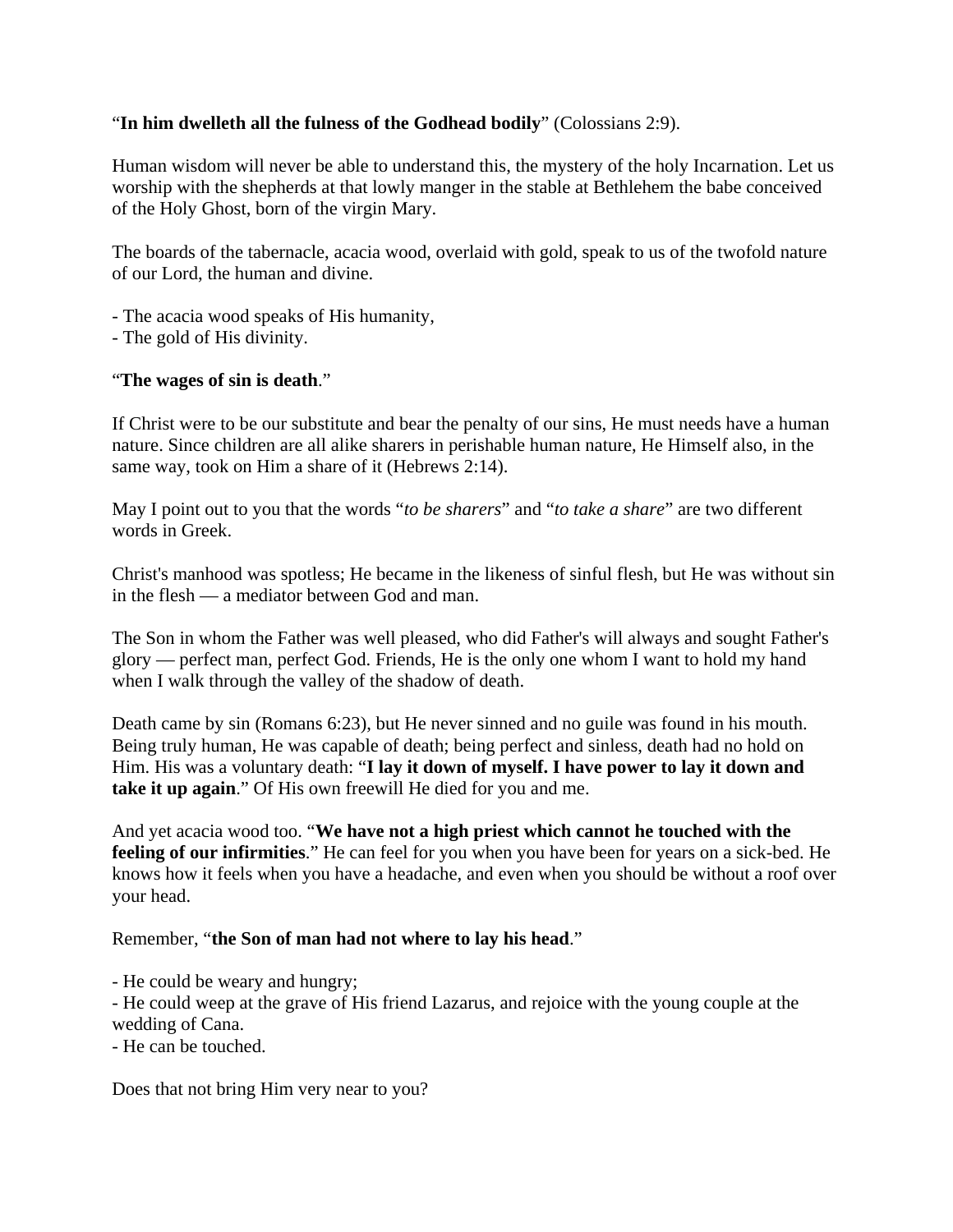## *In the world but not of the world*.

The leper might touch Him; it would not harm Him. There are worse things than leprosy. Christ came from heaven, the only sinless man that ever walked the earth. He was surrounded by sinful men. His public life was lived in a polluted atmosphere: the hypocrisy of scribes and Pharisees; misunderstood by those who were near Him. He could only feel pity and give love — never wanting to receive, always willing to give. The polluted atmosphere in which He needs had to live could not affect Him. The impurity around Him did not stain His white garment.

## "**He shall grow up before him as a tender plant, and as a root out of a dry ground**" (Isaiah 53:2).

Acacia wood taken from the desert. Our Lord could find no nourishment in His surroundings, no help — dry ground for the root. "**Is not this the son of the carpenter?**" His own townspeople asked. Even His brothers believed not on Him. It was to His own disciples, not to scribes and Pharisees, that He addressed those words, full of reproach and grief as He came down from the mount of transfiguration:

## "**O faithless generation, how long shall I be with you?**"

Unbelief in His disciples to whom He had given power to drive out demons. Christ obtained no help from His surroundings, yet that tender plant flourished.

What is the secret? He received His life from above; He lived through the Father. That heavenly life He again communicated to His surroundings. I have often seen fir-trees growing on bare rocks. Where do they get their nourishment? How is it possible for a tree to grow on a rock?

# **Botany teaches that those fir-trees have a juice in their roots which penetrates the rock to make room for the rootlets. They give before they take, and this makes it possible for them to flourish, where it would be impossible for other trees to grow — a hidden sacrifice**.

Christ's life was a life of constant giving. When He gave His supreme gift on the cross, "**when thou shalt make his soul an offering for sin, he shall see his seed, he shall prolong his days and the pleasure of the Lord shall prosper in his hand**." No fruit without giving, without hidden sacrifices is the law of the kingdom.

How many of God's children complain about their surroundings, their churches — a root in dry ground. For those who "**follow the lamb whithersoever he goeth**" (Revelation 14:4), to whom the lamb could give a lamb-like nature, there are no conditions in which they cannot grow. There are two classes of Christians: Getters and Givers. Those who follow the Lamb are givers, and as long as you give you shall "**bring forth fruit in old age; they shall be fat and flourishing; to shew that the Lord is upright: he is my rock, and there is no unrighteousness in him**" (Psalm. 92:14, 15).

Gamblers put in little, and hope to receive a fortune. Let us learn from the Lamb. His motto was: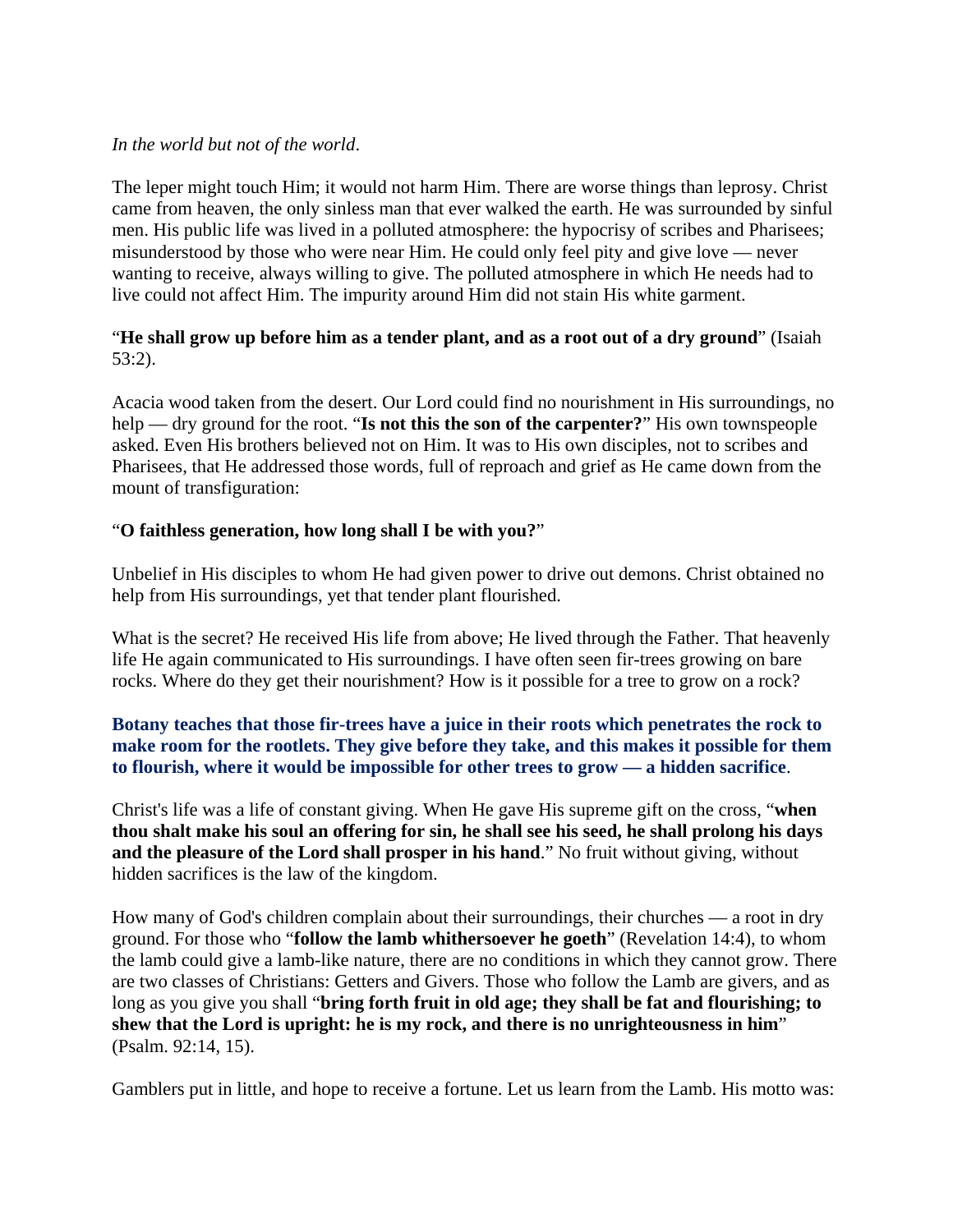"**The Son of man came not to be ministered unto, but to minister, and to give his life a ransom for many**" (Matthew 20:28). Christ sowed first before he reaped.

My dear reader, what are you giving to the circle in which the Lord placed you? Do you bring hidden sacrifices which are so great in the eyes of our heavenly Father? Christ tells us we must lose our life in order to gain it. Christ was a root in dry ground, but He redeemed a lost world.

> O Jesus Christ, grow Thou in me And all things else recede; My heart be daily nearer Thee, From sin be daily freed.

Make this poor self grow less and less, Be Thou my life and aim; Oh, make me daily through Thy grace More meet to bear Thy name.

**~ end of chapter 11 ~** 

**http://www.baptistbiblebelievers.com/** 

**\*\*\***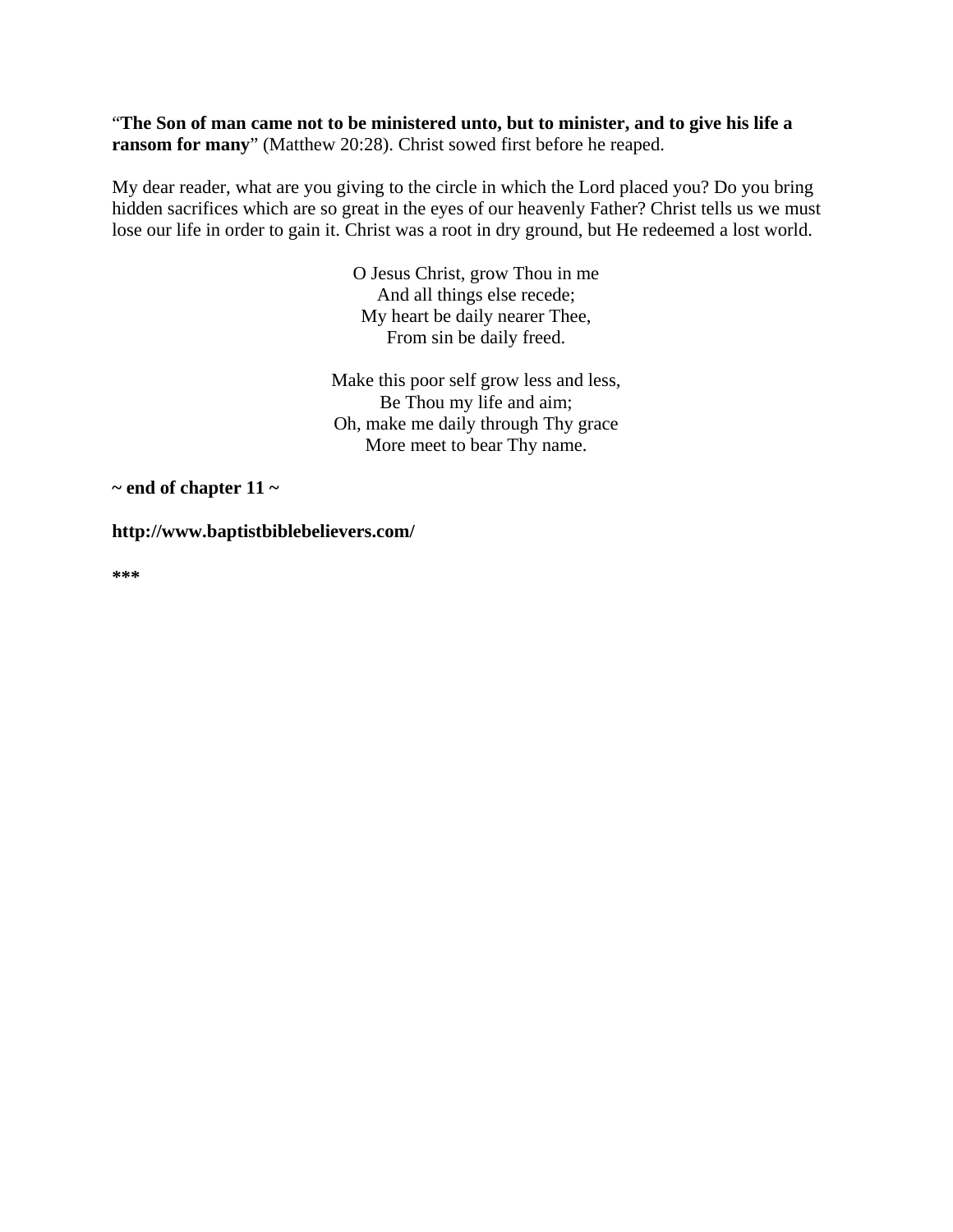# **SIMPLE TALKS ON THE TABERNACLE**

by

D. H. Dolman, M. A., D. D.

Copyright @ 1954

## **CHAPTER TWELVE**

#### **SILVER SOCKETS KEEPING THE BOARDS FROM FALLING**

"**Thou shalt make forty sockets of silver under the twenty boards**" (Exodus 26:19).

WE have seen in a previous chapter that the tabernacle is a symbol of Christ and also of His Church. We cannot separate the head from the body. A board of acacia wood overlaid with gold is a type of Christ in His twofold nature.

Before we meditate on the framework of the tabernacle as a symbol of the Church of Christ and its individual members, I want to draw your attention to the solid foundation of the tabernacle.

Each board of the frame rested with its two tenets in two sockets of silver. This was absolutely necessary. If the two tenets had not been sunk deeply into the socket, the board would never have been able to stand; it would have fallen. These were dovetailed together, and Josephus says that all the sockets closely put together made the impression as if they were one solid foundation of silver. Each of the sockets weighed about an hundredweight and represented the value of about three hundred pounds.

This money was the redemption money which every Israelite over twenty years had to pay as ransom for his, soul — no difference was made between rich and poor.

Before God all men are sinners (Romans 3:23) and had to be ransomed. No one could enter the army if he had not paid his ransom, which was the same amount for all — half a shekel.

Six hundred and three thousand five hundred and fifty Israelites paid half a shekel; the whole amount came to an hundred talents and 1,775 shekels, so that each of the sockets cost a talent and, therefore, each board needed the ransom of 12,000 men. "**Ye know that ye were not redeemed with corruptible things, as silver and gold, but with the precious blood of Christ, as a lamb without blemish and without spot**" (I Peter 1:18, 19).

Every Israelite had to pay the ransom money himself. The two tenons connected it with the silver foundation and separated it from the sand of the desert. It is through faith that we accept the Saviour as our sin-bearer. Faith is a personal matter.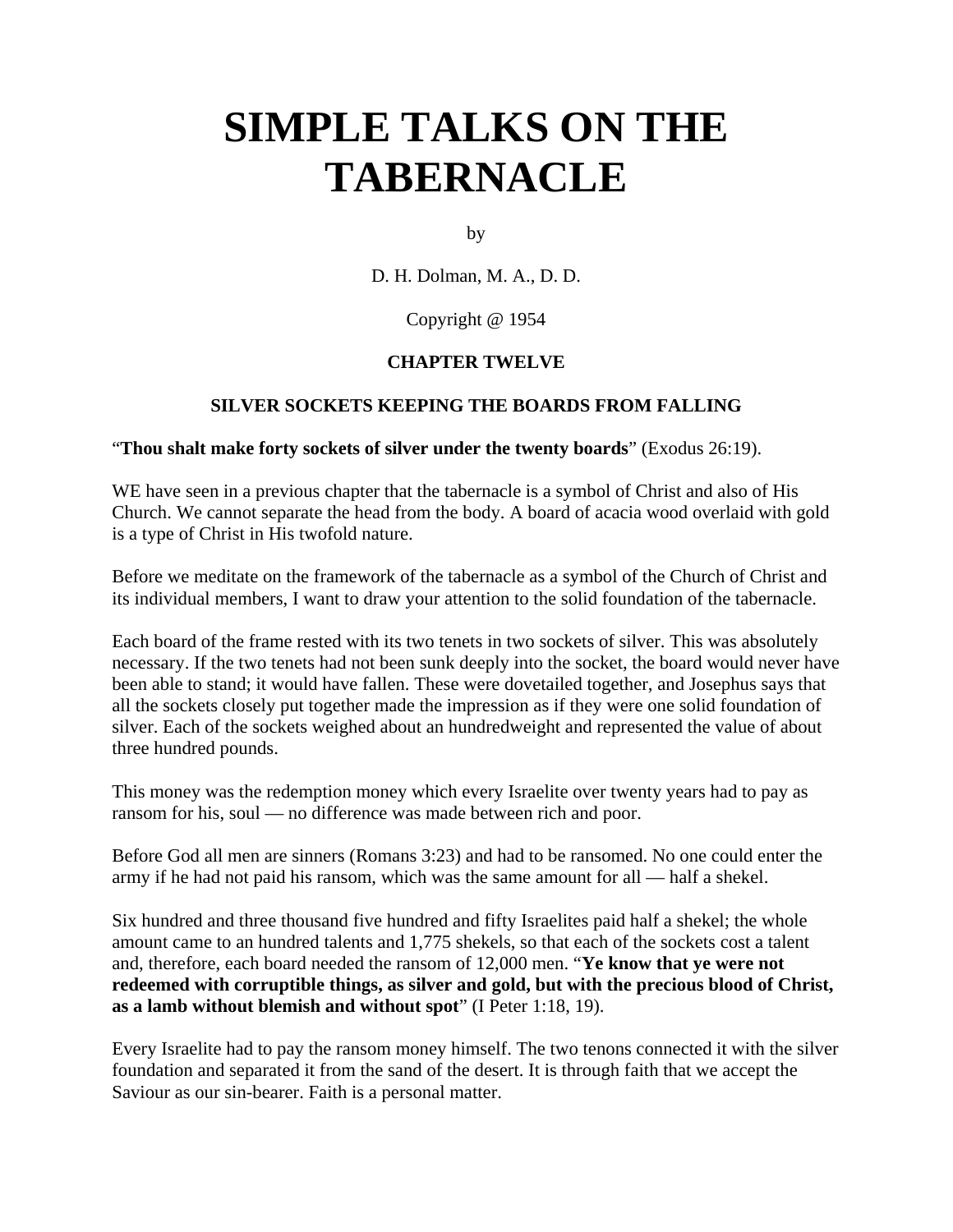The mother cannot believe for the daughter nor the father for his son. You can neither eat nor drink for anybody else. Our Lord says: "**He that eateth my flesh, and drinketh my blood, dwelleth in me, and I in him**" (John 6:56).

Desert sand is no suitable foundation for the tabernacle of God and, therefore, the Lord Himself laid the foundation in Zion — a stone, a tried stone, a precious corner stone, a sure foundation; he that believeth does not flee.

Silver socket! You speak to the heart of the believer of the keeping power of our Lord. We could not save ourselves — we discovered that. We cannot sanctify ourselves either. We learned that gradually. Have we learned that we cannot keep ourselves either? Board of acacia wood, listen!

Apart from the silver socket you are nothing. You cannot keep yourself either. God never intends us to do what He has reserved for Himself.

Oh, for our fruitless efforts! The Holy Spirit will sanctify you; the Lord Jesus will keep you. He is able to keep that which you commit unto Him, the deposit which you commit to His care (II Timothy 1:12).

Put the keeping of your life into the hands of your Saviour. He is such a faithful, such a reliable guide. He will be true to His trust. You never will be sorry, acacia tree, for having your two tenets in the silver socket.

He is able to keep. However, He can only be responsible for what you commit to His keeping. You have some, valuable pictures, and you are going abroad. You feel they might be stolen during your absence, so you bring them to the bank. They are in safe keeping there. You can sleep peacefully and prepare for your voyage.

But what about your silver, your table-service? You have had it for so many years now. They were wedding presents from dear friends. Shall you leave them in the house? Shall you ask the manager of your bank to look occasionally in the house to see if all valuables are still there?

You are conscious that he would decline such responsibility. He can only be responsible for what you put into his safe keeping. If you commit only a part of your possessions, he will be responsible for a part only. Many of God's children commit only part to the keeping of the Lord. I do not wonder that they often feel anxious and troubled. Commit all to your Lord and keep nothing back. It may perhaps seem a venture of faith to you at first. If you put the direction of your life in His hands, you may wonder where He may lead you.

Do you think you can trust Him? Those who trust Him fully will find Him wholly true.

Experience will show that all is perfectly safe with Him. His bank is in heaven where neither rust nor moth corrupt, where thieves do not break in and steal. The more you entrust to Him, the better you will know Him. The result will be a perfect confidence in your keeper.

You will be able to say: "**I know whom I have believed, and am persuaded that he is able to keep that which I have committed unto him against that day**" (II Timothy 1:12).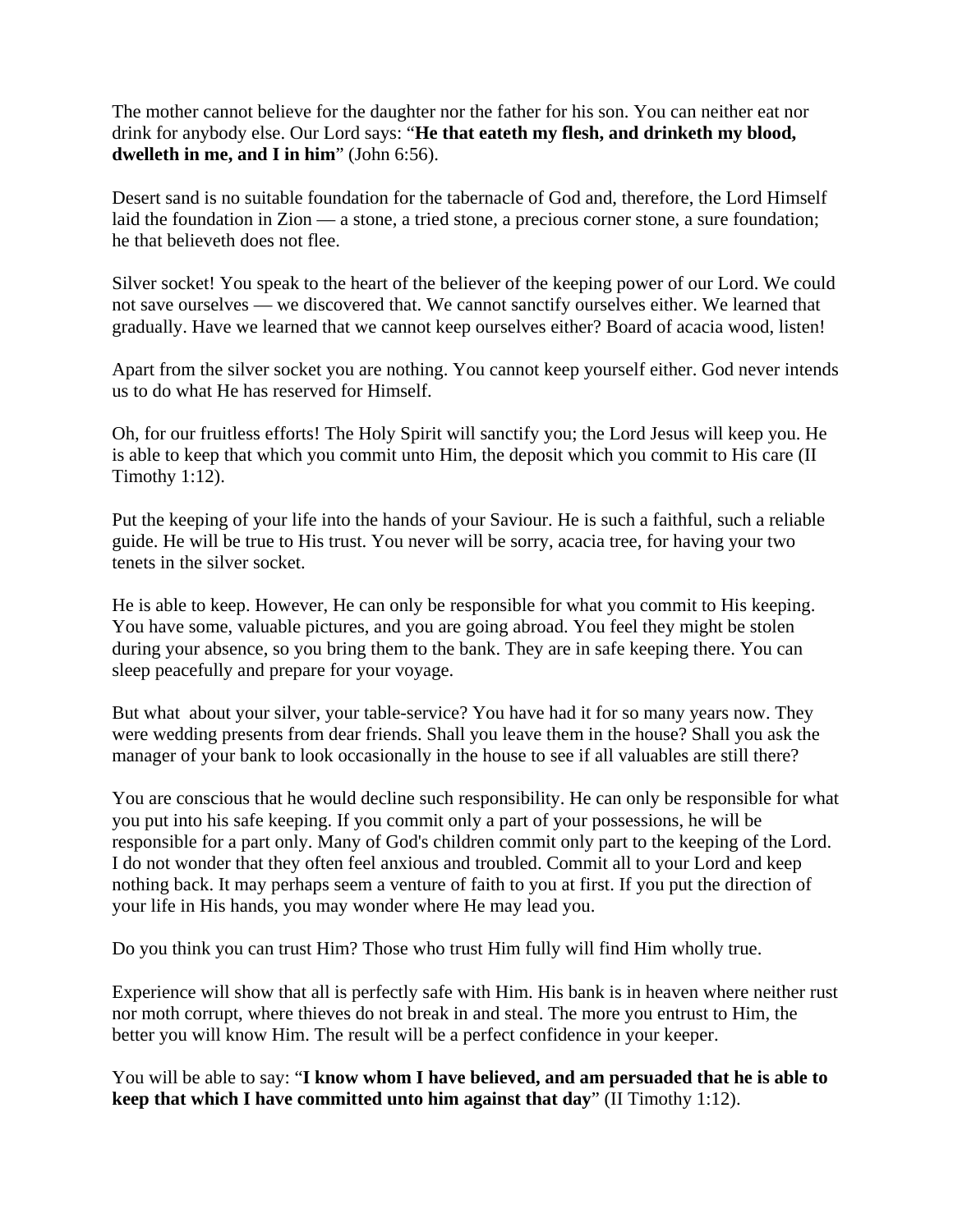The joy bells will begin to ring in your heart, for I feel sure real joy, joy of the Holy Ghost, will come only when all is committed, all is deposited in the pierced hands of your risen Saviour.

## "**He is able to keep you from falling, and to present you faultless before the presence of his glory with exceeding joy**" (Jude, verse 24).

Thanks be unto God for His unspeakable gift; thanks be to Him for the silver socket for the board of acacia wood.

Board of acacia wood, you need not be afraid that the silver socket weighing a hundred-weight will not be able to hold you. Let your whole weight full on it, so that you get as near as possible to the silver.

A lady missionary to India had been visiting with her native Bible woman one day — one Zenana after the other. Everywhere she had to answer numberless questions. She was not yet used to the climate and felt very weary. She could hardly continue her Bible-reading. The native sister noticed it, and taking a seat behind the missionary, asked the missionary to lean against her. The sister hardly liked to let her whole weight rest on the slender native woman. "If you really love me, you must lean hard." Dear reader, have you some heavy burden now to bear?

Perhaps you are praying for the salvation of one of your dear ones and the answer does not seem to come; your husband is unemployed; your business goes back; your health is failing; listen to the voice of your Saviour who loved you enough to die for you. Listen, what He says to you: "If you love me, lean hard."

#### **LEAN HARD**

Child of my love, "lean hard," And let me feel the pressure of thy care. 1 know thy burden, child; I shaped it, Poised in Mine own hand, made no proportion In its weight to thine unaided strength; For ever as I laid it on I said, — "I shall be near, and while she leans on Me, This burden shall be Mine, not hers; So shall I keep My child within the circling arms Of Mine own love." Here lay it down, nor fear To impose it on a Shoulder which upholds The government of worlds. Yet closer come, Thou are not near enough; I would embrace thy care. So I might feel My child reposing on My breast. Thou lovest Me? I know it. Doubt not, then, But, loving Me, lean hard.

— Selected

**~ end of chapter 12 ~** 

#### **http://www.baptistbiblebelievers.com/**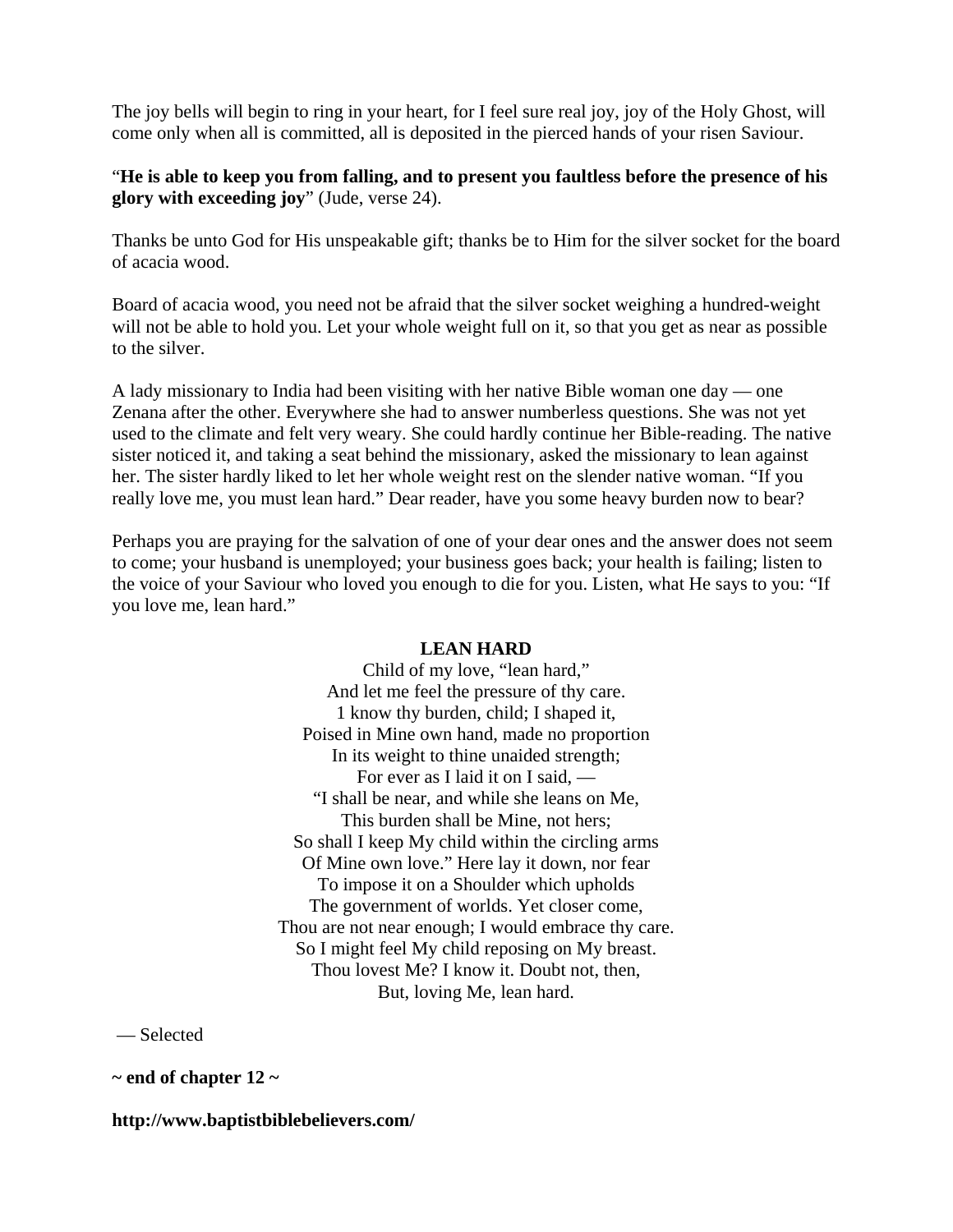# **SIMPLE TALKS ON THE TABERNACLE**

by

D. H. Dolman, M. A., D. D.

Copyright @ 1954

#### **CHAPTER THIRTEEN**

## **WHAT THE HOLY SPIRIT CAN MAKE OUT OF THE WOOD OF AN ACACIA TREE**

"**And thou shalt make boards for the tabernacle of acacia wood standing up . . . And thou shalt overlay the boards with gold, and make their rings (staples) of gold for places for the bars: and thou shalt overlay the bars with gold**" (Exodus 26:15, 29).

FORTY boards of acacia wood, eighteen feet high, two feet nine inches in breadth, formed the framework of the tabernacle. The acacia tree was one of the trees found in the desert. It was the proletariat amongst the desert trees. God's choice differs from ours. "**God hath chosen the foolish things of the world to confound the wise**, . . . **yea, and things which are not, to bring to nought things that are: that no flesh should glory in his presence**" (I Corinthians 1:27-29).

If we want to make a good piece of work, we require good material from which to make it. The Holy Spirit can make the most wonderful piece of art in the world: a poor sinner transformed into the image of the Master, out of very poor material. He can transform a Jacob into Israel. He can make use of the acacia tree in the desert to make the framework of the tabernacle, His Church on earth, members of the body of Christ.

Of course, all the forty boards were not taken from one tree. Most probably each tree furnished only one board. Neither were they all hewn down at the same time or at the same place. At the different halting-places they looked out for suitable trees. There is a great variety among the members of the body. It is "**a multitude, which no man can number, of all nations, and kindreds, and people and tongues**" (Revelation 7:9).

Men, women, and children too (praise the Lord); some rich, many poor, simple folks, like the majority of us, but also some of the highest culture, men prominent in science and art; for it is a great mistake to assume that all men of science are unbelievers — God has His chosen ones amongst all nations and in all classes of society.

Different in many ways, yet all alike sprang from native soil and had to be taken out of the desert before they could take their place in the framework of the tabernacle: brought out of darkness into His marvellous light.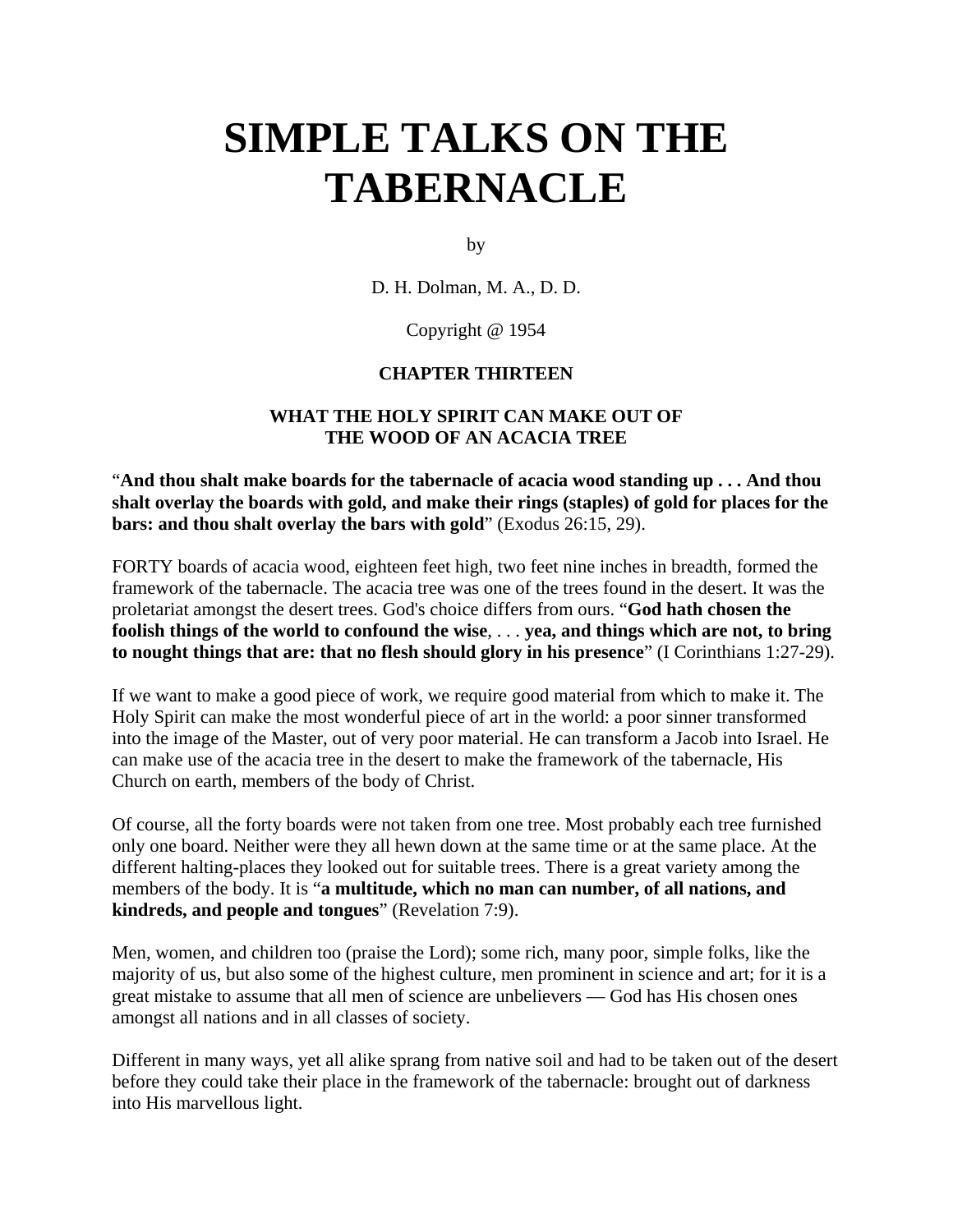The Word of our Lord applied to all and each one: "**Except ye be born again, ye cannot see the kingdom of God** . . . **Except a man be born of water and of the Spirit, he cannot enter into the kingdom of God**" (John 3:3, 5).

In another way, too, they were all alike. Each board with its two tenets had to rest in the silver socket. "**The church's one foundation is Jesus Christ her Lord**." "**Other foundation can no man lay than that is laid, which is Jesus Christ**" (I Corinthians 3:11).

Very different, too, were the ways by which the different boards found their way into the framework of the tabernacle.

The Holy Spirit has different ways to bring us to Christ. Many find the Lord in their youth, the best and easiest time to make a decision for Christ. The older one gets, the more difficult it may become, but praise the Lord, old people can be saved too. Some are brought to Christ by a deep conviction of sin; to others the heinousness, the awful character of sin becomes clear after their conversion. Some know the exact day and hour of their conversion, others do not. Each board has its own story to tell.

I love testimony meetings. I rejoice to hear that something is happening. It does my heart good when I listen to bright testimonies, especially from young Christians. I am sure they may be a powerful inducement for others to decide for Christ. I wonder why they are not so frequent as they used to be. May it be that they are happening less? I propose to hold a testimony meeting now and ask one of the boards of acacia wood to tell its story.

"At one time," he says, "I was an acacia tree in the desert. I grew out of it. All my nourishment I got from the earth. God had cursed the earth. As long as I was rooted in the desert I could not possibly have a place in the tabernacle. I had necessarily to be taken out of the desert soil, from which I drew all my nourishment.

"One day a stranger came, his name was Bezaleel. He looked at me and at the other trees near me. Then he came back and smiled. With his knife he made a mark on me. I was the only one in the grove he marked. At the time I did not know what it meant. Afterward I found out he had chosen me for a board in the tabernacle. Why he chose me and not the others I really cannot tell. I feel sure I was not any better than the others."

The ministry of the Holy Spirit has not the aim of converting the world. The world will never be converted. Our Lord said that instead of getting better, it would grow worse. The Holy Spirit is gathering out of all nations, those whom God the Father of our Lord Jesus Christ has chosen in Him before the foundation of the world (Ephesians 1:4), "**elect according to the foreknowledge of God the Father, through sanctification of the Spirit**" (I Peter 1:2). The Greek word for church is "*Ecclesia*," the called-out one.

Every child of God is a living proof for' the ministry of the Holy Spirit. We beg the board's pardon for interrupting him. He continues, however: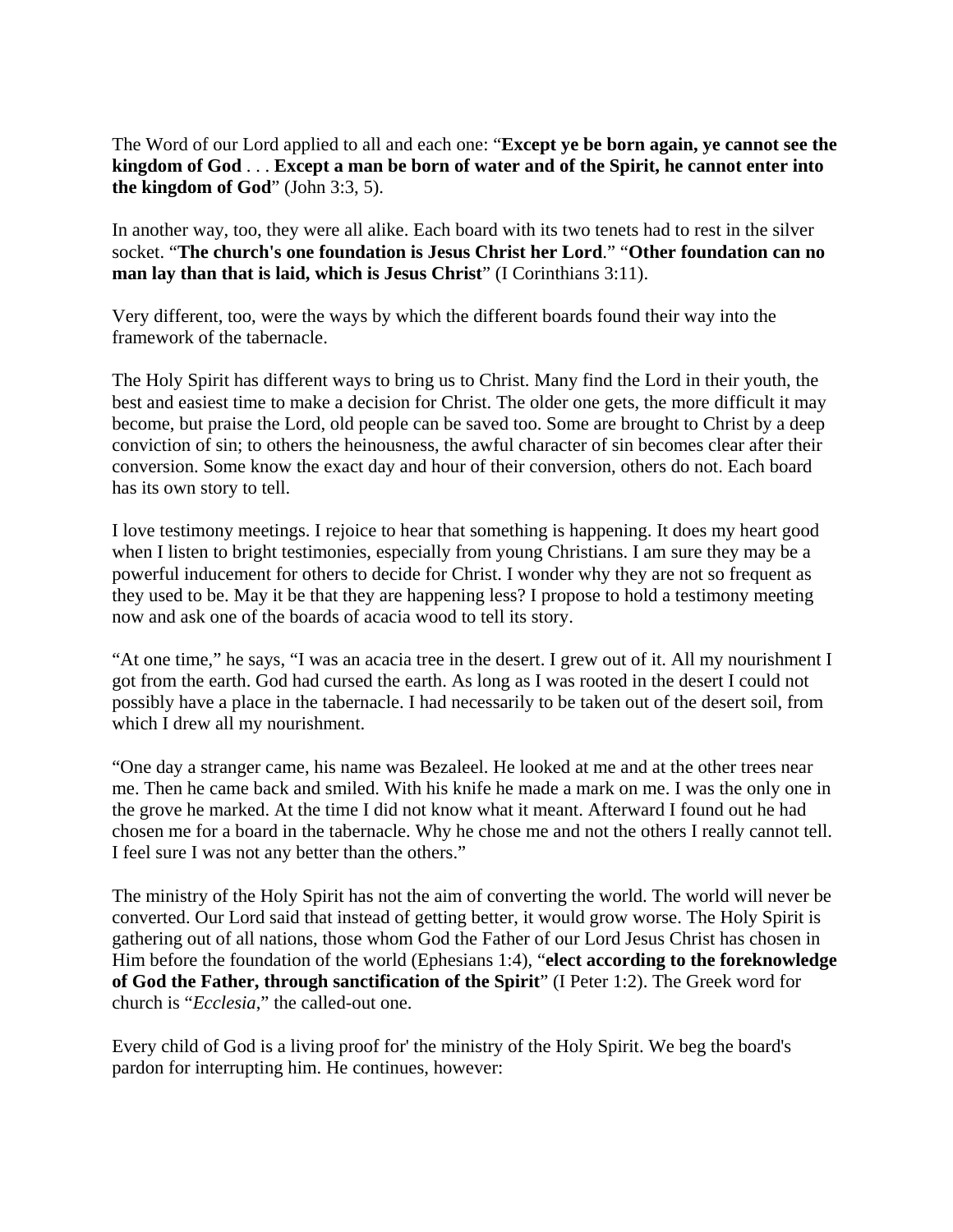"Then I must have been a called-out one," he says, "for there were other trees quite as high and strong as I, but the Master chose me. I can never thank Him enough for that. But then came a day I shall never forget. A man came with a strong axe and put it to my roots. Blow after blow fell. At last I fell and died. I had to be separated entirely from the desert life. That was necessary.

"Do not think I was ready now for a board in the tabernacle. God took a great deal of pains with me. Do you remember what God said about Ephraim? '**Therefore have I hewed them by the prophets; I have slain them by the words of my mouth**' (Hosea 6:5). He did the same with me. I had to be planed. That was necessary again. I should not have fitted into my place otherwise. I did not always like it. Sometimes I blamed the prophets. I thought somebody had told them some of my secrets. I became angry with them and I forgot that they did their planning at the bidding of their Lord. It had to be, for there was so much of my old nature which would never have fitted in the tabernacle, rough corners which had to be planed away. Sometimes the Master Himself took the plane in His hand. I did not mind that. He always gave me a kind word and filled my heart with hope when He told me of coming glory and what He was going to make from me. It seemed to me He was like the silversmith sitting near the fire, awaiting the moment that His face was reflected in the silver" (Malachi 3:3).

I am sure you have been listening with interest to the testimony of our board. So have I, for my experience has been somewhat similar and I beg his forgiveness when I interrupt him once more. The board was right when it said that God had taken great trouble with him; so He has with me. The Holy Spirit longs to transform us in the glorious image of our Lord (II Corinthians 3:18). He wants to make us Christlike.

Christ in us is the hope of glory, the way to become glorious.

The Holy Spirit employs different means to achieve His purpose. He brings us together with other people or in other surroundings and it seems as if we are turned inside out. We discover hidden failures in our innermost heart which are never suspected to be there. In Egypt the children of Israel found out that the Egyptians were hard taskmasters. In the desert they found out what they themselves were. If Moses had told them in Egypt that the time would come that they would murmur against the Lord God who had led them out of the house of bondage, they would have answered, "Impossible." When they were led into the desert and no longer could sit by the fleshpots of Egypt, six hundred thousand men failed in the testing and only two men, Joshua and Caleb, passed their examination and profited by God's dealings with them (Numbers 14:24).

The Lord may use worldly people, unholy people, and put the plane in their hands. Jacob was certainly selfish; it may be that he himself was not fully conscious of it. Esau had reason to know it. God wanted to transform Jacob into an Israel. He sent him to Laban. Laban was even more selfish than Jacob. God showed Jacob what selfishness was. I can imagine Jacob coming home to his Rachel in the evening when Laban had been especially trying and saying, "Rachel, dear, I do not want to hurt you, but your father is the most selfish man I ever met — how I hate selfishness."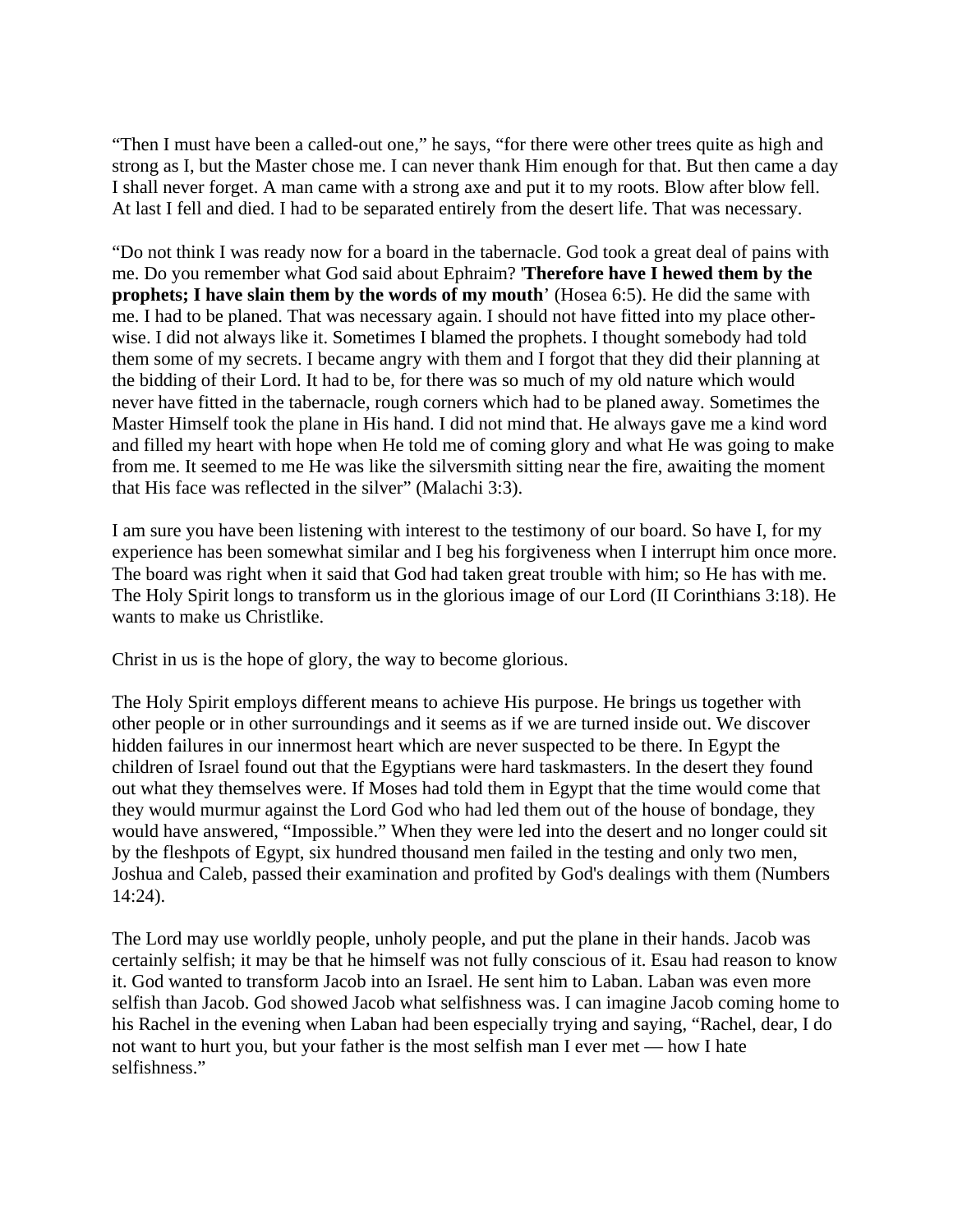God wanted to make out of Jacob an Israel, a prince of God, an overcomer. He was training Jacob all that time with Laban. When Jacob had learned his lesson, God allowed him to return and at Penuel to become a new man with a new name.

Peninnah had children; Hannah had none. Some women can be mean, and Peninnah was. She made Hannah's life hard. Hannah shed many a tear but she did not say, "I cannot stand this life any longer, I must run away. I shall get a divorce." No, she let Peninnah become a blessing to her. She took her trouble to God and God gave her Samuel. She had passed her test. Do you think Hannah could ever have sung that choice idyll, as simple as beautiful, reminding us in its prophetic character of the Magnificat of the virgin, if she had not been trained in the hard school of Peninnah?

It may be that some of my readers are in the school of Laban or Peninnah.

Remember, it is God who brought you together with your Laban. He intends you for a board in the tabernacle. Your Laban is one of the "**all things**" which all work together, each one of them to your supreme good, to become like unto your Lord (Romans 8:28).

Your Father takes so much pains with your training because He wants to make something special out of you. If you feel tempted to be cross at your Laban say: "Laban, you are one of the '**all things**.' God is using you as heavenly plane that I may become a board of acacia overlaid with gold."

May I ask you a question? Have you ever prayed for your Laban? If you do this in harmony with the Spirit, you will begin to love him. One other question. Have you ever really thanked God for your Laban? Do you know that you ought to?

## "**Giving thanks always for all things unto God and the Father in the name of our Lord Jesus Christ**." "**Always for all things**" (Ephesians 5:20).

Let us listen once more to our board; it does not mind my interruptions.

"You want to know what happened to me then? The Master did put me again in the desert, but this time it was all different. It had all become new. In fact, I have become a new creature. Something has happened inside of me and outside as well. I do not belong any more to the desert. If you look at me, you will see that I am standing in two silver sockets. I like to call them grace and truth. The sockets stand between me and the desert. I am in the world, but not of the world (John 17:14).

"The whole direction of my life has been changed. I have other aims for my life now. Formerly the blackbirds of the air made their nest in me; now I have been transplanted from darkness into light. I stand on quite a different foundation. I am a board in the house of God. I cannot tell you how happy I am now. I need not fear the typhoon of the desert any more. I am rooted and grounded in my Lord. I am not alone any more. There are other boards on either side of me, and we are so closely united together that we form together one solid wall — all one in Christ Jesus."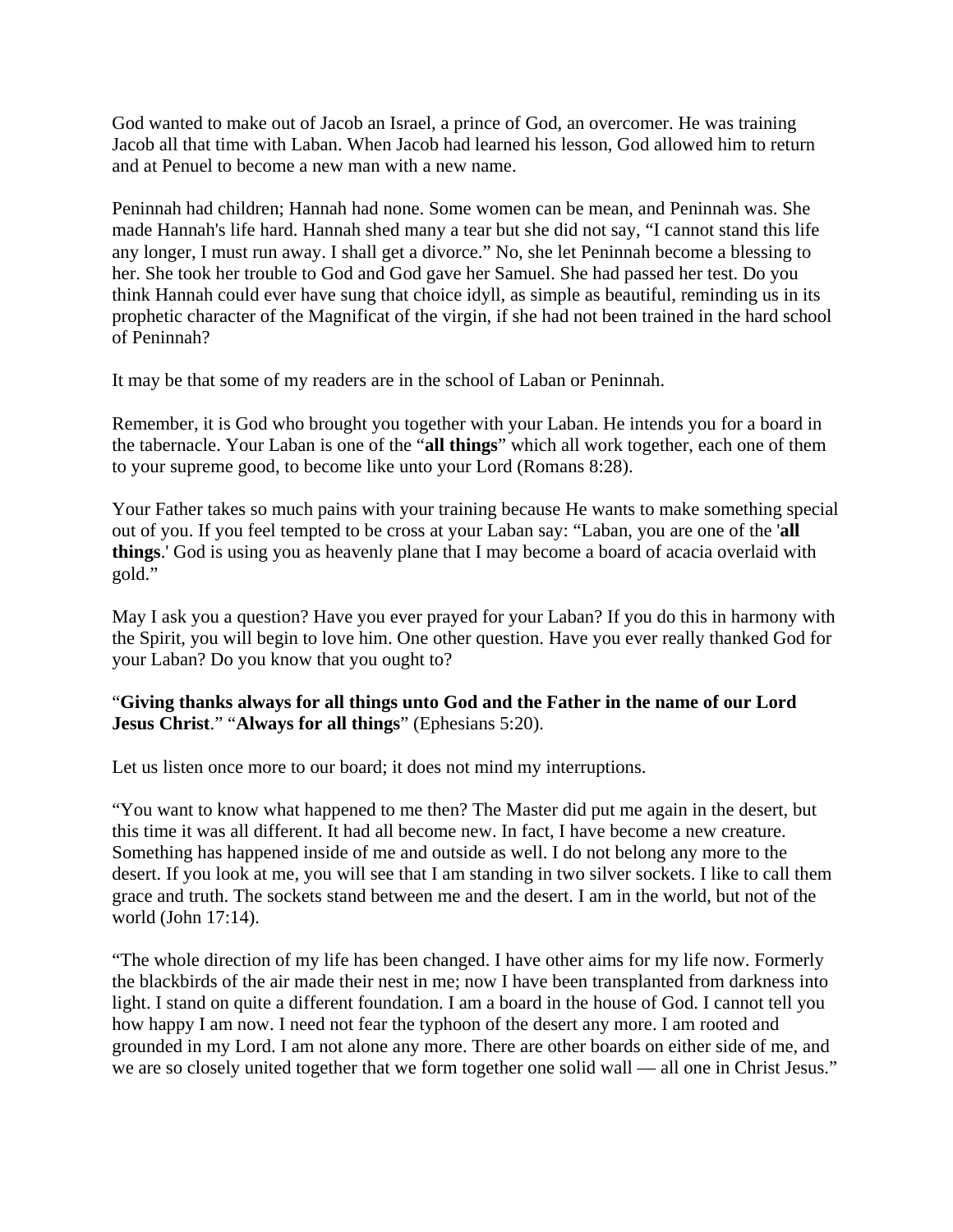And after a pause — "Look at me, you see that I am different. Do you know me still? You cannot see my wood at all. I am overlaid with gold. '**I am crucified with Christ: nevertheless I live; yet not I, but Christ liveth in me: and the life which I now live in the flesh I live by faith of the Son of God, who loved me, and gave himself for me**'" (Galatians 2:20).

A board of acacia wood from the desert and now a place in the framework of the tabernacle. Is this possible? Certainly not, if God had not said: "**Thou shalt overlay them with gold**" (Exodus 26:29). Nothing more is to be seen of the acacia wood; and if the tenons were not covered with gold, they were hidden in the socket of silver.

Can this transformation become a reality in the life of God's children? When the apostle says, "**For ye are dead, and your life is hid with Christ in God**" (Colossians 3:3), does he really mean it? Is this experience possible in the life of every child of God?

To answer this question, in fault of better words, I want to employ the words State and Standing.

For many years an English solicitor had been looking for the sole heir of one of the oldest noble families. At last he was successful in discovering him as a poor colonist in Australia. The man was poor, living in wretched circumstances, in winter often being in great need. This was his state. His standing was the heir of a nobleman, having millions at his disposal. For many years he was in complete ignorance of his standing. As soon as he was informed of his good fortune, his state became, of course, also different.

Our standing has to do with our justification, our state with our sanctification, though naturally it is not possible to separate justification and sanctification completely from each other.

Paul in the Epistles often makes use of the expression, "**In Christ**." Sometimes it refers to our state, sometimes to our standing When he writes, "**There is therefore now no condemnation to them which are in Christ Jesus**" (Romans 8:1), he refers to our standing. Our state shows what use we make of our standing, how far we let it become a reality in our lives.

Let us first meditate on our state. To be in Christ, as far as our justification is concerned, the standing of man is either "**in Christ**" or "**in Adam**." The unrenewed man is "**in Adam**." Humanity is not a sand-heap in which every grain of sand is alive, but a living organism, a tree consisting of thousands of particles which are, however, all connected. In Adam the whole human race was tested. There was only one testing and Adam failed in it and we in him. It is important that we realize we are lost!

To such lost people the gospel comes. The good news is not that God once more offers us another test. When a tree is cut down with its roots, it is dead. The only way is to graft a branch on a new root. "**Therefore if any man be in Christ, he is a new creature**" (II Corinthians 5:17).

He gets a new standing. He is no longer in Adam, but in Christ. It is not a gradual process; it does not mean gradually to grow out of Adam into Christ. It is a definite transplanting done in a definite moment; out of Adam into Christ. You have a new standing.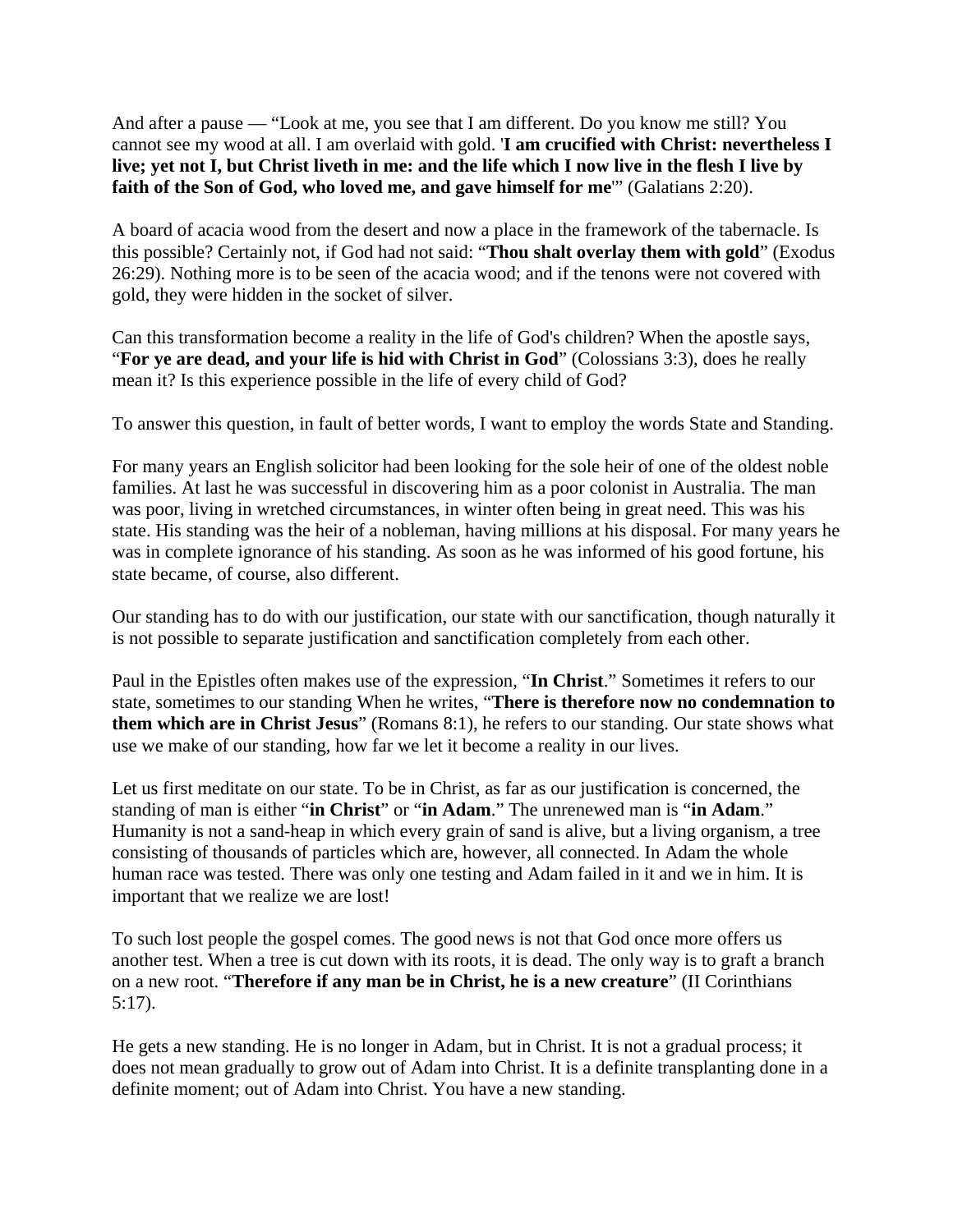We learned a chorus:

And the end is not yet, praise the Lord! Blessings new He is bestowing And my cup is overflowing And the end is not yet, praise the Lord!

We have not exhausted the meaning of to be "**in Christ**" when at the new birth our standing has become "**in Christ**."

*Our walk should also be in Christ*.

How happy a child is when it is conscious that Father is pleased with him. It is just the same with the relation between us and Christ. When we are conscious that there is nothing between Christ and us that interrupts communion with Him, that His power can flow through us, and that we can do all things through Christ, who strengthens us (Philippians 4:13), then our walk is also in Christ; that we are "**in Christ**" not only for our justification, but also for our sanctification.

When your walk is in Christ, He can communicate His life to you. His life was a life of obedience. He never turned back (Isaiah 50:5). He came to do His Father's will.

When your life is hidden in Christ, when the board of acacia wood is overlaid with gold, you will also be in harmony with the will of Father. Whatever Father bids you do, your response will also be "**I delight to do thy will**."

Christ was obedient until death. When your walk is in Christ, you have been crucified with Him. You cannot make the Christ-life in you fuller and more active than it is. You need not do it either. In Him is the fullness of the Godhead bodily, but you can every day and every hour reckon your own life, with its wishes and plans, dead.

After having done this, this should be your constant walk. The more your own life is given to die, the more His life will become powerful in you, and His resurrection life and power will be manifested to you. Acacia wood, you are overlaid with fine gold!

Do I not need the Lord's power any more now? I need Him more than ever.

The power is not in me, but in Him. He is the power-house. Only as long as I abide in Him can His power flow through me. In our Lord we find all we need, but you only get it if you are in touch with Him. You can never be independent of Him.

In times past when there was neither gas nor electricity in a country house, a number of candlesticks were placed in the hall.

You could light one candle from the other and then you needed it no more. The relation between Christ and us is different. The train does not move until it is connected with the engine.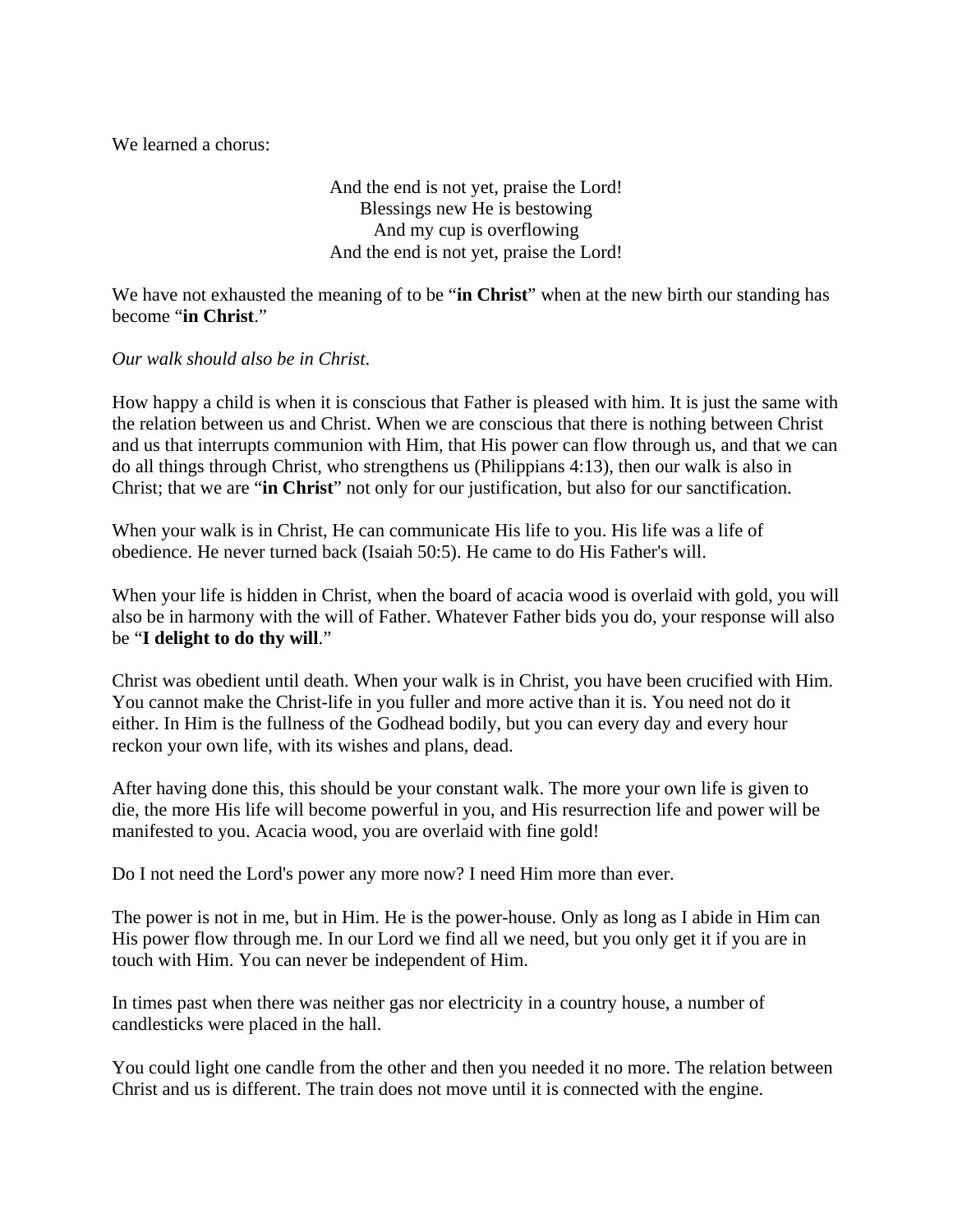"**Abide in me, and I in you. As the branch cannot bear fruit of itself, except it abide in the vine; no more can ye, except ye abide in me. I am the vine, ye are the branches: He that abideth in me, and I in him, the same bringeth forth much fruit: for without me** (apart from me) **ye can do nothing**" (John 15:4-5).

In the prayer of intercession which our Lord prayed in Gethsemane He prayed: "**Neither pray I for these alone, but for them also which shall believe on me through their word; that they all may be one**" (John 17:20-21). "**Behold, how good and how pleasant it is for brethren to dwell together in unity! For there commanded the Lord blessing, even life for ever more**" (Psalm. 133:1, 3). "**All one in Christ Jesus**" — the bond that unites the members of the one body of Christ is far closer, far more precious than that which unites us with unconverted relatives or with our fellow countrymen. This alliance is not made by man; neither need be made with men. It was made on the cross of Golgotha.

Five bars of acacia wood overlaid with gold, fastened in staples of gold, held the twenty boards on each side closely and firmly together. The two at the top and at the foot came half way and met in the middle; the middle bar reached from end to end. These bars together with the silver sockets helped to bear the boards up and keep them from falling down.

## **I. The lowest bar joining God's children together reminds us that God's children all over the world have all the word of God as food for their souls**.

There is far more that unites God's children than what separates them. Where the heart is full of Jesus, where He is the subject of our conversations, we come close together. It has been my privilege many years to come to the Conference at Keswick. More than five thousand of God's children meet there from many countries, all with the longing desire to come closer to the Lord. Speakers and hearers come from many denominations, but the question is not asked: to which denomination do you belong? The Keswick motto is: "All one in Christ Jesus."

## **II. The second bar tells us that united prayer joins God's children together. I thank the Lord for the week of universal prayer**.

What rivers of blessing have issued from those meetings at the beginning of the year; when you have been together on your knees you cannot very well get up to combat each other.

## **III. The third bar tells us that there is one bread we break, one table spread for us**.

I have been told that when General Washington with his army was encamped before Morristown, he heard that the next Sunday there was Holy Communion in the village church. He paid a visit to the pastor and said to him, "You are a Presbyterian; I do not know whether your church allows Christians from other churches to join you in the holy meal." The pastor gave the excellent answer, "General, the table is not the table of the Presbyterians, but the Lord's table." May the Lord's Supper, which should bind all members of His body together, never be the cause of separation amongst them.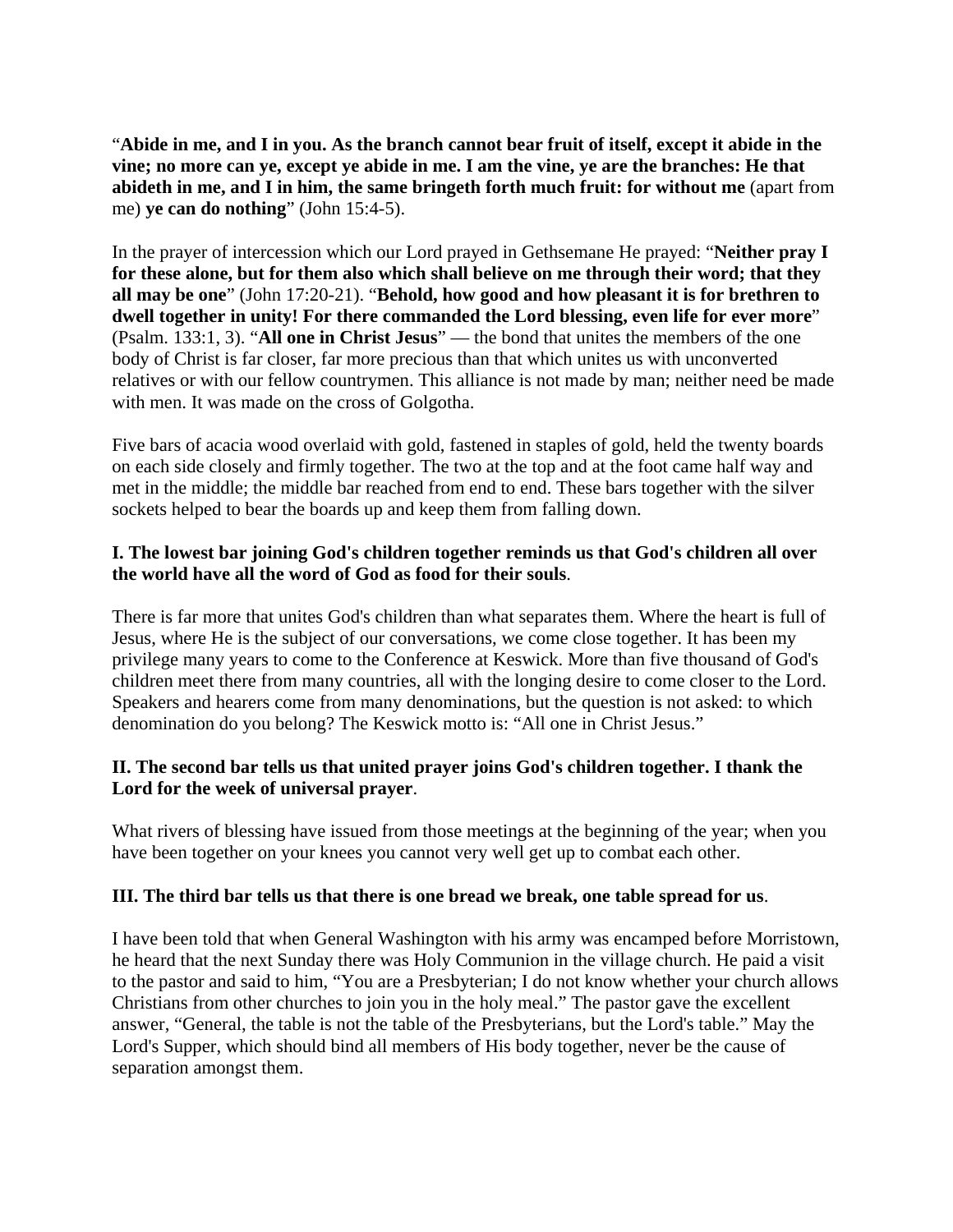## **IV. The next bar tells us there is still another bond that joins God's children together**.

#### "**And above all these things put on love, which is the bond of perfectness. And let the peace of God rule in your hearts, to the which also ye are called in one body**" (Colossians 3:14-15).

The more Christ is formed in us, the more we approach and love the brethren. The opposite holds also: if we are standing in a circle and our blessed Lord is in the midst, the nearer we get to each other, the nearer we get to Him.

When two mountaineers climb a mountain from opposite sides, the higher they ascend, the nearer they get to each other. When both have reached the summit they are together.

#### **V. The fifth bar joins the boards from the inside and goes through the midst of the wood**.

When one goes to different churches one often hears the complaint that there is so little brotherly love. We need not be surprised at it; the middle bar is lacking. If we want more love, we must be filled with the Holy Ghost. That is the bond that unites us closer together. The love of God is poured out in our hearts through the Holy Ghost (Romans 5:5). Where the Holy Spirit presides there is unity amongst God's children.

Happy board of acacia wood, overlaid with gold. Blessed is the day when Bezaleel marked you, the day when you were cut down and planed to fill a place in the tabernacle of God.

Acacia wood overlaid with gold.

I trust Dr. Ironside will forgive me if I tell a story he told us fifteen years ago at a Bible conference at Ocean City.

A friend of his, a medical missionary in Central Africa, was one day visiting some outlying stations. As he was riding through the woods, his horse became restless and pricked up its ears. He heard groaning and sobbing. He dismounted, bound his horse to a tree and began to search the woods.

He found a young woman covered with sores and ulcers. Her relatives had laid her there in the woods to die.

The doctor fetched fresh water and began to wash the ulcers and alleviate her pains. He tore his shirt in strips and bound her wounds. Then he took her tenderly in his arms and held her on his horse as he trudged by her side the ten miles to his hospital. The nurses put her in a bath, washed the wounds, and put her in a soft, clean bed.

All prayed that the Lord might do a miracle and spare that young life. The Lord heard their prayers and gradually she recovered and regained her strength. But they wanted more. They wanted her soul to be healed, and told her the glad news of a Saviour who had come from heaven to die for her.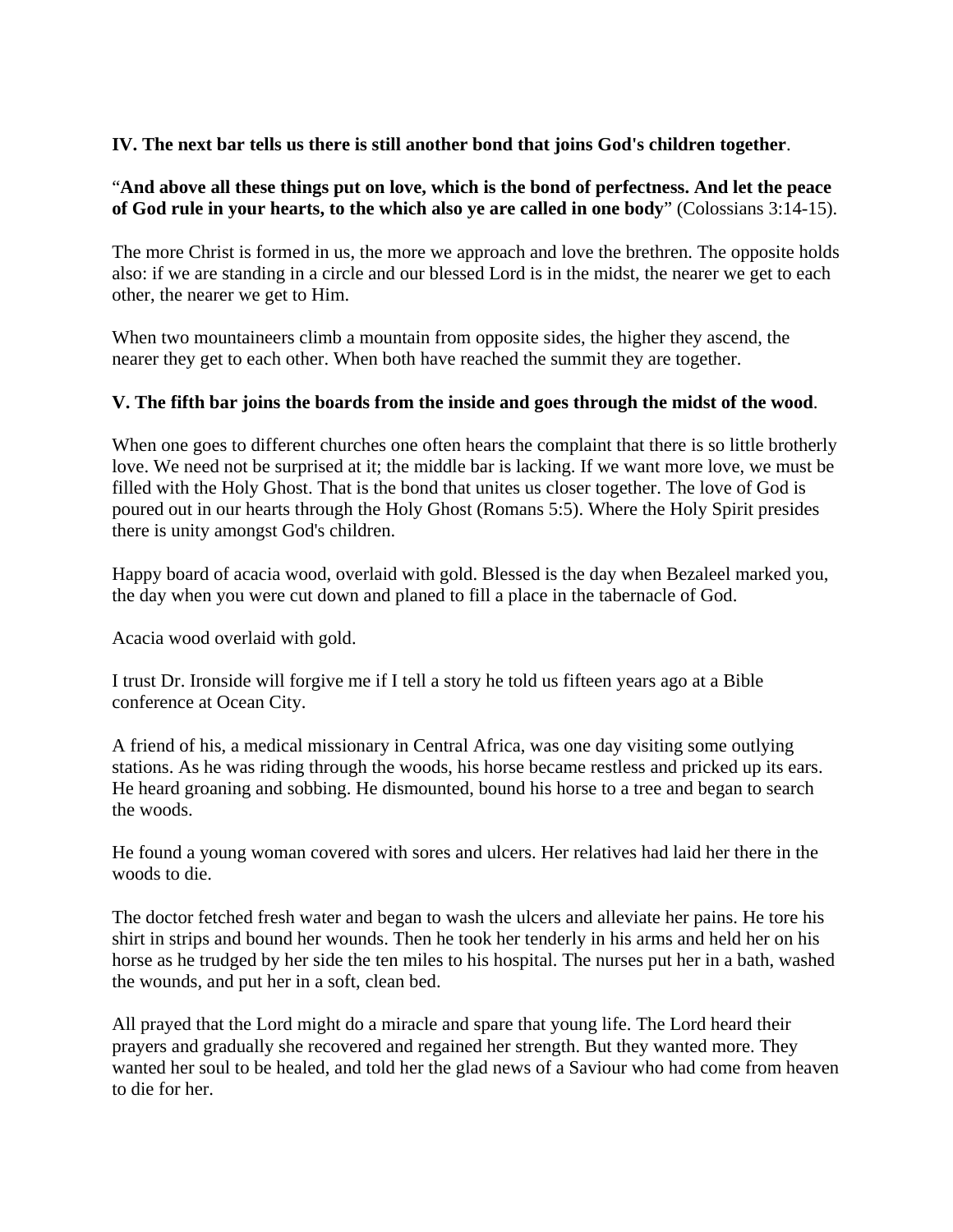They prayed that she might go back to her native village with the love of the Saviour in her heart. He loved her so much, they urged her to love Him too. At that moment the doctor opened the door and just looked in. Her whole face lit up, "Nurse, is He like my doctor? Then I'll love Him too. Is he like my doctor?"

I think that medical missionary was an acacia tree overlaid with gold.

## **THE HIS POEM** (Ephesians 2:10)

"Then saw I how, before a master wise A shapeless stone was set; He said, 'Therein a form of beauty lies, Though none behold it yet.'

"When all beside it shall be hewn away That glorious shape shall stand In beauty of the everlasting day Of the unsullied land!

"When hewn and shaped till self no more is found, Self ended at the cross; The precious freed from all the vile around, No gain, but blessed loss.

"Thus Christ alone remains — the former things Forever passed away, And unto Him the heart in gladness sings All through the weary day."

— H. Suso

**~ end of chapter 13 ~** 

## **http://www.baptistbiblebelievers.com/**

**\*\*\***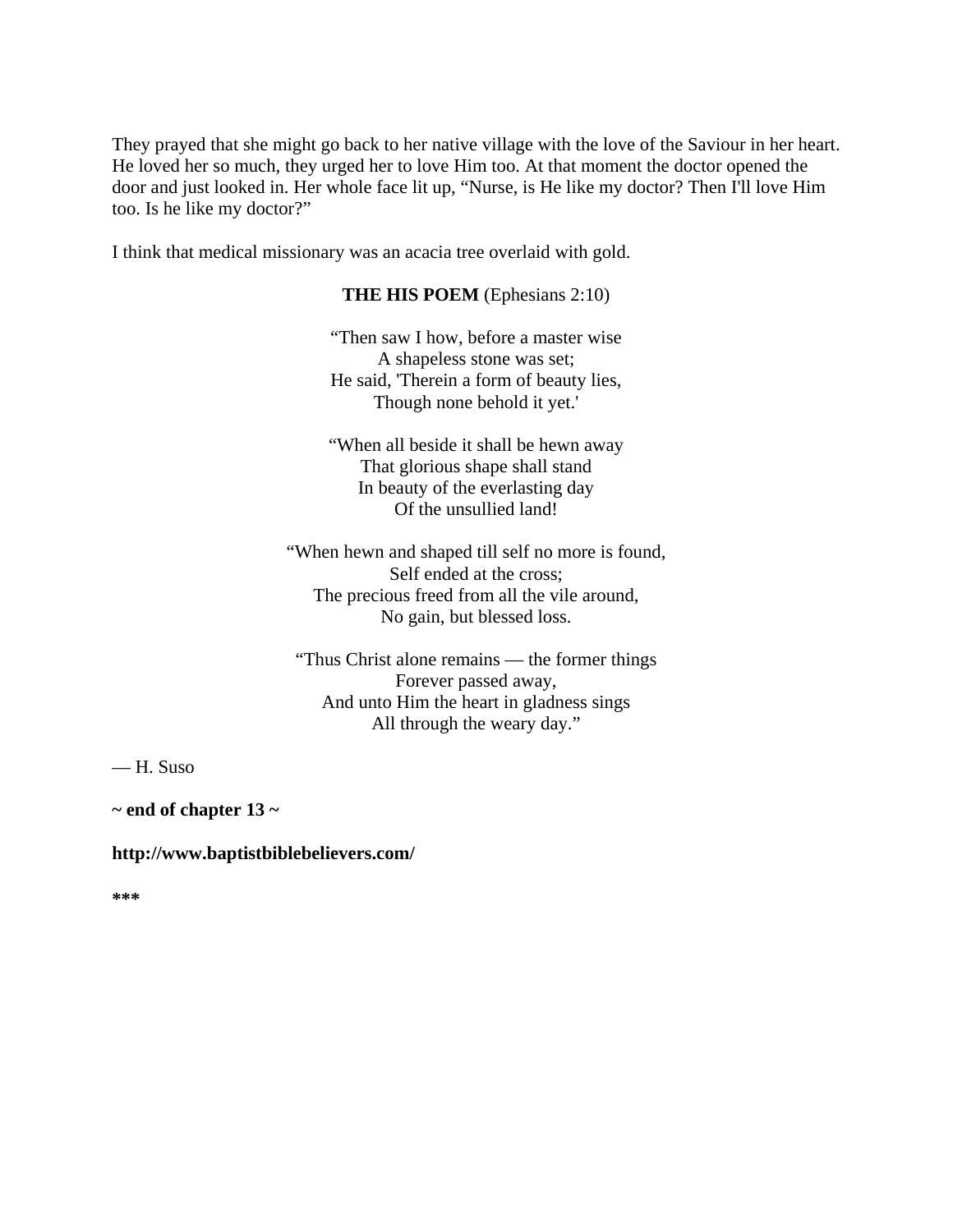# **SIMPLE TALKS ON THE TABERNACLE**

by

D. H. Dolman, M. A., D. D.

## Copyright @ 1954

## **CHAPTER FOURTEEN**

# **THE CURTAINS AND COVERINGS OF THE TABERNACLE**

## "**And thou shalt make a covering for the tent of rams' skins dyed red, and a covering above of badgers' skins**" (Exodus 26:14).

WE have been meditating on the boards overlaid with gold sunk deep into the sockets of silver. The bars taught us that each one of us, though we have to come personally to the Saviour as individuals, are also closely united together: one faith, one hope, one baptism, one throne of grace where our prayers meet, one bread we break, one bond of perfection, the bond of love.

The middle bar, although hidden from our eyes, teaches us:

We have one Holy Spirit who sanctifies us, who reminds us of our Lord, who teaches us all truth, and gives us the power to become fruit-bearing branches of the vine.

On this foundation a roof of curtains and covering is resting. God's children have a roof over their houses although the Master Himself often had not where to lay His head (Matthew 8:20).

The roof of the tabernacle consisted of four different coverings: fine twined linen, of goats' hair, of rams' skins, and an outside covering of badgers' skins. With willing hearts the men had brought them as an offering to the Lord (Exodus 25:4, 5).

The women did not want to be left behind. They gave their time and their skill. Women whose hearts had been stirred spun goats' hair. Wise-hearted women spun with their hands and brought that which they had spun: blue, purple, scarlet, and fine linen (Exodus 35:25-26).

It was no easy work; the stitching was hard. Their hands, like Paul's when making tents and sails, must often have hurt them, but where love has stirred the hearts, no task is difficult. A busy scene in which our Father in heaven must have been delighted.

The covering which could be seen from the inside was of fine linen embroidered blue, purple and scarlet. There were ten curtains each fourteen yards long and two yards wide; five curtains were joined together for one large curtain, and the two were joined together by fifty loops which were joined by fifty golden clasps.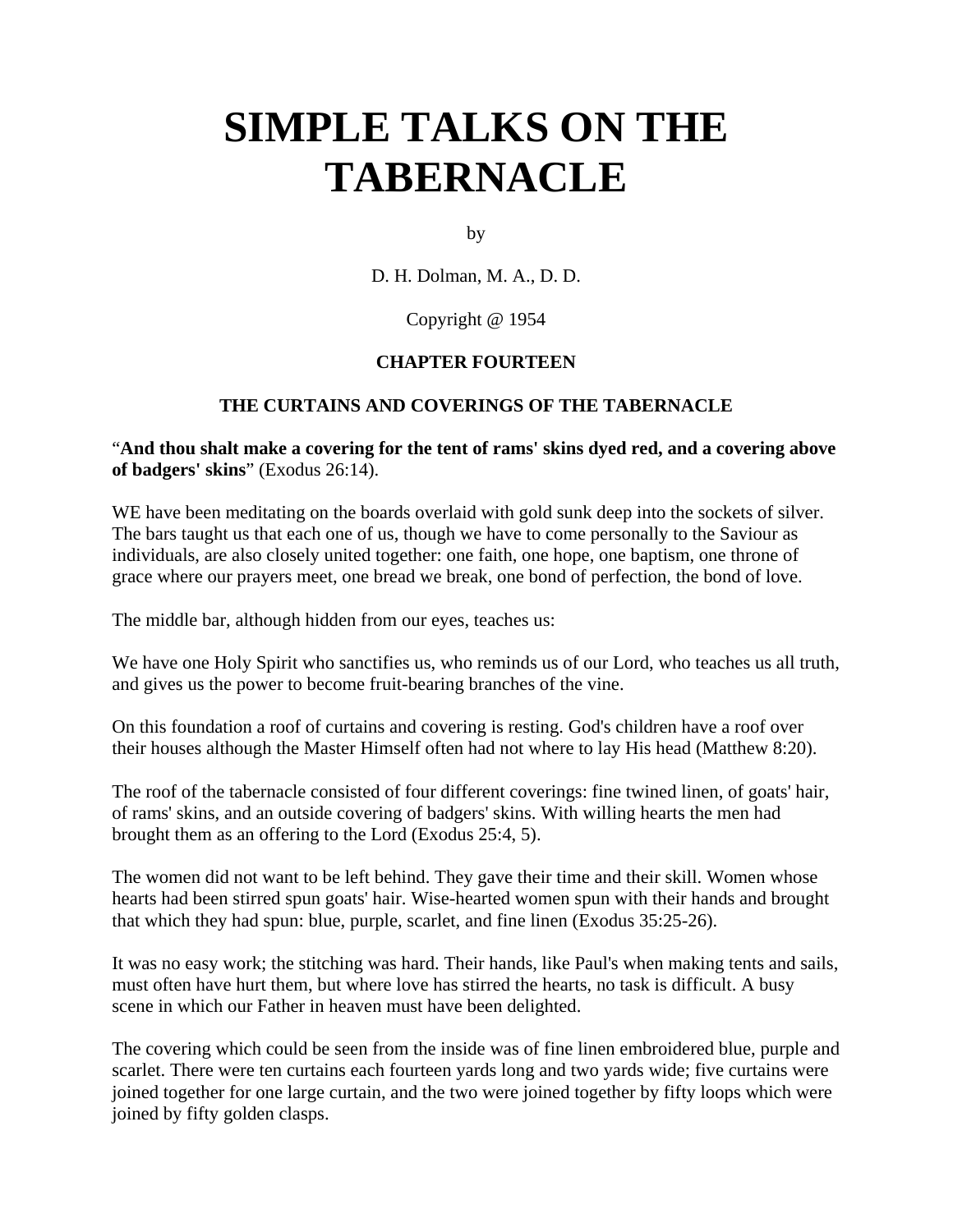They were joined over the vail which separated the Holy of holies from the sanctuary. The one curtain covered the sanctuary; the second, the Holy of holies on the west side of the tabernacle.

This beautiful inner curtain was covered by one of goats' hair. You will notice that each curtain was one yard longer than the curtain it covered. The linen curtain did not quite reach to the ground, but the one of goats' hair covered all three sides, and the extra length was folded double and hung over the outer vail at the east end. A third covering was of rams' skins dyed red, and above this was a covering of badgers' skins.

It has been suggested by some students that the tabernacle had a sloping roof to prevent the rain from falling into the sanctuary. I cannot agree with this. God gives us the most minute description of the construction of the tabernacle.

I find no mention whatever of the pole on which the curtains had to rest and how this pole had to be fixed. I take it that the skins were impervious to rain, and when these skins were stretched over the boards so as to provide a flat surface, hardly any rain would remain on the roof, and this in the hot climate would quickly evaporate.

I am sure it will be clear to every reader that the roof on the tabernacle points to our blessed Lord.

Jesus is our roof. We are living in ominous times, the child of God is safe under this roof.

Have you ever meditated on the 57th Psalm? Is your heart troubled? Are you wondering what the future holds in store for you? Look up at that beautiful roof of white, blue, scarlet and purple.

Look at the cherubim. They give glory to the blessed Trinity. Cry unto the most High. His ears are always open to the cry of His people. He will perform all things for you and in you. His twinangels, mercy and truth, will be your companions even in a lion's den.

# "**Be merciful unto me, O God; be merciful unto me: for my soul trusteth in thee: yet, in the shadow of thy wings will I make my refuge**" (Psalm. 57:1).

Christ is the head in whom all the building is fitly framed together (Ephesians 2:20-21). There should be no empty space between the boards and the roof. Chrysostrom knew this when he said, "Nothing should come between head and body; they are closely united together."

Each of the four curtains, as the four Gospels, presents a different aspect of our Saviour. His personality is too manifold to be fully represented by one type.

## "**In him dwelleth all the fulness of the Godhead bodily**" (Colossians 2:9).

## *A covering of badgers' skins*.

Commentators differ somewhat in their opinion about the material of the outer covering and what is exactly to be understood by it.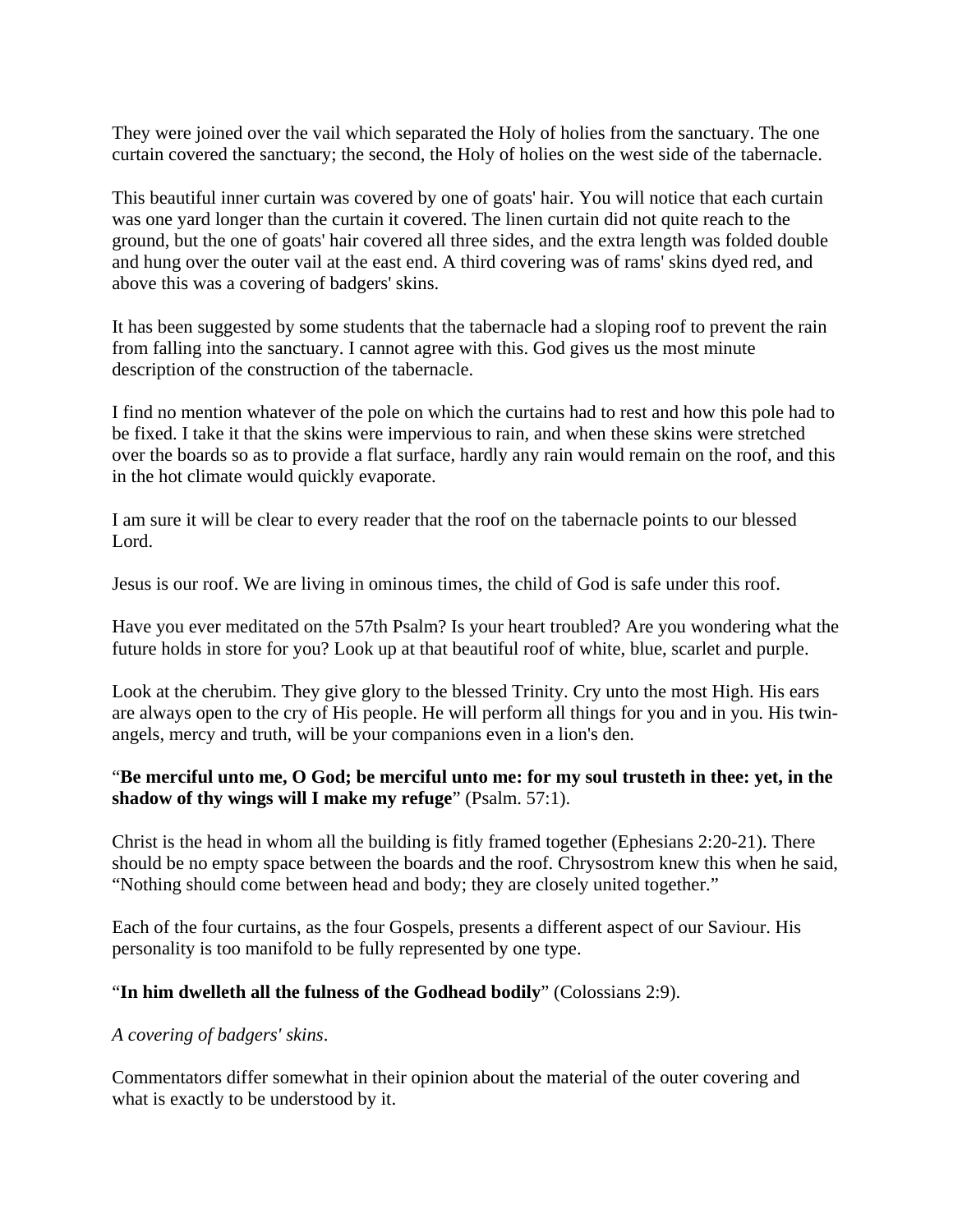The Septuagint translates the Hebrew word "*Achah*" by "*skins of blue leather*." Shoes were made out of it (Ezekiel 16:10). A Moabite looking down from his hills on the tabernacle would fail to understand why the Israelites thought so much of it. To him it looked like a huge black coffin. He knew nothing about the splendor of its interior. He saw only the badgers' skins.

Is it not the same today? The world considers Christ's teaching impractical. Christ tells His disciples to "**seek first the kingdom of God and His righteousness; and all other things shall be added unto you**" (Matthew 6:33).

The world says, "Push your way to the front by whatever means you can." The weak have to go to the wall. You must have room to live for yourself, for might is right. No, the present world stage has no room for a Christ who was willing to give His life on the cross to save His enemies. If His principles were to prevail, it would upset all their plans, but looking around them they feel sure they do not and never will. They do not think about Christ; they are indifferent to Him; they see no beauty in Him. They see only the badgers' skins.

# **That badgers' skin speaks to us of a Saviour who emptied Himself of His glory and took the form of a servant** (Philippians 2:7), of One who had come "**not to be ministered unto, but to minister, to give His life a ransom for many**" (Matthew 20:28).

It speaks of a high priest, who on the day of atonement put aside His garment of glory and put on the linen coat (Leviticus 16:4). It speaks of the Son of man, who less than foxes and birds, had not where to lay His head (Luke 9:58).

Need we wonder that His gospel was to the Greeks foolishness and to the Jews a stumblingblock? (I Corinthians 1:23).

They were expecting a Messiah who would deliver them out of the hands of the Romans; they wanted the curtain of white linen, of blue, purple and scarlet, and forgot that the curtain of badgers' skins had to come first. He had no form nor comeliness for them; and when they saw Him, they saw no beauty that they should desire Him (Isaiah 53:2).

One of the most pathetic statements in John's Gospel, one that brings tears in our eyes as I am sure it did in the eyes of the aged disciple, one that made our Saviour weep as He was bearing His cross to Golgotha, is: "**He came into his own, and his own received him not**" (John 1:11).

Who stands highest, can stoop lowest.

# "**Jesus knowing that the Father had given all things into his hands, and that he was come from God, and went to God; laid aside his garments and took a towel and girded himself, and washed his disciples' feet**" (John 13:3-5).

It is the king's son that can do the slave's work. He is not afraid to lose his dignity. The royal motto of the Prince of Wales is: "I serve." This too is the best motto for the children of the King. May the Holy Spirit open our eyes to see the beauty of the badgers' skins.

"**May this mind be in us which was also in Christ Jesus**" (Philippians 2:5).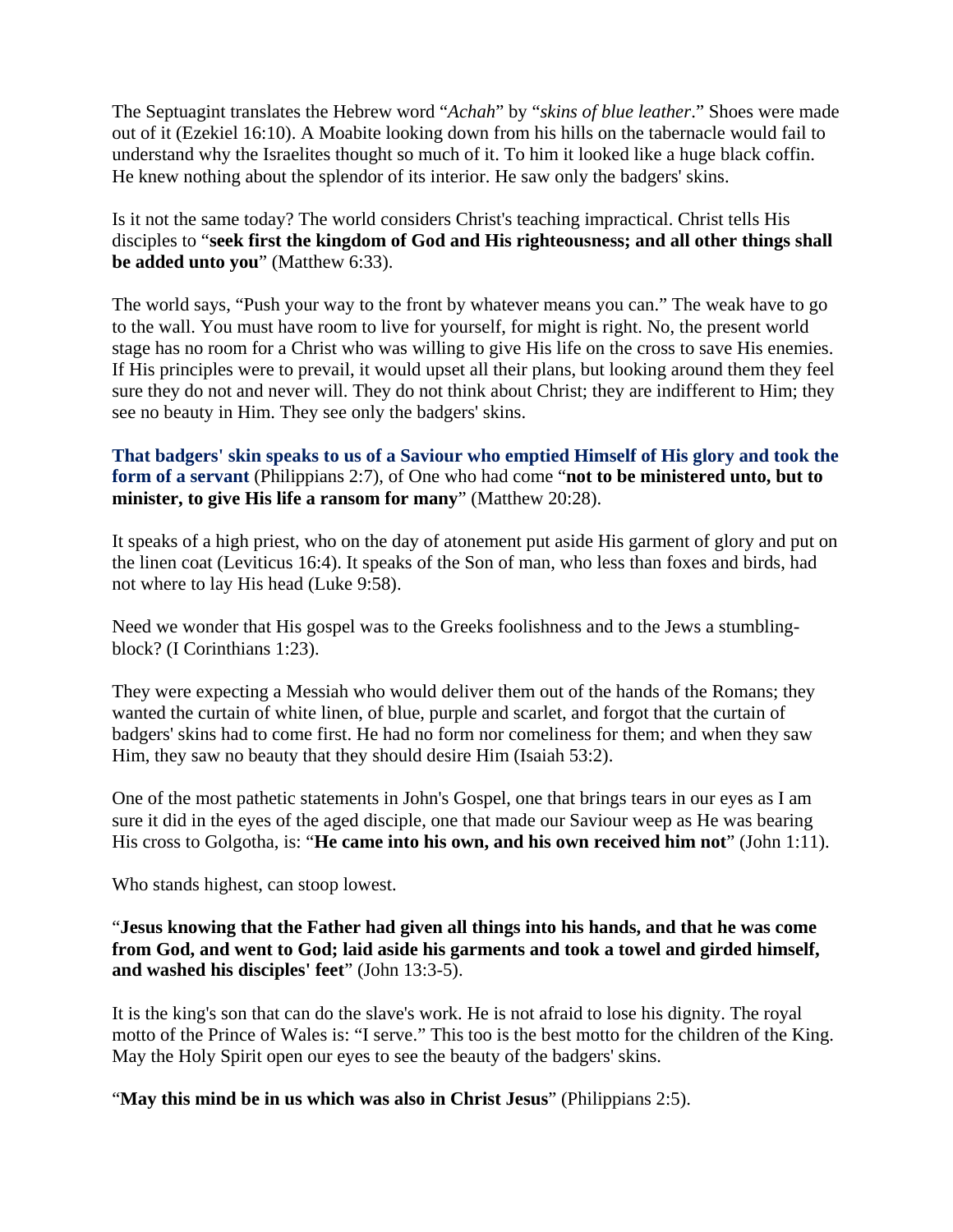The Master went to Gethsemane, to the valley of shadows, with a song on His lips. It is also the way His disciples have to go if their life is to be fruitful and a blessing to others.

"**If Christ died for all, we are dead; and He died for all that they which live should not henceforth live unto themselves but unto him which died for them and rose again**" (II Corinthians 5:14, 15).

Not live for ourselves, but for others. The corn of wheat has to fall into the ground and die if it is to bring forth much fruit (John 12:24).

Covering of badgers' skins, teach us again and again that a lack of humility, a protruding of self is the greatest hindrance to a fruitful ministry. The servants the Master can use best are those who have discovered the preciousness of the badgers' skins.

You will learn it in the school of Jesus.

He says: "**Learn of me, for I am meek and lowly in heart**" (Matthew 11:29).

*A covering for the tent of rams' skins dyed red* was beneath the covering of badgers' skins. The ram was a clean animal. At the consecration of the priests two rams were offered. The one was a burnt-offering, the other for consecration.

Of its blood, Moses put upon the tip of the right ear, the thumb of the right hand, and upon the great toe of Aaron's sons at their consecration (Leviticus 8:24).

Holy Spirit, remind me of the blood on my right ear, when it was bored as I gave myself to the service of my Lord, as I knelt in the sanctuary and praying hands were laid on my head at my ordination fifty years ago. Holy Spirit, open my ears to listen to Thy voice, teaching me and sending me on Thy errands, and may the blood on my ear close it to the insinuations of Satan.

May the blood on my thumb direct me in my writing, and the blood on my toe keep my feet from going anywhere whither I am not sent by Thee! "**Blessed is the man that heareth me, watching daily at my gates, waiting at the posts of my doors**" (Proverbs 8:34).

**The covering of rams' skins dyed red points us to our Saviour, who came not only to serve, but to suffer**.

"**Though he were a Son, yet learned he obedience by the things which he suffered**" (Hebrews 5:8).

He came to suffer, to suffer for you, for me. You may remember the picture of the young child helping His father in the carpenter's shop.

As the young boy stretched out His arms, the mother, watching, saw the shadow of the cross. The artist was right. All through life the cross threw its dark shadow before Him. He knew about the cruel mocking and scourging, Gethsemane and Golgotha. And yet He could say: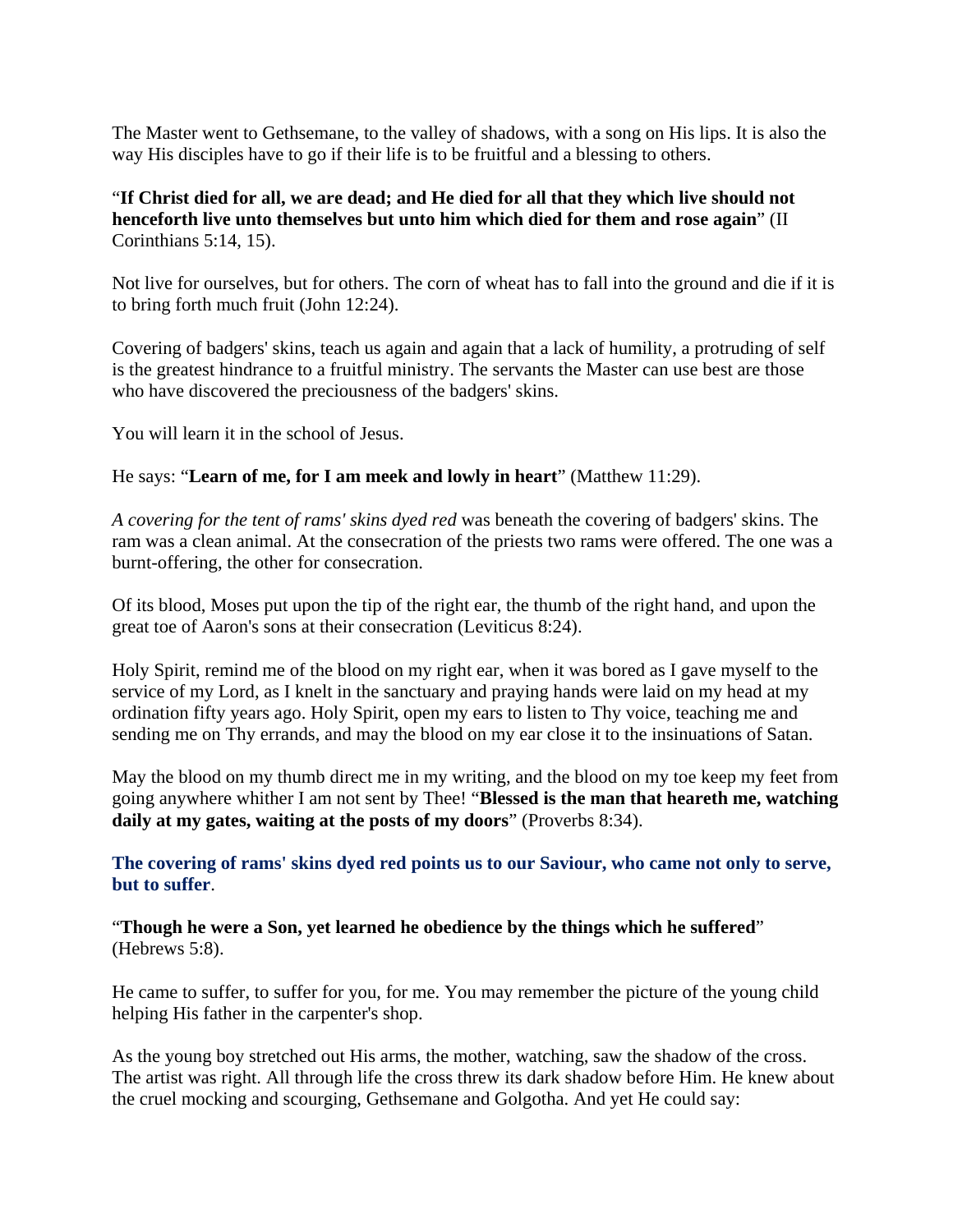"**The Lord God hath opened mine ear, and I was not rebellious, neither turned away my back. I gave my back to the smiters, and my cheek to them that plucked off the hair: I hid not my face from shame and spitting**" (Isaiah 50:5, 6).

Many a time in His thoughts, He must have seen in the dark cypresses of Gethsemane the rugged cross at the end of the journey. He knew it all, and yet when the time was come, He steadfastly set His face to go to Jerusalem.

Do you wish to gauge some little of the meaning of those rams' skins dyed red? Go with me to Moriah.

Do you see that old man wearily making his way to the summit? Do you see that lad at his side full of life and vigor? God's precious gift after twenty-five long years of praying and waiting? Listen to his question: "**My father**."

And he said: "**Here am I, my son**."

# "**Behold the fire and the wood: but where is a lamb for a burnt-offering?**"

# "*God will provide, laddie*."

I do not think many words were spoken between these two. Watch those two when they stood near the altar, those two who were bound together in such close love. What they said to each other no human ear ever heard.

# "*Child, can you trust me and love me still, even when you do not understand me? God has spoken to me. He told me to take you, my only one, my beloved one*."

His voice became halting and soft. "*He — told me to offer you!*"

Do you see how those two in silence embrace each other and how the lad laid himself on the altar?

## "*Father, you need not bind me. I shall lay quietly and not move*."

Do you see that outstretched hand with the knife ready to slay?

Listen, there is a voice from heaven: "**Lay not thine hand upon the lad** — **now I know that thou fearest God, seeing thou hast not withheld thy son, thine only son from me**" (Genesis 22:15, 16).

Abraham's son was spared, but God did not spare His own Son, but delivered Him up for us all (Romans 8:32). That is the rams' skins dyed red.

## *Rams' skins dyed red*!

Here we shall never fully understand thy meaning; we shall know hereafter.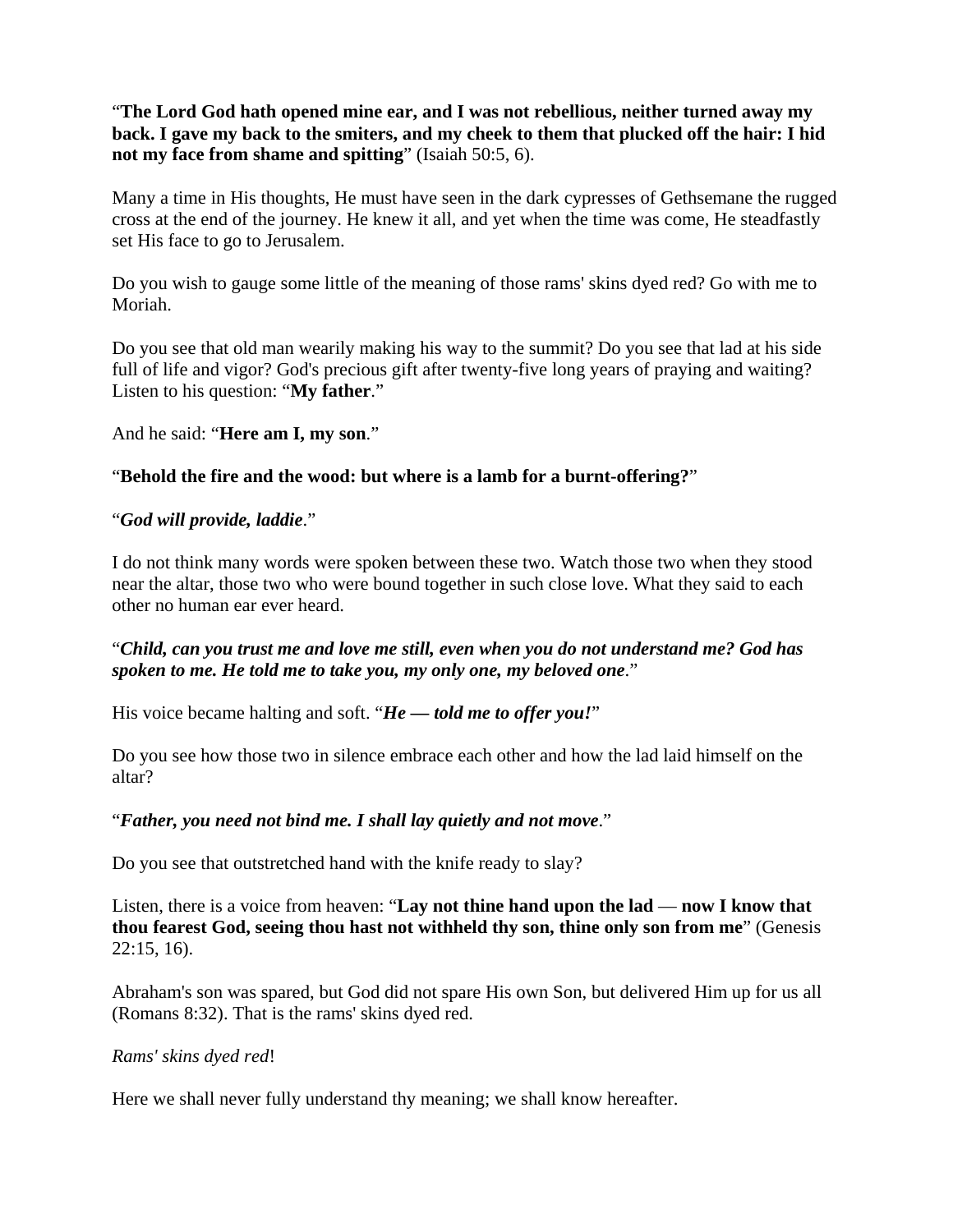You point us to that lonely one in the garden kneeling down and whose sweat was as it were great drops of blood falling down to the ground. Not even an hour His disciples could watch with Him. He trod the winepress alone.

# "**Father, if thou be willing, remove this cup from me: nevertheless not my will, but thine be done**" (Luke 22:42).

Rams' skins dyed red, you tell me what it cost my Saviour to redeem me, to bring me out of darkness into His marvellous light. "**Redeemed not by corruptible things, as silver and gold, but with the precious blood of Christ, as of a lamb without blemish and without spot**" (I Peter 1:18, 19). You teach me what immeasurable value a single soul has for our Lord. He reckoned no price too high to pay to save a soul from destruction. Remind me each time I am brought together with unconverted men and women that the burden of their souls may be laid on my heart.

Rams' skins dyed red! You humble me, for my sins too have given thee that red color. I feel ashamed that even after my conversion, through my fault, thou hast been drenched with blood. What are those wounds in Thy hands? "**Those with which I was wounded in the house of my friends**" (Zechariah 13:6). Master, I know such wounds hurt most. I know such scars take longest to heal. Teach me to hate sin as Thou dost hate it; teach me to love the sinner with Thy seeking love!

# **~ end of chapter 14 ~**

# **http://www.baptistbiblebelievers.com/**

**\*\*\***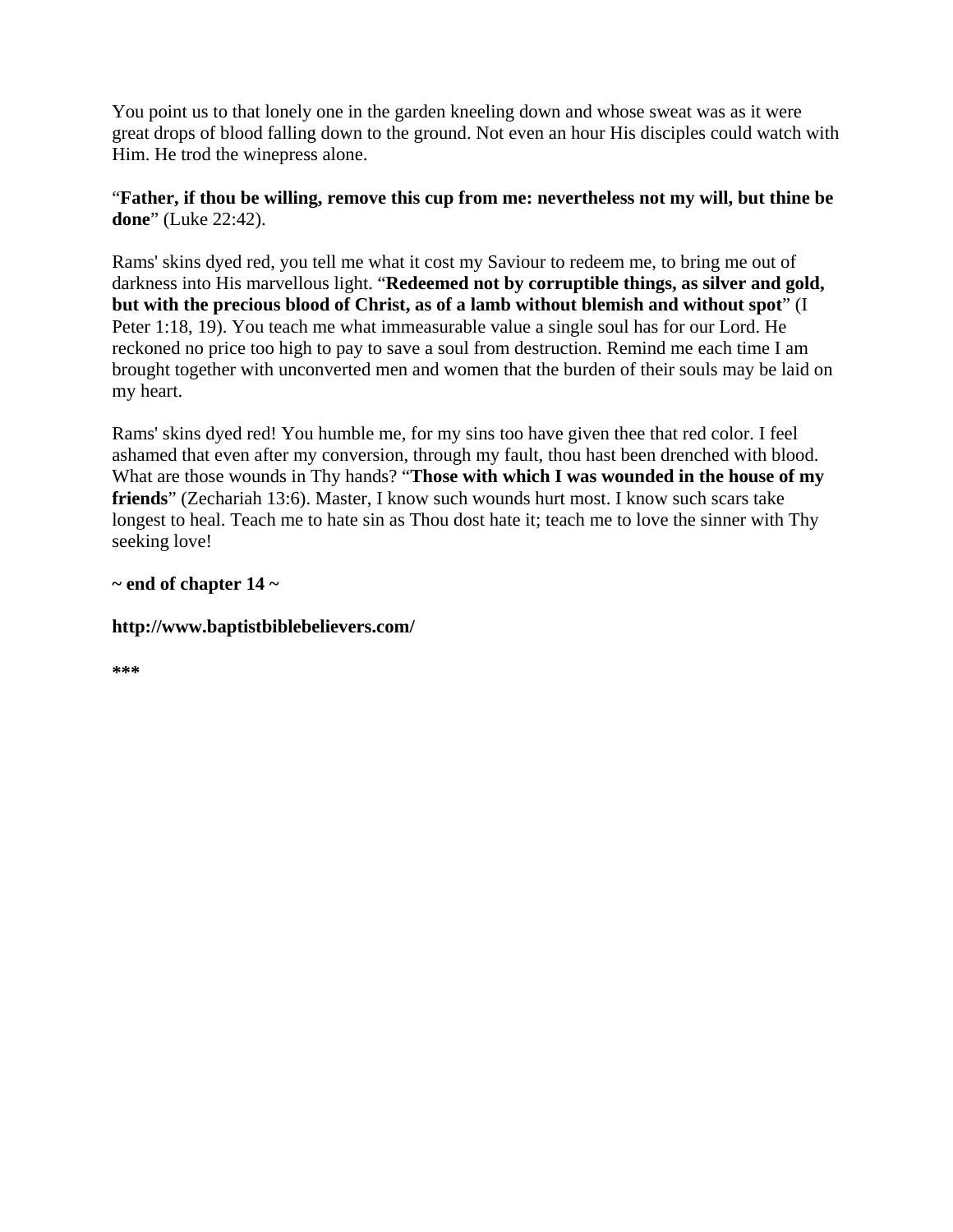# **SIMPLE TALKS ON THE TABERNACLE**

by

D. H. Dolman, M. A., D. D.

Copyright @ 1954

# **CHAPTER FIFTEEN**

# **CURTAINS OF GOATS' HAIR AND FINE TWINED LINEN**

"**And thou shalt make curtains of goats' hair to be a covering upon the tabernacle. And thou shalt couple five curtains by themselves, and shalt double the sixth curtain in the forefront of the tabernacle**" (Exodus 26:7,9).

THE curtain of goats' hair was near the covering of rams' skins.

From the outside it was the third covering; counting from the inside, it was the second covering, the embroidered curtain of fine twined linen. The Holy Spirit draws our special attention to it, giving a detailed description of it. It was different from the other coverings in that there were eleven curtains instead of ten, and that it was one yard longer than the curtains of linen.

The goats we saw in Palestine were small and mostly black. There are, however, some species having fine, white, silky hair, like that of the Angora goat, and I like to think with many commentators that these were chosen for the tabernacle. Nothing can be good enough for the house of God. The eleventh curtain was doubled up in the forefront of the tabernacle; the other curtains could be so arranged that they spanned the roof and hung down and covered the south and north walls as well as the back wall, so that the tabernacle was entirely covered by the goats' hair skins. It would be possible so to arrange this curtain that a border could be seen at the foot of the cherubim curtains; and if we are right in the assumption that white goats were chosen, their white, silky hair would furnish a beautiful white border.

At every one of the great Jewish feasts, the feast of unleavened bread, the feast of the first fruits, the feast of Ingathering at Pentecost, and the Day of Atonement, the goat had to be the sinoffering. It seems to me, therefore, that the coverings of goats' hair teach us two most important facts of our Christian life.

## *Substitution and Forgiveness*:

God instituted the Feast of Passover to be kept on the fourteenth day of the month of Abib. He said: "**This month shall be unto you the beginning of months: it shall be the first month of the year to you**" (Exodus 12:2).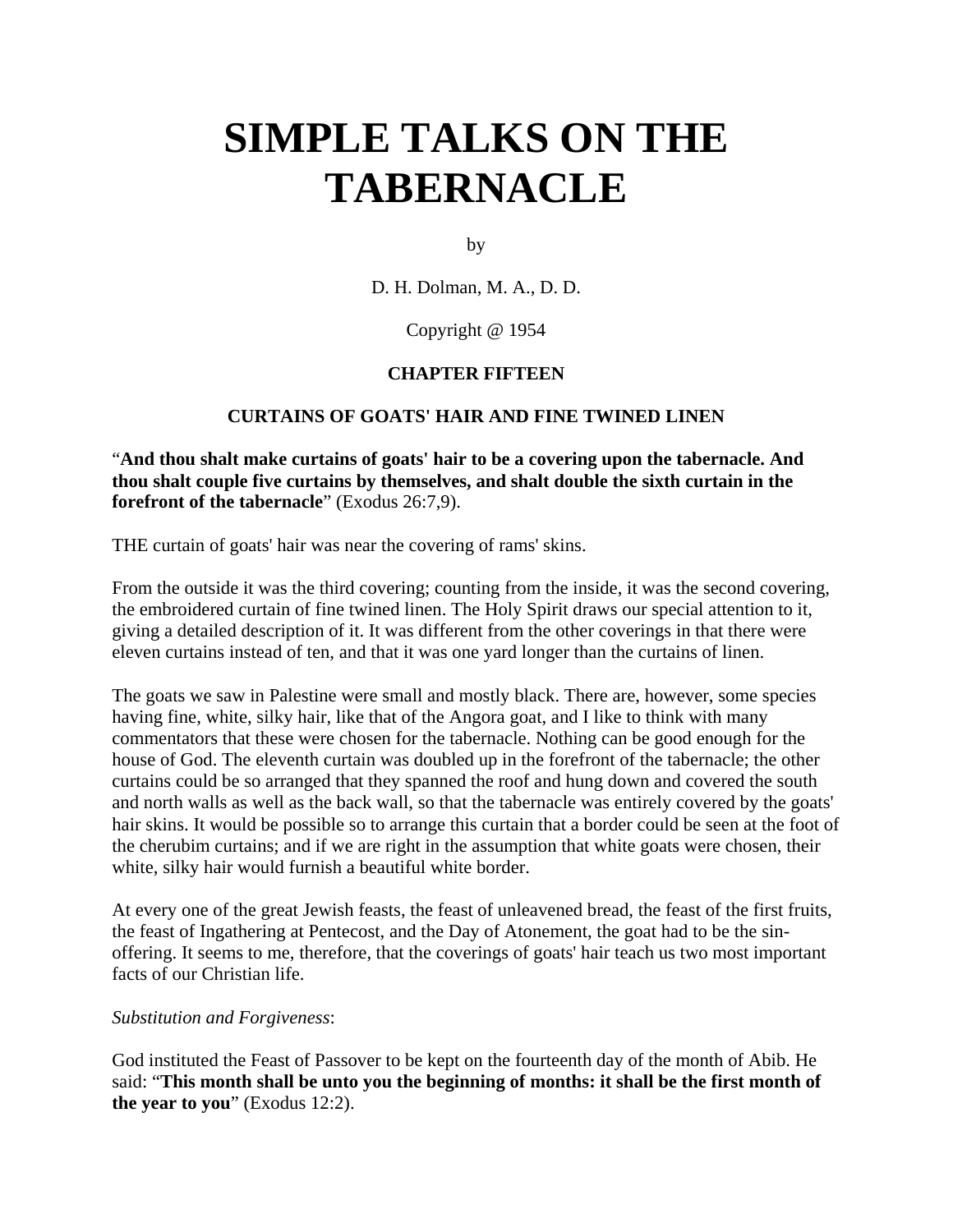It shows the importance God attached to the deliverance of His people out of the bondage of Egypt, and He wished His people to consider it in the same light. An old officer met my colleague and told him it was his birthday. My friend asked him how old he was and the answer was, "Seven years today." It was seven years ago that he had given his heart to the Saviour, that he was born again. The old major had two birthdays and considered that the latter was the time he really began to live. Reader, have you also two birthdays?

*The feast of unleavened bread* (Deuteronomy 16:3) was closely connected with the Passover. It began on the day after the Passover. No leaven was to be found in their houses and during those seven days, only unleavened bread was eaten — a custom still kept up by the Jews till this day. Leaven in the Old Testament is always mentioned in an evil sense. It is a symbol of sin and corruption. On every day of this week a goat was offered for a sin-offering.

*The feast of the firstfruits* (Exodus 23:19) was celebrated in spring. Young and old were longing to see the first green sprouting out of the earth. It was also connected with the Passover. It is clear that they could only celebrate it after they had left the wilderness behind them, crossed the Jordan, and settled in the land. The firstfruit belonged to the Lord. This was only right. I do not think I ever ate the first strawberries in our garden or the first peach. I kept them for somebody I liked better than myself. It was waved before the Lord for His acceptance. It was followed by the different sacrifices, the sin-offering being a goat.

The Holy Spirit teaches us the meaning of the feast of the firstfruits. It foreshadowed Christ risen from the dead. "**Christ the firstfruits; afterward they that are Christ's at his coming**" (I Corinthians 15:23). This is comfort when we stand at an open grave: "**I live, ye shall live also**" (John 14:19).

*Seven weeks later on the feast of Pentecost* with grateful hearts, the children of Israel brought the Lord a tribute of the first sheaves of corn in joyful expectation of the harvest which was to follow. How the Master's heart rejoices when day by day souls are brought into the fold, both Jews and Gentiles, bringing the day of His coming nearer. Then the great harvest festival will take place when He comes in the clouds for His own.

Those sheaves of corn make our hearts rejoice. They speak of new life, resurrection life. That does not mean, however, that the old nature has been eradicated. Even to the church of the firstborn (Hebrews 12:23) the Lord says: "**Take ye a kid of the goats for a sin-offering**." "**Thanks be unto God for his unspeakable gift**" — the curtains of goats' hair (II Corinthians 9:15).

*The day of Atonement* (described in Leviticus 16 and 23). Christ our high priest; Christ the sacrifice. How the people looked forward to that day! It was on the tenth day of the seventh month that the high priest offered sacrifices for himself and the people. It was on that day and on that day only that the high priest entered the Holy of holies.

May I ask you to read carefully Leviticus 16 and the explanation the Holy Spirit gives us in Hebrews 9.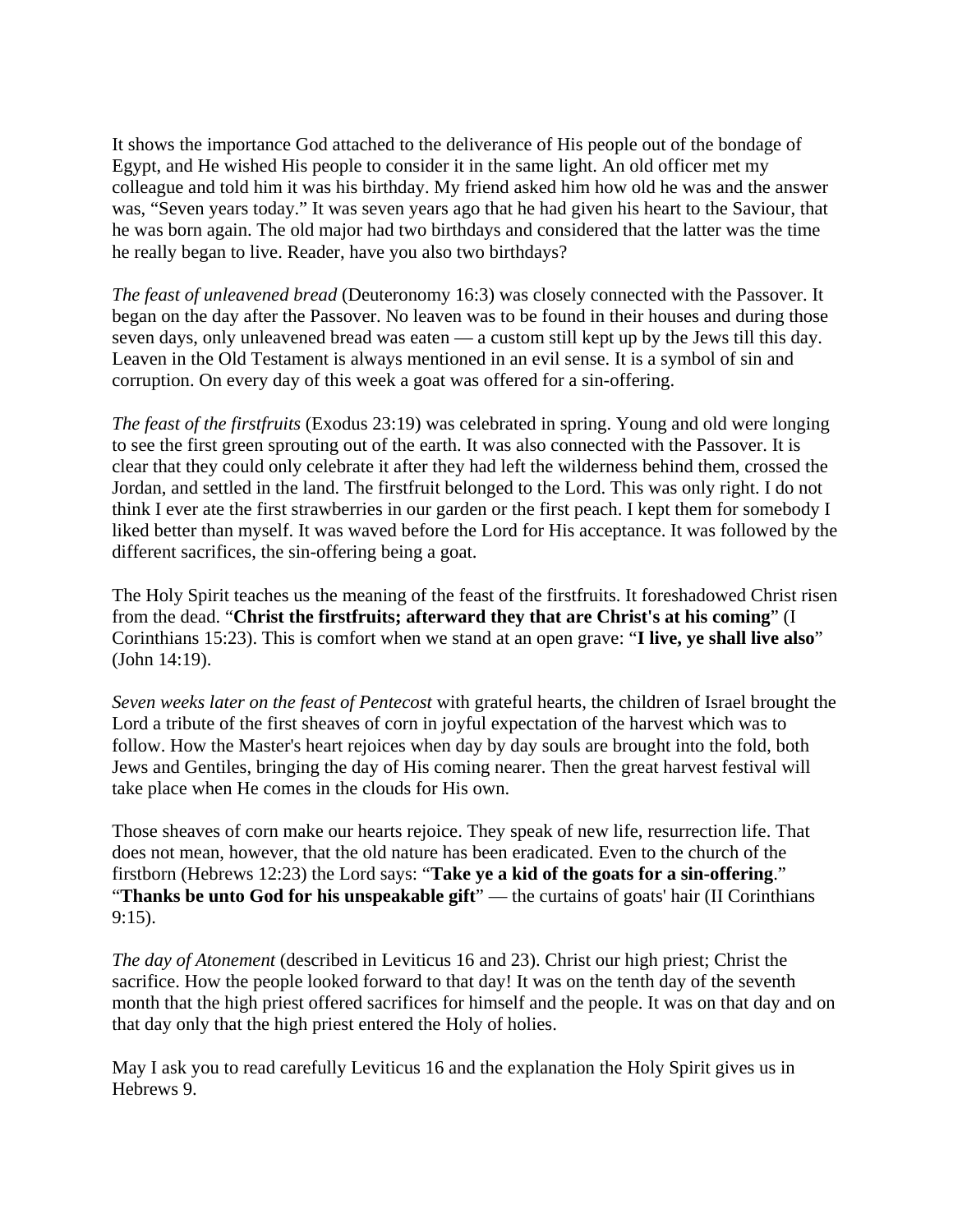He tells us how the Holiest of holies is the embodiment of the Holiness of God. He tells us how Christ made a new and living way through the vail that is His flesh; and that now the way into the holiest is open for each child of God; and that not only once a year, but that at any time we may come in full assurance to the throne of grace; that it is even possible always to be in the conscious presence of the most High.

How sad it is that so many believers remain in the outer court and so miss the joy of the Holy Ghost, for "**in His presence is fullness of joy, at his right hand pleasures for evermore**" (Psalm. 16:11).

The high priest in Israel was a sinner as the people. He, therefore, had to sacrifice first a bullock as a sin-offering for himself. Our high priest need not do this. God has made Him to be sin for us who knew no sin.

## *The curtains of goats' hair speak to us of Substitution and Forgiveness*.

Two goats were presented to the Lord at the door of the tabernacle on the day of atonement. The sacrifice Christ made for us on Golgotha is so many-sided that one symbol would not be sufficient. Lots were cast upon the two goats. The one upon whom the Lord's lot fell was slain as a sin-offering for the people, and the high priest brought its blood within the vail and sprinkled it on the mercy-seat to make an atonement for the uncleanness of the children of Israel because of their transgressions in all their sins.

# **In Christ we have our place in the Holiest. Christ tasted death in all its bitterness for us. The curtains of goats' hair speak of substitution. He entered the holiest through the vail with His own blood. His glorious resurrection was the pledge that God had accepted the sacrifice and now there is no longer a vail between our heavenly Father and His children**.

The Lord's goat had been offered as a sin-offering, the blood sprinkled on the mercy-seat. God had taken away everything which could hinder the people from approaching Him. Sin had fixed a great gulf between the Holy God and sinful man; no man was able to span that chasm. Jesus Christ is the bridge between us and God. Jacob in his dream saw the ladder which was not only in his father's tent, but also with the exile from his father's home in the lonely desert. That ladder reached to heaven (Genesis 28:12). Need we wonder that he called the name of that place Bethel, *the house of God*? Jesus Christ is the ladder between God and us. That ladder is not too short, nothing need be added to it. It reaches Father's heart in heaven. "**There is one God, and one mediator between God and men, the man Christ Jesus**" (I Timothy 2:5). The curtains of goats' hair.

## *Divine Forgiveness, the curtains of goats' hair also speak to us*.

The goat which the Lord had destined to be the scapegoat was brought to the altar. The high priest laid both his hands upon its head, all the sins of his people which had been atoned by the blood. We can imagine the solemn hush as the people listened to this awful recital.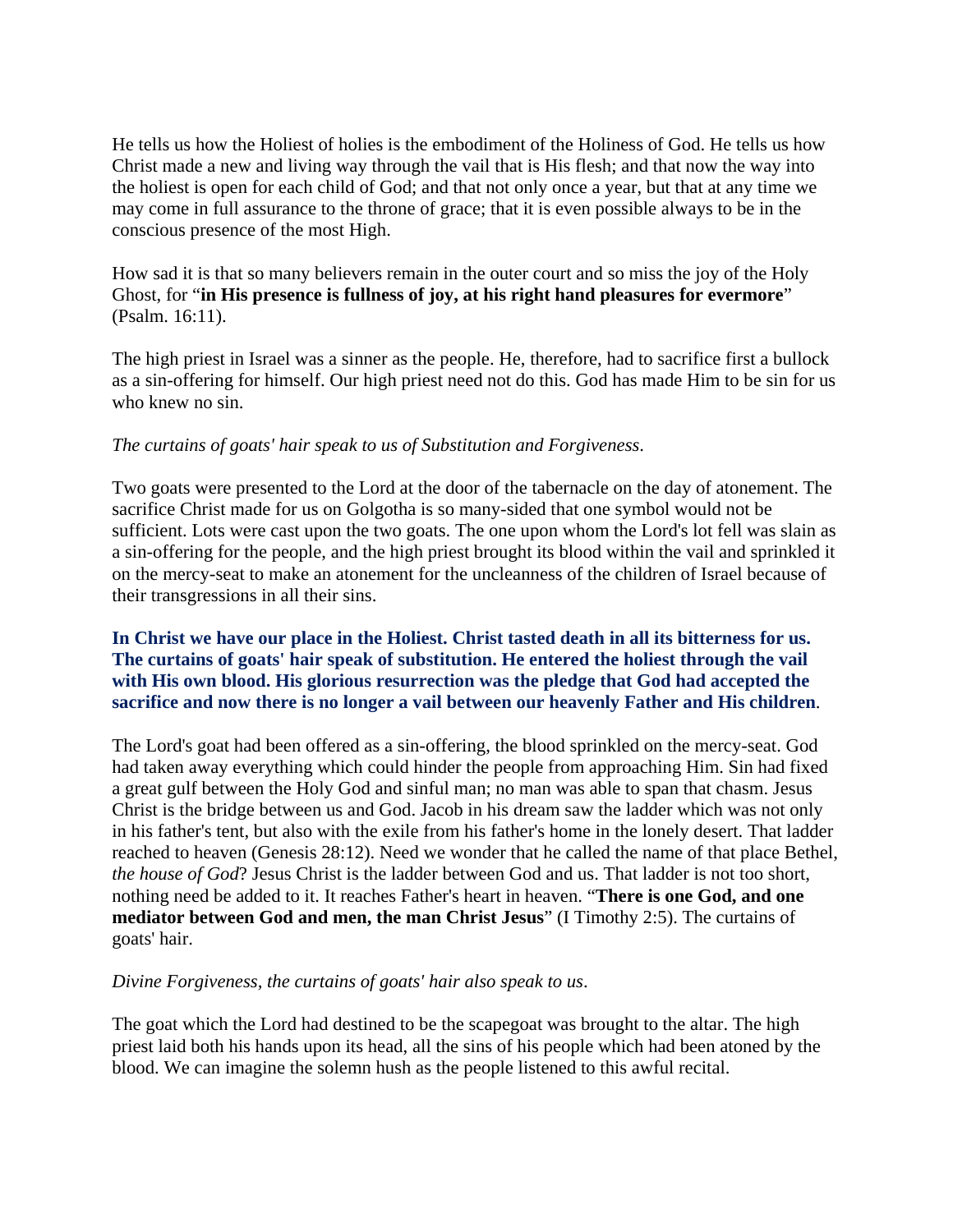A man is waiting to lead it into the desert. The crowd gives way to him; it opens its rows and gives him a broad passage. Their hearts beat more freely. That goat will never come back. All the sins of God's children are cast into the depths of the sea (Micah.7:19).

The sea will give up the dead which are in it, but never the sins of God's children covered by the blood of the lamb.

"**Thou hast in love to my soul delivered it from the pit of corruption: for thou hast cast all my sins behind thy back**" (Isaiah 38:17).

God always goes forward in His course; He never goes back.

We do not wonder now that the curtain had an extra length and that the sixth curtain in the forefront of the tabernacle had to be doubled. Everyone could see that Israel had received from the Lord's hand double for all her sins, if she would only accept it.

If in the East, a reckoning was paid, it was folded double and a nail fastened through it as a sign that it had been paid. Curtains of goats' hair, you bring us good news. You speak to us of our heavenly Father.

"**As far as the east is from the west, so far hath he removed our transgressions from us**" (Psalm. 103:12).

# "**Comfort ye, comfort ye my people, saith your God. Speak ye comfortably to Jerusalem, and cry unto her, that her warfare is accomplished, that her iniquity is pardoned; for she hath received of the Lord's hand double for all her sins**" (Isaiah 40:1, 2).

Scapegoat, as we follow thee in our thoughts in the desert, we shall never forget that Christ was made sin for us. As the high priest transferred the transgressions of the people to thy head and thou didst become so identified with them that thou didst become unclean, and the man who led thee away in the desert had to be cleansed; so our sins met in Christ. He took them upon Himself; He stood before God as though in some mysterious way they had become His own, and God who justifieth, who declares us just, the ungodly (Romans 4:5), has accepted us in His beloved Son. Our God will abundantly pardon (Isaiah 55:7).

But God is not only merciful and of great goodness, but He is also just. He loves the sinner, but cannot leave sin unpunished. In olden times a king had published a severe edict against adultery. Anyone found guilty should have both his eyes stuck out. The first culprit was his own son.

What will the old king do? If he were to spare his own son, the feeling of justice amongst his people would have been wounded for many ages. The father was the judge, but the judge was the father.

"However it may hurt me," he said, "I dare not act against the law of the kingdom. The punishment is the loss of both eyes. Stick out one of my eyes and one of my son's."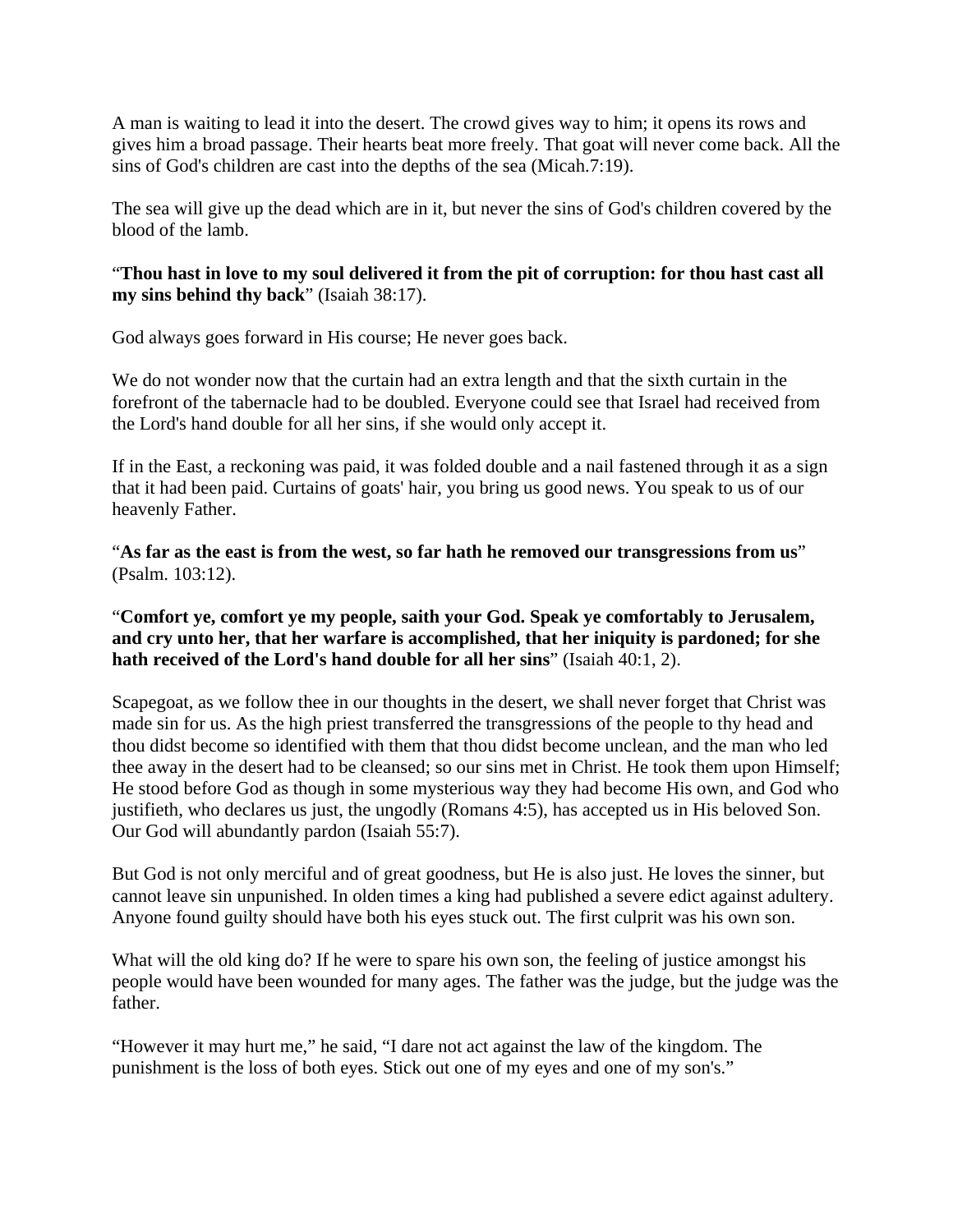The father was just, but he was also merciful. Our Saviour has done far more. He did not say, "I will bear half the punishment, and the sinner the other half." No, He took the whole burden of our sins upon Himself. Curtains of goats' hair, you speak to us of the love, the everlasting love, of our heavenly Father and of the substitutionary suffering of our Redeemer.

"**God was in Christ, reconciling the world unto himself, not imputing their trespasses unto them; and hath committed unto us the word of reconciliation. Now then we are ambassadors for Christ, as though God did beseech you by us: we pray you in Christ's stead, be ye reconciled to God**" (II Corinthians 5:19, 20).

**~ end of chapter 15 ~** 

**http://www.baptistbiblebelievers.com/** 

**\*\*\***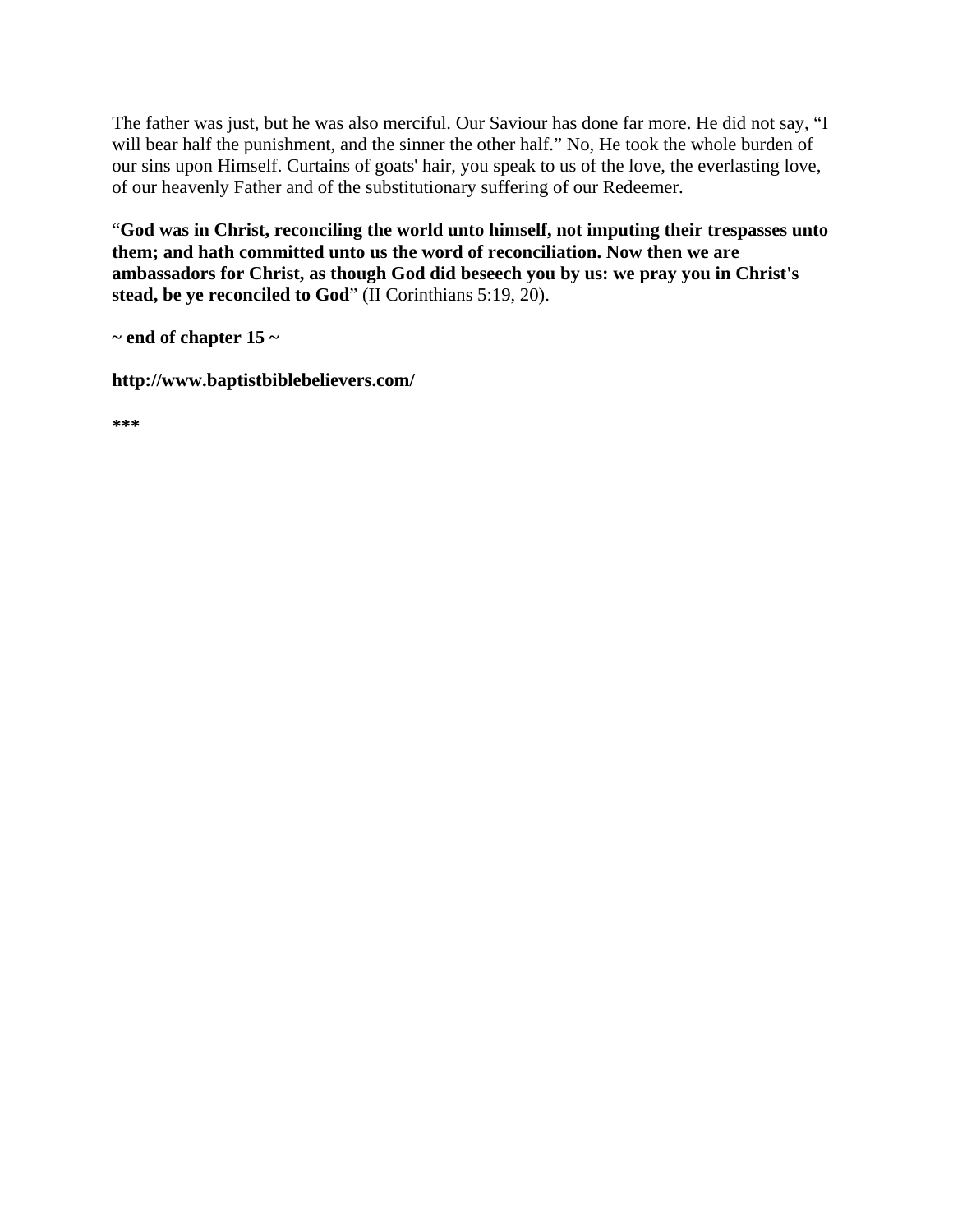# **SIMPLE TALKS ON THE TABERNACLE**

by

D. H. Dolman, M. A., D. D.

Copyright @ 1954

# **CHAPTER SIXTEEN**

# **THE TABERNACLE OF FINE TWINED LINEN**

## "**Thou shalt make the tabernacle with ten curtains of fine twined linen, and blue, and purple, and scarlet: with cherubims of cunning work shalt thou make them**" (Exodus 26:1).

I HAD been spending some happy days in the home of a dear child of God. She had belonged to society and had been active in social work. Since she had found Christ her life had been completely changed. She had found other friends and other aims. Her daughter, a charming girl of eighteen, had not yet given her heart to the Saviour. This was hard for both. In life's most important questions they did not understand each other.

I had asked her to go with me for a walk. We chatted together for some time. I asked her if she would not like to be a Christian. She gave me a straightforward answer: "I should like to be like Mother, for she is certainly happy, but you see I am still so young and when I become religious I have to give up so many things!"

I could not blame the child; she saw only the badgers' skin covering; she had never seen the beautiful colored curtains. They can only be seen from the inside. Of course, I told her, it was not a question at all of giving up pleasant things, but of receiving. What a joy it was to me after a few months to receive a letter from her saying that Christ had found her and was her best friend, and that now she was the happiest girl in the world.

There are a great many people like my young friend. They only see the black roof of badgers' skins and believe that Christ's followers are all sad people. Why, Christianity was ushered into the world with a song and ends with the marriage of the Lamb. "**Behold, I bring you tidings of great joy, which shall be to all people**."

I have had a long life and met a great many people on my travels. Many have opened their hearts to me. I may tell you, real Christians are the most joyful people I have met; they have a joy unspeakable, full of glory, a joy that is not depending on the state of the exchange or the weather, neither on good health, but finds its source in the Lord Jesus and He is the same yesterday, today and forever.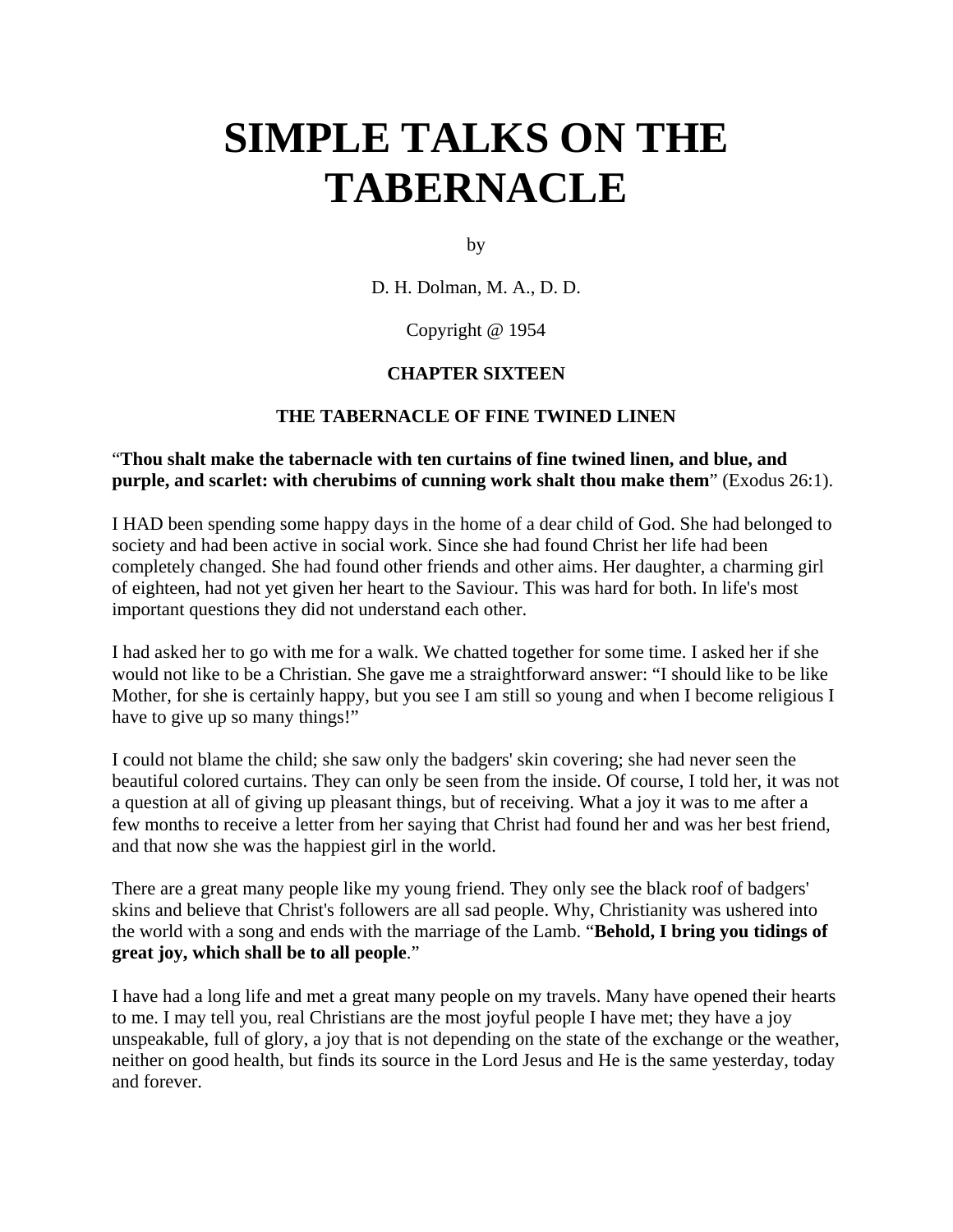There are Christians, too, that have never advanced beyond the altar of burnt-offering and an occasional visit to the laver.

They have taken from Christ forgiveness of their sins, but they have never fully yielded their lives to Christ. They have not gone on to know the Lord. They remained in the court and have never seen the beautiful curtains. The more we get to know the Lord, the more we shall grow in our inner life. "**Grow in grace and in the knowledge of the Lord Jesus Christ**" (II Peter 3:18). Many Christians remain babies all their lives. When we do not go forward, we go back. Many Christians do not grow because they know the Lord so little.

What a wonderful sight for the priest who entered the sanctuary! Outside, the dark blue badgers' skins; inside, the golden walls, the ceiling of white twined linen woven with blue, purple and scarlet, figures of cherubim interwoven by skilful weavers, shining and reflecting in the light of the seven-armed candlestick; and this all is only a reflection of the beauty and majesty of our Saviour. Do we wonder that David says:

## "**Thou art fairer than the children of men: grace is poured into thy lips: therefore God hath blessed thee forever**" (Psalm. 45:2).

The ceiling as well as the vail and the gate to the court were made of the same material, the warp being of the very finest pure white yarn and the weft dyed blue, purple and scarlet, Wise women were the spinners (Exodus 35:25), and wise men the weavers (Exodus 38:8). The skins and curtains as a whole are called the tabernacle in Hebrew, the dwelling-place; the coverings of rams' skins dyed red and the badgers' skins were called the tent; but when regarded separately, the ceiling with the colored curtains interwoven with cherubim was specially named the Tabernacle.

In studying the explanation of the interior of the tabernacle as the Holy Spirit gives us in Hebrews 10, we see that the inner vail of the tabernacle separating the Holy of holies from the sanctuary is a type of our Saviour as He lived in this world, the incarnate Son of God (Hebrews 10:20).

That vail was rent in twain when our Lord gave up the ghost. No human hand could have done this for it was rent in twain from the top to the bottom (Matthew 27:51).

Christ has rent the vail. He has opened the way into the Holiest. We need not wait till we depart to be where Christ is; we may have that life in heaven even when we are still pilgrims on earth. Heaven is where God is, and God is omnipresent. God is where His children are.

Brother Lawrence had this practice of the presence of God. He believed God was with him when he was washing dishes as well as when he was tending the sick. Oh, the blessedness of such a life in the holiest! May the Holy Spirit make it the habit of our soul to live in God's presence. Let us have boldness to go through the rent vail. I cannot but think it was Father that caused the vail to be rent. He longs for His children. He wants them always to abide with Him.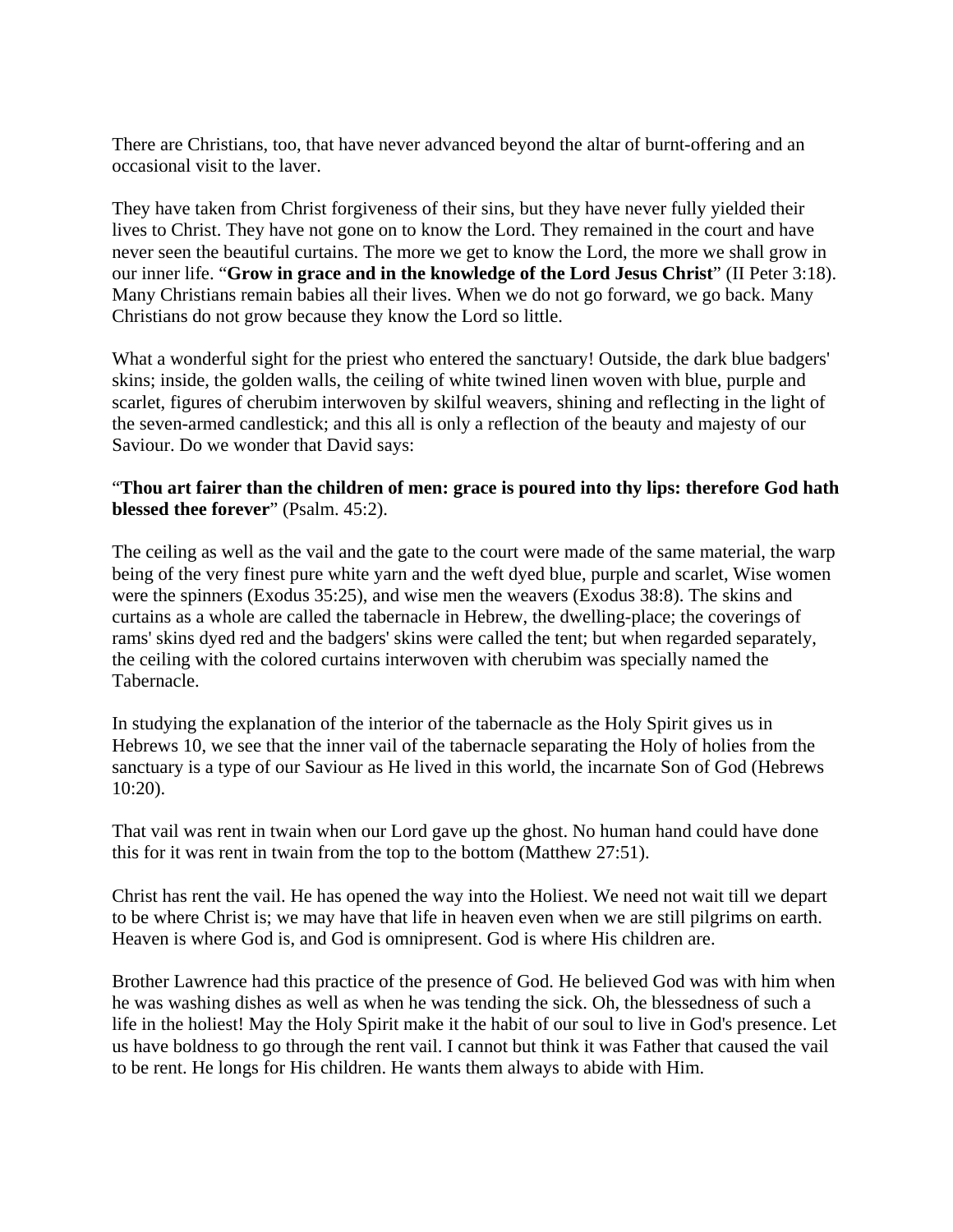We have been standing looking at the vail as the light of the candlestick was shining upon it: Christ living, suffering and dying for us. Now let us lift up our eyes and look at the ceiling of white linen resplendent in its colors of blue, purple and scarlet.

We see in it a type of the risen Christ ascended into heaven, the glorified Christ sitting on the right hand of the Father. When we read Exodus 26:1, 31 carefully and compare them we notice that in the ceiling the order is fine linen, blue, purple and scarlet; in the gate of the court and the inner vail: blue, purple, scarlet, and fine linen last.

The Holy Spirit has been pleased, in describing the ceiling, to draw our attention first to the white twined linen: the sinlessness, the spotlessness and holiness of Him that sat on the right hand of God in glory. When we enter the court, the Holy Spirit in teaching us to know Christ directs faith to look at the blue color first. "**And without controversy great is the mystery of godliness: God was manifest in the flesh**." He came from heaven, He lived heaven on earth, and He went up to heaven. This is what the heavenly blue on the ceiling teaches. There is more.

## "**He was justified in the Spirit, seen of angels, preached unto the Gentiles, believed on in the world, received up into glory**" (I Timothy 3:16).

Surely great is the mystery of godliness. He is received into glory. The risen Christ, sitting at the right hand of the Father, is the same Saviour who lived, suffered, and died on earth. "**Jesus Christ the same yesterday, and today and forever**" (Hebrews 13:8). It is the same Jesus who died on the cross, who rose the third day and whom the disciples saw going up into heaven. He still wears the scars on hands and feet.

# **In meditating on the different coverings: the badgers' skins, the rams' skins dyed red, the goats' skins, we have seen what Christ has done for us, how He has suffered for us, and how through Him we have remission of sins and all benefits of His passion**.

On the ceiling we see first the white linen, the Son of God, the Lamb of God without spot. Our faith learns to look away from the gifts to the Giver.

Although it is now many years ago, I still remember how my heart was once thrilled with joy. I often had to speak at conferences in different parts of Europe, and I always tried to bring some small present to the children on coming back. If I came back late at night, they were sure to get up early to welcome me and my suitcase. I never liked to come empty-handed. But then, somehow, a painful thought came into my heart. I felt there was a danger of the boys looking for the present rather than for me. I told them the next time I had to leave them that this time I should not bring them anything.

I was away for a fortnight and longed to be home, and I felt sorry that I had told the children that this time I should not bring back anything. When I got near to home, I wondered whether the children would be waiting for me. I had nothing for them. I nearly felt tempted to go back to town and buy something for them. The nearer to home, the heavier my heart. Would they be glad that Father is back even when he has nothing to give them?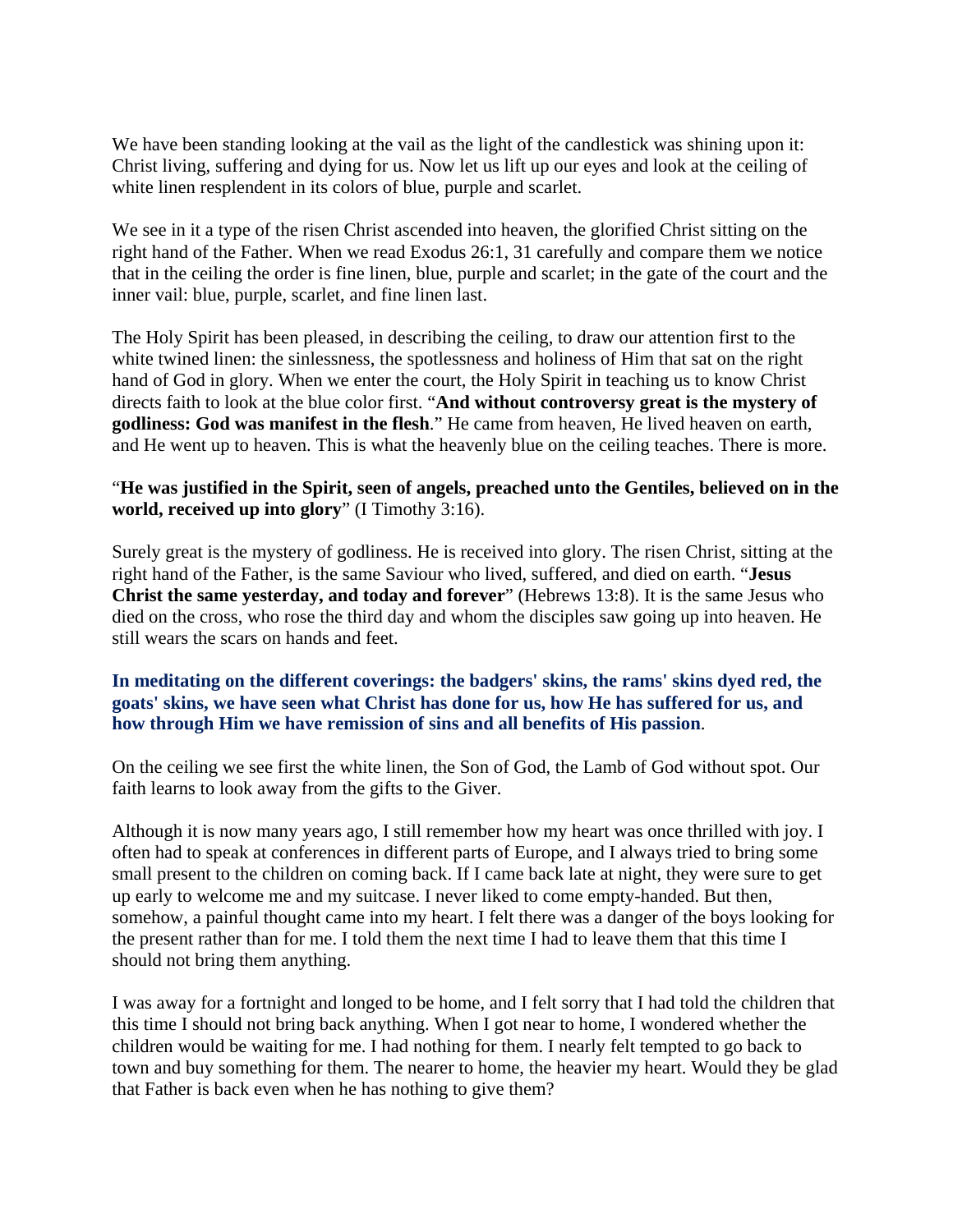I was wrong. They ran to meet me, and when I told them I had nothing for them this time, my little laddie jumped in my arms and said, "Dad, I love you all the same even when you do not bring us anything." How my heart rejoiced. The many-colored ceiling teaches us that Christ is worthwhile to be loved by us apart from what He gives us.

He is the altogether lovely one. A. B. Simpson experienced this when he wrote:

Once it was the blessing, Now it is the Lord. Once it was the feeling, Now it is the Word. Once His gifts I wanted, Now Himself alone. Once it was power I yearned for, Now the Mighty One.

The four different colors show us four glorious traits in our Lord.

The white linen speaks of the stainless purity of our mediator.

Peter, who lived three years in close association with the Master, testified: "**He did no sin, neither was guile found in his mouth**." And he was willing for his beloved Master not only to suffer hardship, but to be crucified.

# *The blue is the color of heaven*. "**No man hath ascended up to heaven, but he that came down from heaven, even the Son of man which is in heaven**" (John 3:13).

Have you ever noticed in reading the Gospels how often Christ's thoughts dwelt in His Father's home and with His Father? Blue reminds us also of His heavenly character. His meet was to do the will of His Father and to seek His glory.

*Purple is the color for His royal character*.

He is the King's Son, before Him all kings shall fall down; all nations shall serve Him. He shall have dominion also from sea to sea, and from the river unto the ends of the earth (Psalm. 72).

In the annunciation the angel said to the virgin:

"**He shall be great, and shall be called the Son of the Highest: and the Lord God shall give unto him the throne of his father David: and he shall reign over the house of Jacob forever; and of his kingdom there shall be no end**" (Luke 1:32, 33).

Has not the word of the angel been fulfilled? "**He shall save his people from their sins**." Dare we doubt that these latter promises shall also have their literal fulfillment? The purple shall be on His shoulder. And the beautiful hymn, shall it not soon find its fulfillment?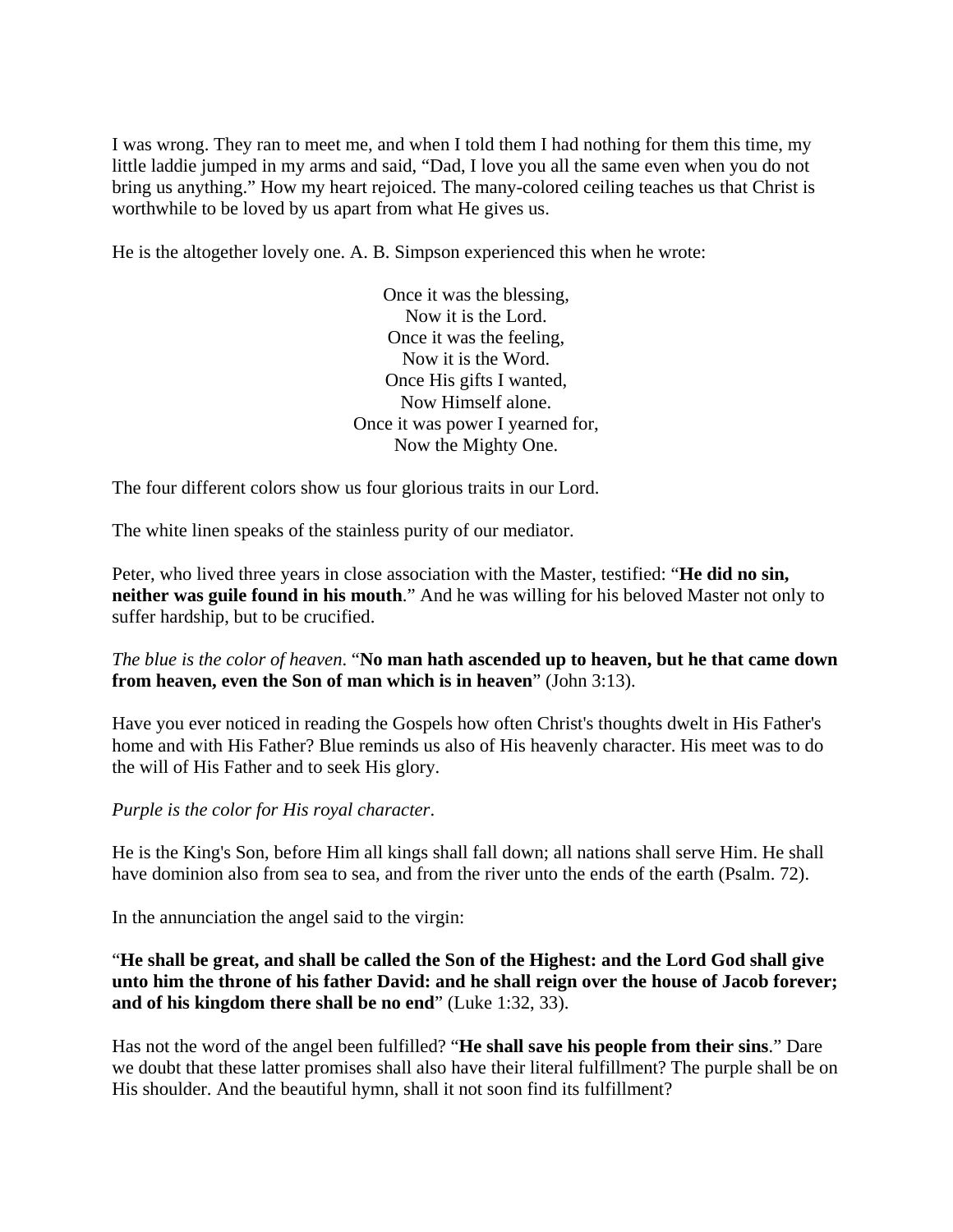# Jesus Christ shall reign victorious, All the earth shall own His sway.

*Scarlet reminds us of our Lord's passion*.

# In some passages the Hebrew word for scarlet is translated by "**worm**." "**I am a worm, and no man; a reproach of men, and despised of the people**" (Psalm. 22:6).

To understand the meaning of the word "**scarlet**" read Psalm 22 on your knees, and let the Holy Spirit speak to you through it. It is the most graphic description of the crucifixion: the bones out of joint, the intense suffering, the action on the heart (verse 14); the extreme thirst (verse 15); the hands and feet pierced; the parting of the garments. And all this for you and for me.

The desolate cry in the verse, "**My God, my God, why hast thou forsaken me?**"; the exultant, "**He hath done this**," the Hebrew equivalent for the words, "**It is finished**."

At the close, during those hours of agony and anguish, the meditation of our dying Saviour finished the ceremonial law, the vail rent in twain finished the fulfillment of prophecy; He finished the work which was given Him to do. He finished the work of atonement. As the Substitute and sin-bearer, the second Adam, sins of the race met on Him, but when He died, He put them away by the sacrifice of Himself.

- The scapegoat bore them into the land of forgetfulness from which they can never be recovered.

- The demand of divine justice was satisfied.
- Mercy and truth had met.
- Righteousness and peace embraced.

And the cry of a finished redemption shall be finally crowned by a cry of complete restitution. "It is done" (Revelation 21:6).

In the four Gospels, which also give us four different aspects of our Lord, we find again these four colors: white linen, blue, scarlet and purple.

Matthew shows us the purple, the promised Messiah, the Son of David, the King of the Jews, the fulfillment of prophecy.

Mark shows us the scarlet, the Servant of the Lord who went about doing good, who had come not to be ministered unto but to minister and give His life a ransom for many.

Luke shows us the white twined linen, the perfect Son of man, belonging to the whole human race, who had come to seek and find that which was lost.

John on eagle's wings lifts our soul on high and shows us the heavenly blue, the Son of God. He wanted to show us not chiefly what our Lord had done, but what He was in Himself.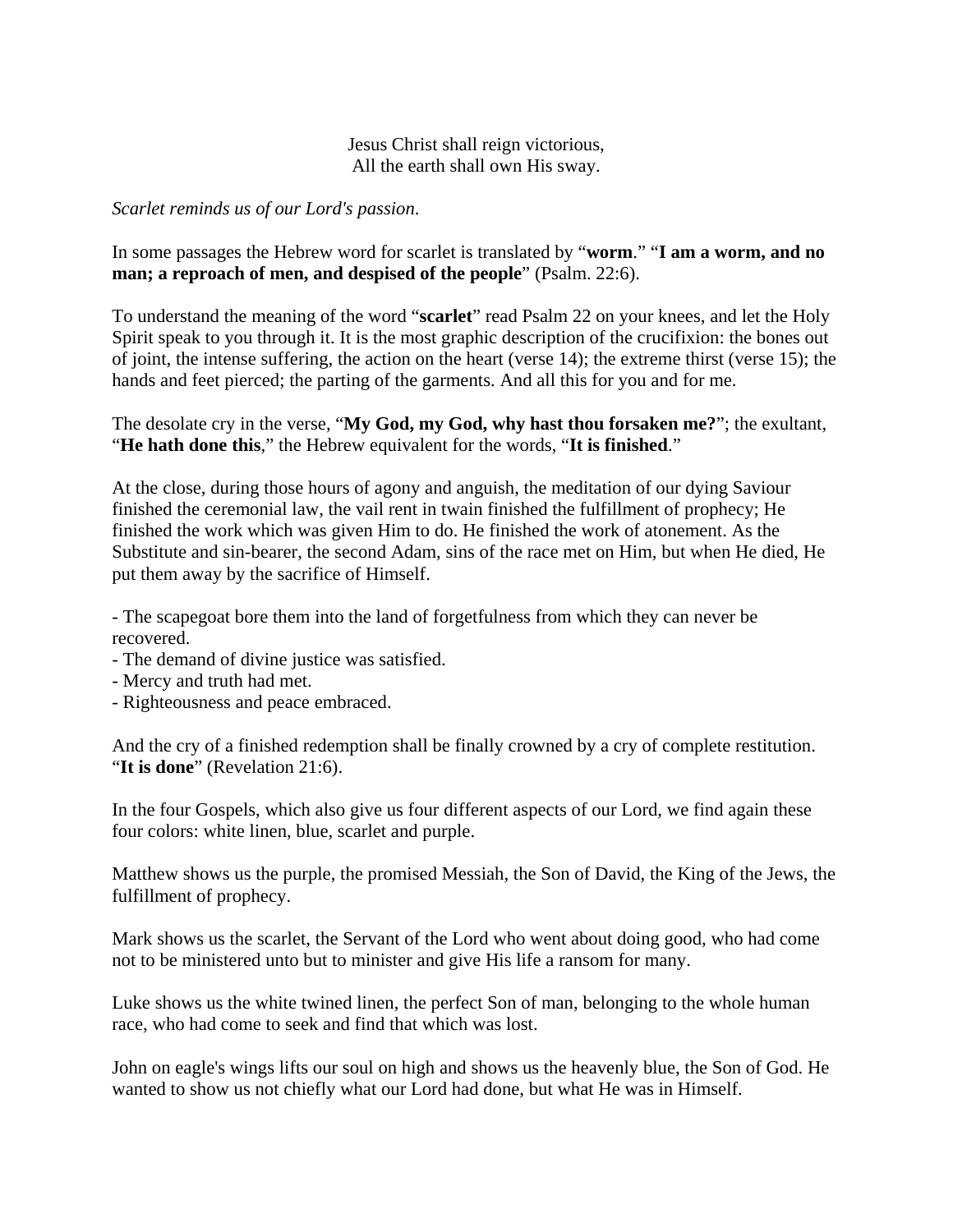He gives us a deep insight into the inner life of our Lord. In the heavenly blue he shows us how the Word was made flesh and dwelt among us "**and we beheld His glory (the glory as of the only begotten of the Father), full of grace and truth**" (John 1:14).

White, blue, purple and scarlet, but all four blended together. There was a balance, a consistency in our Lord's character which made Him unique.

Some time ago a sentence struck me in a book I was reading: "Our Lord was musical."

Surely the gracious words which fell from His lips had a sweetness of tone all of its own, and when the disciples sang the "Hallelujah" at the close of the Passover to the honor of God the Father, I am sure He did not keep silent, but joined them in the hymn of praise. Singing, He went to Gethsemane.

In another aspect we might say our Lord was musical. In Him all was harmony. His whole life was harmony, a symphony to the glory of His Father. When we study our Lord's life, no trait of character pushed the others in the background. When I study Peter's character there are traits in it I like; he was so human. If I study John's character there is much that attracts me. In our Lord all was consistent, all attractive, all lovely, all harmony.

Figures of cherubim were interwoven by skilful workmen; it may be by Bezaleel and Aholiab, who had been filled with the Spirit of God in all manner of workmanship. They are God's ministering servants, sent out to do His pleasure. Cherubim, no longer with a flaming sword as at the gates of Eden, but with outspread wings, greeted the worshipper as he entered the holy place.

They speak to us of the mighty power of Him who has said: "**All power is given unto me in heaven and in earth**" (Matthew 28:18).

In whatever direction the priest looked, everywhere he saw the wings of the cherubim. Under the shadow of those wings he felt perfectly safe. I too, as a member of His body, king and priest, may make my refuge in the shadow of God's wings "**until these calamities be overpast**" (Psalm. 57:1), and praise Him: "**Because thou hast been my help, therefore in the shadow of thy wings will I rejoice**" (Psalm. 63:7).

# "He that dwelleth in the secret place of the most High, shall abide under the shadow of *Elshaddai***, the all-sufficient one**."

The terror by night, the pestilence that walketh in darkness will have no terror for you. Reader, do you abide in the secret place of the most High? We are living in ominous times. Many hearts tremble with fear, but your heart is fixed. You know that adversities are the shadows of the wings of the all-sufficient One. He is never nearer to His children than when they need Him most.

A little boy with large, dark eyes, a pallid face, was lying on the operating table.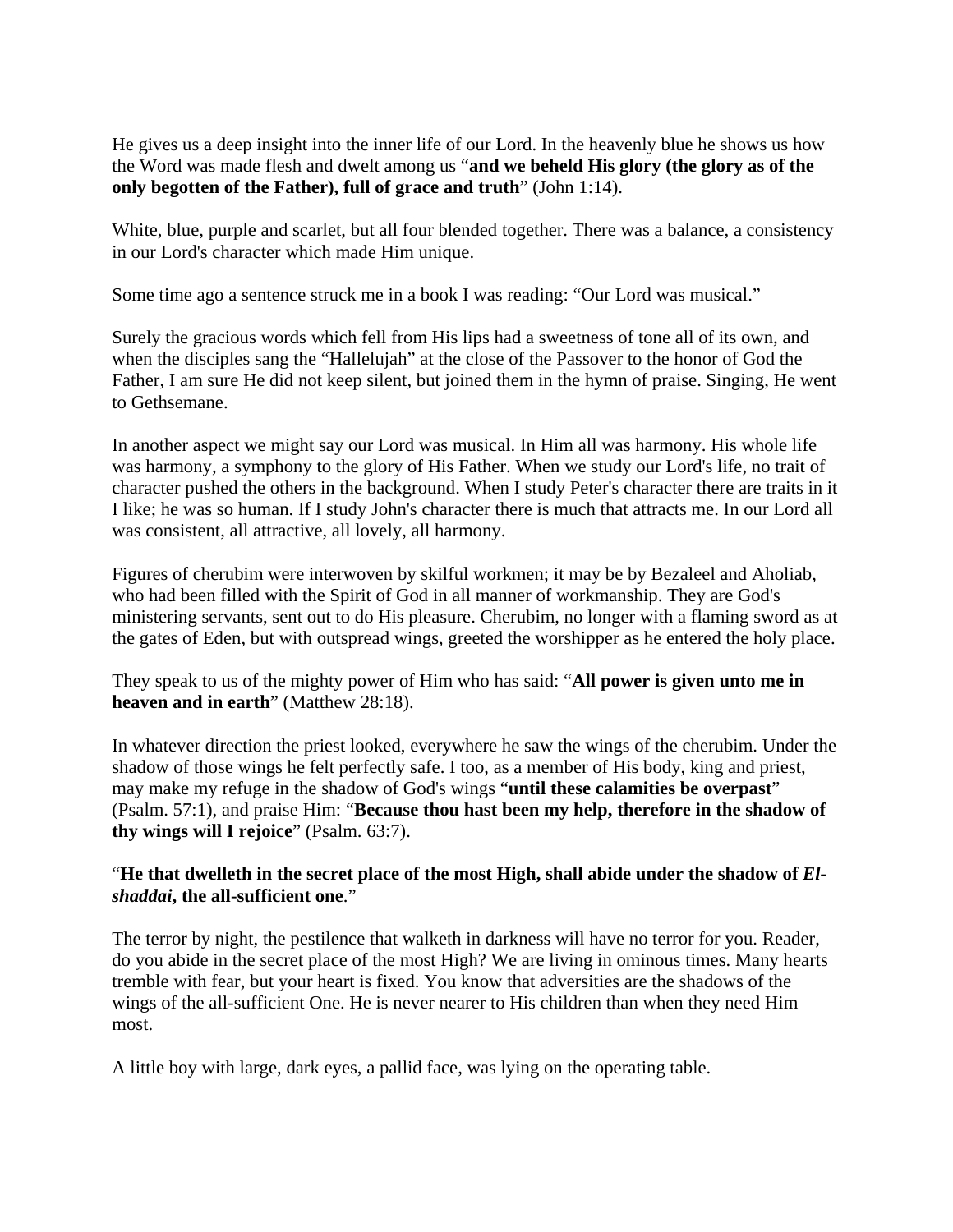The old doctor put his hand on the heart as the nurse was administering the chloroform. He was pausing a moment; his eyes lifted upwards before he took the knife. How he longed with God's help to save the little life. "Is he under the chloroform?" As he took the knife, the boy was singing softly:

> Safe in the arms of Jesus, Safe on His gentle breast, There by His love o'ershadowed, Sweetly my soul shall rest.

That little laddie was in the sanctuary under the protection of the wings of the Almighty.

White twined linen curtain! you speak to me of Him whose name is the Lord, our Righteousness (Jeremiah 23:6).

Do you know, reader, that the name of your King will be yours also? "**They shall call them, The holy people, The redeemed of the Lord**" (Isaiah 62:12).

"**He hath clothed me with the garments of salvation; he hath covered me with the robe of righteousness**."

This is our present privilege. Here on earth already we are accepted in the Beloved, having on the breast-plate of righteousness (Ephesians 6:14), and when you love His appearing, the Lord will give you a crown of righteousness (II Timothy 4:8). Then no spot will be found any more on your garment. "*Your garments will always be white, and your head will not lack in oil*" (Ecclesiastes 9:8).

"**Now we see through a glass, darkly; but then face to face: now I know in part; but then shall I know even as also I am known**" (I Corinthians 13:12).

**~ end of chapter 16 ~** 

**http://www.baptistbiblebelievers.com/** 

**\*\*\***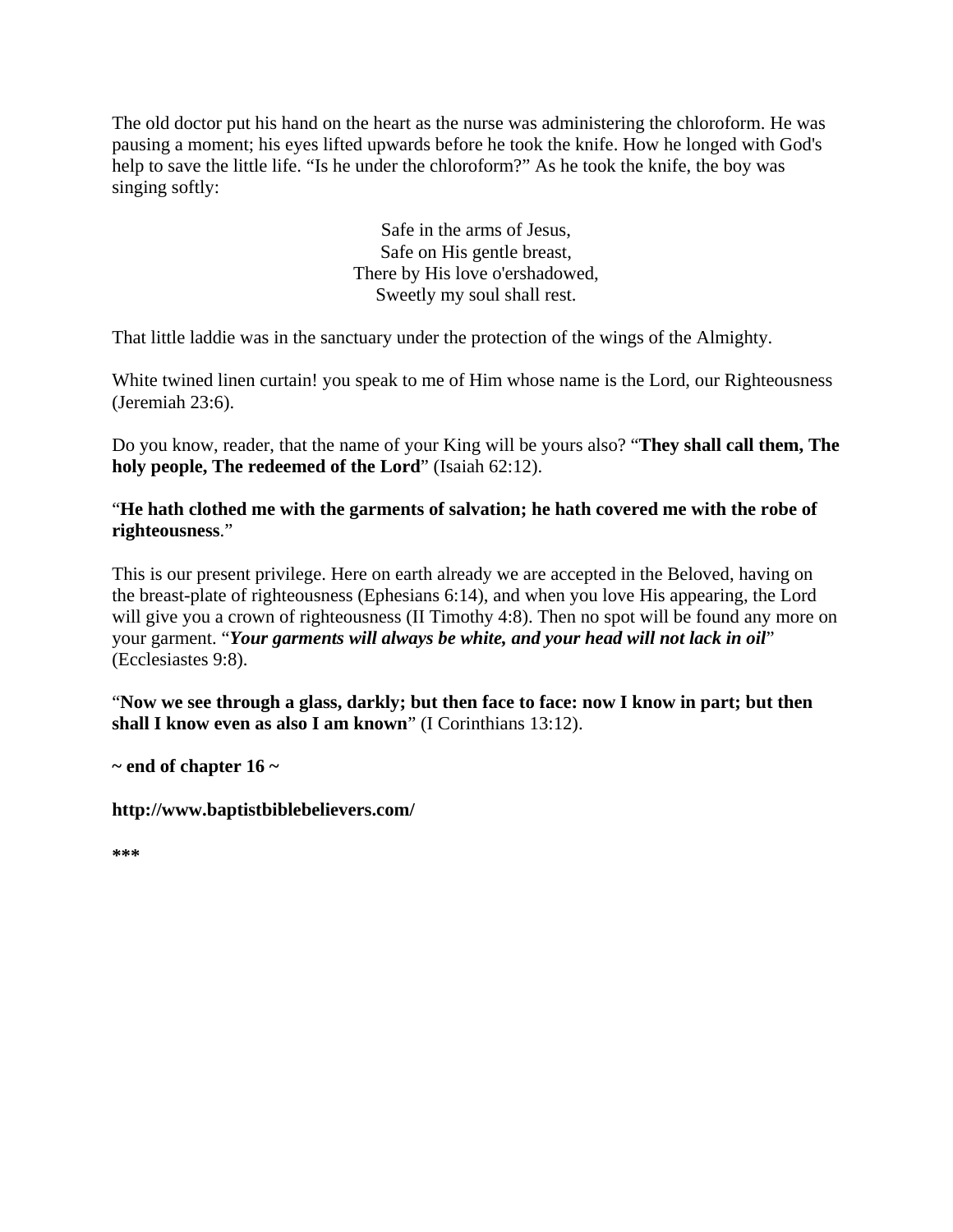# **SIMPLE TALKS ON THE TABERNACLE**

by

D. H. Dolman, M. A., D. D.

Copyright @ 1954

## **CHAPTER SEVENTEEN**

#### **THE LAMB IS THE LIGHT THEREOF**

## "**And the city had no need of the sun, neither of the moon, to shine in it: for the glory of God did lighten it, and the Lamb is the light thereof**" (Revelation 21:23).

AN old sea captain told at a convention in Holland that he had lately found the Saviour on his journey out to the Indies. So great was his joy that he wished all his friends to share it. But how to set about doing this seemed rather difficult to him. At last he had a brainy idea. When he arrived in Batavia he bought a parrot and on the journey home he spent a good deal of his time in his cabin with his parrot. It did not seem quite clear to me at the time what the parrot had to do with his conversion. It soon became clear, however. When any of the captain's old friends knocked at his door, the parrot answered, "Come in!" When once they were well inside, he greeted them with the question, "Are you converted? Then it is all right."

The old captain's heart was better than his theology and his method of soul-winning. It is not all right with us when we are converted. Conversion is not the end, but the beginning of your Christian life.

God wants to train you and make something out of you to the praise of His glory; you, as a believer, are predestinated for this (Ephesians 1:5, 6). When the king adopts a little child from the slums, he first takes away its filthy rags and clothes it with the garment of salvation. But surely this is not all. The child has to become fit for the royal palace. It has so much to learn and so much to unlearn. He sends it to school. With infinite patience Father Himself trains you. For this is your story — Conversion not the end, but the beginning of your Christian life.

We have gone together through the court of the tabernacle. A long time we stopped at the brazen altar of burnt-offering. As we watched the lamb that was slain, we saw how at infinite cost Christ on the rugged cross bore our sins, and as His eyes looked with compassionate love down upon us, He asked us: "So much I did for thee, what doest thou for me?" And this question called forth a response in our grateful hearts. A friend wrote a most helpful booklet for young Christians. Its title may not be the best English, but it certainly was sound theology. Its title was: "Christ for Me — Me for Christ!"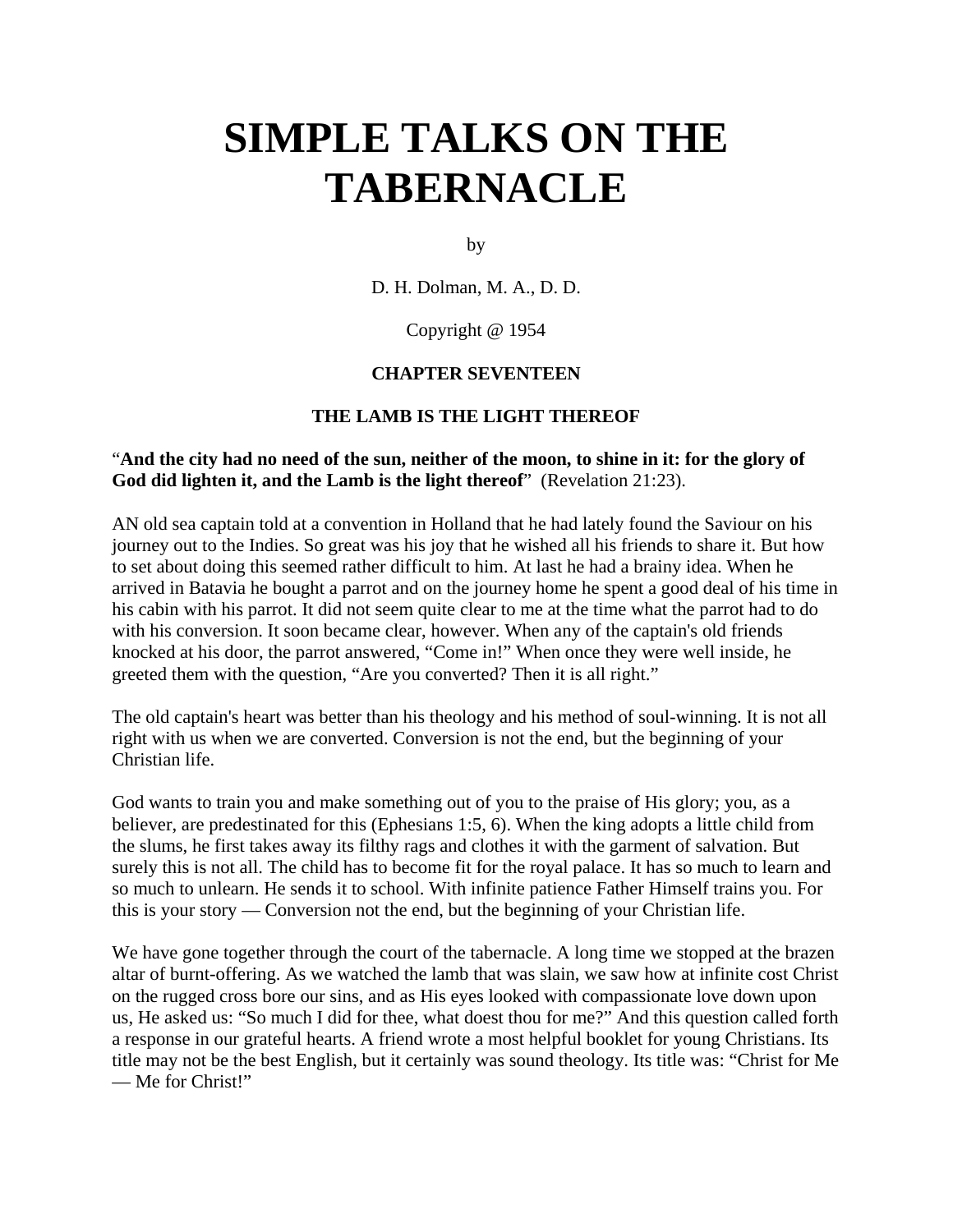As we continued our way, we stopped at the brazen laver made out of the Egyptian mirrors the women gladly gave. We learned the necessity of daily cleansing. Father made gracious provision for the cleansing of His children's feet when covered with the dust of the earth, or hands stained in working.

But, dear friends, shall we stay in the court? Amaziah, the king of Judah, had hired a hundred thousand valiant men of Israel to help him in his war with Edom. This cost him a hundred talents. A prophet warned him against this unholy alliance and urged him to send the men back to Israel. The king ruefully was thinking about his hundred talents. The prophet's answer was that we never are losers if we give up something for the Lord.

# "**The Lord is able to give thee much more than this**" (II Chronicles 25:9).

# "**The path of the just is as the shining light that shineth more and more unto the perfect day**."

Father calls His children to a life of fellowship with Him in the sanctuary. He has made us kings and priests. Every child of God is called to service as a priest, and as a priest he has like Elijah to stand before God, to cultivate the consciousness of God's presence.

No sunbeam could penetrate into the sanctuary. The covers of badgers' skins, rams' skins, goats' skins which, with the white twined linen, formed the roof of the tabernacle did not let a single ray of sunshine through. The light of nature cannot light up the tabernacle. Just as impossible as it is for a blind man to admire the variegated colors of the autumn landscape, just as impossible it is for the natural man to comprehend the divine:

# "**The natural man receiveth not the things of the Spirit of God: for they are foolishness unto him: neither can he know them, because they are spiritually discerned**" (I Corinthians  $2:14$ ).

It would be a great mistake, however, to think that the tabernacle was developed in gloom and darkness. The priest had no need to tap about in darkness. The seven-armed candlestick sheds its light in every direction and was reflected on the golden walls of the sanctuary. The wonderful brilliance of color, blue, red, and scarlet on a background of gold, must have offered a wonderful spectacle to the priest looking on of which outsiders could have no conception.

# "**The Lord shall be unto thee an everlasting light, and thy God thy glory**" (Isaiah 60:19).

Our Lord Jesus Christ is the golden candlestick. He is the glory of God, the brightness of His glory, and the express image of His person (Hebrews 1:3). Even when He came in humiliation, He could say, "**I am the light of the world**" (John 8:12), and now as the glorified head of His body, the church, He is at the right hand of the Father, and heaven and earth are full of His glory. "**The city had no need of the sun, neither of the moon, to shine in it: for the glory of God did lighten it, and the Lamb is the light thereof**" (Revelation 21:23).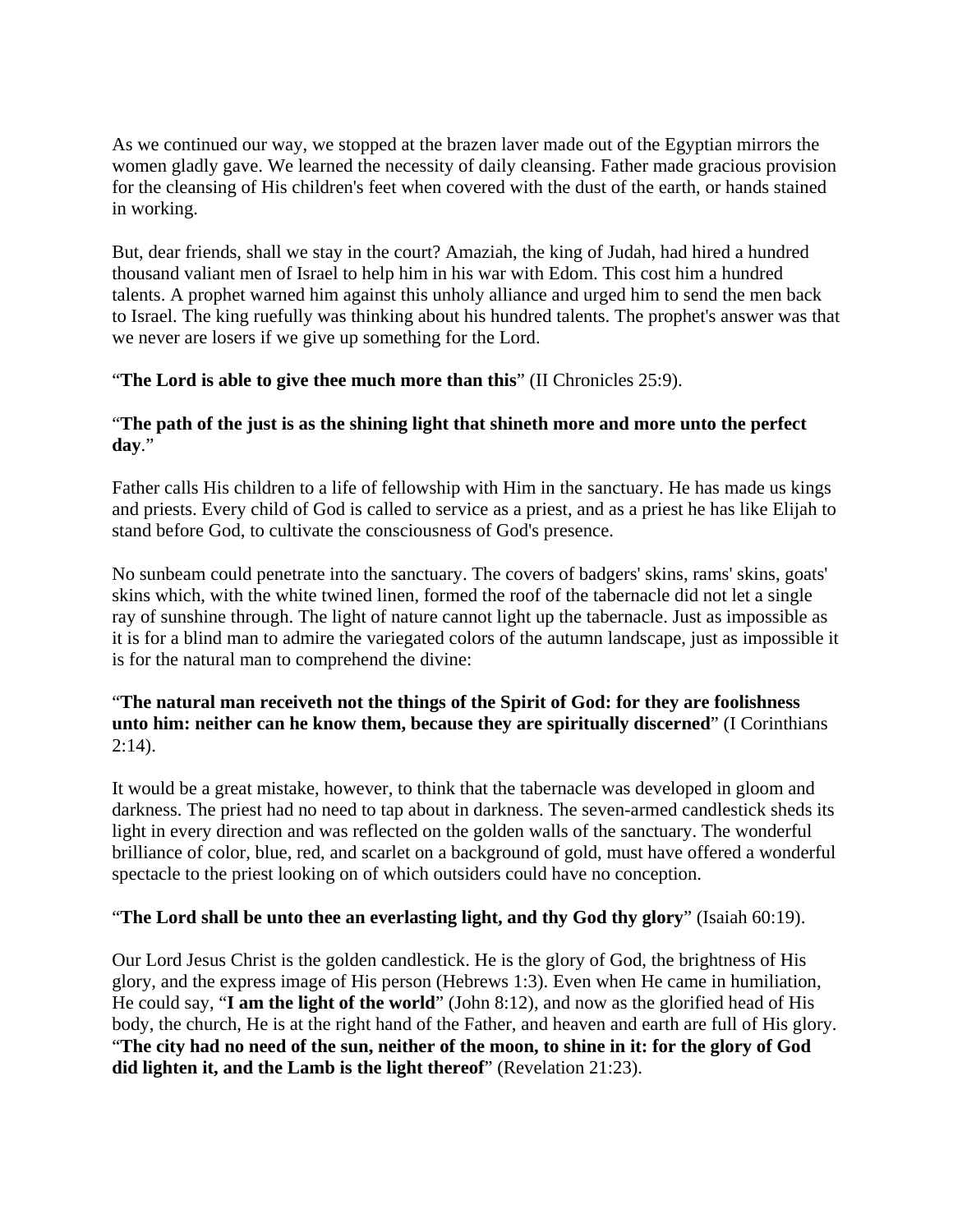The golden candlestick was the only light in the sanctuary; no other light was allowed. Where our Lord is the light, all other lights empale. Even heaven itself would be a dark place if our Lord were not there.

Moody tells the story of a little child who was brought to stay with an aunt when the mother was dying. The child wanted Mother and begged to be taken home. But Mother had gone to Father's home with the many rooms. The child wandered from room to room, crying for Mother. No answer came. She went back to the door. They asked the little one where she wanted to go. The answer was right, "Home to Mother, where Mother lives." Where there is no mother, there is no home, and where our Lord is not there is no heaven. God's children have heaven on earth; they may sit here already with Christ in heavenly places.

As a little boy, I tried to see if I could reach the horizon. The further I went, the further went the horizon. I thought then that heaven and God must be far away. Heaven is not so far away as most people think. It all depends on how near our heart is to God.

- Jacob could rest on a stone in the desert,
- Daniel could rest in the lion's den,
- Peter could rest in prison,
- John could rest in the isle called Patmos,

They could not change their circumstances, but they could determine their atmosphere. Around John there was a large circle called Patmos, but there was an inner circle around him. He was in the Spirit, in Patmos.

All four had a bit of heaven around them and each child of God should have the same. Each house in which a child of God lives might be a Bethany. Our Lord said: "**If a man love me, he will keep my words: and my Father will love him, and we will come unto him, and make our abode with him**" (John 14:23).

**~ end of chapter 17 ~** 

**http://www.baptistbiblebelievers.com/** 

**\*\*\***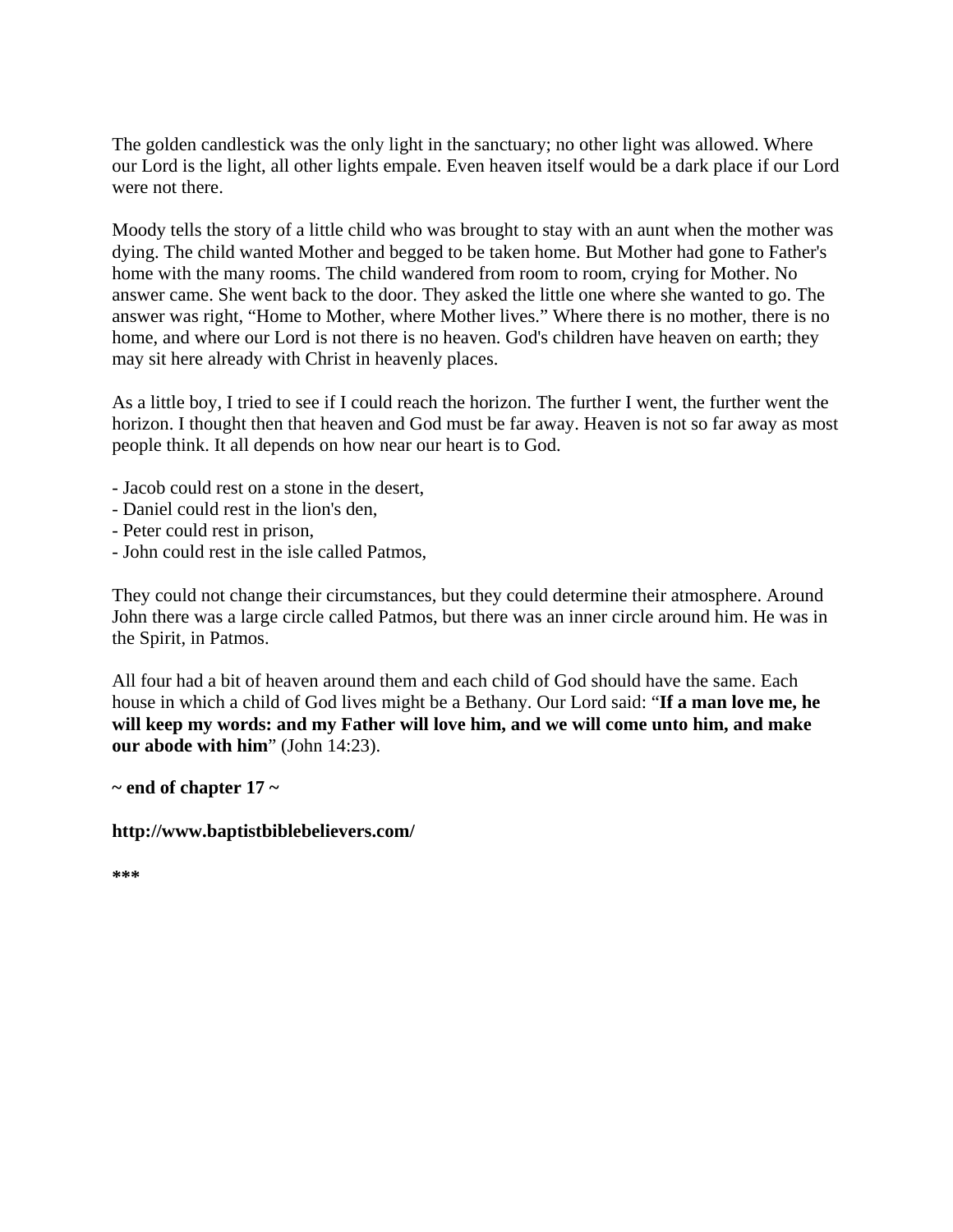# **SIMPLE TALKS ON THE TABERNACLE**

by

D. H. Dolman, M. A., D. D.

Copyright @ 1954

## **CHAPTER EIGHTEEN**

#### **THE GOLDEN CANDLESTICK**

"**And thou shalt make a candlestick of pure gold: of beaten work shall the candlestick be made: his shaft, and his branches, his bowls, his knops, and his flowers, shall be of the same. And six branches shall come out of the sides of it; three branches of the candlestick out of the one side, and three branches of the candlestick out of the other side: Three bowls made like unto almonds, with a knop and a flower in one branch; the three bowls made like almonds in the other branch, with a knop and a flower: so in the six branches that come out of the candlestick**.

"**And in the candlestick shall be four bowls made like unto almonds, with their knops and their flowers. And there shall be a knop under two branches of the same . . . And thou shalt make the seven lamps thereof: and they shall light the lamps thereof, that they may give light over against it**" (Exodus 25:31-35, 37).

As we enter the sanctuary, it is but natural that our eyes are first directed towards the golden candlestick. Without its burning light the sanctuary would have been full of darkness and gloom. It was of pure gold; all the other furniture of the tabernacle, the table of shewbread, the altar of incense, the ark, were made of acacia wood overlaid with gold.

The mercy seat and the golden candlestick were of pure gold. Its value must have been at least thirty thousand dollars.

We notice that the center shaft rises above the branches. It had four bowls in the shape of almonds with their knops and their flowers, whereas the branches have only three bowls with a knop and a flower in one branch.

The golden candlestick is a wonderful symbol of the union between Christ and His disciples. Our Lord is center shaft. We are His branches. More even than this, our Lord is not only the shaft, but He is the candlestick itself (Exodus 25:34).

"**And in the candlestick were four bowls made like almonds, his knops, and his flowers**" (Exodus 37:20).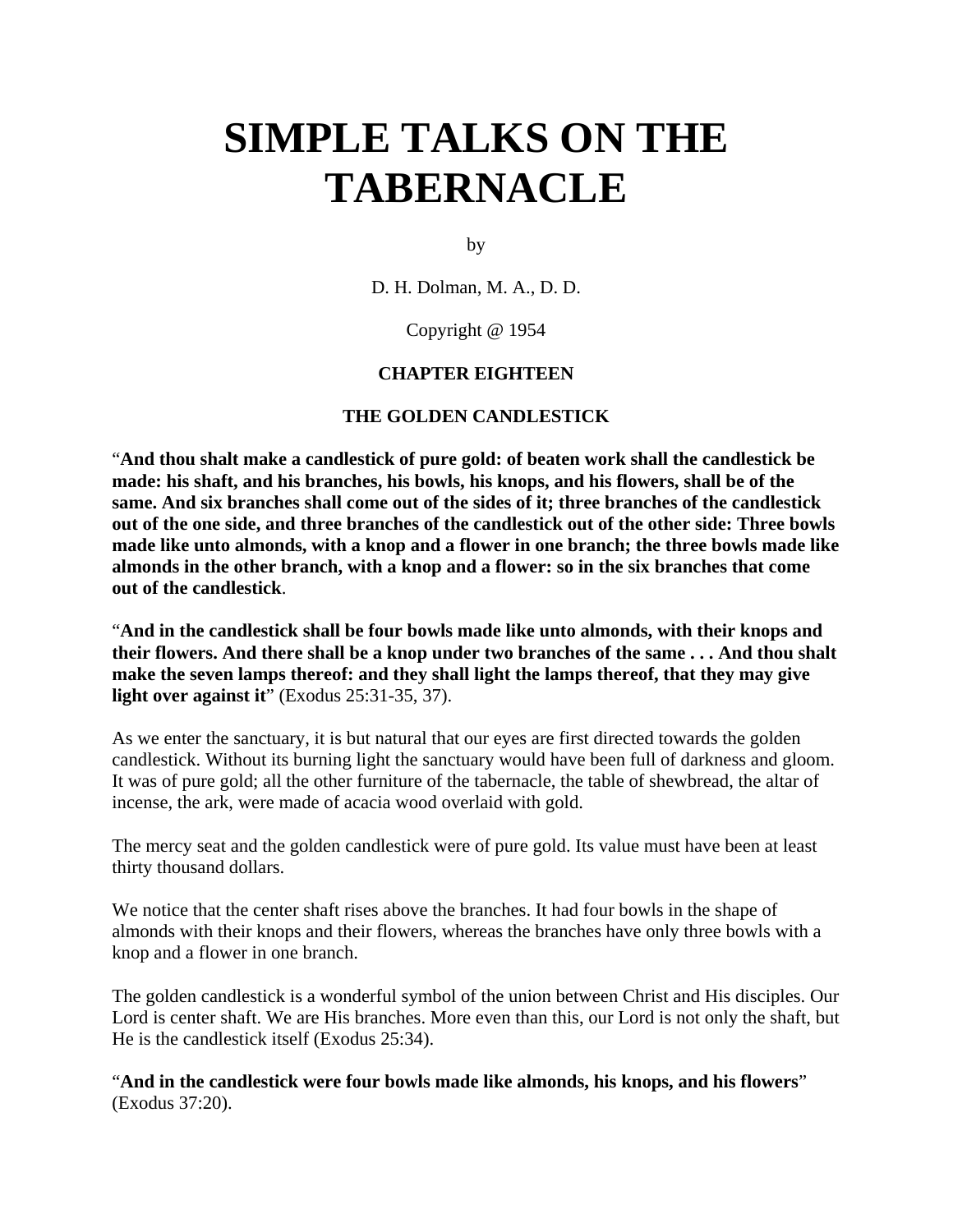As the branches are part of the tree, so are we joined to our Lord. The candlestick had flowers and knops. Our Lord used a similar type: when on His way to Gethsemane, pointing to a vine, He drew their attention to the close union between them. "**I am the vine, ye are the branches**" (John 15:5).

# "**For as the body is one, and hath many members, and all the members of that one body, being many, are one body: so also is Christ**" (I Corinthians12:12).

Branches and candlestick are one. Our Lord does not say: "I am the stem of the vine, ye are the branches." He says: "I am the vine itself. Separated from the vine, the branch is valueless. The joiner has no use for it. It is no use even as a nail to hang something on. It is only good for firewood and little good for that (Ezekiel 15:3-4).

Six branches shall come out of the sides of it (Exodus 37:21). Is six a perfect number? No, it denotes incompleteness. It is only when the branches are joined to the shaft that we get the perfect number seven. Separated, apart from the shaft, they would not even be able to stand upright, in fact they would have no standing, no right to be in the sanctuary at all.

Am I sorry because I am entirely depending on my Saviour? On the contrary, there is no happier life than the branch-life. I need not try to find nourishment for myself; the vine is responsible for that. I need not even try to hold myself. The vine carries the branch. May I come to you, Master, not only for guidance in important decisions in my life and work; may I also come to you with the little troubles of my daily life? You say that everything which interests me also is of the greatest interest to you?

That you like me to come and talk over with you all that has happened to me through the day, just as the disciples did when they came back from their mission? (Mark 6:30). May I tell you everything? How can I ever thank you enough that you are prepared to play such an important part in my life? "Child, I am not only part of your life, I am your life. I am not the stem, I am the vine."

Is it not right that the shaft should rise above the branches and have four bowls instead of three?

"**God hath put all things under his feet and gave him to be the head over all things to the church, which is his body**" (Ephesians 1:22, 23). Yes, shaft and candlestick are one and each of its rays tells us: "**Apart from me ye can do nothing**."

*Each branch is not only joined to the shaft but also to the branch on the other side*. The same gold that joined the branch on the left side of the shaft also unites the branch on the right side of it.

God's children are all members of Christ, but also joint-members of each other — many members, one body. "**The eye can not say unto the hand, I have no need of thee**" (I Corinthians 12:21).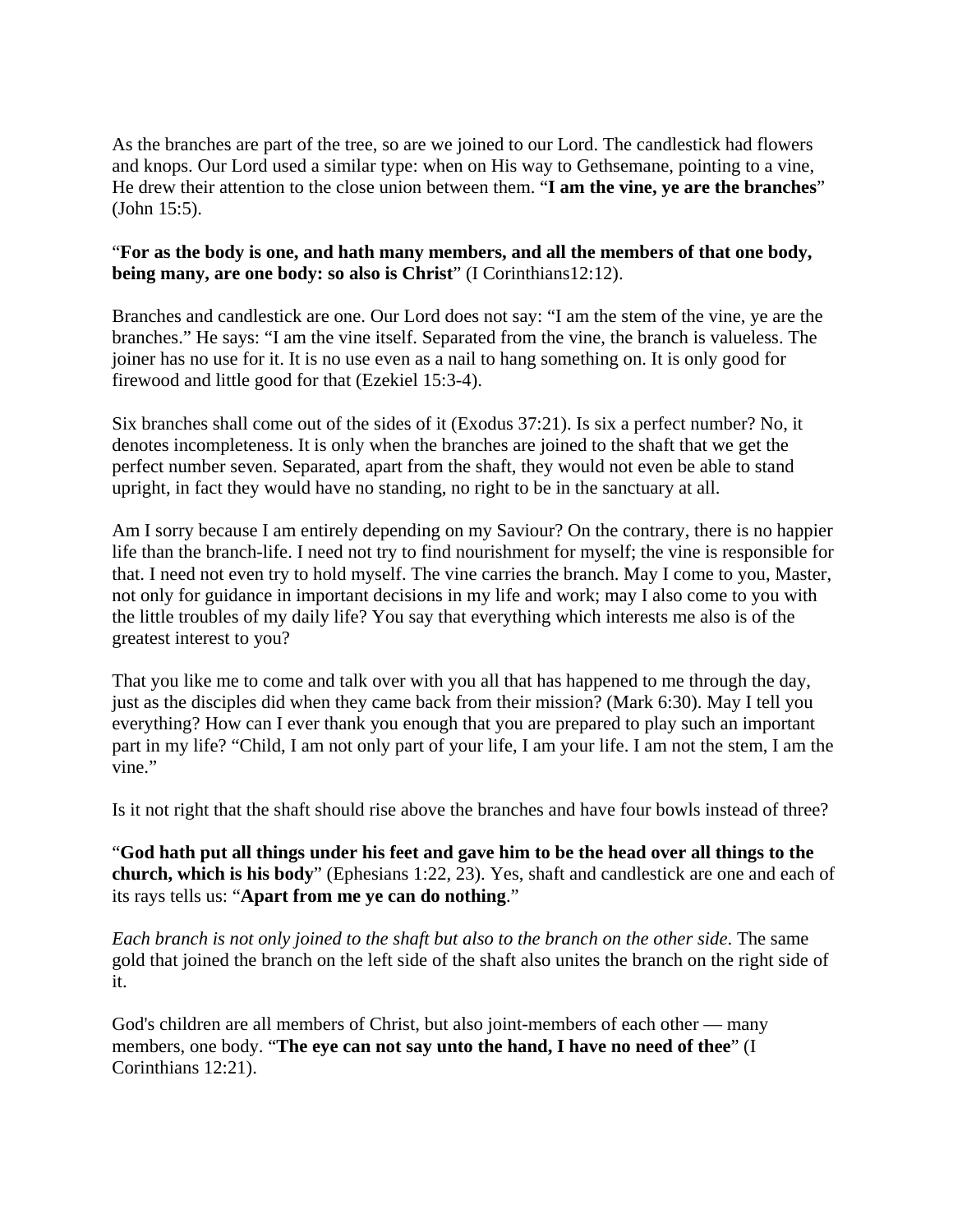My brother may have different opinions from mine on some points but I dare not forget that we are "**all one in Christ Jesus**" (Galatians 3:28). We agree on far more points than we differ. Let our conversation be on what unites us, not what separates us. Let Christ be the subject of our conversation. We shall then receive a burning heart, burning in love to Christ and to my brother. When we stand in a circle and Christ is in His right place in the center, the nearer each of us gets to Christ, the nearer we get to each other. The candle-stick was of pure gold. We have noticed that the metal chiefly used in the court was copper; in the sanctuary, gold. Gold speaks of glory. Christ was pure gold. Dean Law said, "I rejoice in my all-gold Saviour."

*Make the candlestick of pure gold of beaten work*. The gold had to be on the anvil; it had to be hammered. "**Ought not Christ to have suffered these things, and to enter into his glory?**" (Luke 24:26). Bethlehem cannot take the place of Golgotha. It is not through the incarnation that we become members of His body, but by His death and resurrection. "**He was wounded for our transgressions. The Lord hath laid on him the iniquity of us all**" (Isaiah 53:5, 6). The captain of our salvation was made perfect through sufferings (Hebrews 2:10). "**Though he were a Son, yet learned he obedience by the things which he suffered**" (Hebrews 5:8).

If we are to become Christ-like, we must go the same way the Saviour has gone.

Paul counted no price too dear that he might know Christ and the power of His resurrection and the fellowship of His sufferings, and to be made conformable to His death (Philippians 3:10).

The shaft was of beaten gold; the branches, too have to be of beaten-gold. I heard a brother once give this testimony: "Christ bore His cross; I bear mine. We two belong together."

You have to be on the anvil. It is the only way to become beaten gold.

When Moses was forty years old, he thought he could deliver his people. God could not use him then. He sent the man who was brought up in the king's palace, schooled in the wisdom of the Egyptians, into the lonely desert. There he was in God's school, forty years on the anvil.

God sent Samuel to anoint David king. He slew Goliath; he became the favorite of the people. Then God sent him into the cave of Adullam to be hammered on the anvil: Shadrach, Meshach and Abednego refused to bow down to the image of King Nebuchadnezzar. Daniel would worship only God. As a reward for their faithfulness they were put on the anvil, into the fiery furnace and the den of lions, but how they shone afterwards as branches of the candlestick.

Father takes His children in His own training school. He does this often through our surroundings. When the Lord took Jacob in His training school He sent him to his Uncle Laban.

He was a hard master. Those years with Laban were hard years. When Jacob had learned his lesson, God sent him back home.

It may be one of my readers has a Laban whom he finds trying. Even when you work in fellowship with other Christians for the Lord, whether at home or abroad, you may find one rather trying.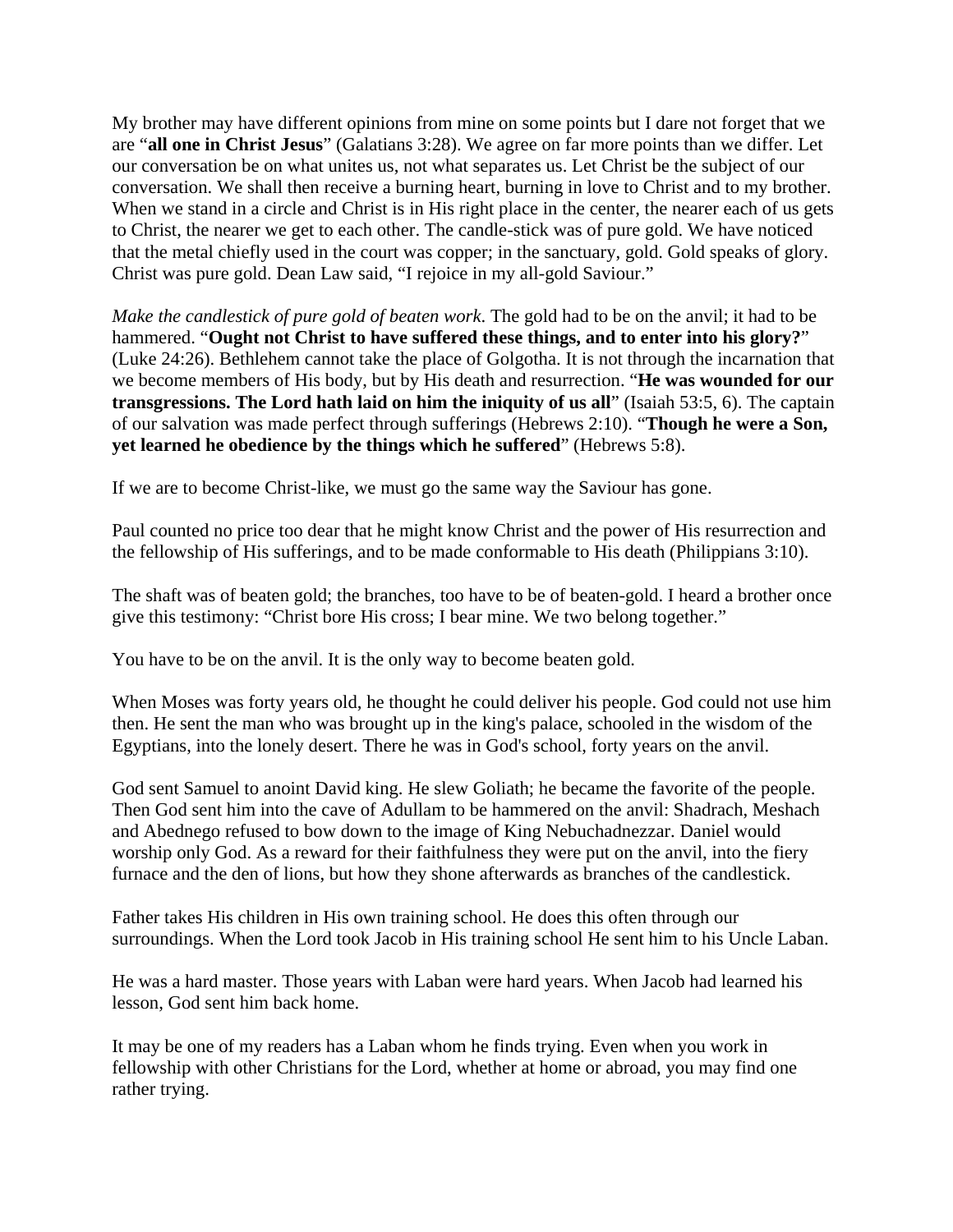Do not forget then that you are on the anvil. You are in God's school. He is going to make something out of you. Jacob would never have become Israel without a Laban. Have you ever thanked God for your Laban? This would be according to Scripture: "**Giving thanks always for all things unto God and the father in the name of our Lord Jesus Christ**" (Ephesians 5:20).

I know the heavy blows with the hammer are not always the most difficult to bear. For one thing, they are not of frequent occurrence and God gives special grace. The little, daily blows, the daily pin-pricks, may hurt even more.

I want to say two things for your comfort. I have been on the anvil myself. The hammer is all the time in Father's hands. He is the refiner who sits to test the silver, till it shows the silver look, till it reflects the Master's face.

Some of you may go through hard times just now. Blow after blow comes. Listen, every blow that falls on the branch also falls on the shaft.

"**We have not an high priest which cannot be touched with the feeling of our infirmities; but was in all points tempted as we are, yet without sin**" (Hebrews 4:15).

**~ end of chapter 18 ~** 

**http://www.baptistbiblebelievers.com/** 

**\*\*\***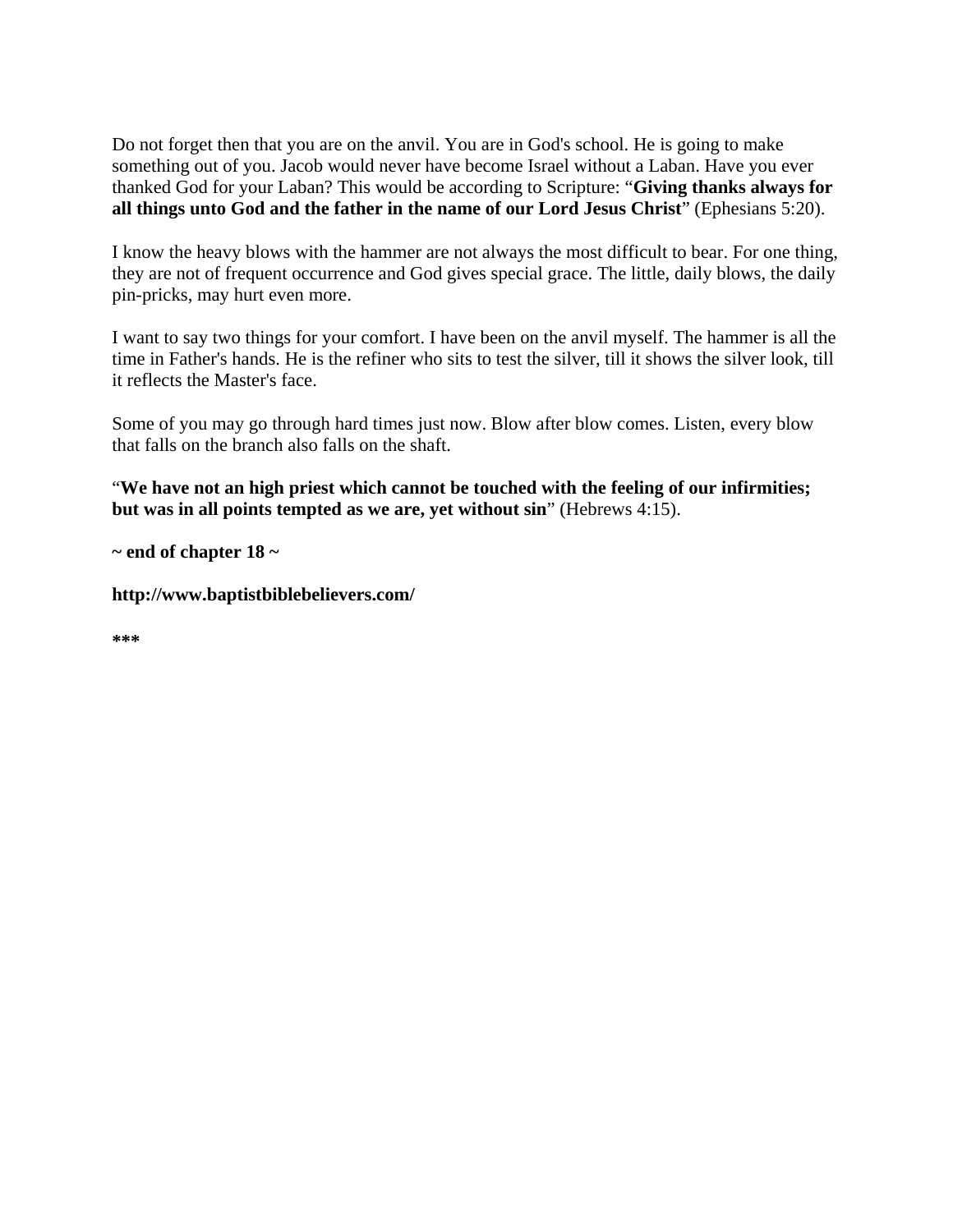# **SIMPLE TALKS ON THE TABERNACLE**

by

D. H. Dolman, M. A., D. D.

Copyright @ 1954

## **CHAPTER NINETEEN**

#### **SHINING FOR JESUS**

"**Behold a candlestick all of gold, with a bowl upon the top of it, and his seven lamps thereon, and seven pipes to the seven lamps, which are upon the top thereof: And two olive trees by it, one upon the right side of the bowl, and the other upon the left side thereof. So I answered and spake to the angel that talked with me, saying, What are these, my Lord?** . . . **Then he answered and spake unto me, saying, This is the word of the Lord unto Zerubbabel, saying, Not by might, nor by power, but by my spirit, saith the Lord of hosts**" (Zechariah 4:2-4, 6).

THERE was no natural light in the tabernacle. In the sanctuary was the golden candlestick shedding its light upon the table of shewbread, the altar of incense, the vail, and throwing it upwards to the many-colored ceiling. The Holy of holies was lit up by the Shekinah, the manifested glory of God.

"**I am the light of the world: he that followeth me shall not walk in darkness, but shall have the light of life**" (John 8:12).

The light of man, Christ, is the golden candlestick and sheds His light upon each member of His body. No child of God need grope in the dark. We are all the children of light (I Thessalonians 5:5). The pure olive oil beaten for the light causes the lamp to burn always (Exodus 27:20). That light never goes out and hence "**the path of the just is as the shining light, that shineth more and more unto the perfect day**" (Proverbs 4:18). We are marching on to Zion, to the city of lights, where there is no need of sun or moon, because the Lamb is the light thereof.

We find the golden candlestick mentioned in the Bible when the tabernacle was built (Exodus 25:31-40), in Revelation ,1:12, 20, and in Zechariah 4.

In our study of the tabernacle we have noticed that every type of Christ, the head of the body, must needs also to some extent be a type of the members of His body. So it is with the golden candlestick. Christ said not only, "**I am the light of the world**," but also, "**Ye are the light of the world**" (Matthew 5:14).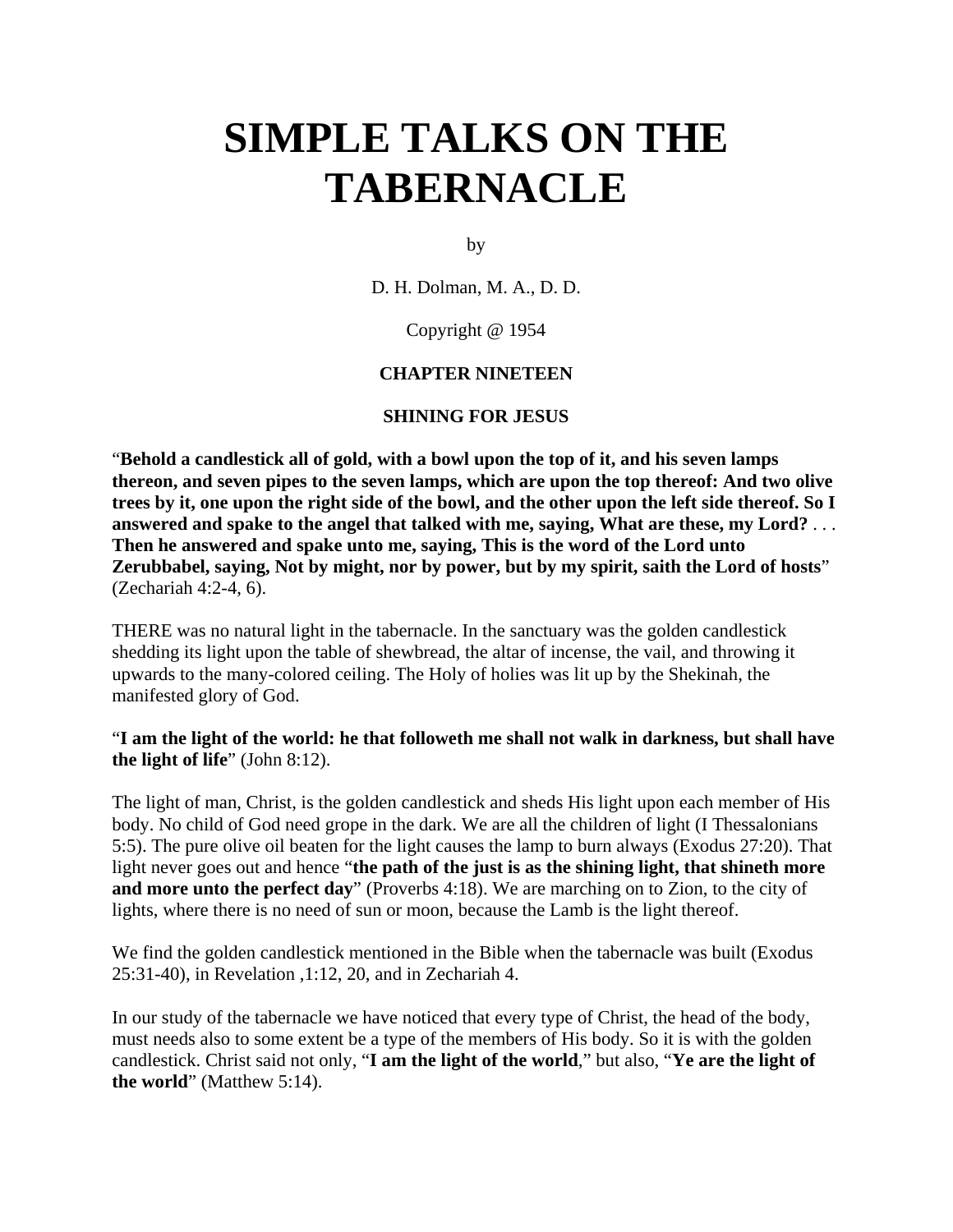When we meditate on the prophet's vision as a type of Christ and His church, we notice the large bowl upon the top containing the oil which was constantly supplied by the two olive trees on either side of the candlestick, and the seven pipes by which the oil reached the seven lamps.

I still remember the time when we had neither gas nor electricity in our home, but were depending on oil-lamps. They shed a comfortable homely light on the family gathered around the table. Most of my readers know little about lamps. I know something about them. For a burning lamp you need two things: first of all oil, and then a wick, that is dipped into the oil.

## *Oil in Scripture*.

I hardly need remind my readers, that oil is an emblem of the Holy Ghost. Priests, prophets and kings were anointed in the Old Testament dispensation and the anointing of our king is one of the most touching features in the coronation. Our Lord in His sermon at Nazareth quoted: "**The Spirit of the Lord God is upon me; because the Lord hath anointed me to preach good tidings**" (Isaiah 61:11).

To the mourners in Zion, the oil of joy is given for mourning (Isaiah 61:3), and God anointed His Son with the oil of gladness (Hebrews 1:9).

# *The oil of the Holy Spirit*.

How we need the Holy Spirit for our life and ministry! Many years ago Dr. Andrew Murray wrote, "It is the will of God that every child of God should be filled with the Holy Spirit. Without the fullness of the Holy Spirit, no member of the body, no child of God can come up to Father's ideal for his life and his service. Every child of God has the Holy Spirit dwelling within him. It is, however, a different experience to be filled with the Holy Spirit." Surely this is the explanation for the rapid growth of the early church.

## *I am only a wick*.

How important it is to learn this lesson. With many of us it takes a long time before we have learned it. It is only when the wick is soaked with oil that it can burn. If it does not touch the oil, it produces soot and smoke. Sometimes the wick is screwed down too much. Many of God's children are satisfied to live on a low level. Sometimes the wick is too high and it emits nothing but soot. A room had to be redecorated; the wall-paper, the curtains were completely spoiled. If you wish for the fullness of the Holy Spirit in order that your church should be crowded and people flock to hear you, the Holy Spirit could not work through you. If people begin to talk about the wick, there is generally something wrong with the burning.

Now will you allow me to ask you a question, brother? Is your light burning brightly?

"*Lux lucet ex tenebris*" is the motto of the Waldensian Church. Does your light shine in darkness? Your colleagues in office and shop may not be Christians; they will watch your life, your words, and your actions. Are you shining for Jesus?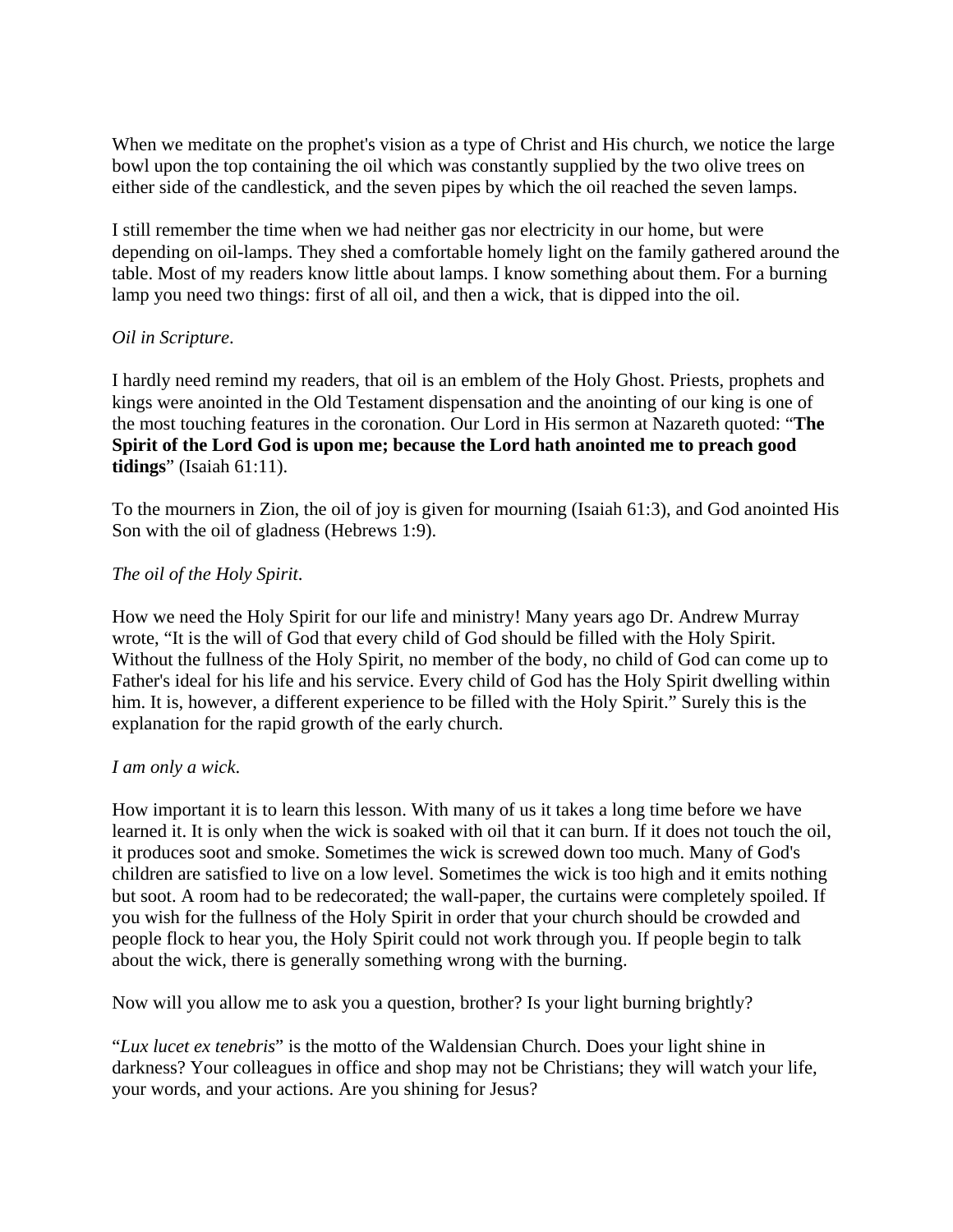Keep me shining, Lord! Keep me shining, Lord! In all I say and do; That the world may see Christ lives in me And wants to love Him too.

*You cannot accumulate the oil*.

We cannot live on our past experiences, however precious they have been. We need a fresh supply of oil each day. There is a constant supply from the two olive trees. There is no fear that the oil will be exhausted and the supply may give out, however long you may burn. It is true that "**I can do all things through Christ that strengtheneth me**" (Philippians 4:13).

John the Baptist was a shining and burning light. Shining is not the same as working. Living, being, is more important than doing. The fullness of the Holy Spirit is not only for service, for special occasions.

In one of our conventions a dear child of God was filled with the Holy Spirit. She was asked some time afterwards if she had noticed any special results in her work for the Lord. She paused before answering the question and then said thoughtfully, "I cannot say that I have; only I have won the heart of my children!"

## *The lamp must shine where the Master has put it*.

Many a worker believes he would shine better if the Lord would put him somewhere else. He feels a lack of fellowship and doubts whether his people pray for him. I cannot tell, brother, if you would do better for the Lord elsewhere. I was reading again this morning Isaiah 53, the evangel in the Old Testament. It is said of the Lord: "**For he shall grow up before him as a tender plant, and as a root out of a dry ground**."

Our Lord could draw no nourishment from His surroundings. He lived in an atmosphere of doubt and misunderstanding. His own brothers did not believe in Him. He could not draw help from it, it was dry ground. Yet that tender plant grew. He drew His life from above, not from beneath. I have seen fir trees grow on rocks. Botany teaches there is an acid in the roots which penetrates the rock and makes room for the roots. They give before they take. Throughout our Lord's life He was always the giving one. When the Holy Spirit opens our eyes to the fact that we must give first, we cease to complain about our surroundings and it may be unconsciously we begin to shine and grow in dry ground.

Is your lamp burning brightly? It is very dark around us. No lamp can be spared. If your light is dim, you may cause someone to stumble. I had a fellow-student at college who was blind. When we dropped into his room after dinner, there were always two big candles burning. I asked him once if he did not consider this extravagance. He answered, "It is true I do not need them, but I do not want you fellows to stumble."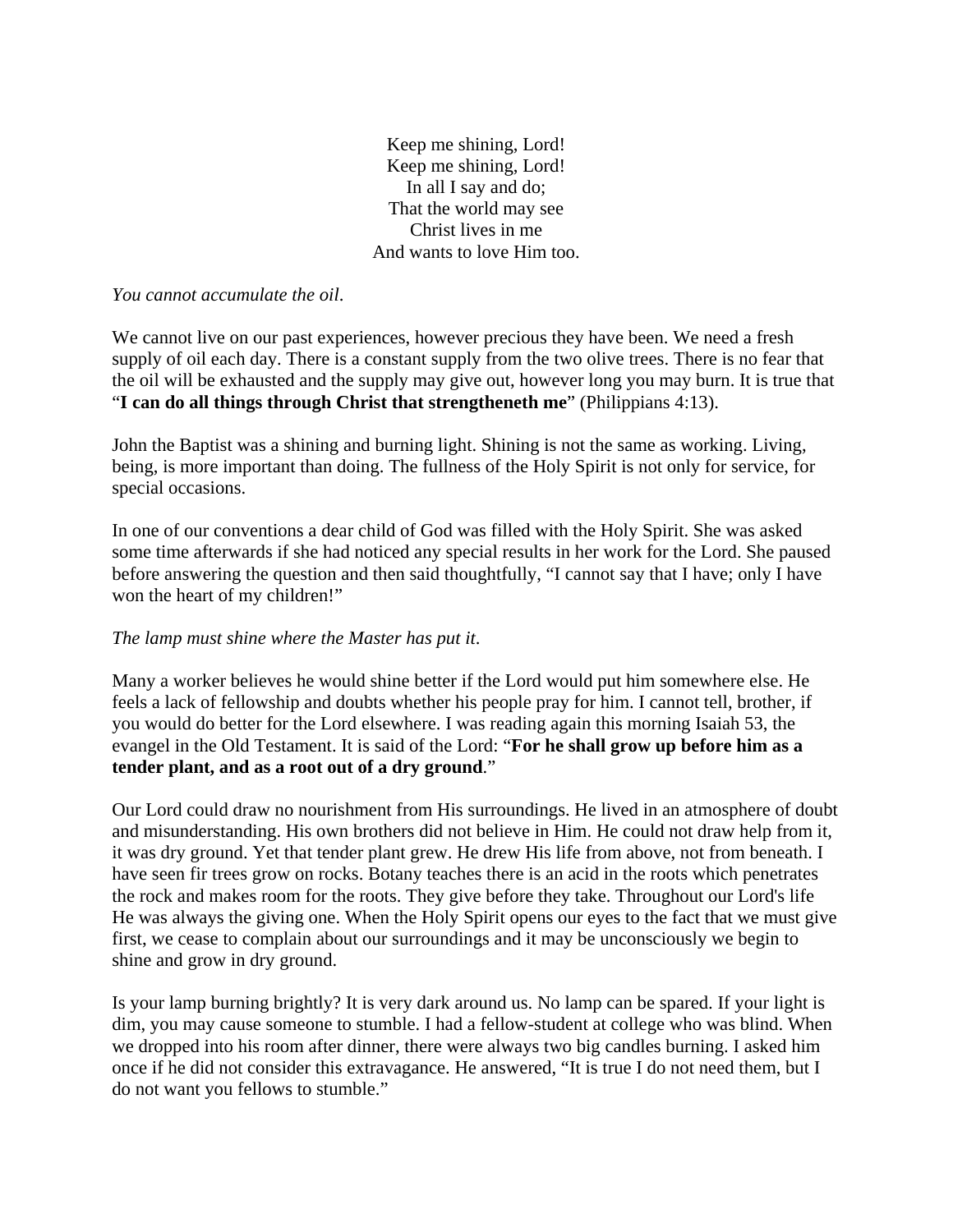You may not be a big light, but God may use your little candle to lighten a big light. Did you ever notice that when John mentions Andrew, he always adds "**the brother of Simon Peter**." It seems to me always that John put this addition, thinking the reader may never have heard anything about Andrew, but everybody was sure to know Simon Peter. We know little of Andrew, only that he practiced individual work.

I can well imagine that when Andrew listened to that wonderful sermon at Pentecost, when three thousand were won for the Lord, he lifted up his heart in gratitude to the Lord that it was he who first found his brother Simon and led him to the Master. You may never be a Peter, but will you not be an Andrew?

## *You cannot accumulate oil; neither need you*.

There is a constant supply of oil dropping from the two olive trees into the bowl. There is no fear of the supply giving out. Christ is the accumulator. All we need, we Have in him. "**Apart from me, ye can do nothing**" (John 15:5). Keep on burning, the supply of oil will be commensurate to your burning. Shining and working are not the same.

#### *Being is more important than doing*.

The fullness of the Holy Spirit is not for special occasions only. We need to be constantly filled. You will not be when you seek your own honor. "Non nobis, non nobis" — All glory, laud, and honor to the Redeemer King. If our lamp burns, we owe it all to the shaft, and it will not burn any the brighter by putting other lamps into the shade.

What is the cause that many lamps do not burn brightly? Is our blessed Lord to blame? Is the Holy Spirit to blame? Is the supply of oil not sufficient? There may be three causes which keep the lamp from burning:

- (1) It may be that there is something wrong at the end of the wick; it does not reach into the oil;
- (2) It is also possible that rust may have gathered at the top, or
- (3) That there is a knot somewhere in the wick which hinders the oil from rising to the top.

## *The wick no longer reaches into the oil*.

There is still some oil in the wick, but there is no fresh inflow. It may be the wick is not at once conscious of it; others may notice it first. Soon a disagreeable odor will draw people's attention to the wick. It always shows that there is something wrong when people talk about the wick. They never do when the lamp burns brightly. We are ambassadors for Christ. May Christ be glorified, not the ambassador. May we be effaced in our message Does the wick no longer reach into the oil? Is there a lack of inflow?

Dr. Chapman once told how he had a talk with Dr. F. B. Meyer at Northfield. He told him of the number of meetings at which he had spoken: how he was constantly giving out. I wonder if you have ever felt like that, brother?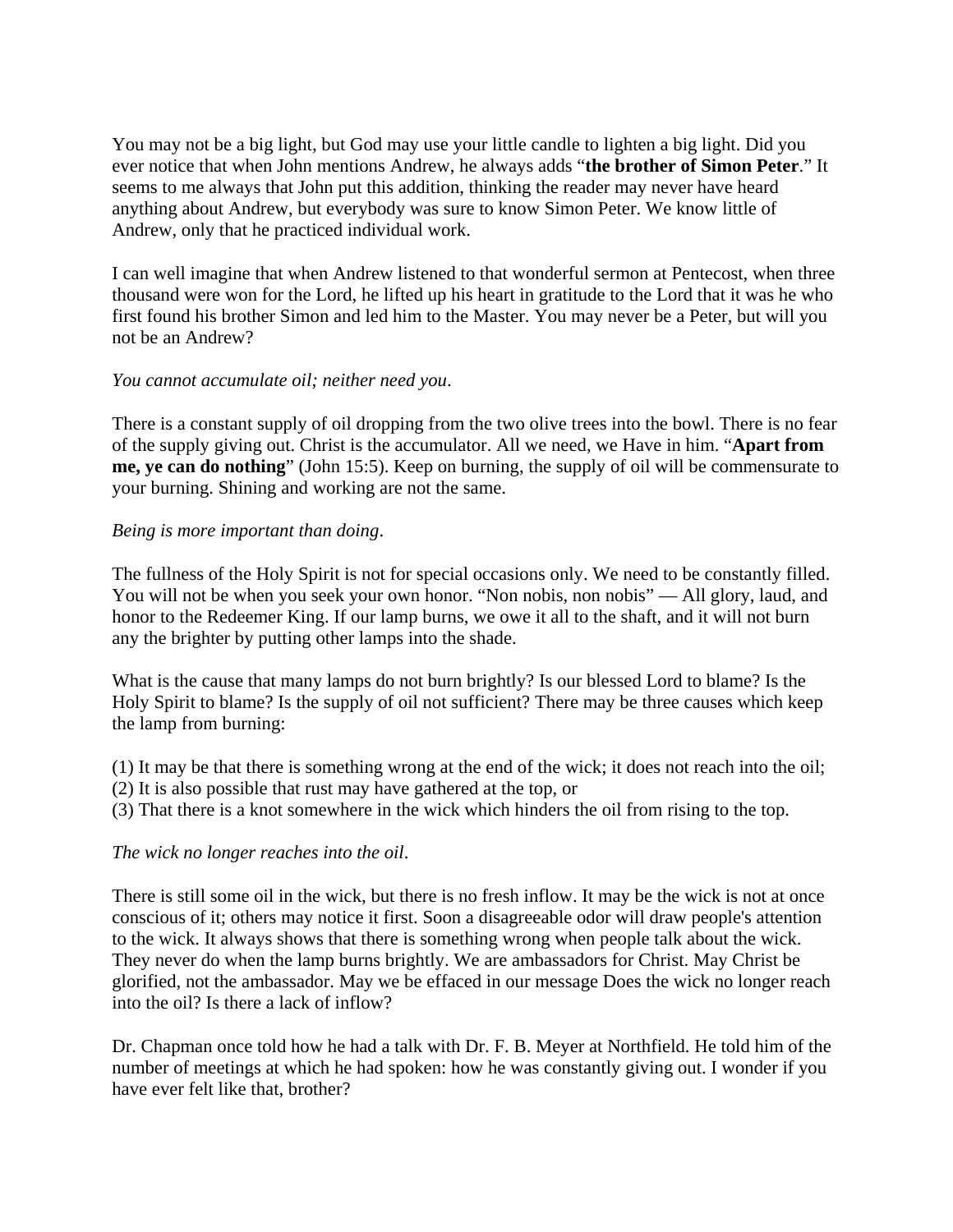"Dr. Meyer laid his hand in a loving way on my shoulder and said to me," said Dr. Chapman, "'Brother, have you ever tried three times exhaling and once inhaling?'"

Dr. Chapman said, "I felt a little annoyed. I fancied Dr. Meyer had misunderstood me altogether and was recommending me a new method of voice culture.

"However, to please the old man, I tried the experiment. I soon found out that it was impossible."

You cannot exhale unless you have inhaled first. There must be inflow before there can be outflow.

May I be allowed a question? What about your quiet time with the Master? What about your prayer life? Has the Lord been speaking to you this morning through His word? I do not mean in your family worship. I mean in the prayer closet. The Holy Spirit was waiting to give you a private lesson this morning; why did you not come?

You say you have studied your Bible this morning. You had to prepare a Bible-reading. Again I say, I did not mean that. The trouble with us preachers is that we read the Bible for others instead of for ourselves. Your Bible-reading will only be blessed when through the Word you are reading the Holy Spirit can speak personally to you. He will give you what you need for the day. The wick must touch the oil. You must be in touch with the Holy Spirit.

# *Rust may have collected at the top of the wick by the very burning*.

Is this possible? How often have I knelt down in my study after having preached or given a Bible-reading to ask the Lord to cover with His precious blood whatever was of self in the sermon I had just preached. Have you not felt the same? Our Father knows how weak the instruments are He is using, and in His mercy He provides snuffers and snuff-dishes and tongs of pure gold. So important did the Lord considered that the lamps should burn brightly; that He entrusted the golden snuffers only to the hands of the high priest. It is the husbandman Himself, our heavenly Father, who purgeth every branch that it may bear more fruit (John 15:2).

## *There may be a knot somewhere in the wick*.

The oil cannot penetrate into the wick. This is a cause that so many prayers of God's children are not answered.

There was a knot in Samson's wick. Delilah had entered into his life. Samson, the Nazarite, the man under a vow, gave his love and his heart to an unclean woman. She dragged him down and surrendered him to the Philistines. Samson did not know that the Lord was departed from him (Judges 16:20).

"**If I regard iniquity in my heart** (if the motive of my prayer is not the Lord's glory but my own) **the Lord will not hear me**" (Psalm. 66:18).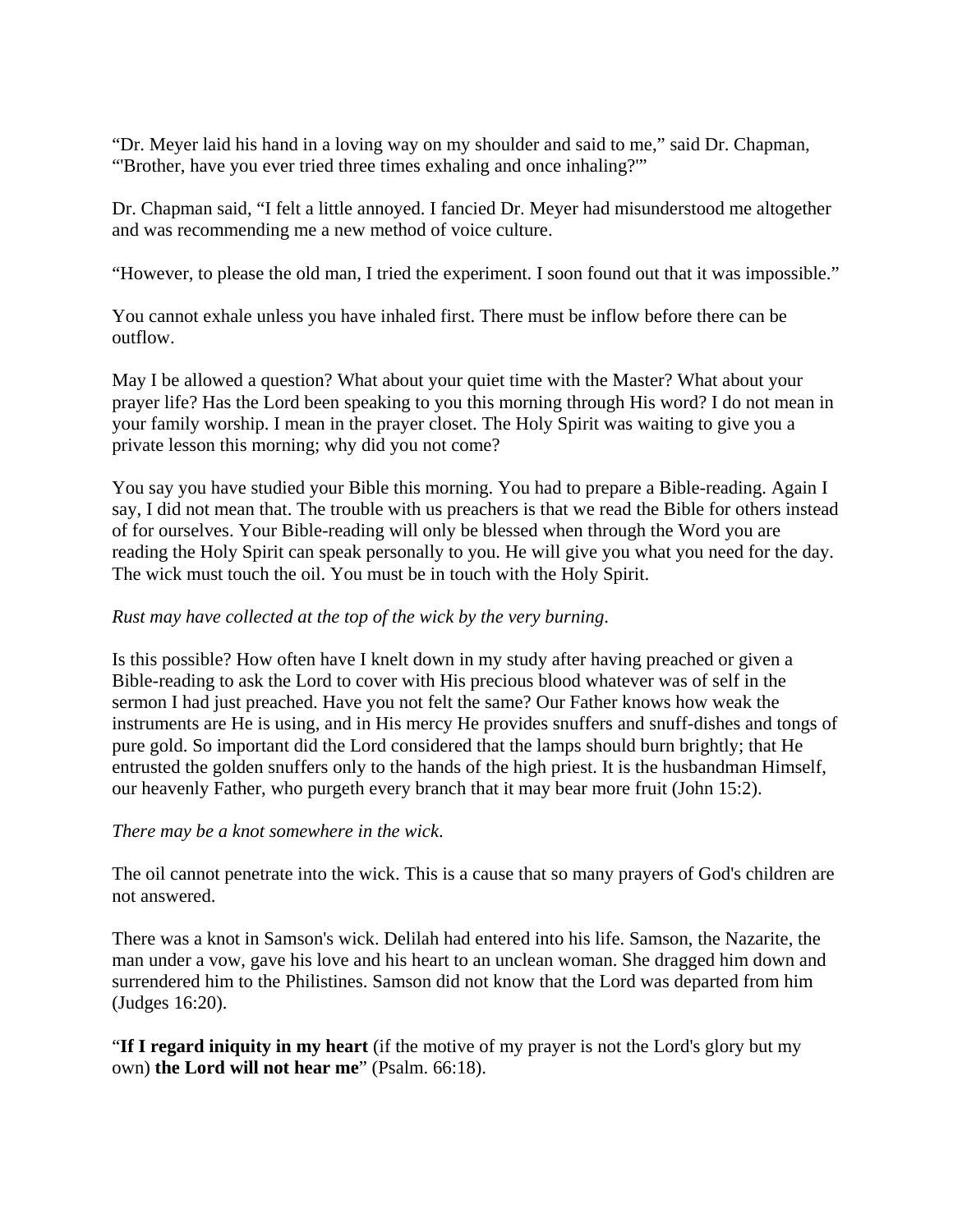It may be that someone amongst my readers is conscious that there is not the power in his ministry there used to be.

Be sure there is a knot somewhere in the wick and as long as the knot is there the oil cannot ascend.

Our blessed Lord is a master in unraveling knots. Go straight to Him. He will understand all about it. He knows all about your knot; He was concerned about it. He can, however, do nothing for you until you come to Him and ask Him to untie your knot. He has such tender hands; He is so patient. I know it. There is restoring grace for you.

"**If we confess our sins, he is faithful and just to forgive us our sins and to cleanse us from all unrighteousness**" (I John 1:9).

**~ end of chapter 19 ~** 

**http://www.baptistbiblebelievers.com/** 

**\*\*\***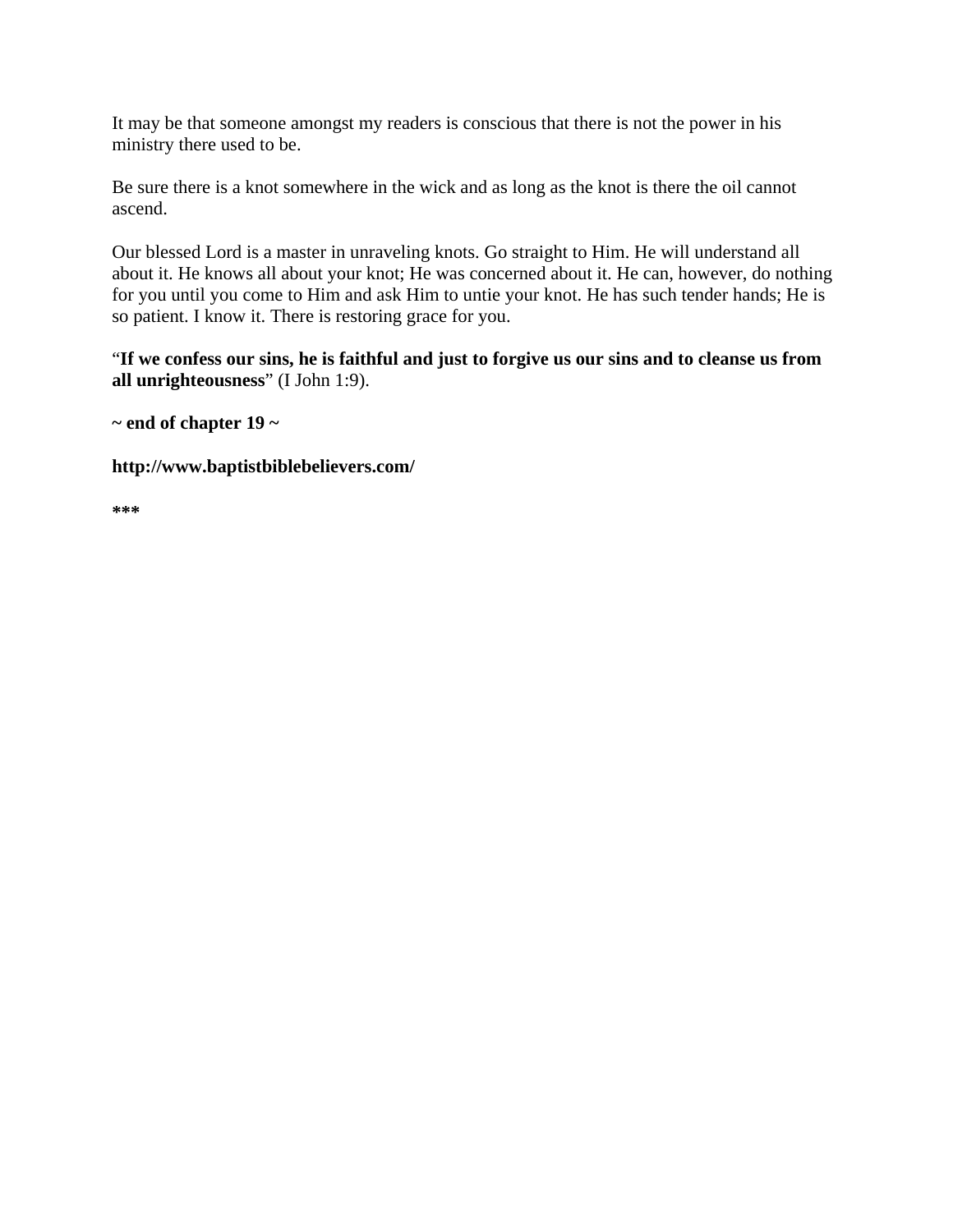# **SIMPLE TALKS ON THE TABERNACLE**

by

D. H. Dolman, M. A., D. D.

Copyright @ 1954

# **CHAPTER TWENTY**

# **THE TABLE OF SHEWBREAD**

"**Thou shalt also make a table of shittim wood: two cubits shall be the length thereof, and a cubit the breadth thereof, and a cubit and a half the height thereof. And thou shalt make for it four rings of gold, and put the rings in the four corners that are on the four feet thereof. Over against the border shall the rings be for places of the staves to bear the table** . . . **And thou shalt set upon the table shewbread before me alway**" (Exodus 25:23, 26, 27, 30).

IN some of our watering-places, you will find on many houses a notice: "Rooms without board."

As a rule the owners have large houses and are glad to let some of their rooms, but do not furnish meals to their guests. Our heavenly Father does not only provide for His children a dwellingplace; He wants to give His children a home and in a home a table is needed for the meals of the children.

In the sanctuary we have not only the golden candlestick but also the altar of incense and the table of shewbread. It is the royal table destined for the King. Joseph had three tables in his dining-hall, one for the Egyptians, one for his brethren and one for himself (Genesis 43:32). They served him by himself. Our King likes to see the happy faces of His children around Him and bids them take a seat with Him at His table.

## "**Behold, I stand at the door and knock: if any man hear my voice, and open the door, I will come in to him, and will sup with him, and he with me**" (Revelation 3:20).

The table was made of the acacia wood of the desert and overlaid with gold, and so points us to the twofold nature of our Saviour: His divine and His human nature. In Him, the Godhead and Manhood were joined together in one person, Christ.

# "**As children partake of flesh and blood, he likewise took part of the same, that by death, he might destroy him who has the power of death, that is to say the devil**" (Hebrews 2:14).

Christ knew what it meant to be weary, to feel hungry and thirsty.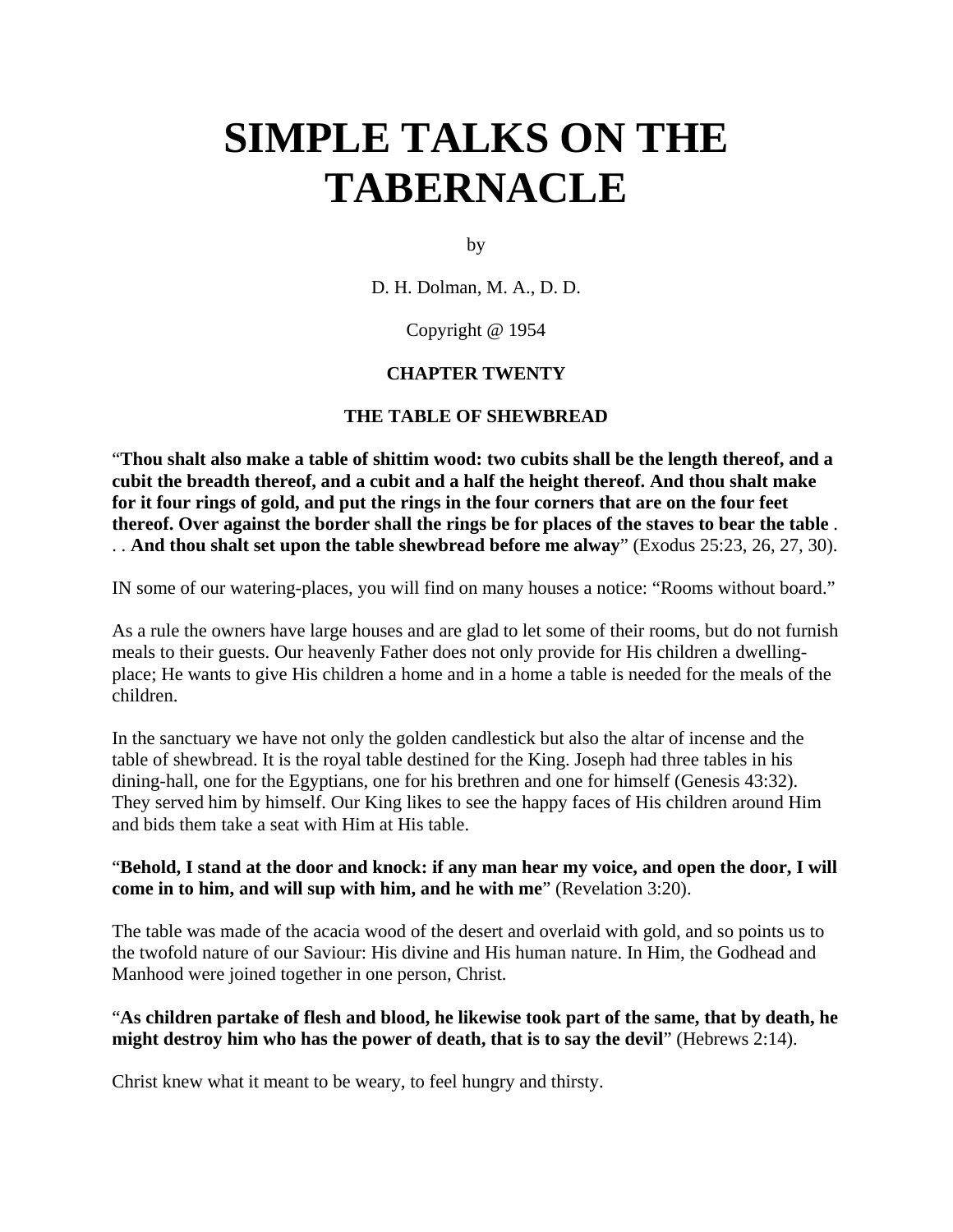It brings our Lord so near to us. He is able to feel with us. He had to take our human nature in order to expiate our sin by His death on the cross. He had to be divine to give that sacrifice its infinite value, a full-sufficient oblation and satisfaction for the sins of the whole world. "**God was in Christ, reconciling the world to himself**."

## *The dimensions of the table were small*.

It was three feet long, one and a half feet broad and three feet high. On it Aaron placed each Sabbath morning twelve cakes or loaves of equal size, in two rows, each representing one of the tribes. Those of the previous week had to be eaten by Aaron and his sons in the holy place.

Two names are given to these loaves.

- It was called Bread of the Presence; bread that could be placed before the King, royal bread. - It was also called the continual bread (Numbers 4:7).

The royal table is never empty, God calls His children to Him every moment. They need never be afraid to come to an empty table. Father calls the children: "**Come, for all things are now ready**."

# *The loaves were made from the finest flour*.

They are a. type of Christ. Our Lord tells us so Himself.

"**I am the bread of life: he that cometh to me shall never hunger; and he that believeth on me shall never thirst**" (John 6:35). It is only as we are feeding on Him, we have life in us (John 6:53).

## *The golden candlestick's light fell on the bread of the presence*.

The Father is well-pleased in His Son who gave His life a ransom for many, as typified by those two rows of cakes. Where Christ is, there are also His disciples; and so the Father is also pleased with His children, and even the weakest child is accepted in the beloved.

## *Every tribe had its loaf, not one failed*.

They were also, of equal size. God looks at the branches of the church in a different way than we do. To us some of the loaves seem to be considerably larger than the others. We may even think that some of the tribes have no loaf at all on the table. God thinks differently. He looks at Christ and in Him we are complete.

Under the Old Testament dispensation only the priests, were allowed to eat the bread. Under the new covenant all God's children belong to the royal priesthood and, therefore, every child has a right to a seat at the table, whether he belongs to the tribe of Judah or Benjamin, or any other tribe.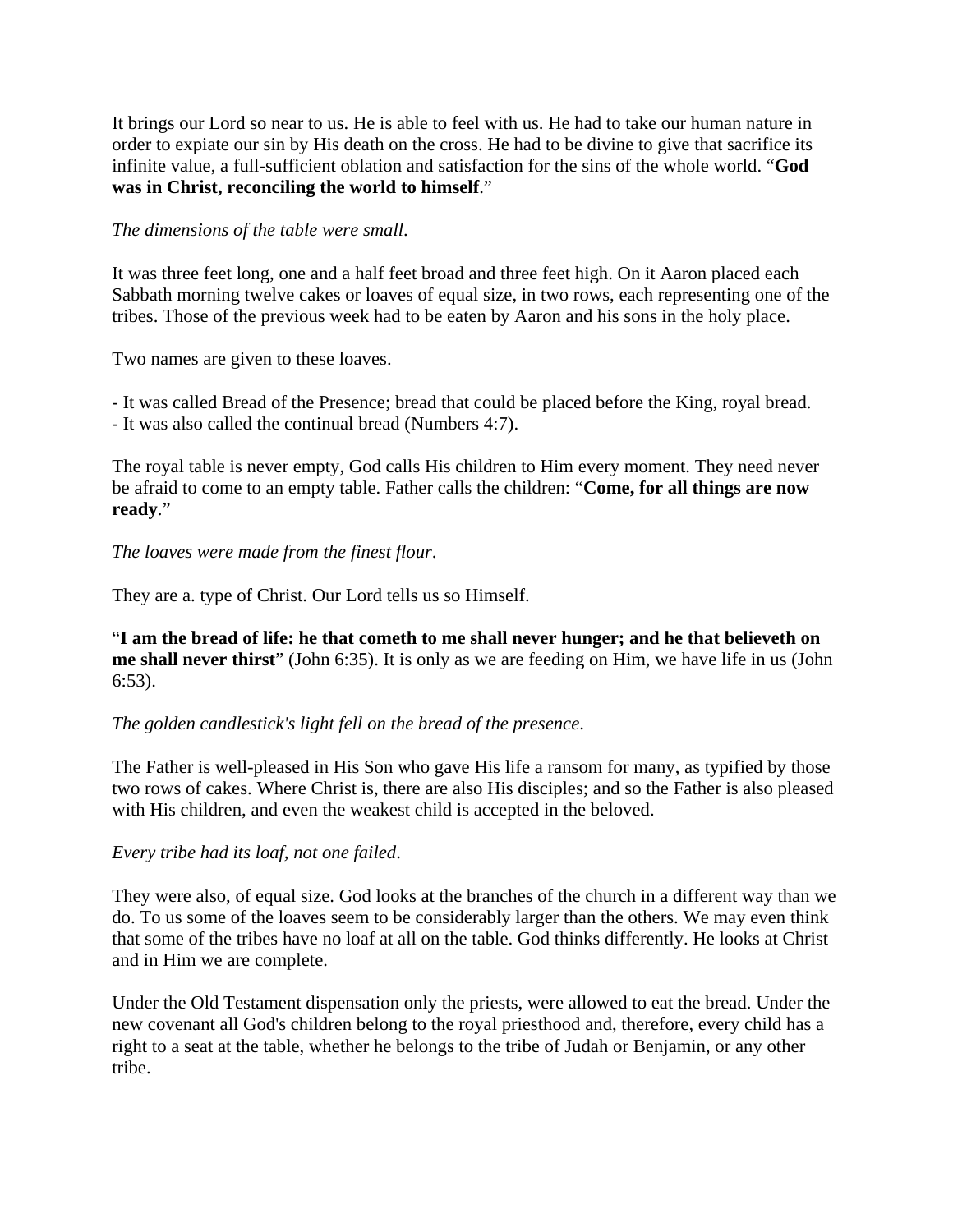It is not the table of Judah or Benjamin, but the King's table and He invites them all. It Is very sad that the sacred legacy which Christ bequeathed to His Church as a continual memory of His sacrificial love, to give them food for their journey should have become a cause of separation and division instead of witnessing to the world till Christ comes again of that sacred bond of love which unites His children not only to their Lord but also to each other,

# "**For we being many are one bread, and one body: for we are all partakers of that one bread**" (I Corinthians. 10:17).

When I look at the table of shewbread and see how close the loaves are one to another, I long for the time when Psalm 133:1: "**Behold, how good and how pleasant it is for brethren to dwell together in unity!**" will be a reality.

# *You never need fear that the King will not be pleased to see you at His table*.

He sent a special invitation to you and a King's invitation is a command. Perhaps you may consider yourself unworthy of a place at the royal table. Mephibosheth was of royal descent. He lived in Lodebar, the place where there was no bread. Besides, he was lame on both feet. David bade Mephibosheth to reside in his palace from love for his father, Jonathan.

He did eat continually at the king's table for Jonathan's sake. It seems to me that our King has a special love for lame people. Jacob wrestled with the angel at Penuel. It was only after the angel had touched the hollow of his thigh that he had to give up his wrestling and could only cling to the angel.

Then he received the blessing and a new name, and though halting upon his thigh, the sun rose upon the halting man. Lame people obtain the blessing by clinging, not by wrestling (Genesis 32:31). Why did Mephibosheth have a seat at the royal table? It was not because of his own merit; it was for his father's sake, for Jonathan's sake.

Read the touching story — II Samuel 9:13. Why are you, a lame child of God, a welcome guest at the royal table? For Jesus' sake.

Of all the furniture of the tabernacle, the table of shewbread was the lowest. It was only about two feet high. You will hardly have such a low table in your house. There is no child so small that cannot sit at this table. The important thing is not to look at the table, but to take your seat. The King has made all preparations. It is for us to accept the invitation which He sent us: "**Come for all things are now ready**" (Luke 14:17).

*It is not enough to look at the table*.

The bread had to be eaten (Leviticus 24:9).

How often Dr. Torrey at Montrose told us: "Meditate on the Word." The Bible tells us to meditate on the Word in the night-watches. I cannot commend too strongly to my readers to memorize passages of Scripture.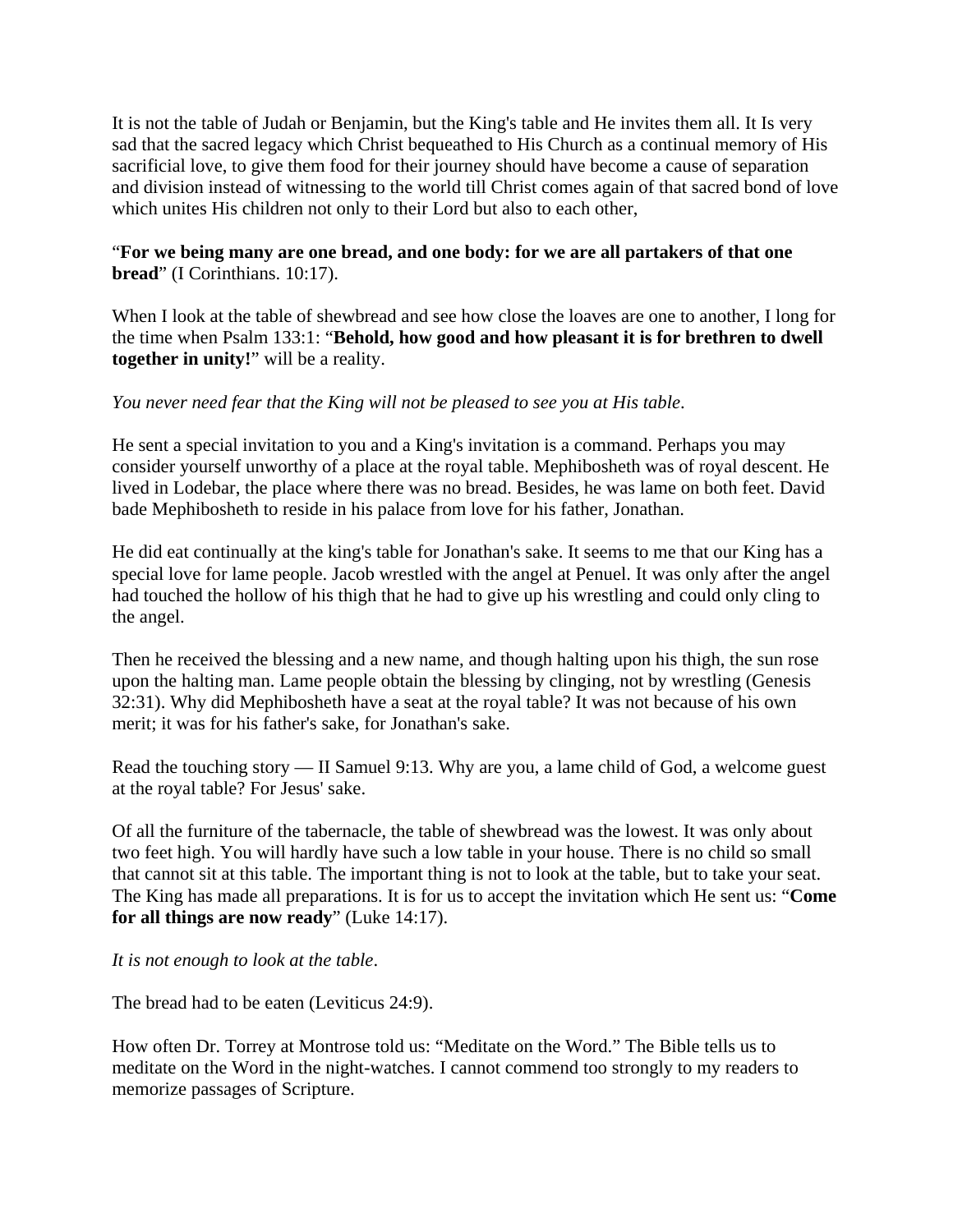Only a few days ago it was my privilege to visit a lady eighty-four years old who had been confined to her bed for several years. I was delighted to listen to her repeating one passage of Scripture after the other. A sleepless night will neither seem long nor wearisome to you if you meditate on the Word and have the Holy Spirit as your Teacher at your bedside.

## *Have you been to the Table today?*

Have you had your breakfast? As a rule, children, healthy children, do not forget mealtime. The dinner-bell is useful for the grown-ups, but the stomach is a good substitute for children. It is sad that in so many Christian families there is no family-altar any more, as there was in preceding generations.

I once heard a startling statement at Massanetta Springs from Bishop Henderson in an address wherein he pleaded eloquently for regular family worship. He said that in a district-meeting of his church officials he asked how many of them came from homes in which there was familyworship.

Ninety-five per cent held up their hands. He continued that when he went into the auditorium downstairs he repeated the same question to the young people; not five per cent held up their hands. The children of the church-workers in the church. I do not infer that the parents did not read their Bibles. I suppose they did, but not with their children.

I have found the same sad state in many churches where I have ministered.

I thank the Lord that a new start has been made by some excellent little publication with a short daily explanation of a Scripture-passage.

 It is wonderful to go with your children to the table of shewbread, but you must not consider that this suffices. You must go alone as well. Father will want to speak to you in private. The Bible will be a blessing to you when it has a personal message for you for the day. Do not go away from your closet until you have received it. I am sure you will need it during the day.

It is a sad thing that theological students often occupy their time reading books about the Bible rather than reading the Bible itself and consequently have an insufficient knowledge of the Bible. Better read the Bible than ten books about the Bible.

I repeat the same advice to every child of God.

Devotional books and commentaries are a great help, but the best way to study the Bible is to let the Bible explain itself. Take time for your Bible. Study in the early morning if possible. Ask the Holy Spirit to teach you. Dig deep and God will give you the hidden treasures of darkness. (Isaiah 45:3). Dig for yourself; your joy will be all the greater if you discover a special treasure which perhaps you never have seen before, although you might have many times passed over the same spot. Only babies require feeding with a spoon.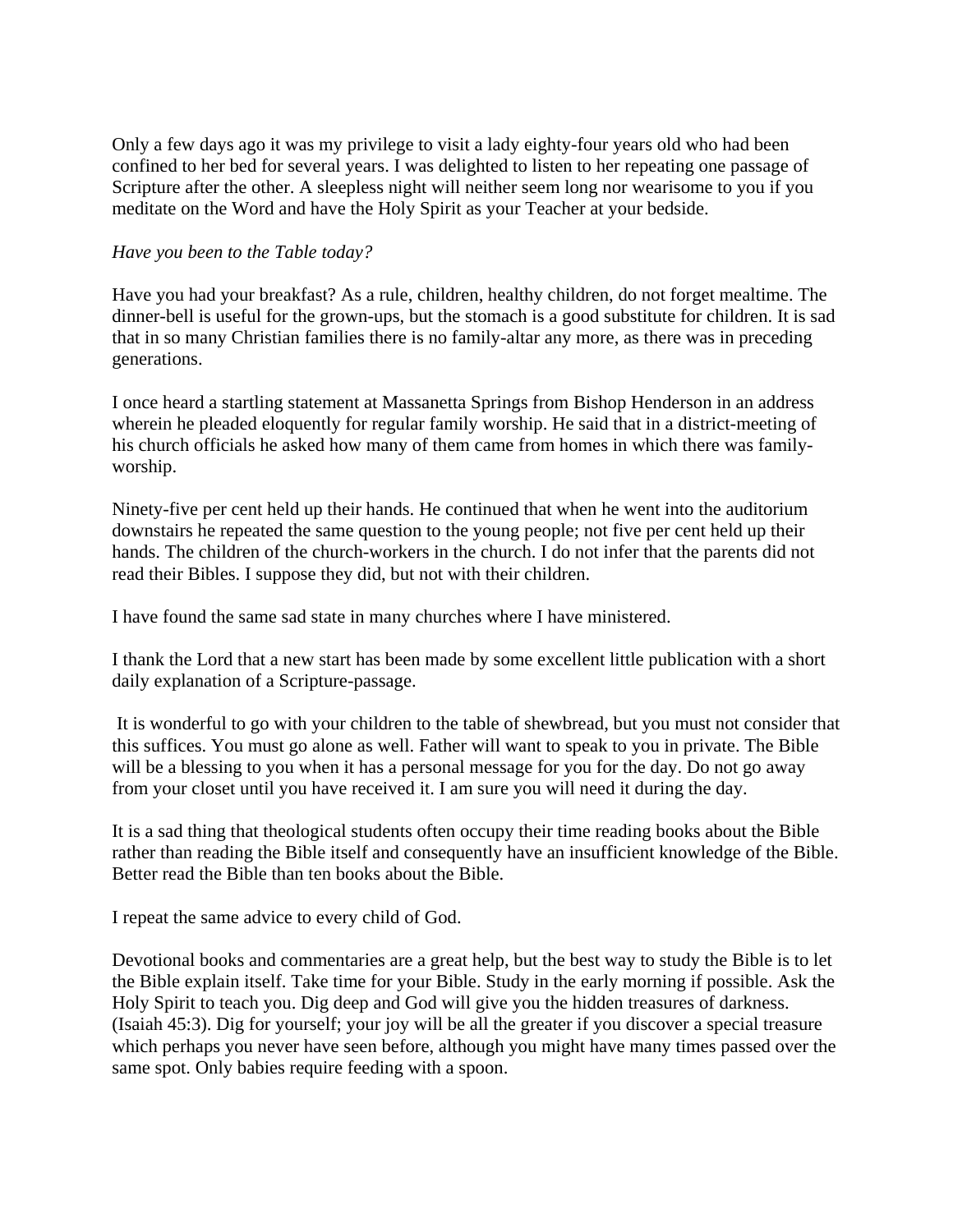Healthy children, who live on the mountain-top in pure air and have plenty of exercise, are sure to have a good appetite. If we begin to find fault with our food, if we say with the children of Israel: "**Wherefore have ye brought us up out of Egypt to die in the wilderness? for there is no bread, neither is there any water; and our soul loatheth this light bread**" (Numbers 21:5), there is sure to be something wrong with our health. You better go to the good Physician and tell Him all about it. He will put you right.

You do not get filled by reading a cookery book. If you eat too many cookies, you lose your appetite. There is desire with many congregations for topical, social sermons, interesting sermons, but often there is little gospel in them. It is the old-fashioned gospel only which has the power of saving souls.

Paul was not ashamed of it (Romans 1:16).

It is by the sincere milk of the Word that people grow (I Peter 2:21). I belong to the plain people; give me plain food — that suits me best. "Tell me the story simply, as to a little child."

*They shall eat it in the holy place* (Leviticus 24:9).

Every child of God should have a holy place where he can be alone with God. In our crowded cities that might appear to many a poor child of God an impossibility. Then follow Studdart Kennedy's advice he used to give his missions. He told his hearers to make a mental picture of their private prayer room.

Well I remember the picture-room of the young daughter of a farmer. A little gable-room, looking out on the cornfields; the little table set ready for tea, a chair awaiting the Saviour. I am sure the Lord loved to enter that little room.

A young girl gave her heart to the Saviour. Her mother was afraid the girl would become religious and spoil her chance of a good marriage, and tried to stop her reading the Bible. The girl wanted food for her soul and asked the Lord to wake her every morning at six o'clock, and the Lord did. Half an hour in the morning spent with the Lord tunes your soul for the whole day. Moses' face shone when he had been alone with the Lord; so will yours.

*The table of shewbread had four golden rings*.

It went through the desert, and even a wilderness is not a bad place for you when the Lord speaks comfortably to you (Hosea 2:14).

God can prepare a table before you in the presence of your enemies (Psalm 23:5). He did it for David when he fled from Absalom.

If you leave the holy place, take the holy table with you. If Martha had taken it with her into the kitchen she would not have grumbled at Mary. Take it not only into the kitchen, but take it with you into your office and shop.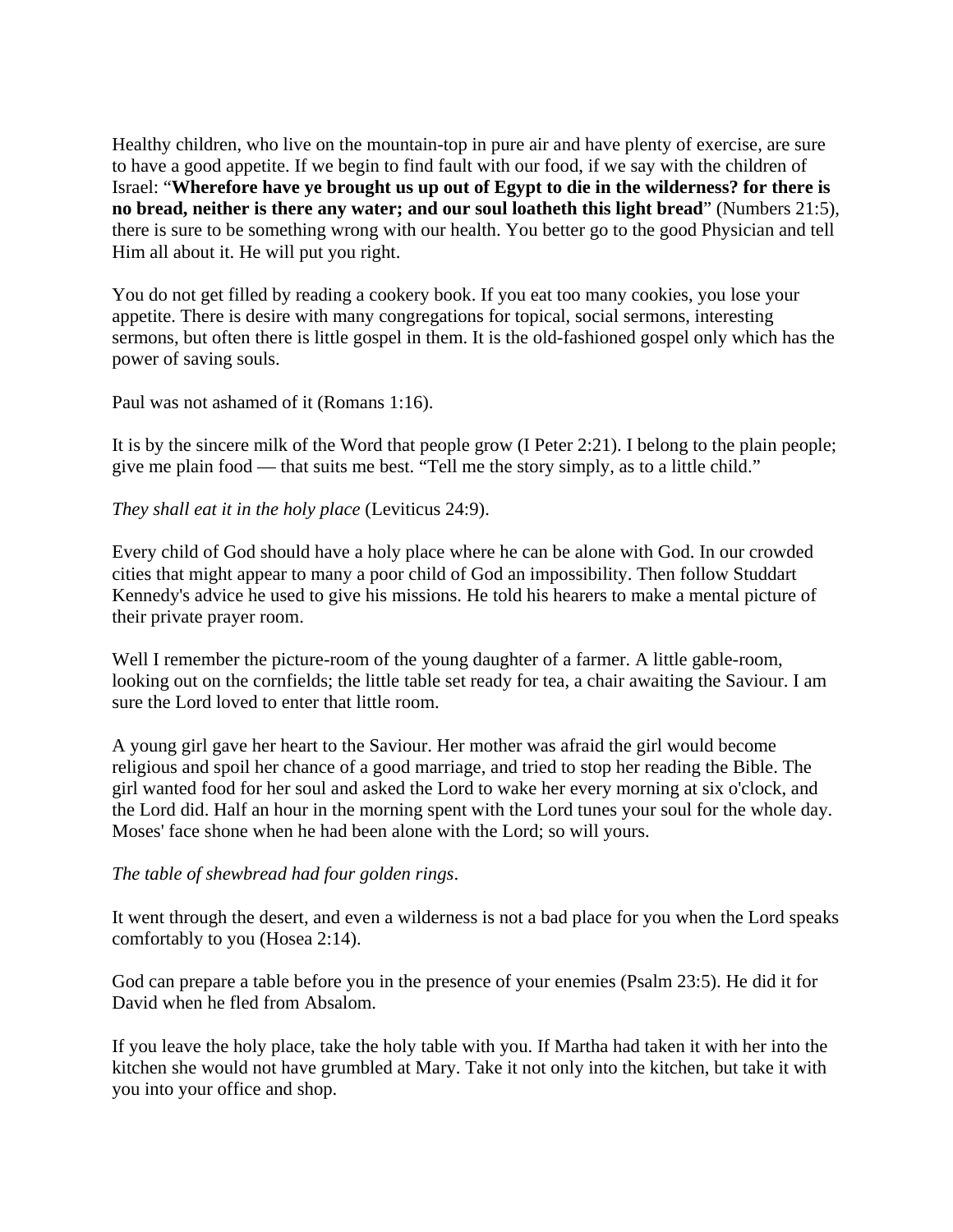I thank the Lord for the Pocket-Testament League. It provides a wonderful method of winning souls for Christ. I have given away many New Testaments. I was on one of the liners and had preached on Sunday. Before we left the steamer a society girl came to me. She was the first at sports, the first at the dance. She thanked me for my sermon.

I looked at her rather surprisedly. Tears were in her eyes as she answered my unspoken thought. "That life does not satisfy," she said.

I asked her if I might give her something to remind her of our voyage and showed her one of those beautiful New Testaments. I told her, however, that I could only give it to her under two conditions. "Will you promise to read some portion of it every day?"

She gladly promised. I smiled as I told her my second condition.

"Could you promise to take this little book with you wherever you go?"

She thought a moment.

"It is an awkward book at times, it may begin to talk." She took it. "I can manage," she said. "**Give ye them to eat**" (Mark 6:37). I have never seen that girl since. I hope I shall some day. "**Cast thy bread upon the waters: for thou shalt find it after many days**" (Ecclesiastes 11:1).

**~ end of chapter 20 ~** 

**http://www.baptistbiblebelievers.com/**

**\*\*\***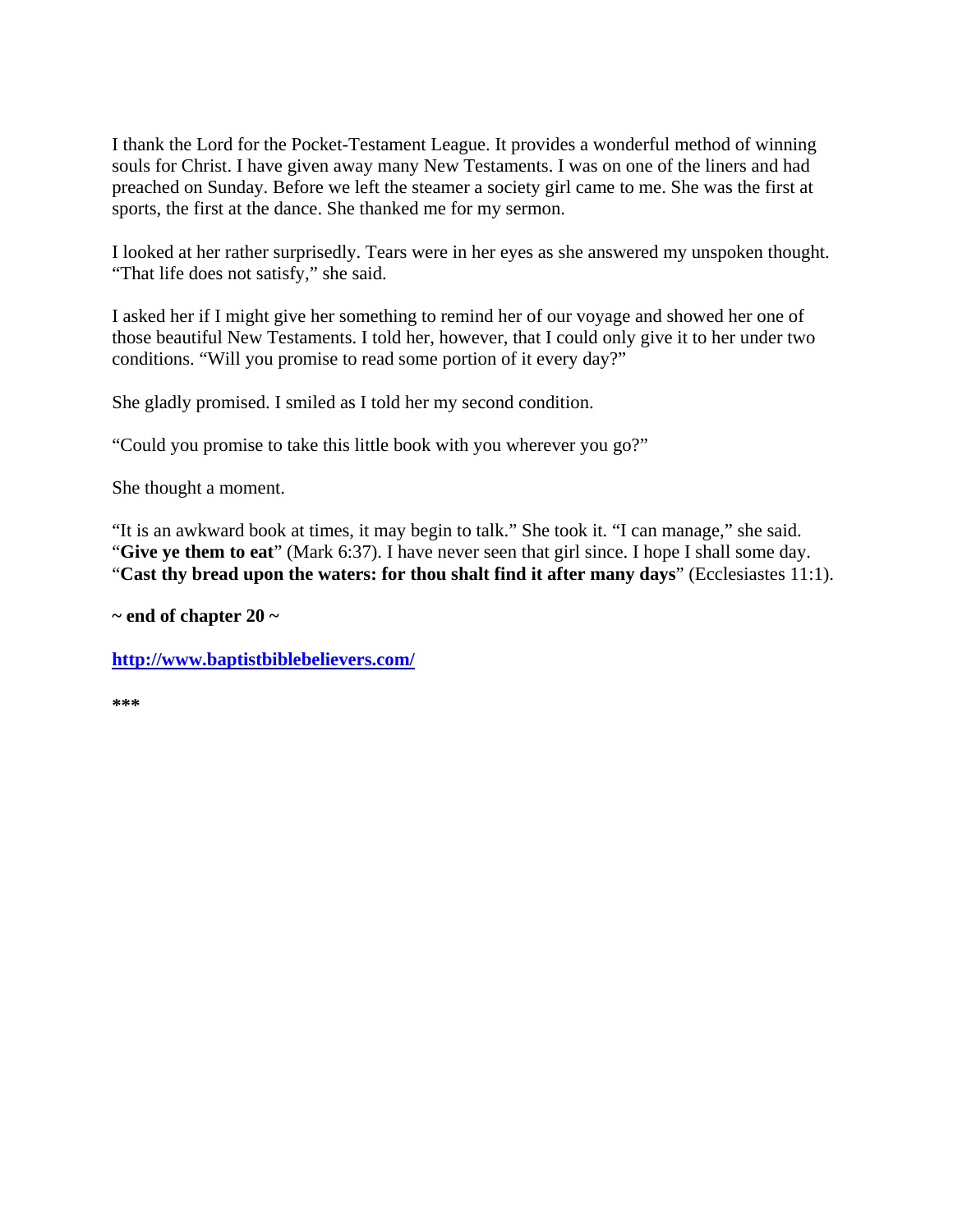# **SIMPLE TALKS ON THE TABERNACLE**

by

D. H. Dolman, M. A., D. D.

Copyright @ 1954

#### **CHAPTER TWENTY-ONE**

#### **THE ALTAR OF INCENSE**

"**And thou shalt make an altar to burn incense upon: of shittim wood shalt thou make it. A cubit shall be the length thereof, and a cubit the breadth thereof; foursquare shall it be: and two cubits shall be the height thereof: the horns thereof shall be of the same. And thou shalt overlay it with pure gold, the top thereof, and the sides thereof round about, and the horns thereof; and thou shalt make unto it a crown of gold round about. And two golden rings shalt thou make to it under the crown of it, by the two corners thereof, upon the two sides of it shalt thou make it; and they shall be for places for the staves to bear it withal** . . . **And thou shalt put it before the vail that is by the ark of the testimony**" (Exodus 30:1-4, 6).

"**WHAT wilt thou that I should do unto thee?**" Twice the Lord addresses this question to different persons.

In Mark 10:51 it is a blind beggar who, outside the gates of Jericho, appeals to the Lord for help. "**Son of David, have mercy on me**." A noisy crowd surrounds the Lord. Yet the cry for mercy reaches the Lords compassionate heart. It always does. He bids blind Bartimaeus come to Him. What do you wish me to do for you? The Lord likes us to be definite in our requests. Master, my request is large, very large. It needs a miracle. Give me back my sight! Straightway the Lord grants the request. The miracle is performed. Bartimaeus receives his sight.

In Matthew 20:21, it is a mother with her two sons standing before the Lord. She is the wife and mother of fishermen. Many a time they have resolutely braved the storm. Now they are hesitating; it seems as if one looks to the other to proffer request. The Lord feels they have some wish in their hearts. He always feels it. To encourage them He puts the same question to them: "**What would you have me to do?**" It is the mother who comes to the rescue. "**Grant that my sons may sit, the one on thy right hand and the other on thy left, when thou comest into thy kingdom**."

It was a mother, ambitious for her sons. Many mothers are. You say it was a foolish request. You are right. There is no room for self on the throne near Jesus. It is only when self is on the cross that Jesus is on the throne. The disciples thought so too. The Lord saw different.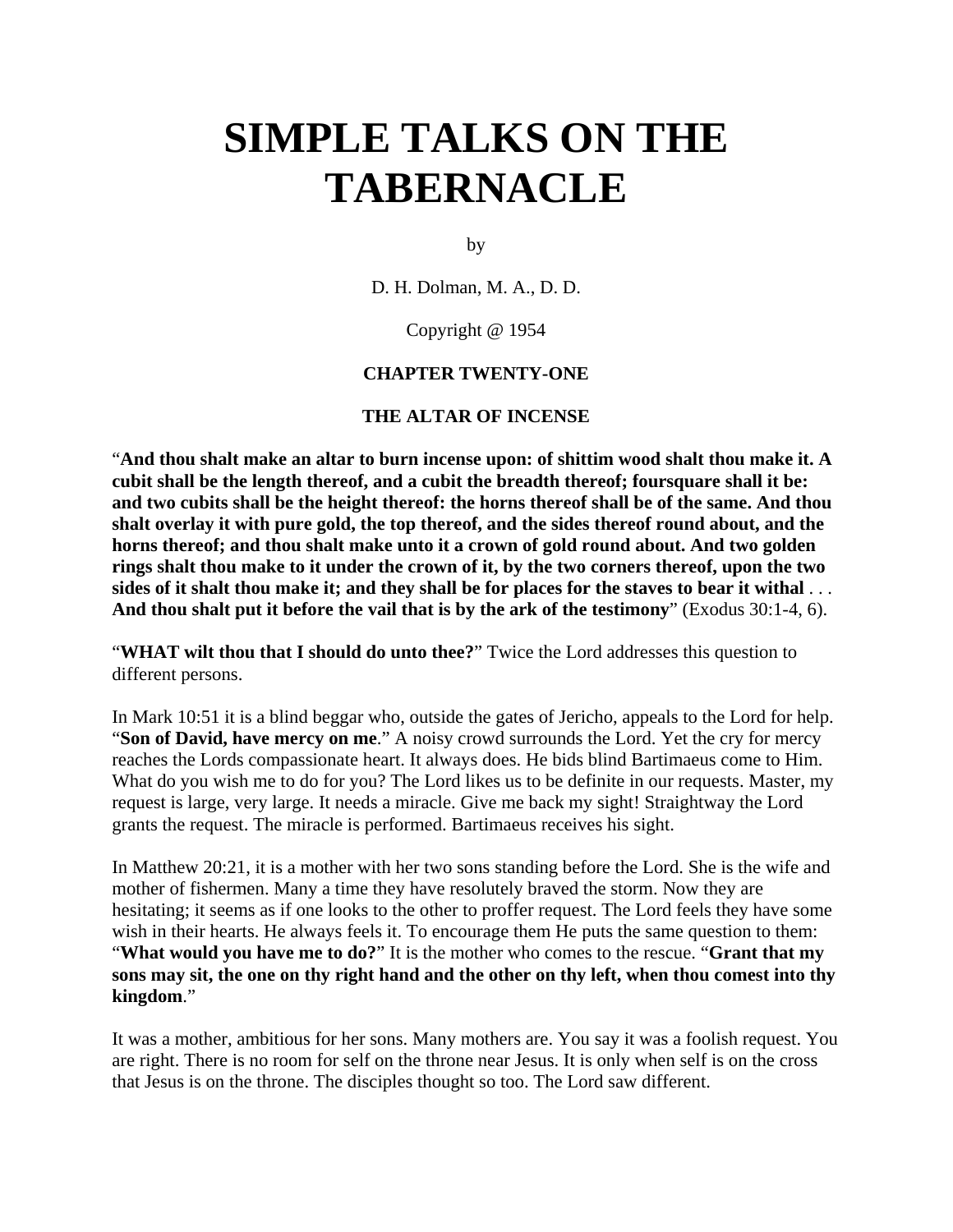He saw behind the foolish request the great faith that could greet Him as the coming King. It is ever so. The little girl is fond of flowers and fond of father. She loves to gather flowers for father's writing-desk; before they reach the father's table, the mother takes out the weeds, adds some of her own flowers and tastefully arranges them — the child's flowers arranged by mother. That is exactly what our high priest does with our prayers.

Through the heart of Jesus leads the way to Father's heart. In all our afflictions He is afflicted. He feels with you. How often we come to Father with a foolish request. What a comfort it is to know that every sigh, every wish, every prayer has to pass through the heart of our loving Saviour.

At the altar of incense the Lord meets each one of us each day with the question: "**What would ye have me do?**" He adds to it the promise: "**Whatsoever ye shall ask the Father in my name, he will give it you**" (John 16:23).

The altar of incense was foursquare; eighteen inches was its length and breadth; its height was three feet. It was made of acacia wood and overlaid with pure gold, signifying the twofold nature of Christ. The acacia wood points to His humility, the pure gold to His divinity.

## "**The Word was made flesh**" (John 1:14).

Seventy-'seven times in the New Testament we find the Lord calling Himself the Son of man. While we love to meditate on our Lord as the only-begotten of the Father full of grace and truth, it brings Him close to us when we think of Him as the Son of man.

When we come home weary of a day's work we know that our Saviour can feel with us. He was weary of the journey (John 4:6), sought rest in sleep (Matthew 8:24), knew what it meant to be hungry (Matthew 21:18), and thirsty (John 19:28). He suffered (Luke 22:44), and died (I Corinthians 15). Of His own free-will He emptied Himself of His glory (Philippians 2:6) and had, therefore, to increase in wisdom (Luke 2:52).

Even now in glory, He is God-Man. He rose from the dead with a glorified body. Stephen saw the Son of man in glory standing at the right hand of the Father (Acts 7:56). He will come again and we shall see the Son of man coming in the clouds of heaven (Matthew 26:64).

#### *The acacia wood is overlaid with pure gold*.

His apostles called Him the holy child Jesus (Acts 3:14; 4:27). Even demons gave testimony to His glory (Mark 1:24; Luke 4:34).

A French proverb says: "A king is not a king to his personal attendants."

The disciples lived with the Lord three years under the most various circumstances. What do they say about their Master? Peter says: "**Who did no sin, neither was guile found in his mouth**" (I Peter 2:22). John says: "**In him is no sin**" (I John 3:5), and both sealed their testimony by a martyr's death. The altar of incense was overlaid with fine gold.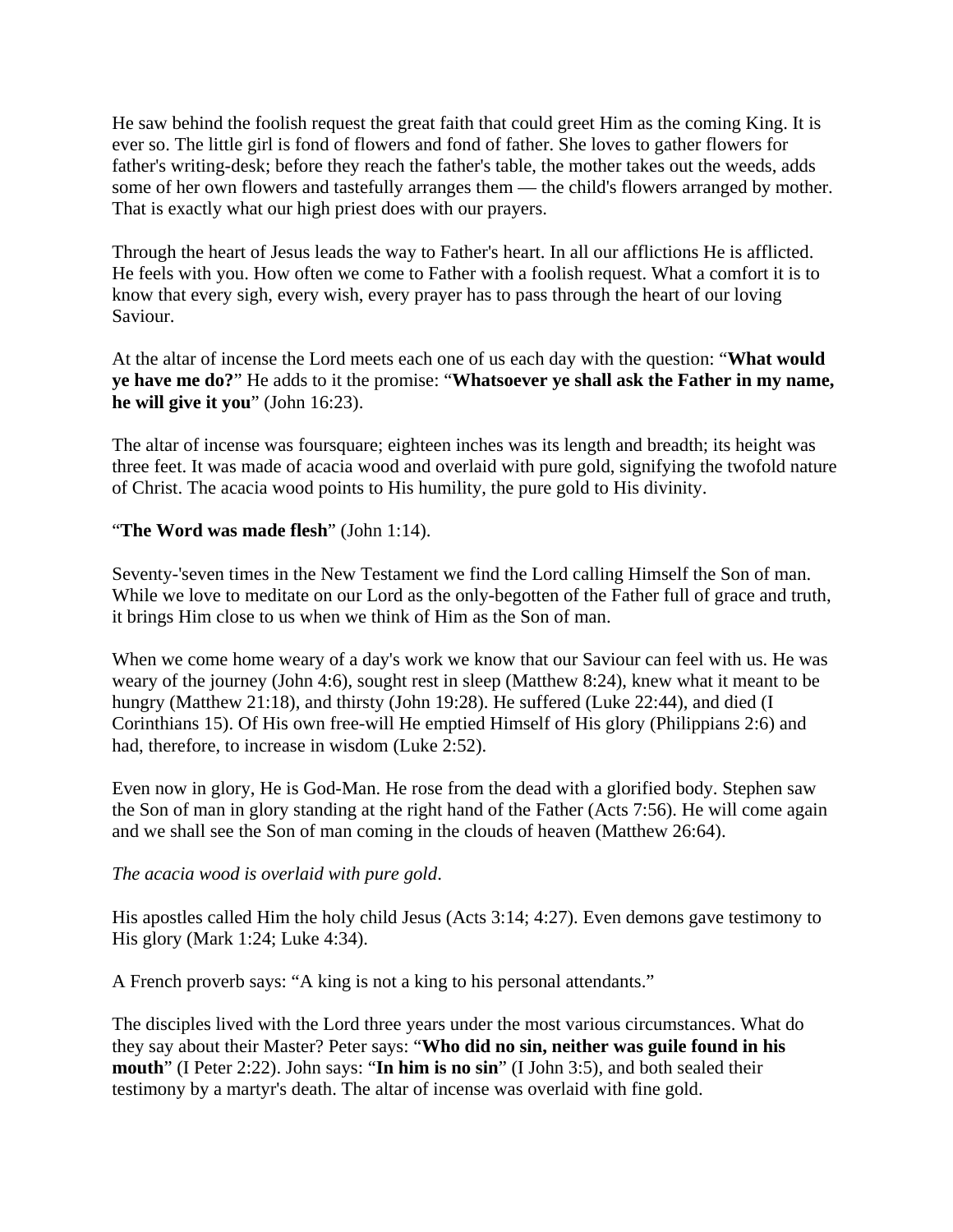In our blessed Lord the human and divine were inseparably blended. "**In that day shall the branch of the Lord be beautiful and glorious**." The word "*Zemach*" is used of the Messiah. A branch partakes of the nature of the tree. The branch of the Lord points to Christ's divine nature. "**And the fruit of the earth shall be excelled and comely for them that are escaped of Israel**" (Isaiah 4:2) — the fruit of the earth pointing to His humanity.

Both the altar of burnt-offering and the altar of incense point to Christ.

The vessels in the court of the tabernacle point to what Christ has done for us on earth. Those in the holy place show us what Christ is now doing for His Church in heaven, where He is in glory sitting at the right hand of the Father. "**Who delivered us from so great a death, and doth deliver: in when we trust that he will yet deliver us**" (II Corinthians 1:10).

*He hath delivered* points to His work on earth. It is finished, a full, complete sacrifice, oblation, and satisfaction for the sins of the whole world.

## *He doth deliver*.

This points to Christ's work for us as our high priest in the holy place, praying for us ever living to make intercession for us (Hebrews 7:25), delivering us from the habit and dominion of sin.

*We trust He will yet deliver us*, points to a glorious future when we shall have a redeemed body.

Salvation is in three tenses.

- Salvation in the past *from the guilt and penalty of sin*;

- Salvation in the present, *being saved from the habit and dominion of sin*;
- Salvation in the future, the redemption of the body *from the very presence of sin*.

#### "**We know that when he shall appear we shall be like him**."

In the court we look up to the crucified Saviour, the Lamb of God that beareth the sins of the world. In the holy place we meet the glorified Saviour, but He is the same Jesus yesterday, today and forever. Both altars had four horns to cling to. There is power, wonderful power, in the blood for forgiveness and cleansing. In the power of His risen life we find the power for a life of victory day by day. He is our life.

Both altars had rings; both were of acacia wood, those in the court overlaid with brass, those in the holy place covered with gold. Both altars had staves which were inserted in the rings. The tabernacle and its vessels accompanied Israel in their travelings in the desert. Our Saviour is not limited to a special place.

Wherever a longing soul cries to Him for help he will find Him. "**Then shalt thou call, and the Lord shall answer; thou shalt cry, and he shall say, Here I am**" (Isaiah 58:9).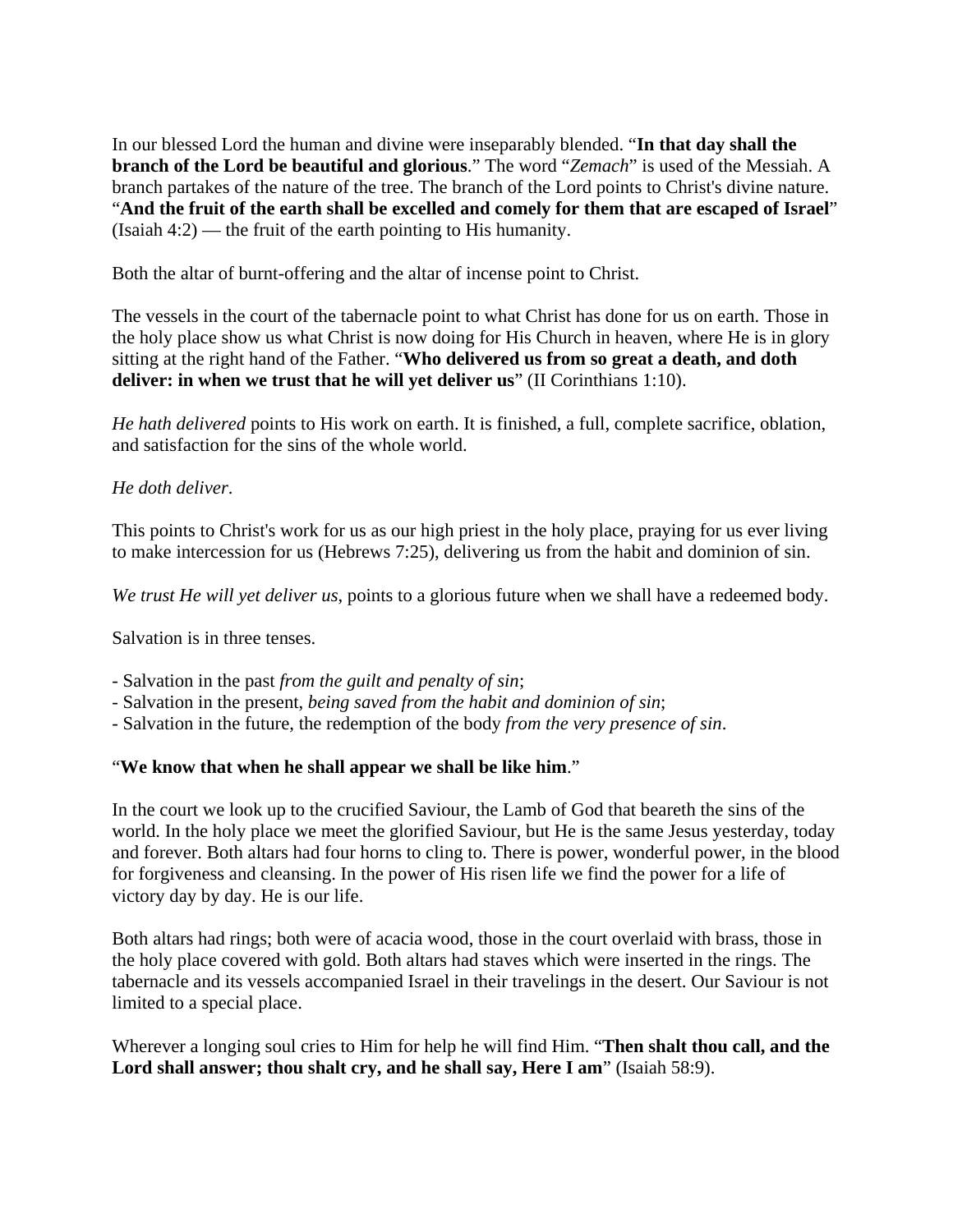The incense on the altar of incense was lit from the fire on the altar of burnt-offering. God punished Nadab and Abihu for offering strange fire on the altar. Our worship should be not of self-will, but in harmony with our God. The same time the lamb was offered on the altar of burnt-offering, the incense rose from the altar of incense.

# No animal was to be offered on the altar in the holy place. "**For by one offering, he hath perfected for ever them that are sanctified**" (Hebrews 10:14).

The Lord had Himself ordered the sweet spices, stacte, and onyche, and galbanum in equal parts. To these sweet spices should be added frankincense.

Scofield points out that we are told the component parts of the incense, but Scripture does not tell us the component parts of frankincense, and he suggests that where all point to the perfections of Christ, which we may to some extent apprehend the balm which the Good Samaritan applies to our wounds, the sweet sympathy which makes Him feel with us in our sufferings; the frankincense is the excellencies which the Father sees in His Son and through which our prayers are accepted in the beloved.

This sweet perfume was only to be made for the service in the holies and it was not to be used for ordinary purposes. It was to be holy unto the Lord. If any Israelite should use it for common purpose, he was to be cut off from the people.

"**Lord, I cry unto thee: make haste unto me; give ear unto my voice, when I cry unto thee. Let my prayer be set forth before thee as incense; and the lifting up of my hands as the evening sacrifice**" (Psalm. 141:l, 2).

When the morning and evening sacrifice was brought to the Lord in the court, the priest took of the fire and in the inner sanctuary lit the incense on the altar. Prayer and incense are closely connected. "**The four and twenty elders fell down before the Lamb, having every one of them harps, and golden vials full of odours, which are the prayers of the saints**" (Revelation 5:8).

There is not enough worship in many of our prayers; the incense is wanting.

Our Lord told the Samaritan woman that the Lord seeks worshippers that worship Him in spirit and in truth (John 4:23).

Andrew Murray in his most helpful book, *With Christ in the School of Prayer*, points out that Christ mentioned three classes of worshippers:

- (1) The Samaritans who worshipped what they did not know;
- (2) The Jews who had the true knowledge of God.
- (3) We worship that which we know; for salvation is of the Jews.

But the hour had come when the real worshippers would worship God in spirit and in truth.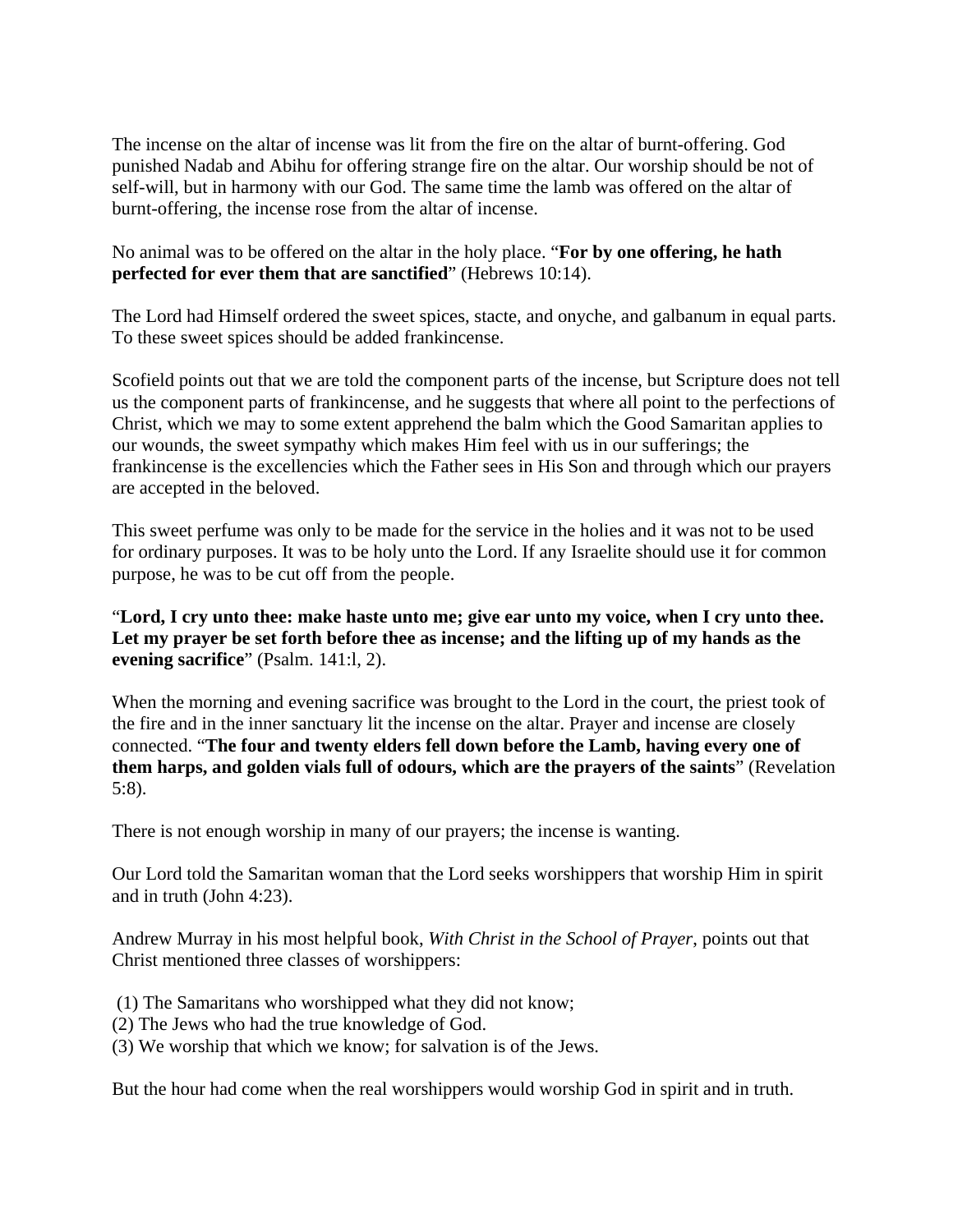This means more than to pray earnestly. Many of the believing Jews did that and no doubt also some of the Samaritans. God is a Spirit and there must be harmony between God and His worshippers.

"Like seeks like" is a law of Nature and is also a law in the spiritual world. There must be kinship; it is the child that speaks to Father. Spiritual worship is only possible through the indwelling Holy Spirit filling the heart of the believer. There are still many who like the Samaritans pray without knowing; they approach the Lord with their lips, their heart is far from them.

To many of God's children James would say: "**Ye have not because ye ask not**."

Oh, for a spirit of prayer and supplication to be poured upon God's people in these ominous times! Christ still says: The Father seeks worshippers that "**worship him in Spirit and in truth**."

The incense was composed of four precious spices: stacte and onycha, galbanum. and pure frankincense. These sweet spices should not fail in the prayers of God's people: Worship, Prayer, Supplication and Thanksgiving.

*The Father seeks worshippers* (John 4:23).

Our Lord taught us to pray to our Father, but He added "**Which is in heaven**."

We approach Him who dwelleth in eternity whose name is holy; we are in the audience chamber of the King of kings, the Lord of lords. Surely then it beseems us to come to Him in reverence and godly fear. How precious are those moments of silence in concentration as we meditate on Him to whom we are going to speak, and reflect on what we shall bring before Him.

#### "**O God, open then my lips and my mouth shall show forth thy praise**."

Abraham said: "**Behold now, I have taken upon me to speak unto the Lord, which am but dust and ashes**" (Genesis 18:27).

Let us lift up our hearts. Let us meditate on that infinite love of our heavenly Father, as He has revealed it in our Lord Jesus Christ, in the mercy and goodness which have followed us all the days of our life and our hearts will be filled with gratitude, praise and worship.

Our Lord in answer to the request of His disciples gave them that wonderful prayer so simple that a child can pray it, so deep that it contains our innermost longings.

The Lord's prayer, because He gave it to us; the disciples' prayer, because He intended if for our use. How He puts our heavenly Father's interests before our own!

How He teaches us first to say: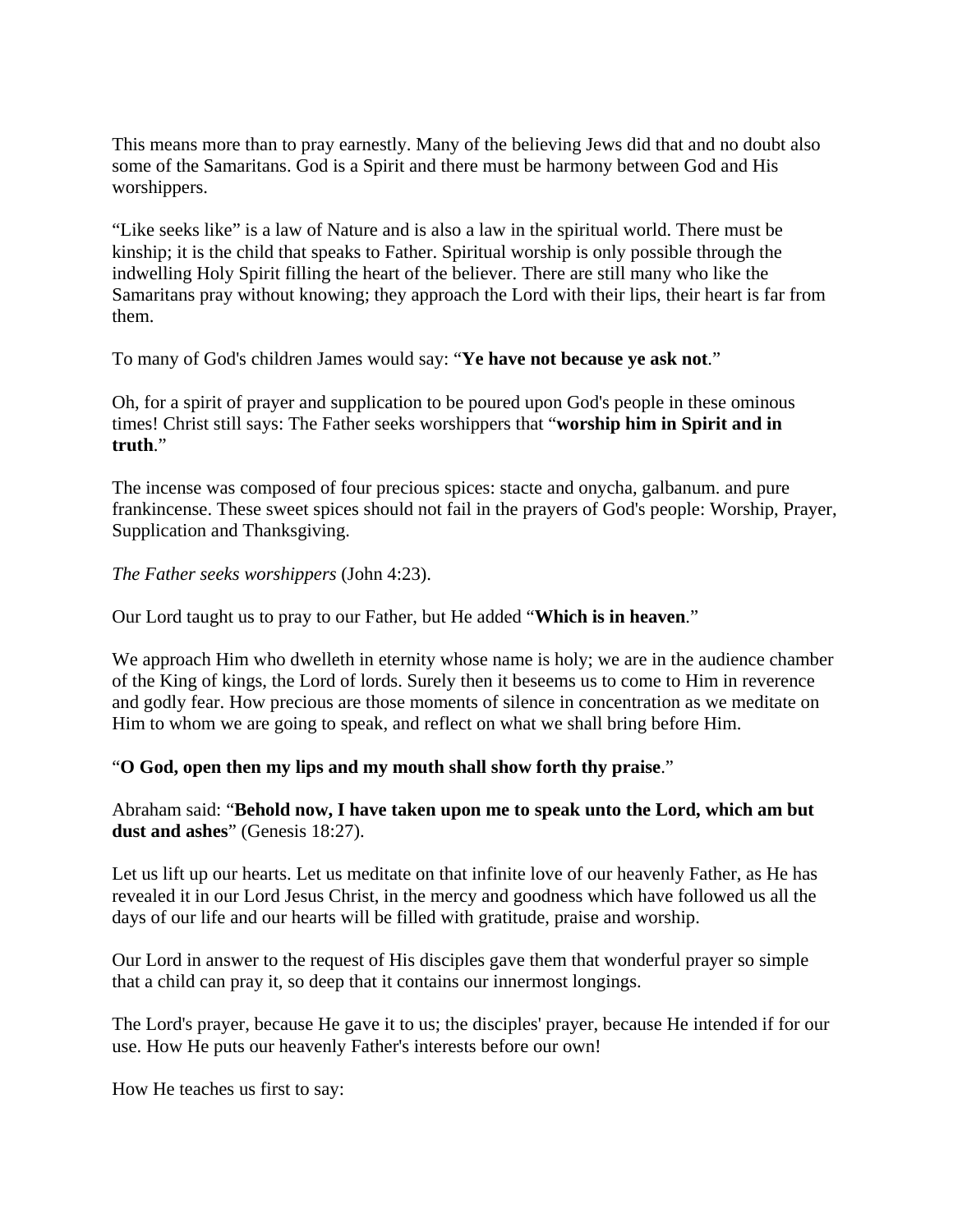- Thy name,

- Thy kingdom,
- Thy will.

Before we ask give us, lead us, deliver us.

Blessed Lord, teach me how to pray, that Thy honor, Thy Kingdom should have the preeminence in my thought and prayer-life.

## *Intercession will certainly then have a large space in our prayer life*.

We shall ask the Lord to lay some souls on our hearts for whose salvation we have to pray. A young man was lying months on a sick-bed. He was in the last stage of consumption. After his home-call his mother found a paper with the names of more than twenty of his friends who he had successively prayed into the kingdom. Personally, I never had a doubt that the Lord would hear my prayers for my children because I felt sure it was a prayer in harmony with the will of God (I John 5; 14).

I met one of my young friends this morning. He had just come from a quiet time with his Lord. I asked him to show me a little book he had in his hand.

He had divided the different mission fields in which he was interested and the missionaries he had met over the days of the month. Asia, Africa, China, India, Europe, South America had a place in it. I asked him to put my name in it. I owe a great deal in my service to faithful prayerpartners, and I am quite sure many in Africa, India, China and South America have received also new courage, a new inspiration, and vision by the faithful prayers of their prayer-partners at home.

The greatest missionary that ever lived, Paul, needed the prayers of the churches which he had been able to found. He appealed to the Roman church in this touching way:

# "**Now I beseech you, brethren, for the Lord Jesus Christ's sake, and for the love of the Spirit, that ye strive together with me in your prayers to God for me**" (Romans 15:30)

If Paul felt the need of their prayers, do you not think we, his humble successors, stand in far greater need of them? Do you think you have any right to send out missionaries unless you support them by your prayers in their work for the Master, in their moments of loneliness, weariness, weakness and temptation?

#### *Beloved, we are standing at the altar of incense*.

Do you see the One who is standing beside it? It is our faithful high priest who ever liveth to make intercession for us (Hebrews 7:25). He continues to pray for us, as He did for His disciples on earth.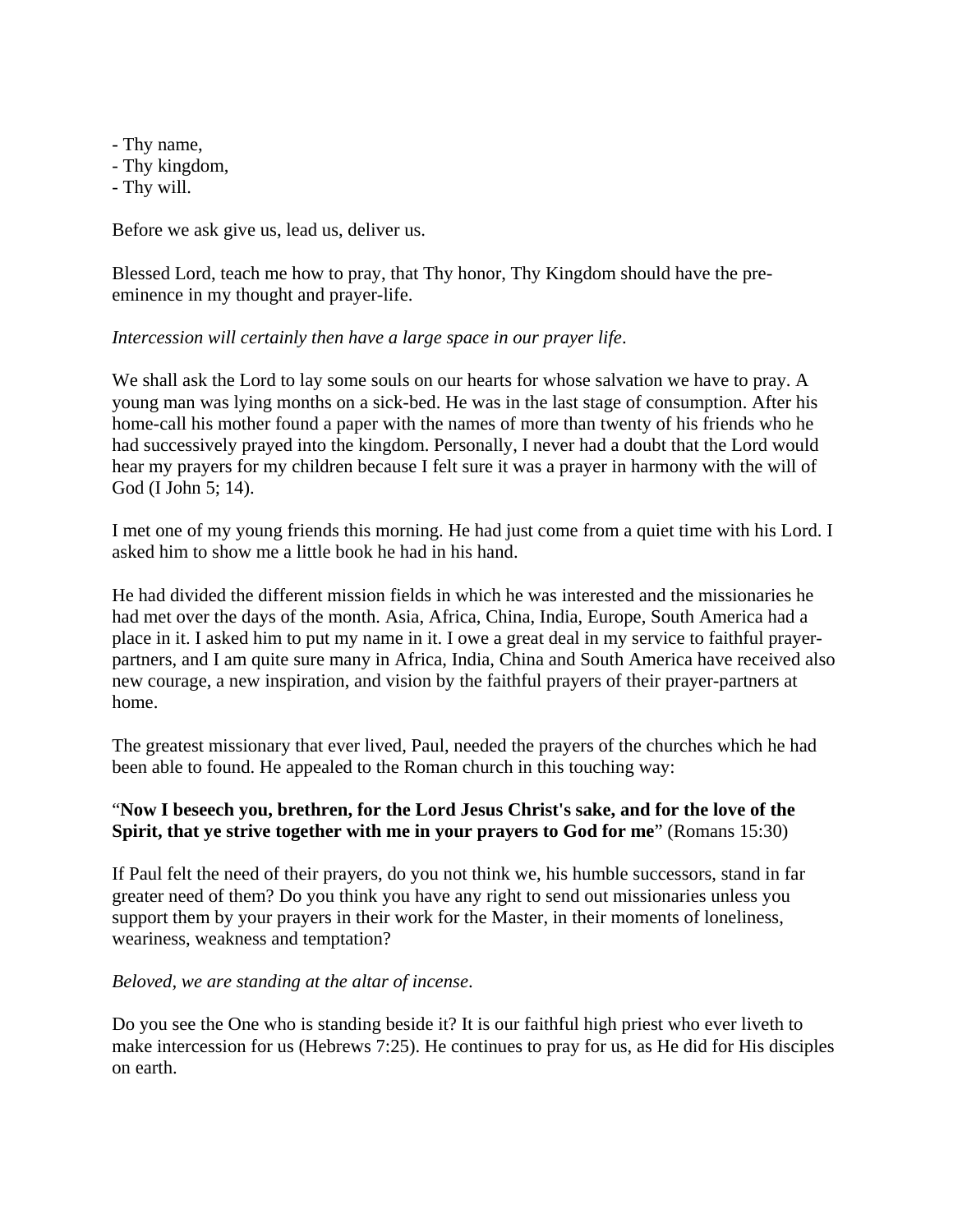It is to His intercession that our prayers are acceptable in the beloved. His incense is added to the prayers of His saints. As we share His life, shall we not also share His work? Shall we not be in fellowship with Him in His work of intercession?

I should be so thankful if this study would lead some of my readers to start a prayer-list. In that case, may I advise you before you close your list to do what the Lord tells us in Matthew 5:44. If you do this you will soon discover a double result, not only objective, but subjective as well. Prayer will change our disposition to people who have been unkind to us.

# *Pray "for kings and all that are in authority*" (I Timothy 2:2).

How often I have listened to criticisms of those in authority; how seldom I have heard God's children pray for them. How people on whose shoulders rest such tremendous responsibilities need our prayers!

# *Thanksgiving is one of the sweet spices that should not fail in our prayers*.

How much we have to thank the Lord for, how many answers to prayers! How often I have prayed with a happy young mother (Psalm. 116). "**I will offer to thee the sacrifice of thanksgiving and will call upon the name of the Lord**" (Psalm. 116:17).

# "**Ask and it shall be given you; seek, and ye shall find, knock, and it shall be opened unto you**" (Matthew 7:7).

That is the law in the kingdom. Begin with asking; soon you will want not only gifts but will long for the Giver. You will seek and find. Then you will always want Him to be with you; you will want the indwelling Christ. He will come up and sup with you and you with Him.

# *Pray for your friends!*

The Lord turned Job's captivity when he prayed for his friends (Job 42:10).

He will do the same to you.

# *Accustom yourself to talk with the Lord about everything*.

The Queen of Sheba communed with Solomon all that was in her heart (I Kings 10:3). "She told him all her plans," according to one commentator. You will be wise if you do the same. It may save you many a false step. If the Master does not approve of your plans, then you drop them.

# *Tell Him about all your difficulties*.

He will find a way out. If anybody has been unkind to you, tell Him. He will help you bear it.

Tell Him about your work, about the visits you have paid, the letters you have received or written, about the book you have been reading. It all concerns Him.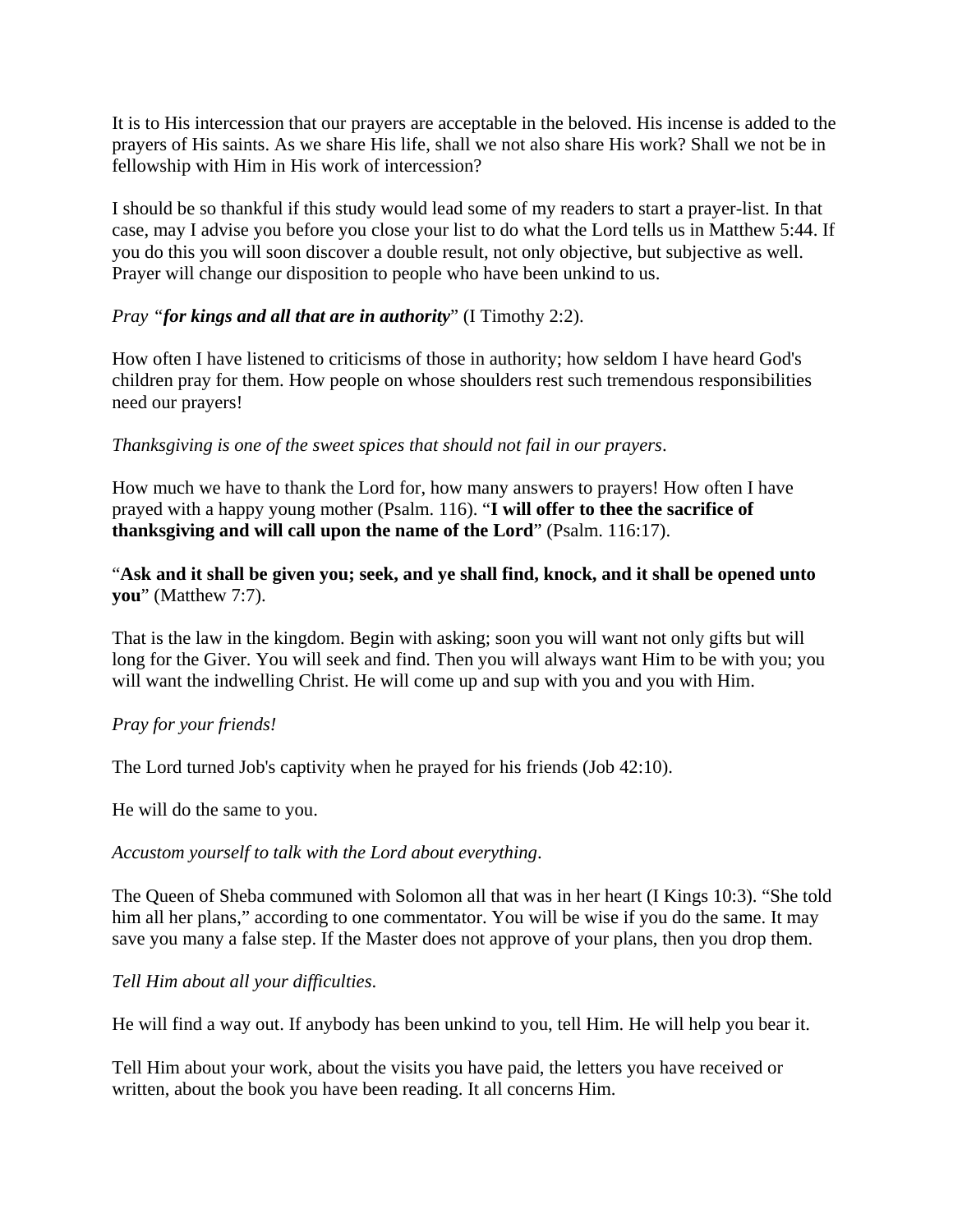## *And if you tell Him about your sorrows, do not forget to tell Him about your joys*.

Let Him share your life. Make it a habit to consult Him and talk with Him about everything; anxiety, and worry will flee. Our Lord is a good listener and He always has time for you. Do not forget to give Him a chance to talk to you too. Remember, prayer is a dialogue, not a monologue; and what He says to you is more important that what you say to Him.

Our Lord spent much time in prayer: When He commenced His public ministry (Luke 3:21); when He chose His apostles (Luke 6:12); when on the mount of transfiguration (Luke 9:29); after a hard day's work when His disciples were struggling with the waves, He was on the mount praying. If our Lord felt the need of prayer, do we not need it much more?

May I ask you a question? How much time do you spend each day in prayer? Have you been at the altar of incense today? Daniel prayed three times a day. Business of state took so much of his time, the responsibility resting on his shoulders was so great, that he felt the need of a breathingspace in the middle of the day. The span of time between morning and evening prayers was too large. He built a bridge. Do the same. It will give you balance, peace and concentration of mind. It will help you to grow in grace.

We have been meditating at the altar of incense. We have recognized that we do not pray enough; that our prayer life is the thermometer of our inner life. We have seen how our Father-God is waiting to bestow His gifts on us. He only waits for our asking. It is like us to think of ourselves and the benefits we receive through prayer.

Have you ever thought of the fact that you are Father's child and that He longs to see you and hear your voice? I am a father. I have been away from home now nearly two years. Do you know that I am often homesick for a sight of my children?

I know a mother who every Monday waited for a letter from her boy in another country; who, a fortnight before he came home for his vacation, made his room ready for him. I know that when the day drew near she counted the hours before the train arrived at the little country station, and wondered whether the steamer had been delayed.

I have dear children now myself; they love their father, but I feel sure Father longs more for a sight of His children than the child looks for the father. Father loves you; how much I cannot tell you. He gave His best for you, and He loves to see His child.

He says: "**Seek ye my face!**"

Let the response of my heart be: "**Thy face, Lord, will I seek**" (Psalm 27; 8).

#### **~ end of chapter 21 ~**

#### **http://www.baptistbiblebelievers.com/**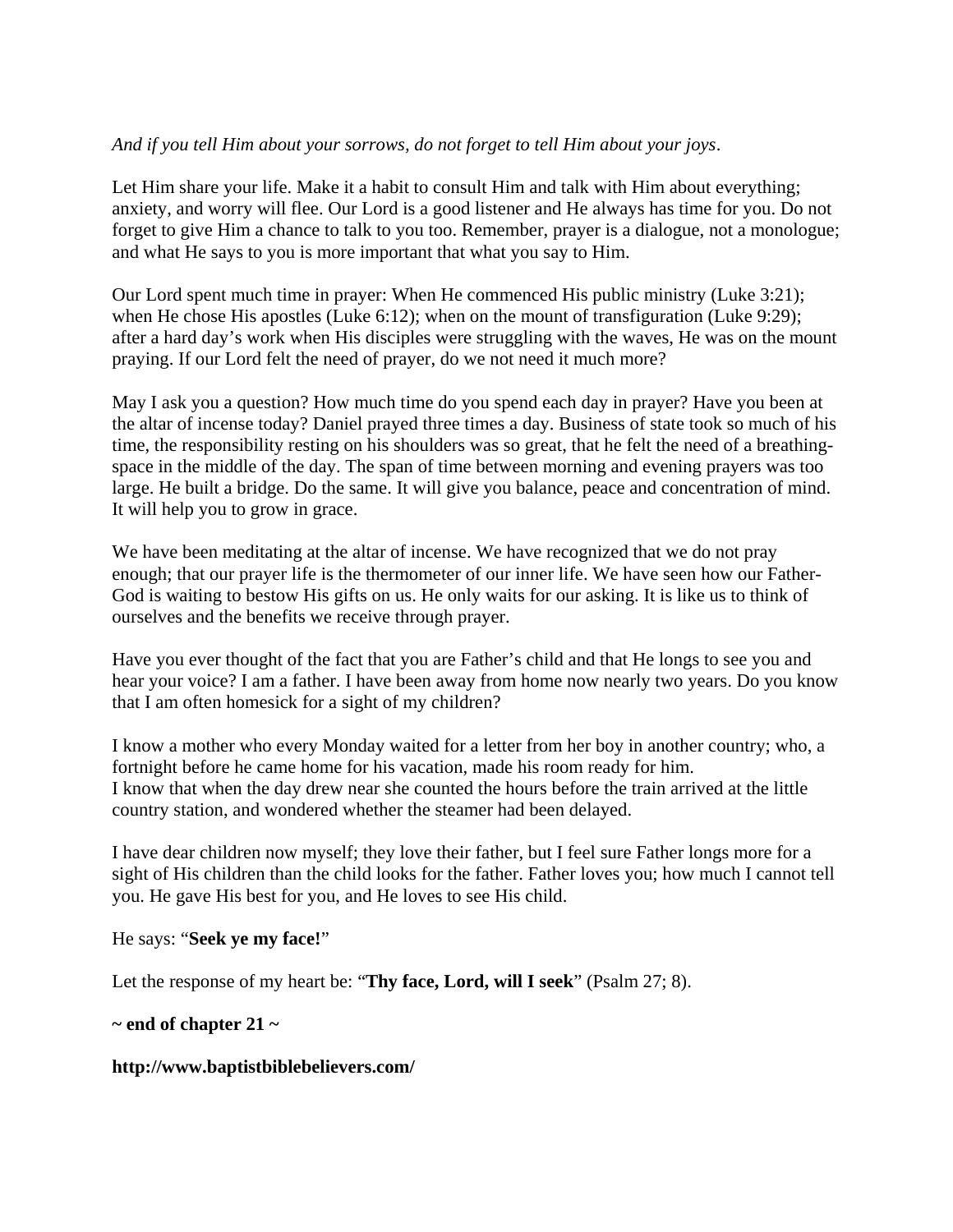# **SIMPLE TALKS ON THE TABERNACLE**

by

D. H. Dolman, M. A., D. D.

### Copyright @ 1954

## **CHAPTER TWENTY-TWO**

#### **THE ARK OF THE TESTIMONY AND THE MERCY SEAT**

"**And they shall make an ark of shittim wood: two cubits and a half shall be the length thereof, and a cubit and a half the breadth thereof, and a cubit and a half the height thereof. And thou shalt overlay it with pure gold, within and without shalt thou overlay it, and shalt make upon it a crown of gold round about** . . . **And thou shalt make a mercy seat of pure gold: two cubits and a half shall be the length thereof, and a cubit and a half the breadth thereof** . . . **And thou shalt put the mercy seat above upon the ark; and in the ark thou shalt put the testimony that I shall give thee**" (Exodus 25:10, 11, 17, 21).

How the hearts of the children of Israel must have been full of holy joy and gratitude when God made them the gracious promise that He would dwell amongst them! How gladly they brought their offerings to make a sanctuary for the Most High!

God Himself had shown Moses on the mount the pattern, and they were to make it even as it had been shown to Moses (Exodus 25:9). God has a plan for each of His children, for their lives and service. He can only be responsible for His plan).

Often we make our own plans and incur responsibilities which God does not want us to take with its resultant cares and anxieties. He tells us in His Word that we ought to love and walk and give as our Lord walked and loved and gave.

God has a plan for your future; He planned the work you should do; and, in fact, I believe for every day and hour of your life. He shows it to you through the Holy Spirit and also through the trend of circumstances. Let us work according to the pattern.

*The five chapters, Exodus 25-30, describing the tabernacle and its contents, fall into two divisions*.

God begins with showing us the ark of the testimony and the mercy seat, and then leads through the holy place by the golden candlestick shedding its light on the table of shewbread and the altar of incense, through the vail, past the brazen laver to the altar of burnt-offering.

*In chapters 25-7:19 we trace the way which God takes to meet man*.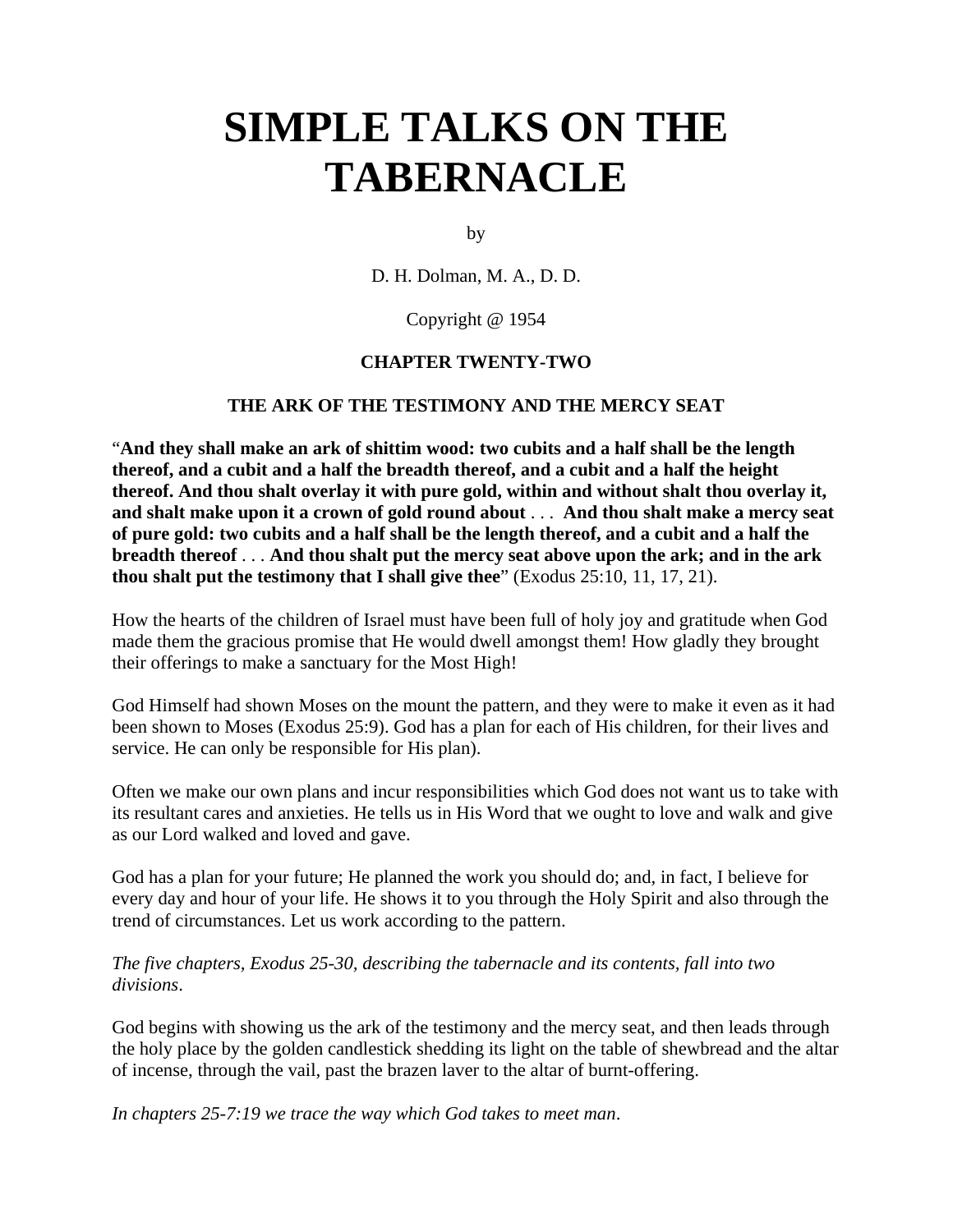In God's ways of salvation, described all through the Bible from the very beginning, where God meets fallen man with the question: "**Adam, where art thou?**" it is God that stoops down to meet man, not man going to meet God. Our Lord Jesus Christ travelled all the way from the mercy seat to the altar of burnt-offering. "**For the joy set before him, he endured the cross, and despised the shame, and then went the way back to the throne**" (Hebrews 12:2). Open the gates wide, that the King of Glory may come in.

## "**Blessed is he whose transgression is forgiven, whose sin is covered**" (Psalm. 32:1).

Every Israelite who had entered the gate of the court and at the brazen altar had confessed his sin and had laid his hand on the animal that was to die in his stead could say that. Reader, are your sins covered by the blood of Christ? Have you entered the gate of the court? There is only one door. Jesus is the door.

#### *Saved to serve*.

#### "**What shall I render unto the Lord for all his benefits toward me?**" (Psalm. 116:12).

He longs to serve his Lord, to consecrate his life to his Lord's service, to enter the sanctuary. Only priests are allowed to enter. He that hath loved us and washed us from our sins with His own blood has made us kings and priests to God our Father.

Once more, therefore, he approaches the altar of burnt-offering, not this time with a sin-offering.

That has been burnt outside the camp. His sins have been covered, so this time he brings a burntoffering which has to be consumed on the altar as an offering of sweet odour unto the Lord. Now with clean hands and feet the priest may enter the holy place. Enlightened by the Holy Ghost, he may feed on the Word and lead a life of prayer and service.

#### *Many of God's children stop at the brazen altar*.

They have accepted the Lord as their Saviour, but have remained in the court. They have never heeded the call of the Master: "**Go ye also and work in my vineyard**."

They have never become soul-winners. A soul saved; a life lost for the Master. I pray that every reader may dedicate his life to the service of the Lord and not stand before Him empty-handed. The time may be short in which we have the privilege of winning souls. "**The night cometh when no man can work**."

Under the old covenant, only the high priest was allowed once a year on the Day of Atonement to enter the Holiest of all, and not without blood. Now the vail has been rent in twain. Christ has opened for us a new and living way through His own broken heart, and with boldness we may now approach the throne of grace, to find grace to help in time of need.

"**Make an ark of shittim wood** . . . **overlay it with pure gold, within and without** . . . **make staves of shittim wood, and overlay them with gold**. . . . **The staves shall be in the rings of the ark: they shall not be taken from it**" (Exodus 25:10-15).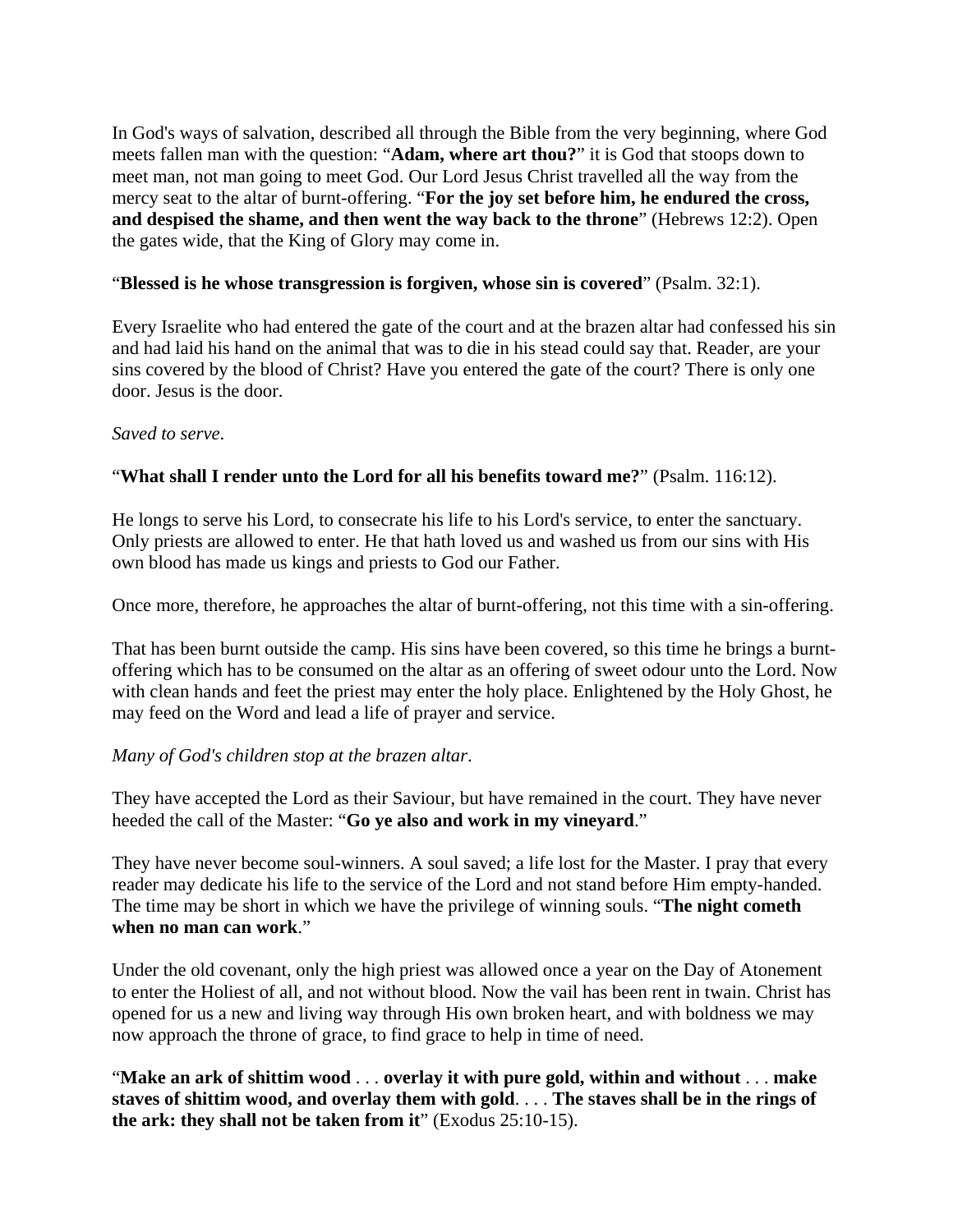In the Holiest was only one object, consisting of two parts: the lower part was called the ark of testimony; the upper part was the mercy seat.

The ark was of acacia wood overlaid with gold within and without, pointing to the human and divine natures of our blessed Lord. Two staves overlaid with gold were put through the four golden rings and were not to be taken out of them. The priests had to carry it on their shoulders before the Israelites when the cloud by day or the fiery pillar by night rose.

"**The ark of the covenant of the Lord went before them to search out a resting-place for them**" (Numbers 10:33).

Oh, the loving-kindness and care of the Lord for His people! Wherever the people were, the Lord was. He never left nor forsook them. For instance, there was a time when it was hard to secure a suitable home. They were scarce.

How many of God's children have proved at that time that our Father-God is the best Real Estate man and provides for His children. "**He shall choose our inheritance for us**" (Psalm. 47:4).

The good Shepherd still goes before His sheep. Lord, help us to follow Thee closely!

As long as the children of Israel journeyed in the wilderness, the ark went before them. When they had settled in the Promised Land and the temple of Solomon was built, the staves were taken out of the ark.

In the ark were the two tables of stone on which God had written the Ten Commandments.

When, in our meditation, we look at that ark in the Holiest, we lift up our hearts to the Lord Jesus, of which the ark of testimony was such a wonderful type, to him who said: "**I delight to do thy will, O my God: yea, thy law is within my heart**" (Psalm. 40:8).

Once before God had given to Moses two tables on which He Himself had written the Commandments. As Moses went down the mount he saw how the children of Israel worshipped the golden calf and, angry at the idolatry of his people, he cast the tables out of his hand and broke them (Exodus 32:19).

God commanded Moses to bring two new tables and once more wrote the commandments upon them. These were the tables that God commanded Moses to lay up in the ark of the testimony. These unbroken tables are a type of the perfect obedience of our Lord.

"**He was not rebellious, neither turned away back**" (Isaiah 50:5).

"**He was obedient unto death, even the death on the cross**" (Philippians 2:8).

Moses can only show us broken tablets through which we can never be saved. Jesus and Jesus alone is the true ark of testimony, where righteousness and peace kissed each other (Psalm. 85:10), the mediator between God and a fallen race.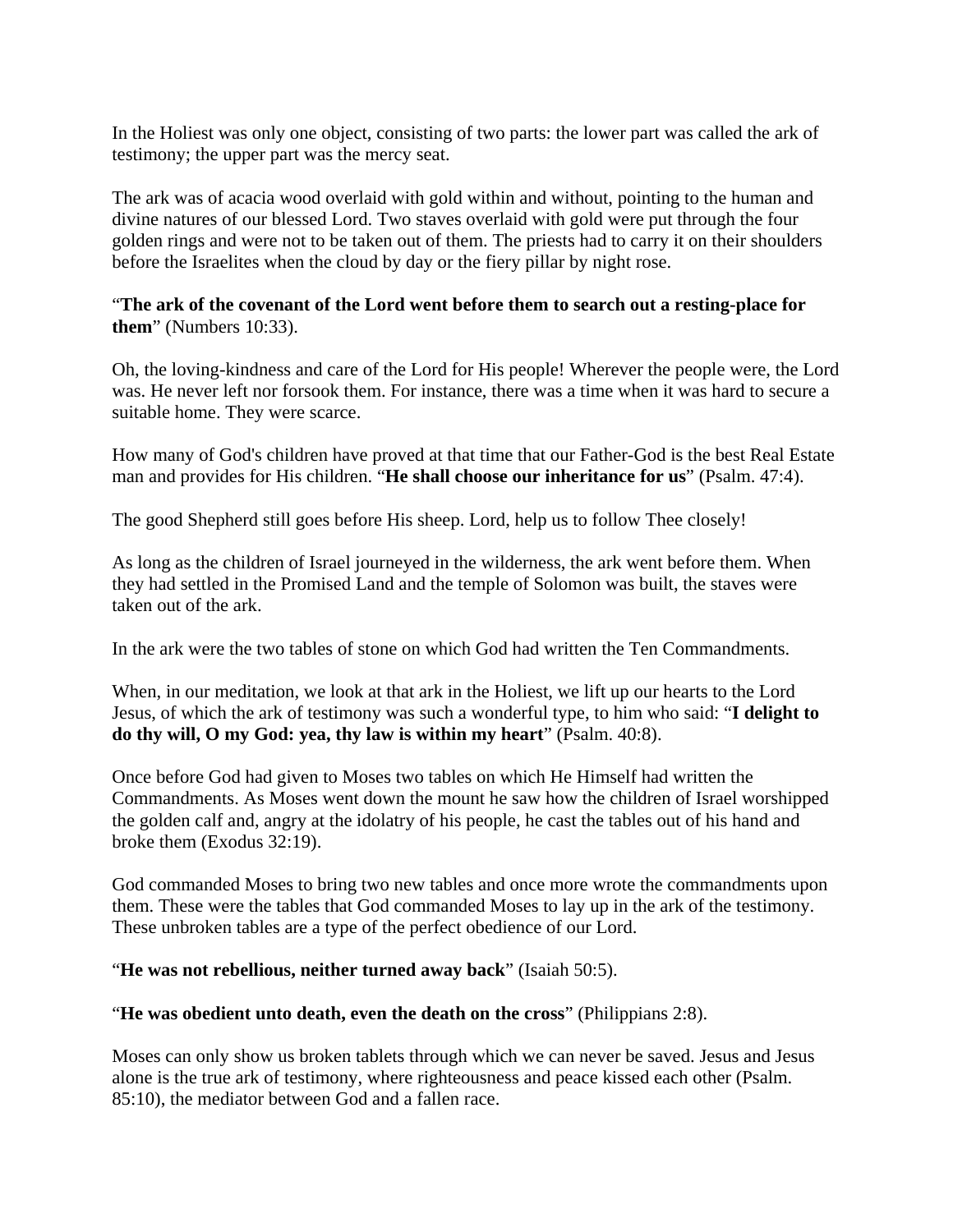## "**Christ is the end of the law for righteousness to every one that believeth"** (Romans 10:4).

*An ark without the mercy seat would not have afforded a refuge to a sinful race*.

God is holy and merciful, but He is also just. The law of Moses, the stone tablets, had been broken.

## "**Whosoever shall keep the whole law, and yet offend in one point, he is guilty of all**" (James  $2:10$ ).

Israel had not sinned against one commandment, but against all. So have we. How terrible an ark without a mercy seat: an uncovered law, a silent witness against each one of us! An open ark is a seat of justice, not a seat of mercy.

## "**Thou shalt make a mercy seat of pure gold**" (Exodus 25:17).

#### *The mercy seat was the cover of the ark*.

On both ends was a cherub, their eyes looking at the mercy seat, as if anxious to fathom that great mystery of godliness:

#### "**God was manifest in the flesh**" (I Timothy 3:16).

#### *The mercy seat must cover the whole ark*.

Nothing could be seen of the two tables. Jesus covered the commandments.

Our own righteousness is as filthy rags; they cannot cover us. The mercy seat had to have the same length and breadth as the ark. The mercy seat must be pure and flawless. The eye of the Holy One must be able to rest on it with pleasure. Therefore, it had to be made of pure gold.

#### *The mercy seat must be sprinkled with blood*.

Each year on the Day of Atonement, the high priest entered the Holiest to sprinkle the mercy seat. Otherwise it would not have been a shelter for a fallen race.

Mercy seat, what message hast thou for a sinner seeking pardon and grace? The Holy Spirit gives us the answer: "**Being justified freely by his grace through the redemption that is in Christ Jesus: whom God hath set forth to be a propitiation through faith in his blood**" (Romans 3:24, 25).

#### *Jesus Christ is our mercy seat*.

His righteousness is not too short, it covers all our sin. His blood cleanses us from all sin. There is power in the blood to set us free from all sinful habits. Reader, have you ever been to the mercy seat? It is the only place where you can be reconciled with God.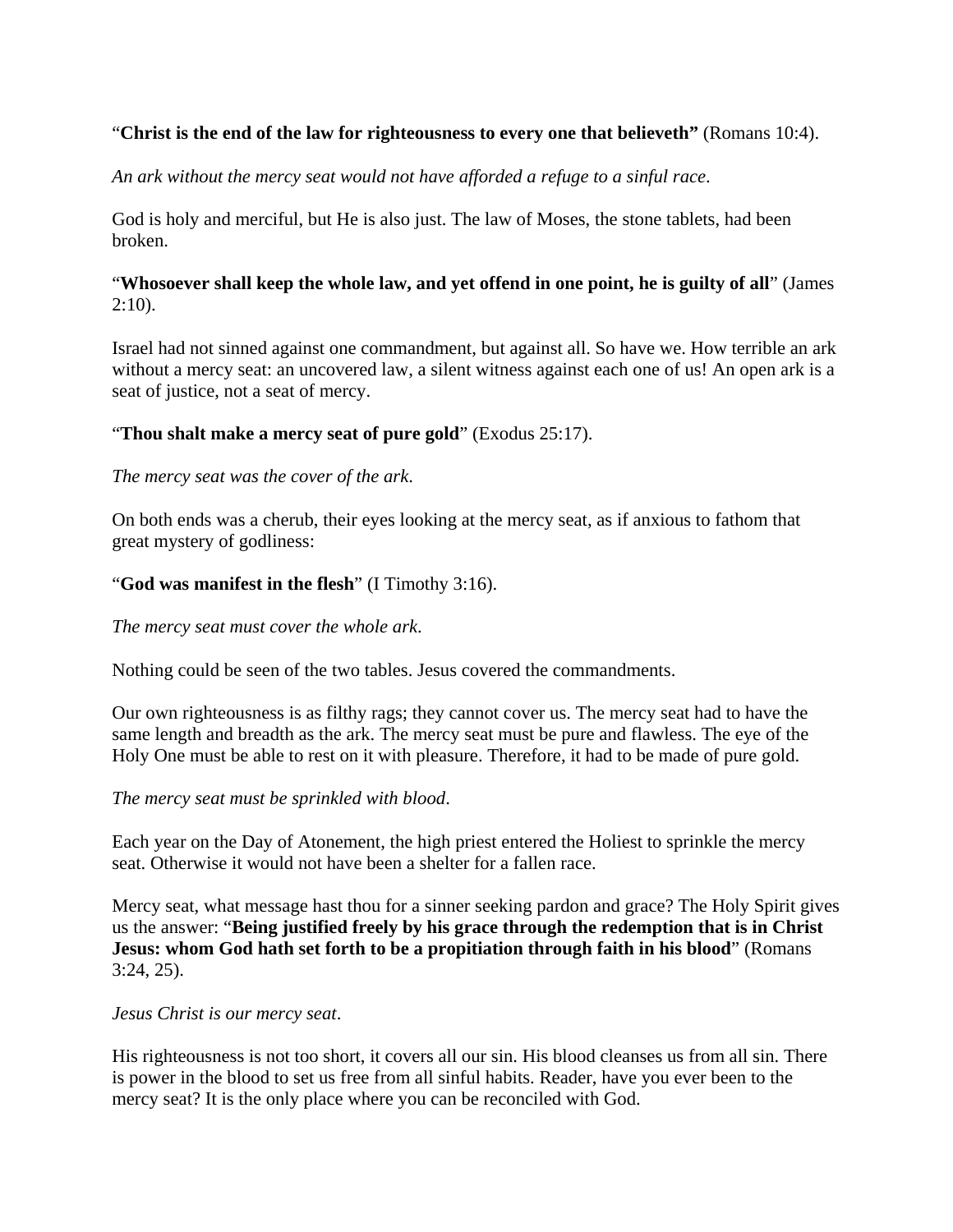Your blameless life, your unselfish character, your kind deeds cannot save you. If you trust in your merits, your house is built on shifting sand. You will find no mercy there. Mercy you can only find at the mercy seat. You can go there now. You need no priest, no man to open the way for you. The vail has been rent in twain. The way is open. Do not delay. You do not know whether you can still come tomorrow.

"**Let us therefore come boldly to the throne of grace, that we may obtain mercy, and find grace to help in time of need**" (Hebrews 4:16).

## **LOVE'S HIGHWAY**

From the depths of the doom and darkness Ascends that wondrous road Which leads from the heart of the sinner Up to the heart of God. For from heights of the golden City, God made the glorious road Which leads to the sinner Down from the heart of God.

— From manuscript of the earlier part of the fourteenth century.

**~ end of chapter 22 ~** 

#### **http://www.baptistbiblebelievers.com/**

**\*\*\***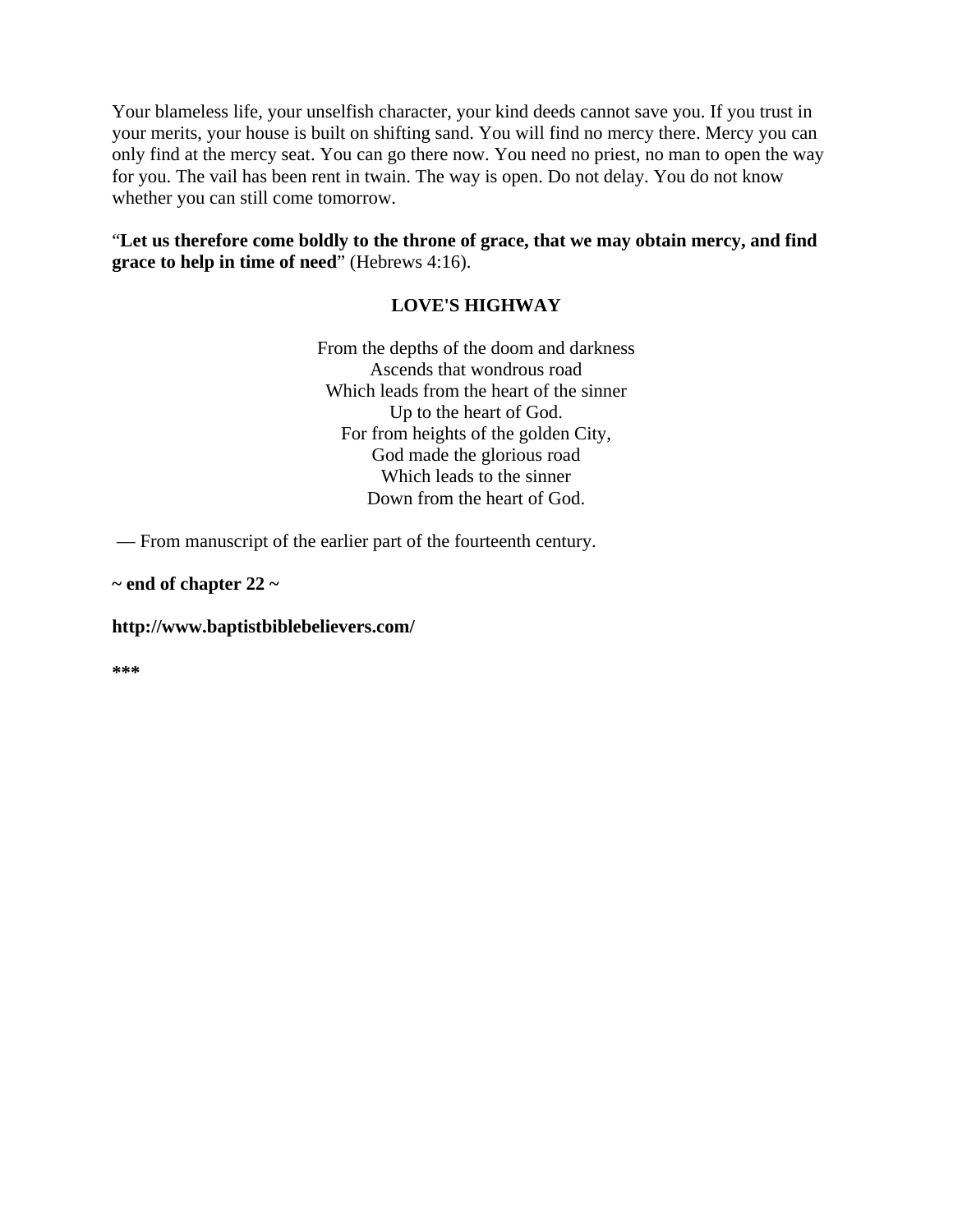# **SIMPLE TALKS ON THE TABERNACLE**

by

D. H. Dolman, M. A., D. D.

Copyright @ 1954

#### **CHAPTER TWENTY-THREE**

#### **A POT OF MANNA AND A BUDDING ROD**

"**And Moses said unto Aaron, Take a pot, and put an omer full of manna therein, and lay it up before the Lord, to be kept for your generations**" (Exodus 16:33).

"**On the morrow Moses went into the tabernacle of witness; and, behold, the rod of Aaron for the house of Levi was budded, and brought forth buds, and bloomed blossoms, and yielded almonds** . . . **And the Lord said unto Moses, Bring Aaron's rod again before the testimony, to be kept for a token against the rebels; and thou shalt take away their murmurings from me, that they die not**" (Numbers 17:8, 10).

Two memorials, one of human folly and sin, and one of divine mercy and grace, God commanded Moses to put into the ark.

God had done mighty deeds for Israel. He had delivered them out of the hand of their Egyptian taskmasters. He had led them safely through the Red Sea. He had made the bitter water of Mara sweet. He had been a shelter from the heat for them in providing the palm-trees of Elim, and notwithstanding His loving care, they soon began to murmur against Him that He had only led them in the dreary desert to starve them by hunger and thirst. It seems all but incredible to us when we read this of others.

In response to this want of confidence, God provided them each day with fresh food from heaven during the forty years of their wanderings in the desert.

"**He hath not dealt with us after our sins; neither rewarded us according to our iniquities**" (Psalm. 103:10).

Of this manna, angels' food for His children, God commanded that an omer, a man's daily portion, should be put into the ark in a little pot to be kept for generations. Some Israelites tried to keep manna for the next day; it became bad; it bred worms. We cannot live on past blessings. The only way to deal with them is to pass them on to others. What we commit unto the Lord, He is able to keep till the great day.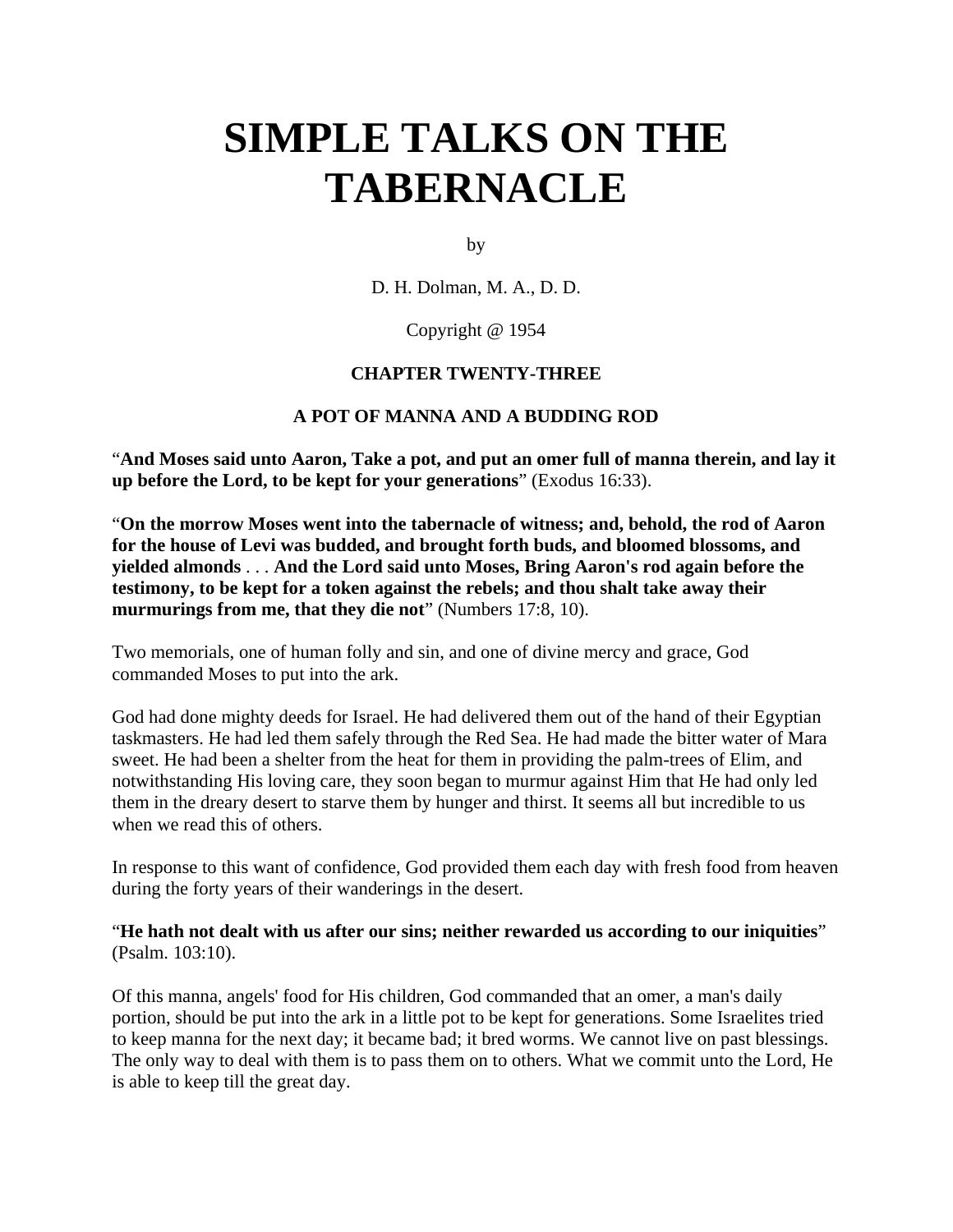### *The manna in the ark did not turn bad*.

## "**That they may see the bread wherewith I have fed you in the wilderness**."

We are so apt to forget. Our memory is also perverted by sin. We forget what we should remember and we remember things we should forget. David says: "**Bless the Lord, O my soul, and forget not all his benefits.**" David thought we were most likely to forget most of them.

> "Count your many blessings, Count them one by one, And it will surprise you What the Lord has done."

## "**The Lord knows our frame**."

We need the pot of omer filled with manna; we need the Holy Spirit, the best Remembrancer.

What is manna? An Israelite would have answered: "It is a small round thing; it looks like coriander seed; it is sweet to the taste and so light that it fell on the dew in early morning."

Our Lord answered: "**My Father giveth you the true bread from heaven. I am the bread of life: he that cometh to me shall never hunger; and he that believeth on me shall never thirst**" (John 6:32, 36).

How is it that many of God's children look starved? Father is not to blame. In Father's house is bread enough and to spare (Luke 15:17). The fault lies with the children. Healthy children have a good appetite. They do not forget their meals. They like home-food best. Sick children have no healthy appetite. Some of the Israelites were sick. They longed for the flesh-pots of Egypt because their heart was still in Egypt. My friend, you cannot live on the blessings you received yesterday; you must gather fresh manna every morning when your mind is fresh, before you open your post or your newspaper.

*Your soul gets starved if you spend more time on your newspaper and magazines than on the Word of God*.

Read the Bible with your children; read it for yourself and you will grow in grace and in the knowledge of Jesus Christ. The more you study the Bible, the more you will love it. Dig deep and you will discover the hidden treasures of darkness (Isaiah 45:3). You will not complain about the drought, for "**the Lord shall guide thee continually, and satisfy thy soul in drought, and make fat thy bones: and thou shalt be like a watered garden, and like a spring of water, whose waters fail not**" (Isaiah 58:11).

Besides the pot of manna, a token of God's loving care for His people, a type of our Lord Jesus Christ, the true bread of life, there was Aaron's rod, a sign of Israel's murmuring and disobedience.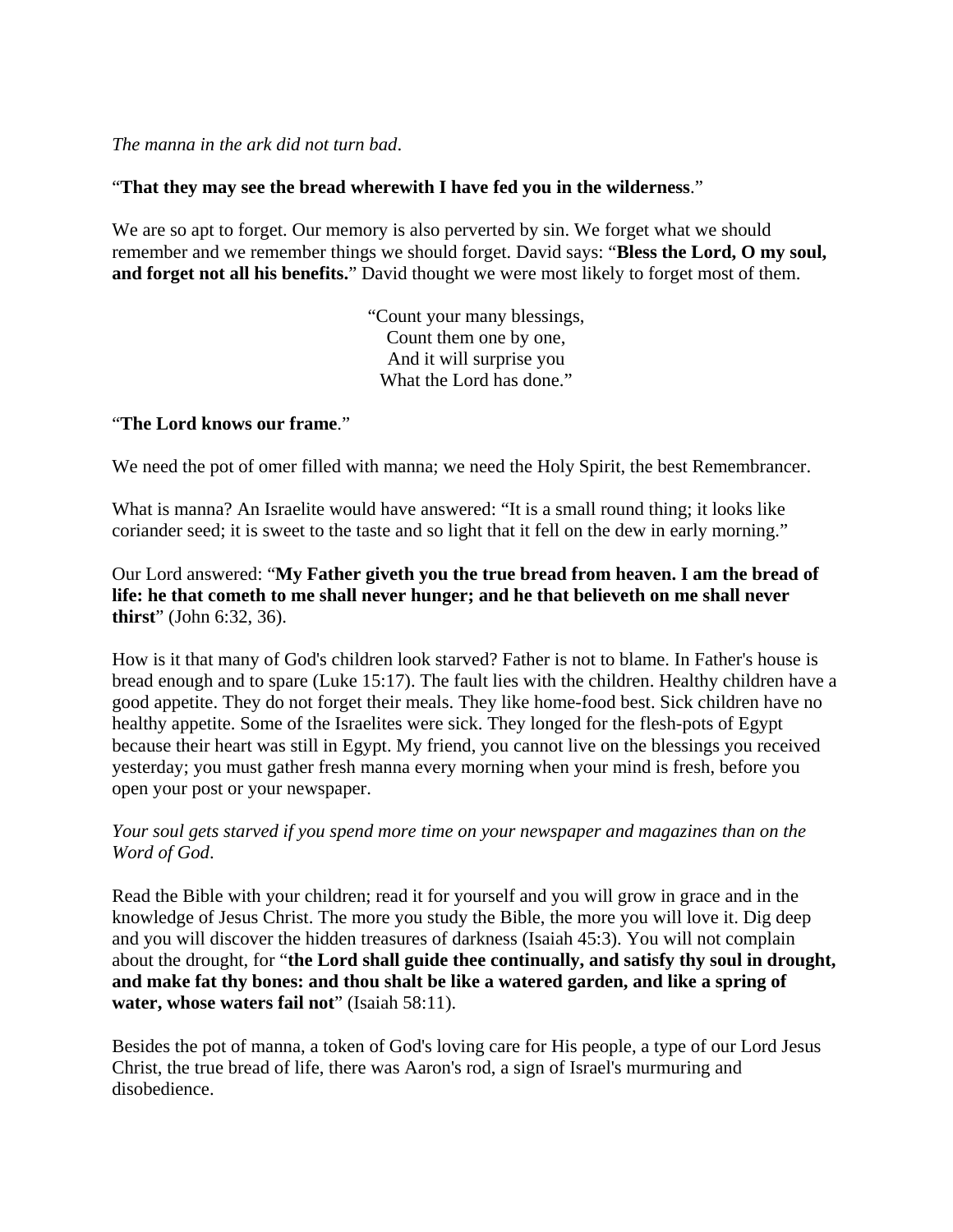If that rod could speak, what a sad story it would have to tell! Korah, Dathan and Abiram wanted to be great. The sixteenth chapter of Numbers is one of the saddest in the whole Bible. Korah and his two friends were dissatisfied. They rebelled against Moses and Aaron.

They envied them the place to which God had called them. The poison of dissatisfaction and rebellion had spread amongst the chief princes and the people. The Pharisees sought the first places in the synagogue. Christ says: "**He who will be first among you, let him be the servant of all**." God laid His hand in punishment on Korah, Dathan and Abiram. They had provoked the Lord. The earth swallowed them up and they perished from among the congregation (Numbers 16:33).

Had this dreadful punishment brought Israel in repentance on their knees? We might have expected so. Instead, the next morning they reproached Aaron again for having assumed a position to which he had no right. I am so glad that in the whole story there is not a word of defence on the part of Aaron. He had committed his cause to the Lord and He would legitimate His servants. We too have an advocate with the Father, and if we commit our cause to Him, there is no necessity of defending ourselves (I John 2:1). How much time and anxiety this saves us.

"**The Lord shall fight you, and ye shall hold your peace**" (Exodus 14:14).

# "**Commit thy way unto the Lord; trust also in him; and he starts doing**" (Psalm. 37:5).

# *He always does even if we fail to notice it*.

He sometimes has to keep us waiting and keeps away encouraging results until we learn to trust the Lord without them, and then the result will be all the more wonderful. The Lord commanded that the head of each tribe should bring his rod and put his name on it. Aaron represented the tribe of Levi, chosen by God to minister in the tabernacle for the people.

Moses put the twelve rods before the Lord before the ark of witness. God said that "**the man's rod whom I shall choose, shall blossom: and I will make to cease from me the murmurings of the children of Israel**."

The next morning Moses went into the tabernacle and behold the rod of Aaron was budded, brought forth buds, and bloomed blossoms, and yielded almonds (Numbers 17:8). The buds of spring, the green leaves of early summer, the fruit of autumn — God had done a miracle and legitimated His servant who had entrusted his case to Him.

Was Aaron's rod so much better than the others? No, it was not. God had worked a miracle: He still does. Aaron's rod speaks to us of want and fullness. In the evening Aaron's rod differed in no respect from those of the other princes. There was no life whatever in it; it was a dead stick. If you had asked anybody they would have said: "It is quite impossible that that stick could ever blossom." It did not bear fruit either. Where there is no life, there is no fruitfulness. Fruit is the result of the juice which, from the roots, flows through the branches.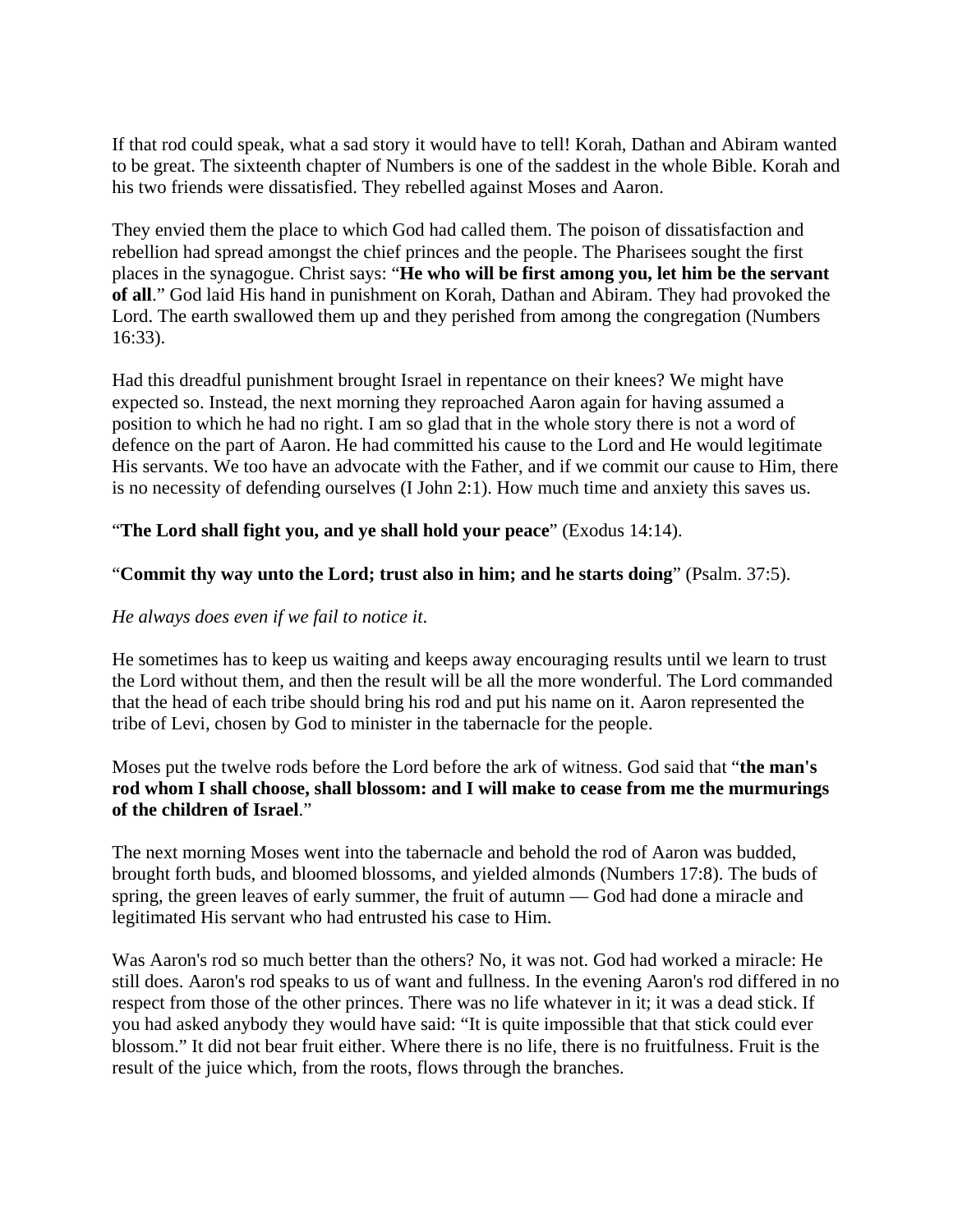## *Aaron's rod was not only dead, but fruitless. It had no value*.

The carpenter could make nothing out of it.

# "**What is the vine-tree more than any other tree? Shall wood be taken thereof?**" the prophet asks.

As a living branch of the vine it can bear fruit, more fruit, much fruit. Apart from the vine it can do nothing. You cannot even hang something on it. The carpenter can make use of other wood, but branches of the vine are only good for firewood (Ezekiel 15:2-4).

Now look at that same rod the next morning. If Aaron's name had not been carved into it, you would not have recognized it. It was a new creation. It budded, and brought forth buds, and bloomed blossoms, and yielded almonds. Fresh life is sprouted out everywhere. The blooms spread a lovely odour all around.

The rod, instead of being repulsive, attracts people. When the Christ-life manifests itself in us, we find grace by God and man. We are a sweet odor of Christ.

If you have spent a day in the tulip fields of Holland you smell of the tulip fields. If you have been with Christ long enough, it will make people think of Christ when they meet you. You are a sweet savour of Christ (II Corinthians 2:15), an epistle of Christ, a recommendation of Christ, written not with ink, but with the Spirit of the living God, commending Christ to your surroundings.

# You are "**like a tree planted by the rivers of water, that bringeth forth his fruit in his season; his leaf also shall not wither; and whatsoever he doeth shall prosper**" (Psalm. 1:3).

Is this really possible? A wonder must happen. You are right, but we reckon with a Saviour whose name is "**Wonderful**," who can restore the years that the locust has eaten and who will do great things (Joel 2:25).

# **~ end of chapter 23 ~**

#### **http://www.baptistbiblebelievers.com/**

**\*\*\***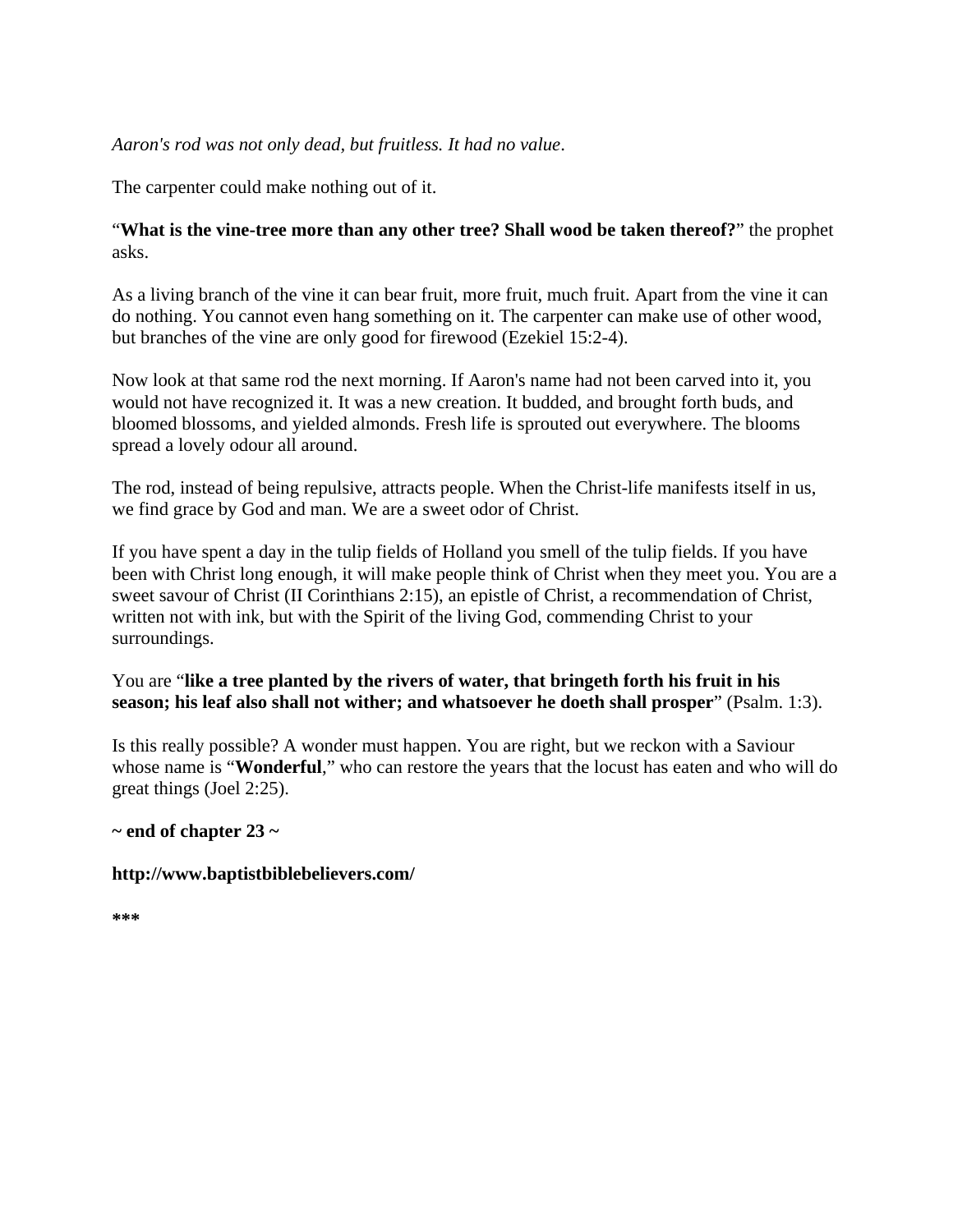# **SIMPLE TALKS ON THE TABERNACLE**

by

D. H. Dolman, M. A., D. D.

Copyright @ 1954

#### **CHAPTER TWENTY-FOUR**

#### **THE ARK OF TESTIMONY GUIDING THE PEOPLE**

"**My presence shall go with thee, and I will give thee rest**" (Exodus 33:44).

BEFORE closing our studies on the ark, let us follow for a few moments the story of the ark. Moses had prayed: "**If thy presence go not with me, carry us not up hence**" (Exodus 33:15). The Lord graciously heard the prayer of His servant: "**My presence shall go with thee and I**  will give thee rest<sup>"</sup> (Exodus 33:14). As proof that the prayer was heard, God gave His people the Ark of the Covenant. It was a visible sign of the invisible presence of God.

In vain Moses had tried to induce his brother-in-law, Hobab, to be their guide during their wanderings in the wilderness. God did better for Moses. The Ark of the Covenant of the Lord went before them in a three days' journey to search out a resting-place for them (Numbers 10:33).

To many young missionaries going out to the mission field, I have passed on the promise: "**I will go before thee, and make the crooked places straight: I will break in pieces the gates of brass, and cut in sunder the bars of iron**" (Isaiah 45:2).

How often have I tried with my puny hands to break in sunder iron gates. I did only achieve to hurt my own hands. He gives an open door to people that have little strength (Revelation 3:8).

He never expects the impossible from us, and as the ark went before the children of Israel, so the good Shepherd goes before His sheep (John 10:4), and the best bits of food are for the sheep that keep closest to His side.

The Jordan separated the children of Israel from the promised land of Canaan. It was harvest time and the Jordan overflowed all the banks. Of course, that was no hindrance to God. The Israelites had to go to the banks of the river. God did the rest.

As soon as the feet of the priests dipped in the brim of the water, God made the waters stand that came from above, and those that flowed into the Dead Sea stopped (Joshua 3:16). The priests with the ark stood in the midst of Jordan till all Israel had passed clean over Jordan.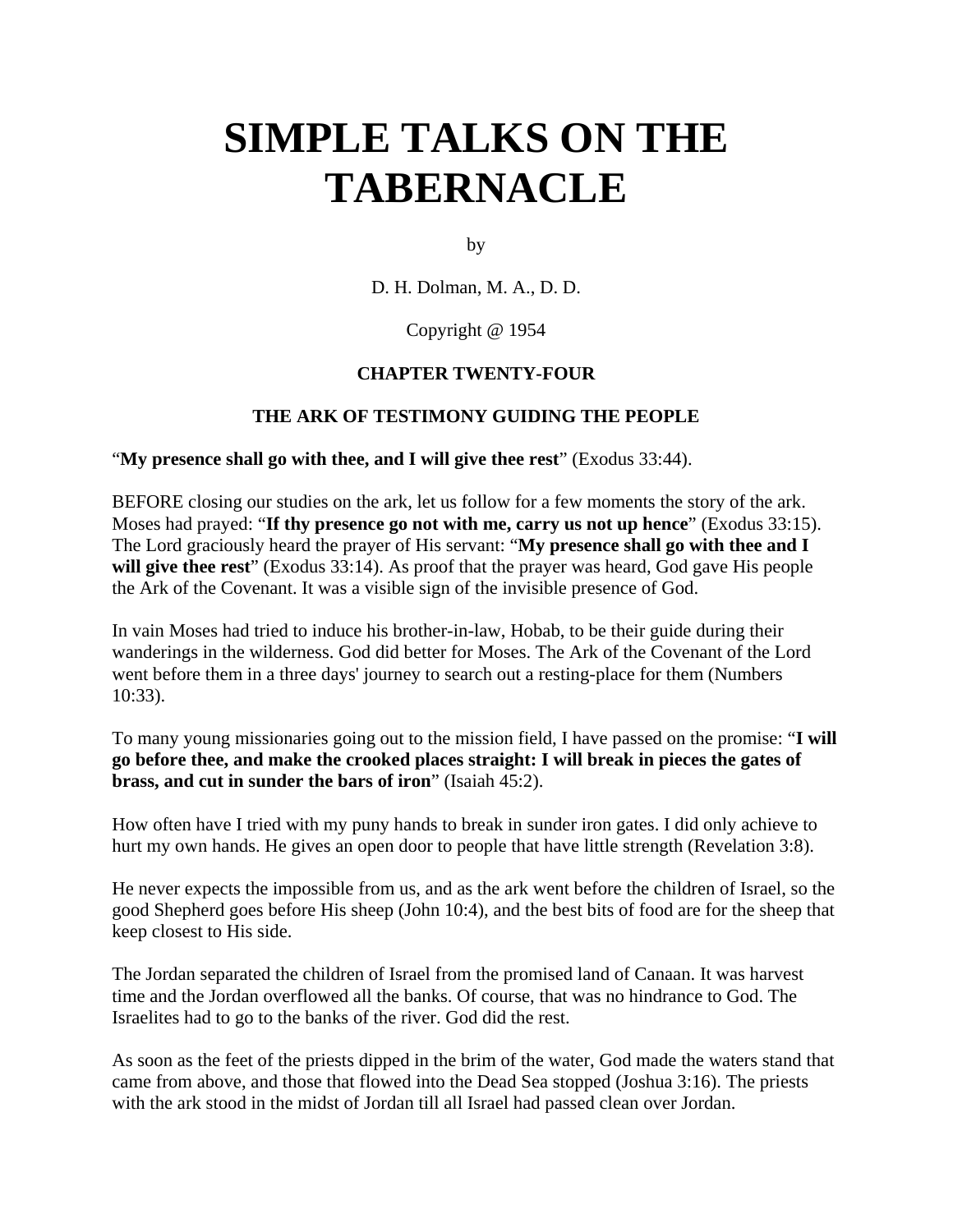Not the holiness of the children of Israel, but God's presence kept the waters back. Have you gone clean over Jordan? You will never enter the land of rest unless you do. Are you buried with Christ? (Romans 6:6-11). God's children have looked up to the cross. There is life in a look to the crucified one.

Let us not only look up at the cross, but look down at it from God's standpoint. He sees on that cross not only His Son dying for us, but also all the redeemed through His precious blood, crucified with Him. "**Reckon yourself dead with Christ**" (Romans 6:11). God will make your reckoning true. Go clean over Jordan. Leave Egypt and the wilderness behind you and enter the Promised Land.

The host of Israel camped before Jericho. Its high walls had to fall before they could enter Canaan. It barred the way to a life of victory. No one could go in or out (Joshua 6:1). Jesus has the keys also of your Jericho (Revelation 3:7). The Ark of the Covenant went round about Jericho — the high walls fell down. The presence of Jesus brings victory (Philippians 3:21).

When there is a ban among us God cannot give us victory. Achan had taken of the accursed spoils of Jericho and the host of Israel suffered defeat. Then Joshua and the elders of Israel fell upon their faces before the ark from morning till evening. God showed them the transgressor and his sin. The ban was removed and God gave again victory.

The Philistines had defeated Israel. The elders suggested that the ark should be fetched from Shiloh. The Israelites shouted with joy when Eli's sons, Hophni and Phinehas, brought the ark. They thought the ark would be sure to bring them victory. Instead, they suffered a worse defeat and the ark fell into the hands of the Philistines (I Samuel 4:11). Was God not present? God stood in the midst of an unholy people and therefore He could not fight for them. "**I will go and return to my place, till they acknowledge their offence, and seek my face: in their affliction they will seek me early**." (Hosea 5:15). That is a solemn word also for our times.

The Philistines took the ark and put it into the house of their idol (I Samuel 5:1-2). Where God is, there is no room for idols.

Our God is a jealous God. He wants whole-hearted devotion. They found Dagon fallen on his face. The Philistines experienced what it means to have a holy God in their midst. God's presence was for them a savour of death unto death (II Corinthians 2:16).

In those seven months that the ark was with the Philistines, God had made it plain to them that He is a holy God and they sought as soon as possible to get rid of Him. The Philistines sought the advice of their wise men and they suggested that a new cart should be made and the ark and trespass-offering put on it. Two milch kine should be yoked to it who had never drawn a cart before and their calves kept away from them. If these milch kine should not take the road to Israel, all the disasters which had befallen them were only due to chance, but if they went towards Beth-shemesh the hand of Israel's God had been hard upon them; and the kine went towards Beth-shemesh followed by the Philistine princes.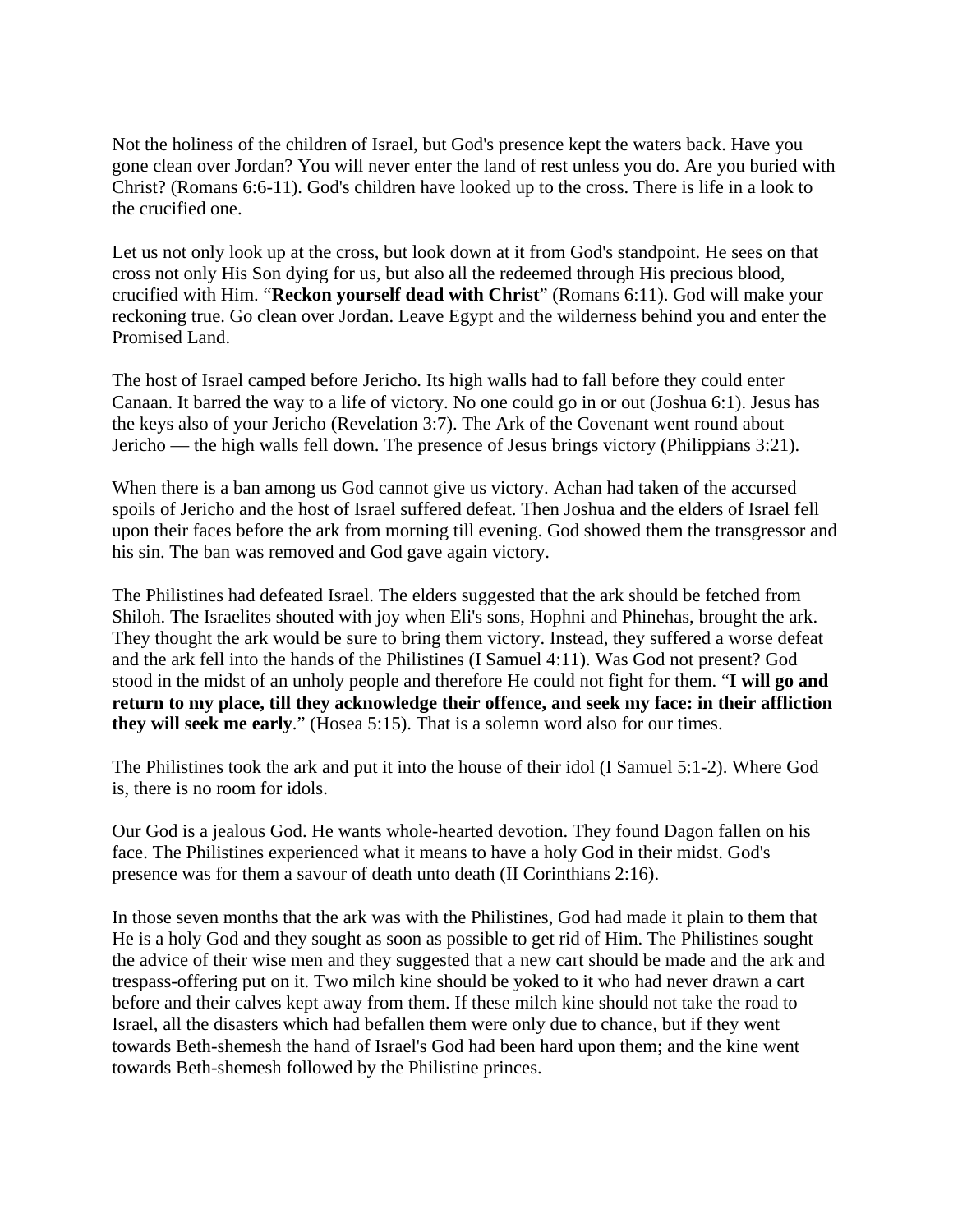The ark was received with shouts of joy. In frivolous curiosity the inhabitants opened the ark to look at its contents. God is not a respecter of persons. That day fifty thousand and seventy men of Israel fell (I Samuel 6:19).

God was too holy for the inhabitants of Beth-shemesh. They asked the inhabitants of Kirjathjearim to take the ark. They consented and fetched the ark and brought it to the house of Abinadab. Twenty long years the ark of the Lord was in the little town on the borderland. How long has the Lord been waiting at your door for you to welcome Him as your King?

## "**Behold, I stand at the door and knock**" (Revelation 3:20).

These words were not spoken to the unconverted, but to a church, the church of Laodicea. It took God seven months to subdue the Philistines, but twenty years had to pass before Israel yielded to their God.

God had chosen David to be king of Israel. He had to go through a hard training school before the Lord put him on the throne. David became a man of faith, trusting the Lord. The Lord gave him victory over his enemies. David wanted to give the Lord the first place in his kingdom. The Ark of the Covenant should no longer dwell in the borderland. With a guard of honor of thirty thousand men David fetched the ark from Kirjath-jearim. It should be a day of national rejoicing. It became a day of mourning.

David had ordered a new cart for the ark. Uzzah and Ahio, the sons of Abinadab, were to drive it. No doubt David meant well. He wanted to honor the Ark of the Covenant. God had decreed that the ark should be borne on the living shoulders of consecrated men. Obedience is better than sacrifice. We love new carts. We make new birthday carts full of good resolutions and place the ark on it. We conduct instead of being constrained, imposing our human thoughts on God's thoughts, whereas His thoughts are higher than ours. God looks to His children for obedience, simple obedience, not new carts. Obedience is better than sacrifice. There are new carts in our churches in the present time.

The oxen shook the cart and Uzzah stretched out his hand to steady it. No doubt Uzzah meant well. With the best of intentions, and yet presumptive, he stretched out his hand to steady the ark, but the hand dropped, it was a lifeless hand.

We too are often inclined to stretch out the hand to steady the ark. It often seems to me that God gave David the thirty-seventh Psalm especially for our times.

#### "**Rest in the Lord and wait patiently for him: fret not thyself**" (Psalm. 37:7).

God wants rested workers. Keep in harmony with the will of God.

#### "**Commit thy way unto the Lord, trust also in him, and he starts doing**" (Psalm. 37:5).

How we need to learn the art of committing and trusting Father.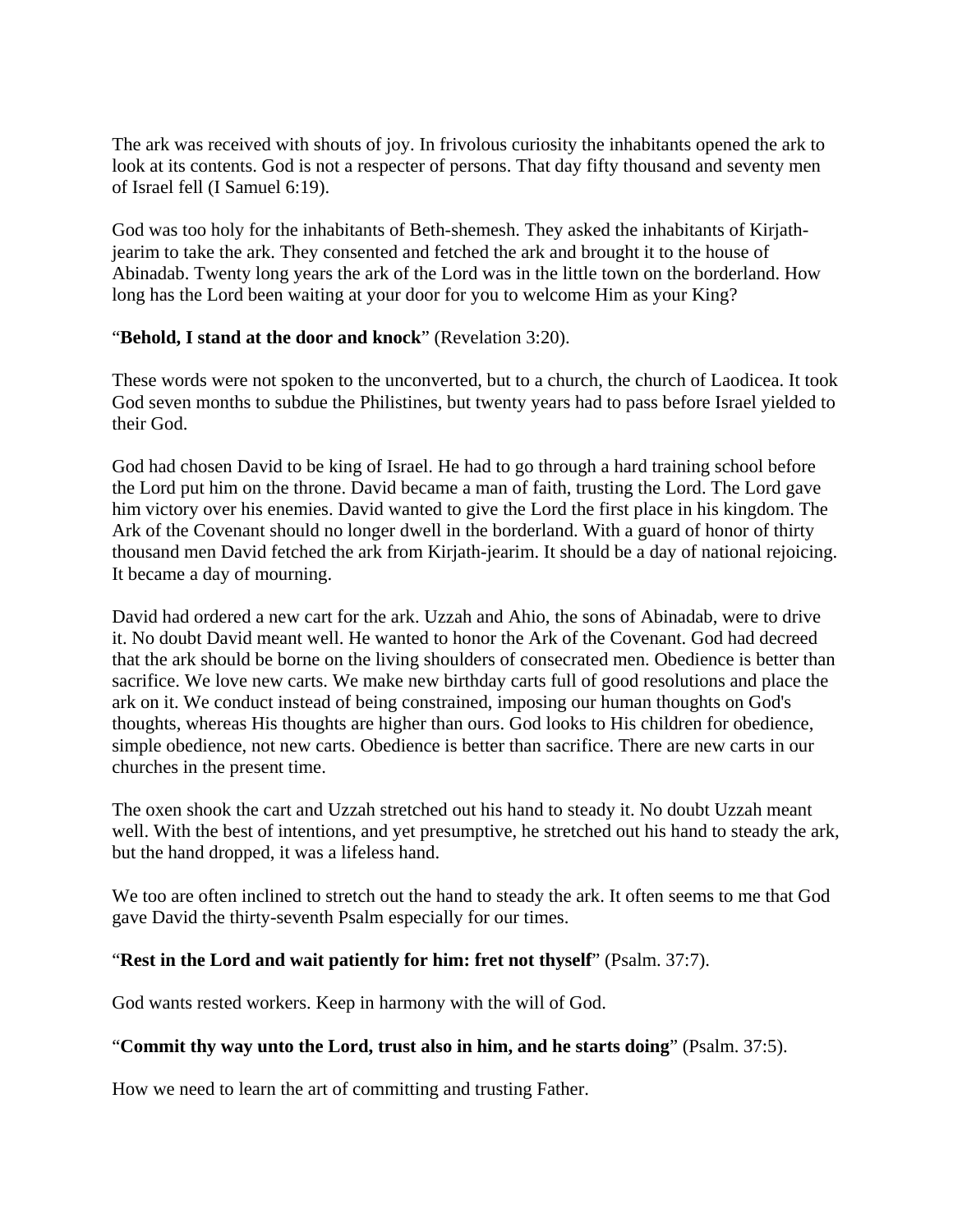Those who trust Him fully find Him wholly true. "**Thou wilt keep him in perfect peace, whose mind is stayed on thee: because he trusteth in thee**" (Isaiah 26:3).

When we live the life of faith we commit ourselves, our future to Him, leaving things alone, keeping our hands off. Resting in the Lord, we trust all will be well even when all seems to go wrong.

God smote Uzzah for his error and there he died. That day was not a day of rejoicing. David was displeased, I hope, with himself. He acknowledged how unworthy he was to receive the ark in the city of David, and carried it into the house of Obed-Edom, where it rested for three months. The Lord blessed the house of Obed-Edom because of the ark.

## "**If a man love me, he will keep my words: and my Father will love him, and we will come unto him, and make our abode with him**" (John 14:23).

David heard this good news and it encouraged him to have the ark brought to Jerusalem, for he too wanted a blessing for him and his house. This time David had not a new cart made.

# "**David said, None ought to carry the ark of God but the Levites: for them hath the Lord chosen to carry the ark of God, and to minister unto him forever**" (I Chronicles 15:2).

David had learned his lesson. The way of obedience is always a way of blessing. With great joy the ark was placed in the midst of the tabernacle which David had pitched for it (II Samuel 6:17).

The servant of the Lord, David's greatest desire was to build a house for the Lord. His wish, like Moses', was not granted. David's hands were stained with blood. God promised him, however, that after he had been called home his son Solomon should build the temple.

David acknowledged the righteousness and mercy of God's decree. He had the happy privilege to collect all the treasures needed for the building of the temple. When it was finished, "**the priests brought the Ark of the Covenant of the Lord unto his place, into the most holy place, even under the wings of the cherubim**" (II Chronicles 5:7).

The ark remained in the temple till Nebuchadnezzar, king of Babylon, conquered Jerusalem and led the Jews into captivity in Babylon. The temple was burned down and with it its costly vessels and, no doubt, also the ark became a prey of the flames.

## **Tradition says that in the second temple a large stone was placed on the spot where the ark had stood, that the ark was buried under the temple and will be found again when the new temple will be built**.

God's children look forward to a different future. They look forward to the coming of their Lord, meeting the Lord in the air, being together with the Lord and with their dear ones who have gone before (I Thessalonians 4:16-20).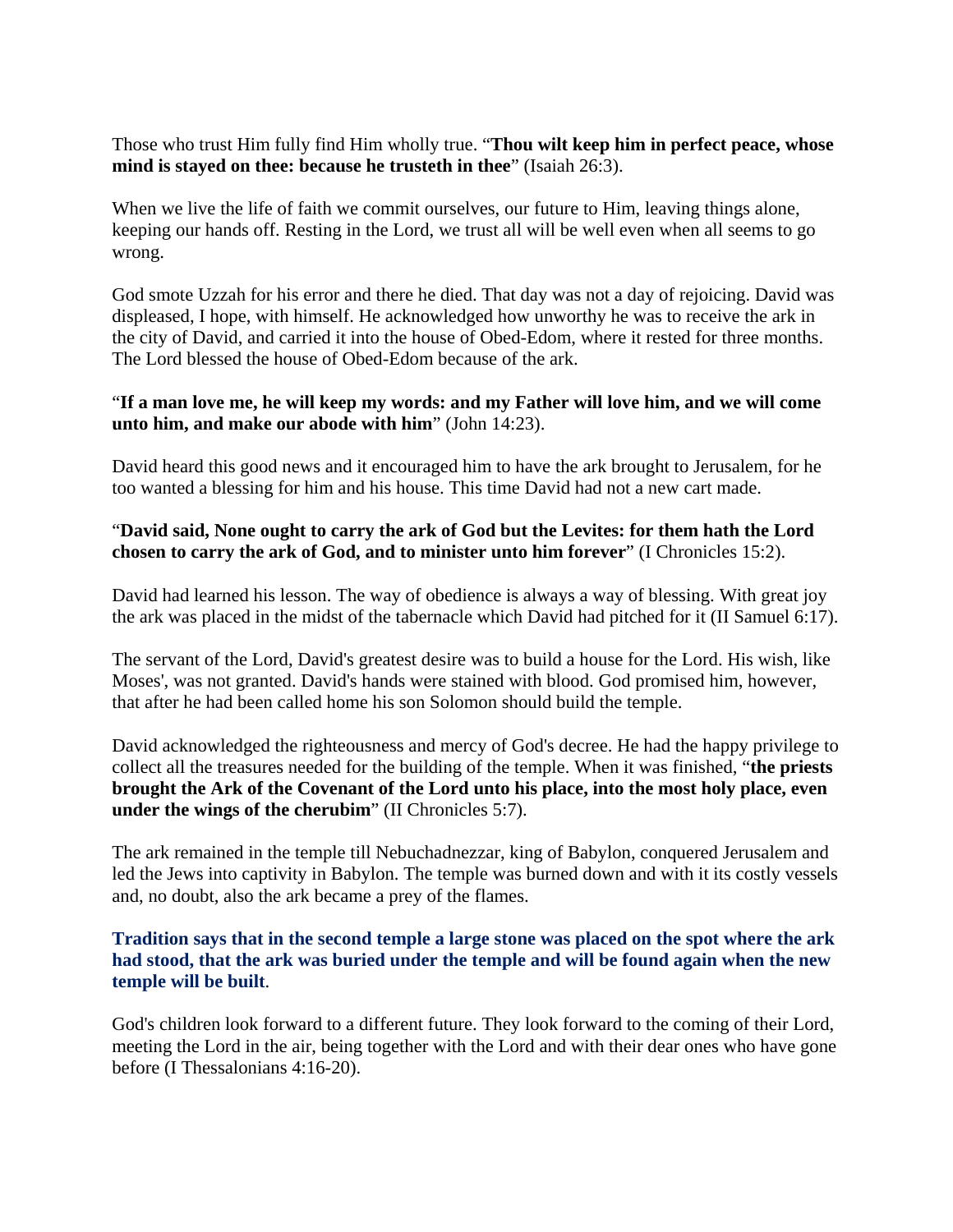They look forward to the time when our Lord's feet will stand on the mount of Olives (Zechariah 14:4); when God will pour out the spirit of supplication and prayer on His people, Israel; when they will see Him who they have pierced; when the great battle of Armageddon will be fought and the Lord will come to the rescue of His people (Zechariah 12:10); when Jesus Christ will reign victorious and all the earth shall own His sway; when swords shall be beaten into ploughshares and spears into pruning hooks; when nation shall not lift up sword against nation, neither shall they learn war any more (Isaiah 2:4). Then we shall want neither ark nor temple, but Jesus Christ will be our King for ever and ever.

"**Peace I leave with you, my peace I give unto you**" (John 14:27) is one of the most precious promises of our Saviour. Peace He left us when He suffered for us and died for us on the cross. The peace He gives us comes into our heart through a living fellowship with our high priest in glory. It is a peace like a river, inexhaustible, it is Jesus-peace. Even amongst the severest trials and afflictions, that undisturbed peace was His; "*semper idem*," He was always the same.

The voice of Jesus whispers:

Peace, perfect peace in this dark world of sin? The voice of Jesus whispers: "Peace within!"

This deep inward peace is the happy part of God's children who live in the Holiest of holies. I am not at all surprised that an old Scotch shepherd, being asked on his sick-bed if he was going to heaven, answered: "Brother, I have been living there for the last ten years."

There are wilderness-Christians and Canaan-Christians. The old man lived in Canaan. Jesus has come not only that we might have life, but have it more abundantly (John 10:10). Genesis 1:26 shows us a transformation in His image and likeness.

Our first step was the entrance through the gate into the court. I trust each of my readers has taken that step.

- The altar of burnt-offerings speaks of a whole-hearted consecration and full surrender.

- The laver of daily cleansing, the golden candlestick of the fullness of the Holy Spirit; the table of shewbread of fullness of power of joy and peace;

- the altar of incense of a daily life of prayer in partnership with our High Priest.

Reader, do you know all these precious gifts of a loving Father through His Son and Spirit by happy experience?

There remains only one step more to take and God only knows when that step will be taken. It is the last step here on earth and leads into Father's mansion with the many rooms.

The tabernacle speaks of a life on earth, the temple of Solomon of a life in glory. The pot of manna and Aaron's blooming rod are no longer in the tabernacle. There nothing will remind us of our murmuring and ingratitude.